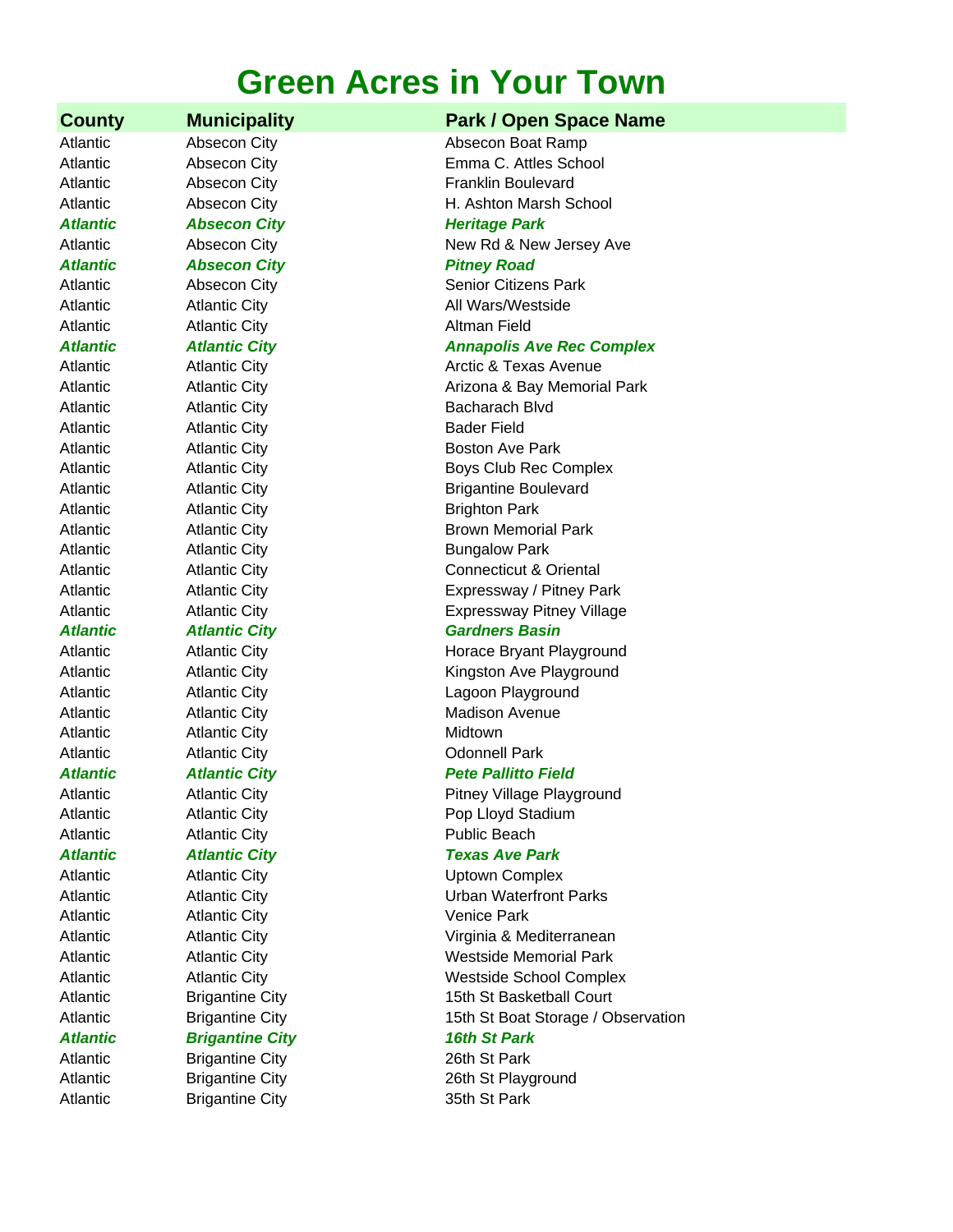Atlantic Brigantine City **City Dock** Atlantic Brigantine City **Golf Course** Atlantic Brigantine City **Haneman Park** Atlantic Buena Boro **Buena Boro Landfill Site** Atlantic Egg Harbor Twp 220 Leap St Atlantic **Egg Harbor Twp Arboretum** Atlantic Egg Harbor Twp **Broadway Park** *Atlantic Egg Harbor Twp Cook* Atlantic **Egg Harbor Twp Fernwood** *Atlantic Egg Harbor Twp Greentree* Atlantic Egg Harbor Twp Landgraf Ave *Atlantic Egg Harbor Twp Molino Atlantic Egg Harbor Twp Naame* Atlantic Egg Harbor Twp **Shires Park** *Atlantic Egg Harbor Twp Terry*

Atlantic Egg Harbor Twp Tobaben Farm

# Atlantic **Brigantine City Brigantine City** 35th St Park & Lot *Atlantic Brigantine City 42nd St Rec Area* Atlantic **Brigantine City** 6th St Boat Ramp Atlantic Brigantine City Beach & Dunes *Atlantic Brigantine City Beachfront Park Phase Ii* Atlantic Brigantine City **Casa Drive Parking Lot** Atlantic Brigantine City Conservation / Public Beach Atlantic Brigantine City Conservation Area Atlantic **Brigantine City** Conservation/Passive Recreation Atlantic **Example Brigantine City East Shore Drive Tot Lot** Atlantic Brigantine City **Public Area Beaches** *Atlantic Brigantine City St Phillips School Property* Atlantic Brigantine City Veteran's Memorial *Atlantic Buena Boro Blackwater Pond Park Atlantic Buena Boro Bruno Melini Park* Atlantic Buena Boro **Kennedy Dr Open Space** Atlantic Buena Vista Twp Buena Vista Twp Park *Atlantic Buena Vista Twp Cains Mill Rd Park* Atlantic Buena Vista Twp **Lake Ann Rec Park** *Atlantic Buena Vista Twp Mike Debbi Rec Park* Atlantic Buena Vista Twp Newtonville Park Atlantic Egg Harbor Twp Childs-Kirk Memorial Park Atlantic Egg Harbor Twp **Delaware Avenue Park** Atlantic Egg Harbor Twp Delilah Oaks Park Atlantic Egg Harbor Twp Egg Harbor Envir. Park *Atlantic Egg Harbor Twp Eht Regional Park Atlantic Egg Harbor Twp Elm Avenue Park Atlantic Egg Harbor Twp English Creek Park* Atlantic Egg Harbor Twp John Couchoud Community Center *Atlantic Egg Harbor Twp Our Family United Atlantic Egg Harbor Twp Polakoff Estate* Atlantic Egg Harbor Twp **Police Athletic League** Atlantic **Egg Harbor Twp Powell Creek Natural Area** *Atlantic Egg Harbor Twp Riverbend Park* Atlantic Egg Harbor Twp Riverbend Park/Nathanson Atlantic Egg Harbor Twp Rt 152 Fishing Pier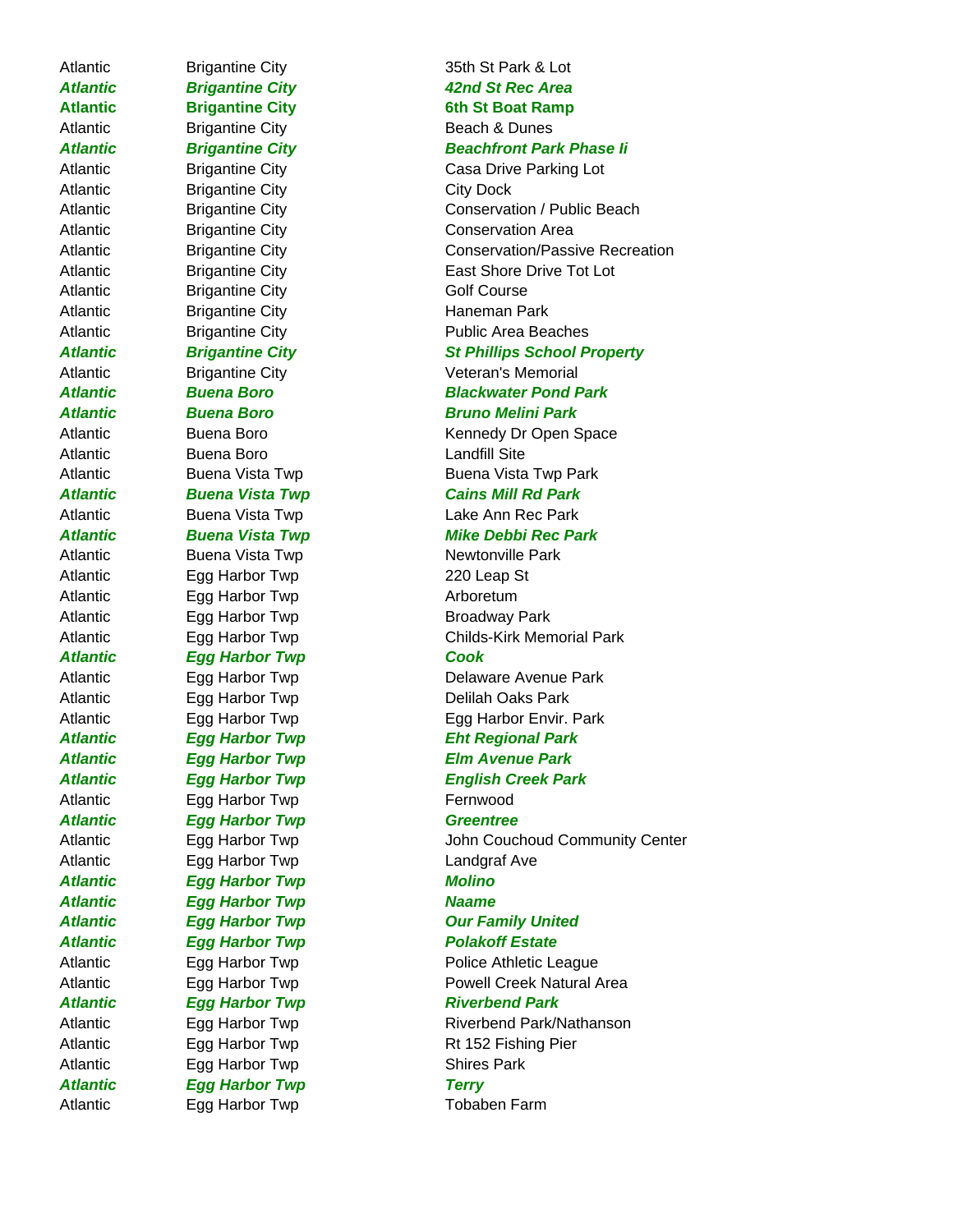Atlantic Egg Harbor Twp Tremont Ave *Atlantic Egg Harbor Twp Weiss* Atlantic **Folsom Boro Penny Pot** *Atlantic Galloway Twp Aleman Atlantic Galloway Twp Baylor Atlantic Galloway Twp Ellis* Atlantic Galloway Twp **Field** *Atlantic Galloway Twp Galloway Park Atlantic Galloway Twp Glenn Atlantic Galloway Twp Glenn Park Atlantic Galloway Twp Gross Atlantic Galloway Twp Jefferson Atlantic Galloway Twp Keller Atlantic Galloway Twp Mcgettigan Atlantic Galloway Twp Moissinac* Atlantic **Galloway Twp Municipal Fields Atlantic Galloway Twp Calloway Twp Pinehurst East** *Atlantic Galloway Twp Ponzio Atlantic Galloway Twp Qazi* Atlantic Galloway Twp Contract Rear Library Atlantic Galloway Twp Calloway Twp Reeds Bay *Atlantic Galloway Twp Roberts* Atlantic **Galloway Twp Seaview Estate** *Atlantic Galloway Twp Smith* Atlantic Galloway Twp Sports Fields *Atlantic Galloway Twp Taylor* **Atlantic Galloway Twp Tilley** *Atlantic Galloway Twp Vettese Atlantic Galloway Twp Wetlands Atlantic Galloway Twp Younes* Atlantic **Hamilton Twp Bikeway West** Atlantic **Hamilton Twp Cologne Field** Atlantic **Hamilton Twp First Avenue** Atlantic **Hamilton Twp Gaskill Park** *Atlantic Hamilton Twp Genovese*

# *Atlantic Egg Harbor Twp Tony Canale Park*

Atlantic **Egg Harbor Twp** Veterans Memorial Park Atlantic Egg Harbor Twp **Wetland Mitigation Bank** Atlantic Egg Harbor Twp Whirlpool Island Park *Atlantic Estell Manor City Champion (NJ Conservation Foundation)* Atlantic Estell Manor City Daniel Estell Manor Park *Atlantic Estell Manor City Estell Manor Park Atlantic Galloway Twp Gabriel Field Ext* Atlantic Galloway Twp Gabriel Memorial Field Atlantic **Galloway Twp Imagination Field Expansion** *Atlantic Galloway Twp Jones & Upshaw* Atlantic **Galloway Twp Pine Needle Park** *Atlantic Galloway Twp Steinberg & Mclaughlin Atlantic Hamilton Twp Cologne Associates Atlantic Hamilton Twp County Open Space Atlantic Hamilton Twp Hardings Lake Ballfields* Atlantic **Hamilton Twp** Hardings Lakes Hockey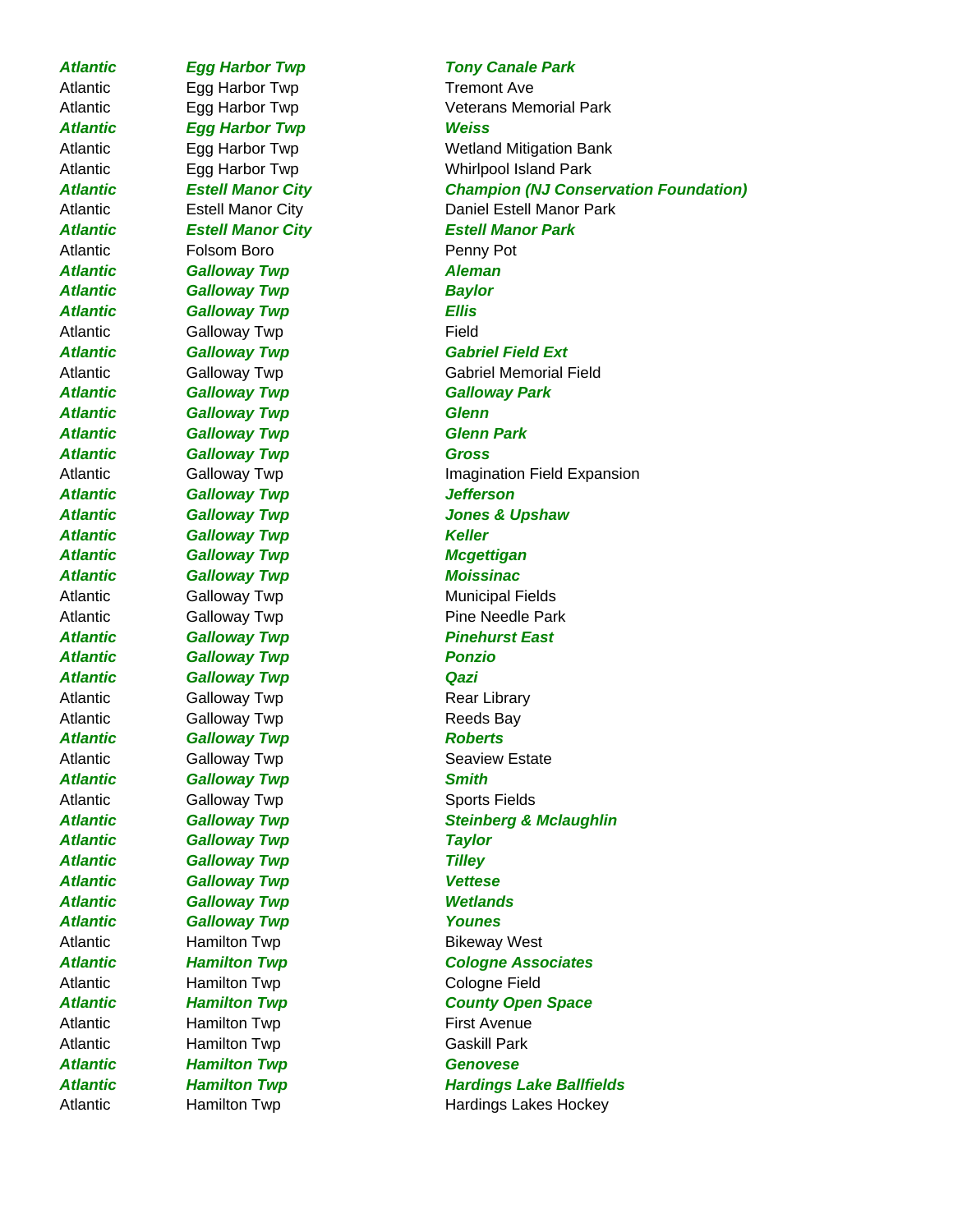Atlantic **Hamilton Twp** Hickory St Rec Area Atlantic **Hamilton Twp** Memorial Park Atlantic **Hamilton Twp** Millville Avenue Atlantic **Hamilton Twp** Seventh Street Atlantic **Hamilton Twp Example 20** Stillwater Park Atlantic **Hamilton Twp** The Cove Atlantic Hamilton Twp Underhill Park Atlantic **Hammonton Town** Kiwanis Club *Atlantic Hammonton Town Lake Park* Atlantic Hammonton Town Ninth St Park Atlantic Hammonton Town Veterans Park *Atlantic Linwood City Bike Path* Atlantic Linwood City **Example 20** Wetlands Atlantic Margate City Granville Park *Atlantic Margate City Lucy Park* Atlantic Margate City Playground Atlantic Margate City **Public Beach** Atlantic Margate City **Tighe Park** Atlantic Margate City **Margate City** Margate City Margate City Atlantic Mullica Twp Nesco Road Atlantic Mullica Twp Not Named Atlantic Morthfield City **Bike Path** Atlantic **Northfield City English Lane** 

Atlantic **Hamilton Twp** Human Services Center *Atlantic Hamilton Twp Lake Lenape Park Atlantic Hamilton Twp Leipe Farm Acq* Atlantic **Hamilton Twp** Mizpah Ball Field Atlantic **Hamilton Twp** Pine Avenue Park Atlantic **Hamilton Twp** Rosa Quaterman Park *Atlantic Hamilton Twp Tunney Property Atlantic Hamilton Twp Waterfront Real Estate* Atlantic Hamilton Twp **Weymouth Furnace** *Atlantic Hammonton Town Cedar Branch Park* Atlantic Hammonton Town Hammonton Little League Atlantic **Hammonton Town** Hammonton Rec Complex Atlantic Hammonton Town William Smith Conservation Area Atlantic Linwood City **All Wars Memorial Park** Atlantic **Linwood City Hartshorne Park** *Atlantic Linwood City Krumm Vineyard & Tree Farm* Atlantic **Linwood City Contains a Linux** Meadow & Upland *Atlantic Linwood City Performance Park Atlantic Linwood City South Jersey Industrial Properties Atlantic Margate City Jerome Ave Rec Facility* Atlantic Margate City **Minnie Creek Wetlands** *Atlantic Margate City Public Library Park* Atlantic Mullica Twp **Egg Harbor Road** Atlantic Mullica Twp **Indian Cabin Road** *Atlantic Mullica Twp Mullica Twp Rec Park Atlantic Mullica Twp Wharton Properties* Atlantic **Northfield City Bay Avenue Park** Atlantic Morthfield City **Birch Grove Park** Atlantic **Northfield City Glencove Park**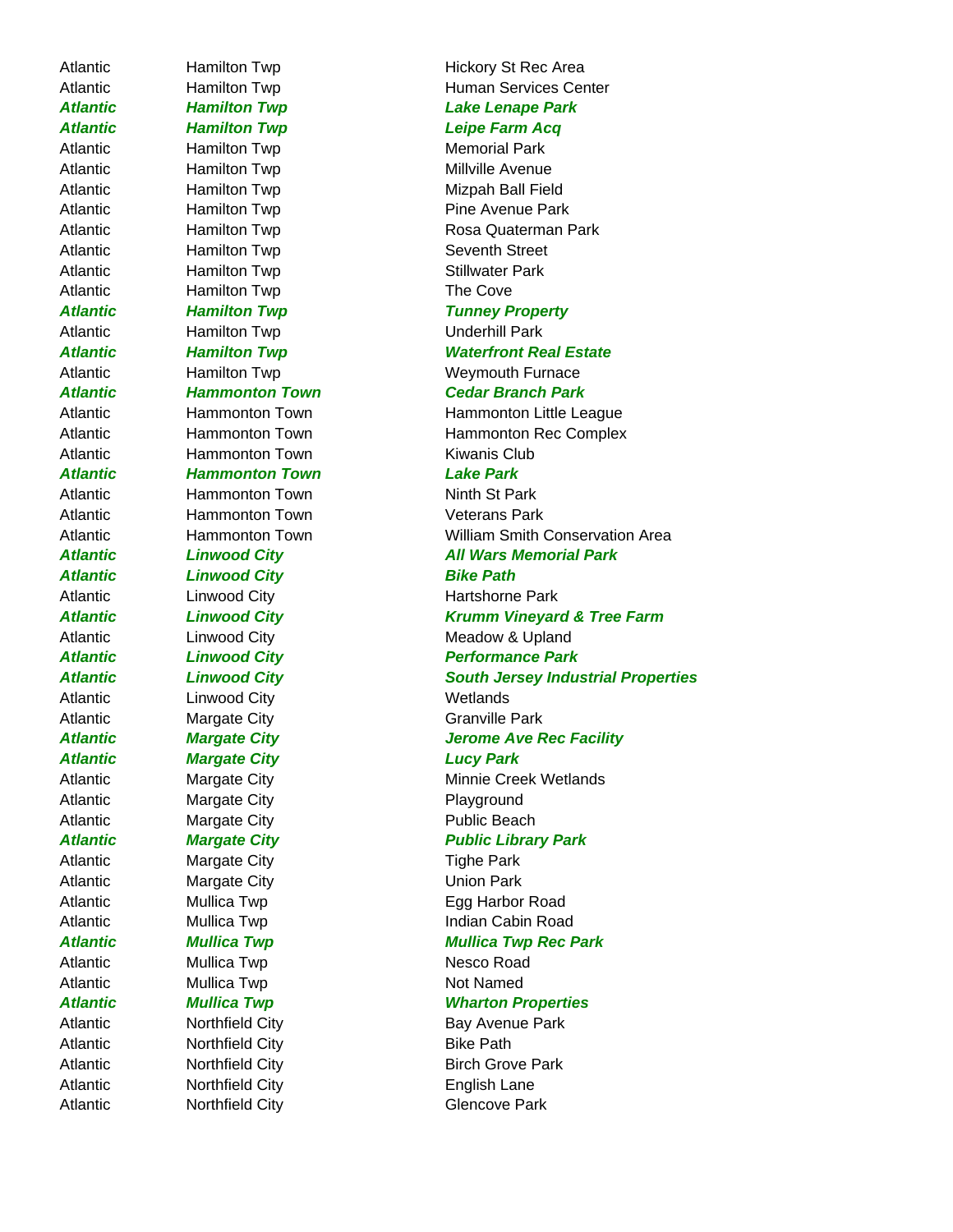# Atlantic Morthfield City **Hemsley Road**

Atlantic **Northfield City Northfield City Northfield City Stillwater** Atlantic Pleasantville City Cresson Ave Atlantic **Pleasantville City High School** 

Atlantic Pleasantville City **Charles Community** Open Space Atlantic Pleasantville City Tilton Avenue Park Atlantic Pleasantville City Ty Hellrich Field Atlantic **Pleasantville City Constants Woodland Ave Park** Atlantic Pleasantville City Woodland Ave Park Atlantic Pleasantville City **Property** Yacht Basin *Atlantic Port Republic City Clarks Mill Pond* Atlantic Port Republic City Firemans Pond Rec Area Atlantic **Port Republic City Former Landfill** Atlantic **Port Republic City** *Port Republic City Prench Estate* Atlantic **Port Republic City Leek Tract** Atlantic **Port Republic City Channel Community** Open Space *Atlantic Port Republic City Roehl Tract Atlantic Somers Point City Bayfront Area* Atlantic Somers Point City **Drag Island** Atlantic **Somers Point City** Exton Rd Area Atlantic Somers Point City Fehrle Field Atlantic **Somers Point City Glue Company Servers Company** J F Kennedy Park

Atlantic **Somers Point City Wayne Drive** Atlantic Ventnor City **Beachfront** 

Atlantic **Northfield City Integral 2016 In the United States Ireland Tract** 

Atlantic **Northfield City Playground At 1St and Franklin Aves** Atlantic Pleasantville City Brighton Rec Complex Atlantic Pleasantville City Brighton Rec Complex Atlantic **Pleasantville City** Brighton Rec Complex - Balfour Atlantic Pleasantville City Brighton Rec Complex - Emrson Atlantic **Pleasantville City** Clematis Ave Park Atlantic Pleasantville City Edgemoor Conservation Atlantic Pleasantville City **Edgemoor Conservation** 

# *Atlantic Pleasantville City Leeds Avenue Park*

Atlantic Pleasantville City **Leeds Avenue School** Atlantic **Pleasantville City Conservation Leeds Conservation** Atlantic **Pleasantville City Conservation Leeds Conservation** 

# *Atlantic Pleasantville City Max Manning Complex*

Atlantic Pleasantville City **Max Manning Complex** Atlantic Pleasantville City N Pleasantville Little League Atlantic Pleasantville City **North Main Street School** Atlantic Pleasantville City S Pleasantville Little League Atlantic **Pleasantville City** South Main Street School

Atlantic **Port Republic City Harry Bowen Park / Public Beach** Port Republic City

# *Atlantic Port Republic City Raring Acquisition (Galloway)*

Atlantic Somers Point City Bikepath Row / Old Railroad R.O.W.

# *Atlantic Somers Point City Green Tree Golf Course*

Atlantic **Somers Point City Lawrence "Bud" Kern Field** Atlantic **Somers Point City Municipal Beach Park** Atlantic Somers Point City Senior Citizens Area Atlantic **Ventnor City Beach Front Mini Golf** Atlantic **Ventnor City Beach Front Tennis**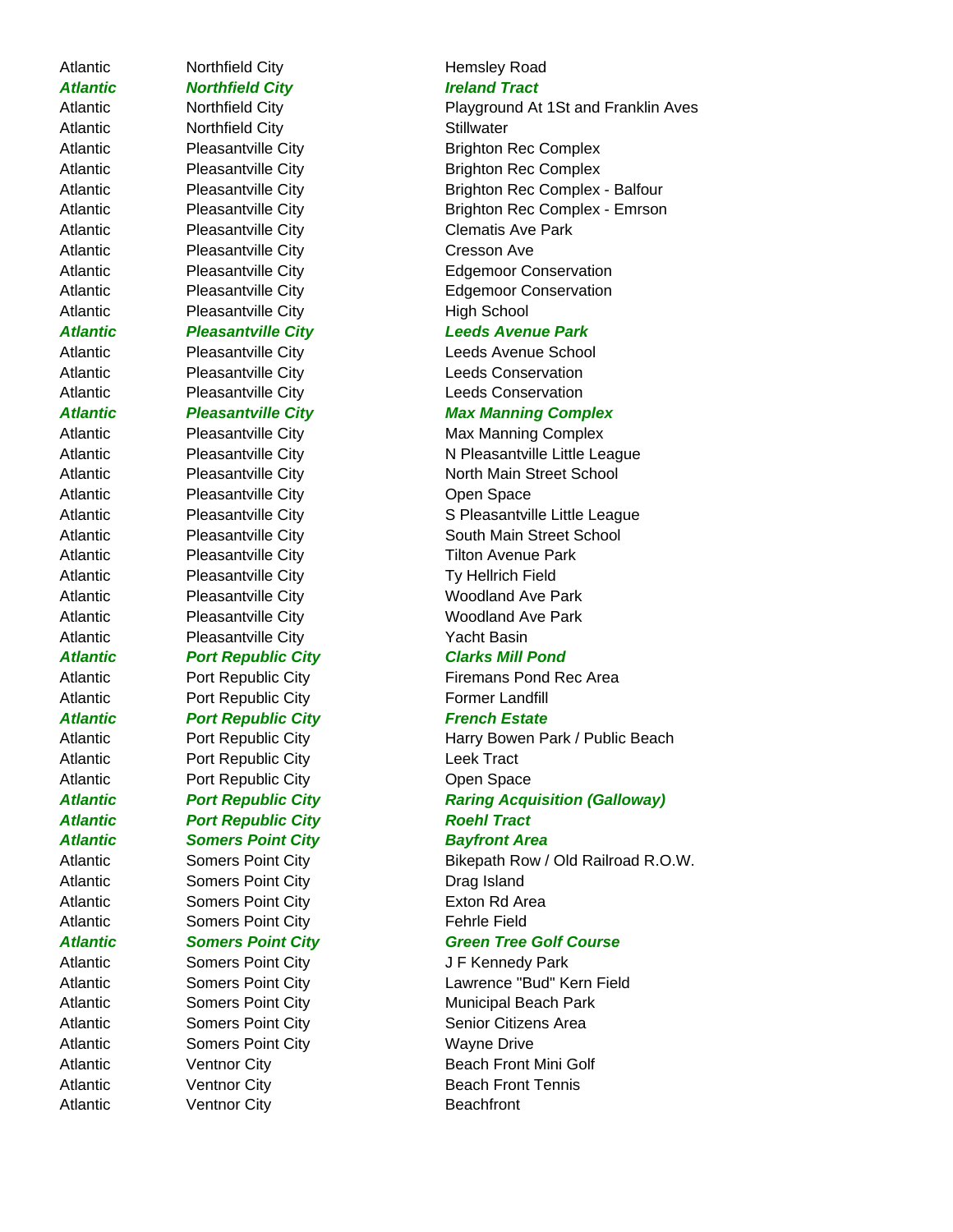Atlantic **Ventnor City Playground** Atlantic Ventnor City **Ski Beach Park** Atlantic Ventnor City **Surrey Rec Fields** Atlantic **Ventnor City Tennis Courts** *Atlantic Ventnor City Ventnor West* Bergen Allendale Boro Ballfields Bergen Allendale Boro Celery Farm Bergen Allendale Boro Crestwood Park *Bergen Alpine Boro Boy Scout Camp Bergen Alpine Boro Camp Alpine*  Bergen Alpine Boro **Church Street** Bergen Bergenfield Boro Birch Park Bergen Bergenfield Boro **Clinton Park** Bergen Bergenfield Boro **Clover Park** Bergen Bergenfield Boro Cooper Pond Park Bergen Bergenfield Boro **French Brook Park** Bergen Bergenfield Boro Grove Street Bergen Bergenfield Boro **Harrington Park** Bergen Bergenfield Boro Bergen Hickory Park Bergen Bergenfield Boro **Bergen** Jocoby Park Bergen Bergenfield Boro **Lincoln Park** Bergen Bergenfield Boro **Memorial Park** Bergen Bergenfield Boro **Momar Park** Bergen Bergenfield Boro **Murray Hill Plgo** Bergen Bergenfield Boro **Bergen** Thames Park *Bergen Bergenfield Boro Vivyen Park* Bergen Bergenfield Boro Whittaker Park Bergen Bogota Boro **Mills Park** Bergen Bogota Boro **Pagano Park** *Bergen Carlstadt Boro Linbergh Field* Bergen Carlstadt Boro Little League Field Bergen Carlstadt Boro Memorial Park Bergen Carlstadt Boro Carlstadt Boro Copen Space Bergen Carlstadt Boro Stoltz Park *Bergen Carlstadt Boro Zimmerman Park* **Bergen Cliffside Park Boro Facility Bergen Cliffside Park Boro Honor Park** Bergen Cliffside Park Boro Little League Field Bergen Cliffside Park Boro Memorial Park Bergen Cliffside Park Boro North Park Bergen Cliffside Park Boro Zalewski Park Bergen Closter Boro **Amendola Park** Bergen Closter Boro Brookside Park *Bergen Closter Boro Conrail Land*

Atlantic **Ventnor City Concernsive Containst Football Field & Track** Atlantic **Net Continue City** Newport Ave Parking Lot **Bergen Alpine Boro Communist County Park** Bergen Bogota Boro **Fireman's Memorial** *Bergen Bogota Boro Oscar E. Olsen Park Bergen Cliffside Park Boro W. Grantwood Park Bergen Closter Boro Blanche Ave Park* Bergen Closter Boro **Memorial Park**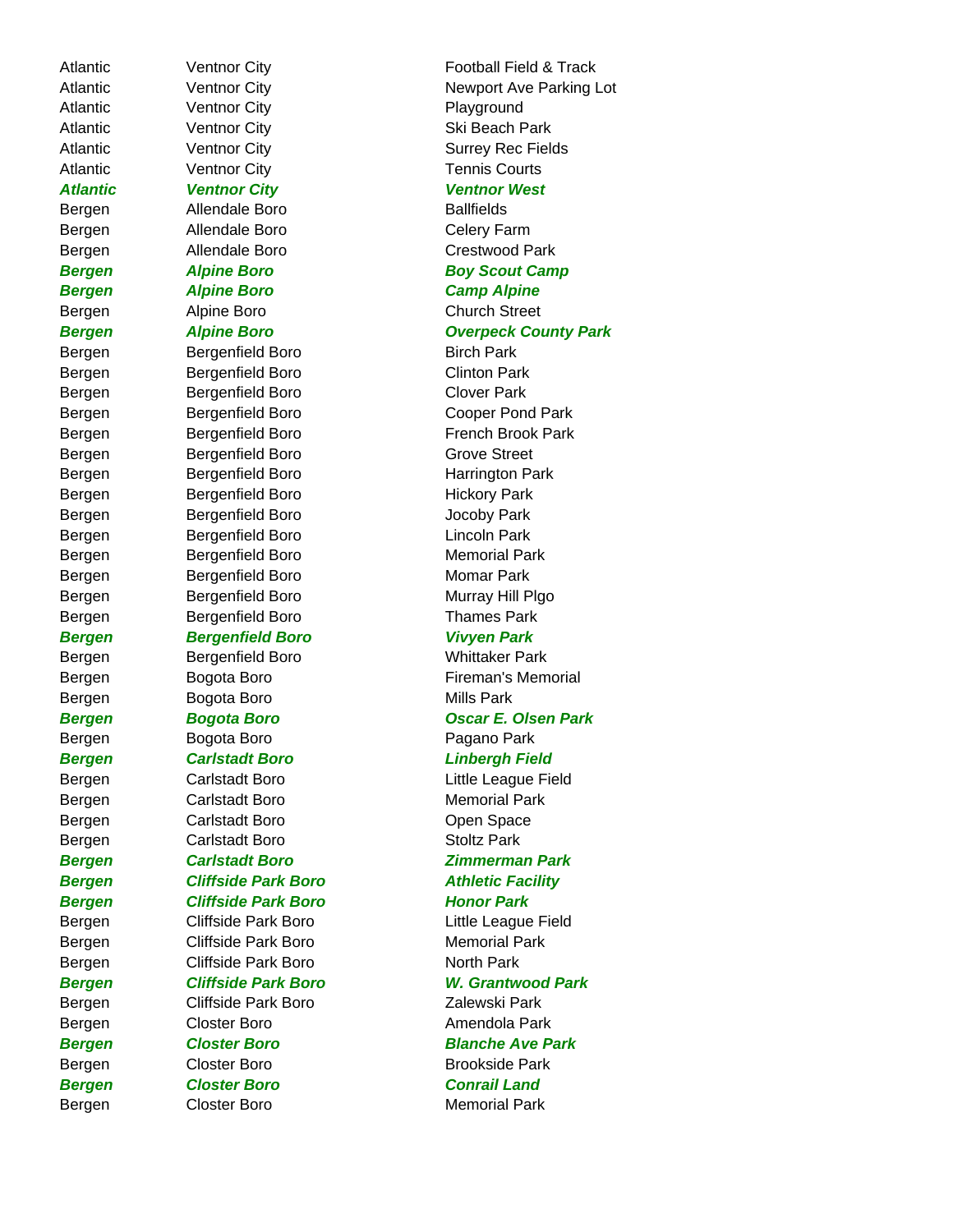**Bergen Closter Boro Contract Park** *Bergen Closter Boro Vossler Park* Bergen Cresskill Boro Staton Green Bergen **Demarest Boro** Central Ave 1 Bergen **Demarest Boro** Central Ave 2 Bergen Demarest Boro North Park *Bergen Demarest Boro Open Space* Bergen Demarest Boro **Demarest Boro Container Boro Demares** Orchard Rd 1 Bergen Demarest Boro **Demarest Boro Container Boro Demares** Orchard Rd 2 *Bergen Demarest Boro Swim Club* Bergen **Dumont Boro Communist Communist Communist Communist Communist Communist Communist Communist Communist Communist Communist Communist Communist Communist Communist Communist Communist Communist Communist Communist** Bergen Dumont Boro Columbia Bergen Dumont Boro Dakata Park Bergen Dumont Boro Dixon Park *Bergen Dumont Boro Memorial* Bergen Dumont Boro **Moore** 

# *Bergen Closter Boro Metropolitan Tract* Bergen Closter Boro Nature Center *Bergen Closter Boro Pollock Corner* **Bergen Closter Boro Ruckman Road Park** Bergen Closter Boro Schauble Park *Bergen Closter Boro Tenakill Brook Bergen Closter Boro Ver Valen Street Park* Bergen Cresskill Boro 11th Street Playfield Bergen Cresskill Boro **Ackerman Place Field** Bergen Cresskill Boro Brookline Park **Bergen Cresskill Boro Brookline Park.** Bergen Cresskill Boro Bryan Elem. School P.F. Bergen Cresskill Boro Cranford Place Park Bergen Cresskill Boro Cresskill Avenue Park Bergen Cresskill Boro Delmar-Morning-Side Bergen Cresskill Boro **Eisenhower Drive Park** Bergen Cresskill Boro High School Play Fields Bergen Cresskill Boro Margie Avenue Playfield Bergen Cresskill Boro Palisapes Avenue Playfield Bergen Cresskill Boro Swim Club/Brookline Park Bergen Cresskill Boro Tenakill Brook N. Conservation Bergen Cresskill Boro Tennis Center/Brookline Park Bergen Cresskill Boro Waverly Place Park *Bergen Demarest Boro Davies Arboretum* Bergen **Demarest Boro Firemans Memorial Park** Bergen **Demarest Boro Communisty Bergen F**w Mcintire Park *Bergen Demarest Boro Nature Center* Bergen **Demarest Boro Pine Terrace Property** Bergen **Demarest Boro Channel Center** Senior Citizen Center Bergen **Demarest Boro** South St Property *Bergen Demarest Boro Wakelee Field Bergen Dumont Boro Christopher Deangelis* Bergen Dumont Boro **Edward R. Mcgraw** Bergen Dumont Boro **Historical Park** Bergen Dumont Boro **Lafayette Park** Bergen **Dumont Boro Contract Single Sirosis Park**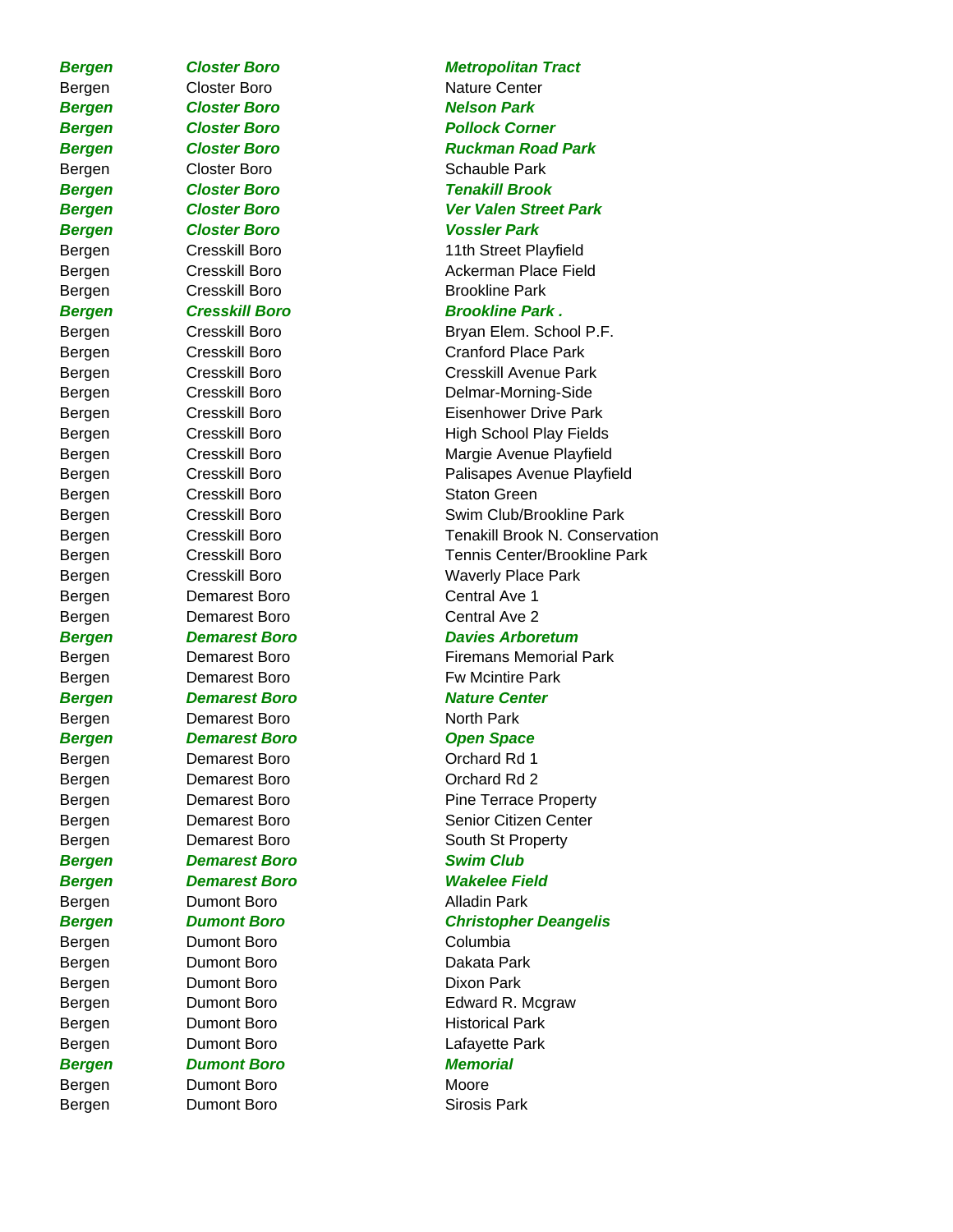# *Bergen Dumont Boro Twin Boro*

Bergen Dumont Boro **Wareham** Bergen Dumont Boro West Linden Park Bergen East Rutherford Boro Borough Hill Park Bergen East Rutherford Boro Carlton Hill Bergen East Rutherford Boro Cornelia Park Bergen East Rutherford Boro Cottage Place Park Bergen East Rutherford Boro Elm Street Park Bergen East Rutherford Boro Grove Street Park *Bergen East Rutherford Boro Meadows Path* Bergen **East Rutherford Boro** Memorial Park Bergen East Rutherford Boro **Open Space** Bergen East Rutherford Boro Sesselman Park *Bergen East Rutherford Boro St. Joseph's Park* Bergen East Rutherford Boro Uhland St. Playground *Bergen East Rutherford Boro Veterans Park Bergen East Rutherford Boro Waterfront Park* Bergen Edgewater Boro 10 ft Strip Front Bergen Edgewater Boro Beverly Place Park Bergen Edgewater Boro Gorge Rd Hillside *Bergen Edgewater Boro Grand Cove Marina* Bergen Edgewater Boro High % Topo Land Bergen Edgewater Boro **Hillside** Bergen Edgewater Boro Horseshoe Rt 5 Bergen Edgewater Boro Northern Undercliff Bergen **Edgewater Boro Park Of Palisades** Bergen Edgewater Boro Park Undercliff Bergen Edgewater Boro Riparian Bergen Edgewater Boro River Road Park Bergen Edgewater Boro **Undercliff Ave** Bergen Edgewater Boro Charles Undercliff Hillside Bergen Edgewater Boro Undercliff W Hillside Bergen Edgewater Boro Veteran's Field Bergen Emerson Boro **Ackerman Ave** Bergen Emerson Boro Centennial *Bergen Emerson Boro Emerson Woods* Bergen Emerson Boro **Hillman Park** Bergen Emerson Boro **Emerson Boro Sunset Place** Bergen Englewood City **Argonne Park** Bergen Englewood City **Artus Park** 

Bergen East Rutherford Boro Carlton Hill Rec Area Bergen East Rutherford Boro Garden Spot Playground Bergen East Rutherford Boro Mckenzie Playground

Bergen East Rutherford Boro Railroad Avenue Park

Bergen Edgewater Boro Municipal Parking Lot Garden Bergen Edgewater Boro **Riparian Off River Road** Bergen **Edgewater Boro River Road Cemetery** Bergen Edgewater Boro **Rr Northern End Riparian** Bergen Edgewater Boro Tri Shape Memorial Park Bergen Edgewater Boro Undercliff Ave R.O.W.

Bergen Emerson Boro Washington Oak Park Bergen Englewood City **Babe Ruth Field (Tyron Ave Park)**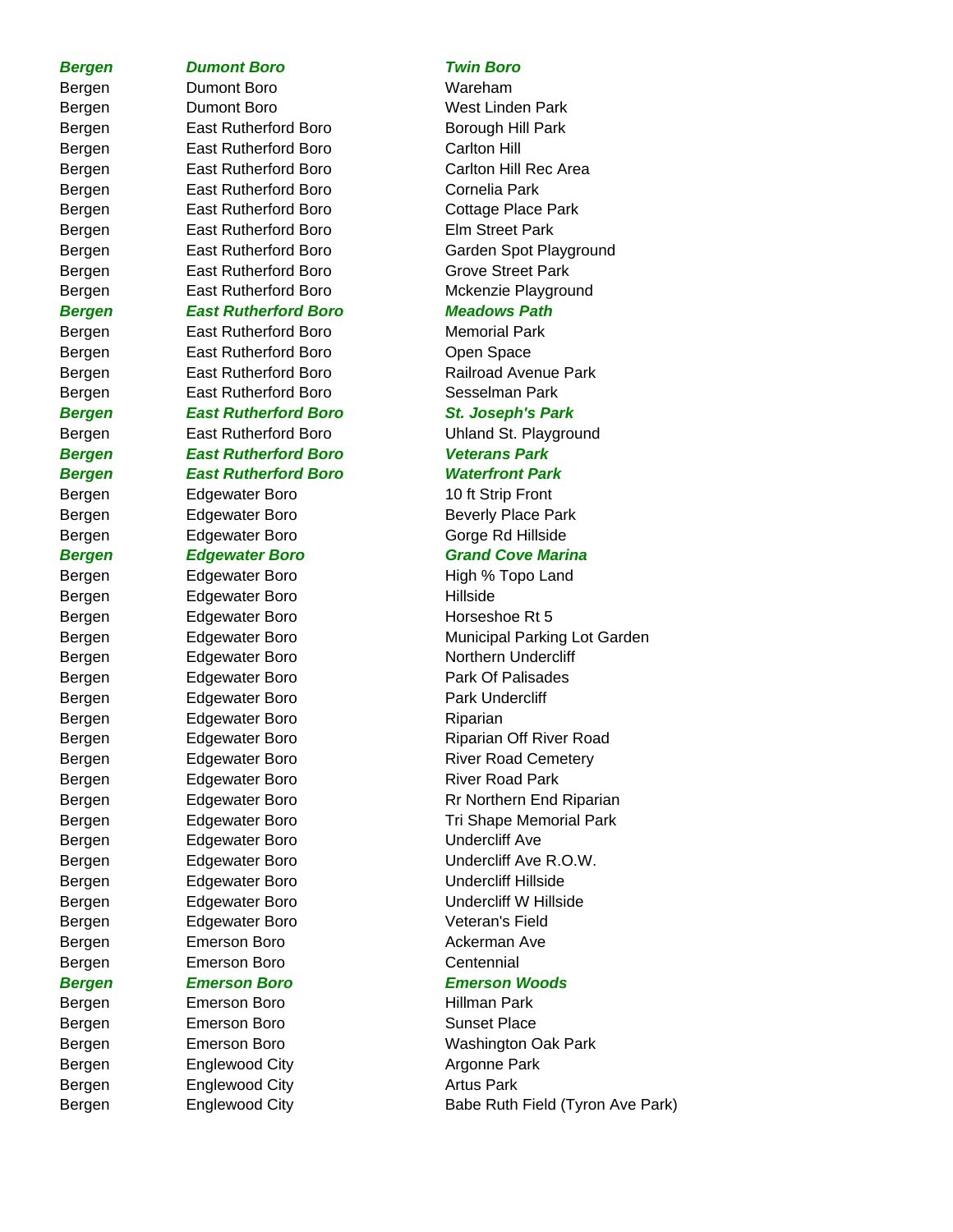Bergen Englewood City Cambridge Bergen Englewood City **Denning Park** Bergen Englewood City **Dunning Park** Bergen Englewood City Flat Rock Brook Bergen Englewood City Garrity Field Bergen Englewood City Glenbrook Pkwy Bergen Englewood City Highwood Park Bergen Englewood City **Mackay Park** Bergen Englewood City **Morris Park** Bergen Englewood City **Municipal Pool** Bergen Englewood City Rt 4 Dean Rr Bergen Englewood City Rt 4 Jones Road Bergen Englewood City Rt 4 Walton Bergen Englewood City **Trumbull Park Bergen Fair Lawn Boro Berden Grove** *Bergen Fair Lawn Boro Columbia Park Bergen Fairview Boro Columbus Park* Bergen Fairview Boro **Vacant Land** Bergen Fairview Boro **Veteran's Park** Bergen Fort Lee Boro 6th Street Bergen Fort Lee Boro Fireman's Park Bergen Fort Lee Boro **Inwood Terrace** Bergen Fort Lee Boro Monument Park **Bergen Fort Lee Boro Pistol Range** Bergen Fort Lee Boro Rec Center Bergen Fort Lee Boro **Westview Park** Bergen Franklin Lakes Boro Fireman's Field Bergen Franklin Lakes Boro Municipal Park Bergen Franklin Lakes Boro Vacant Bergen Garfield City **#2 School** 

Bergen Englewood City Crystal Lake Park Bergen Englewood City **Depot Square Park East** Bergen Englewood City Depot Square Park West *Bergen Englewood City Durie Avenue Park* Bergen Englewood City **Grad City** Jones Rd / Kenwood *Bergen Englewood City Overpeck B.C. Golf Course* Bergen Fair Lawn Boro **Fand County Park** Saddle River County Park *Bergen Fairview Boro English Neigborhood Park* Bergen Fairview Boro **Filteman's Memorial Park** Bergen Fort Lee Boro **Anderson Avenue Triangle** Bergen Fort Lee Boro Beverly Hills Tract Bergen Fort Lee Boro Columbia Avenue Island *Bergen Fort Lee Boro Constitution Park* Bergen Fort Lee Boro General Van Fleet Bergen Fort Lee Boro **Main Street Triangle** Bergen Fort Lee Boro Palisades Interstate Park Bergen Fort Lee Boro Whitey Lang Park Bergen Franklin Lakes Boro Campgaw Mtn County Reservation *Bergen Franklin Lakes Boro Dekorte Tennis Courts*

Bergen Franklin Lakes Boro Municipal Complex *Bergen Franklin Lakes Boro Pulis Ave Rec Fields*

*Bergen Garfield City 20th Century Field*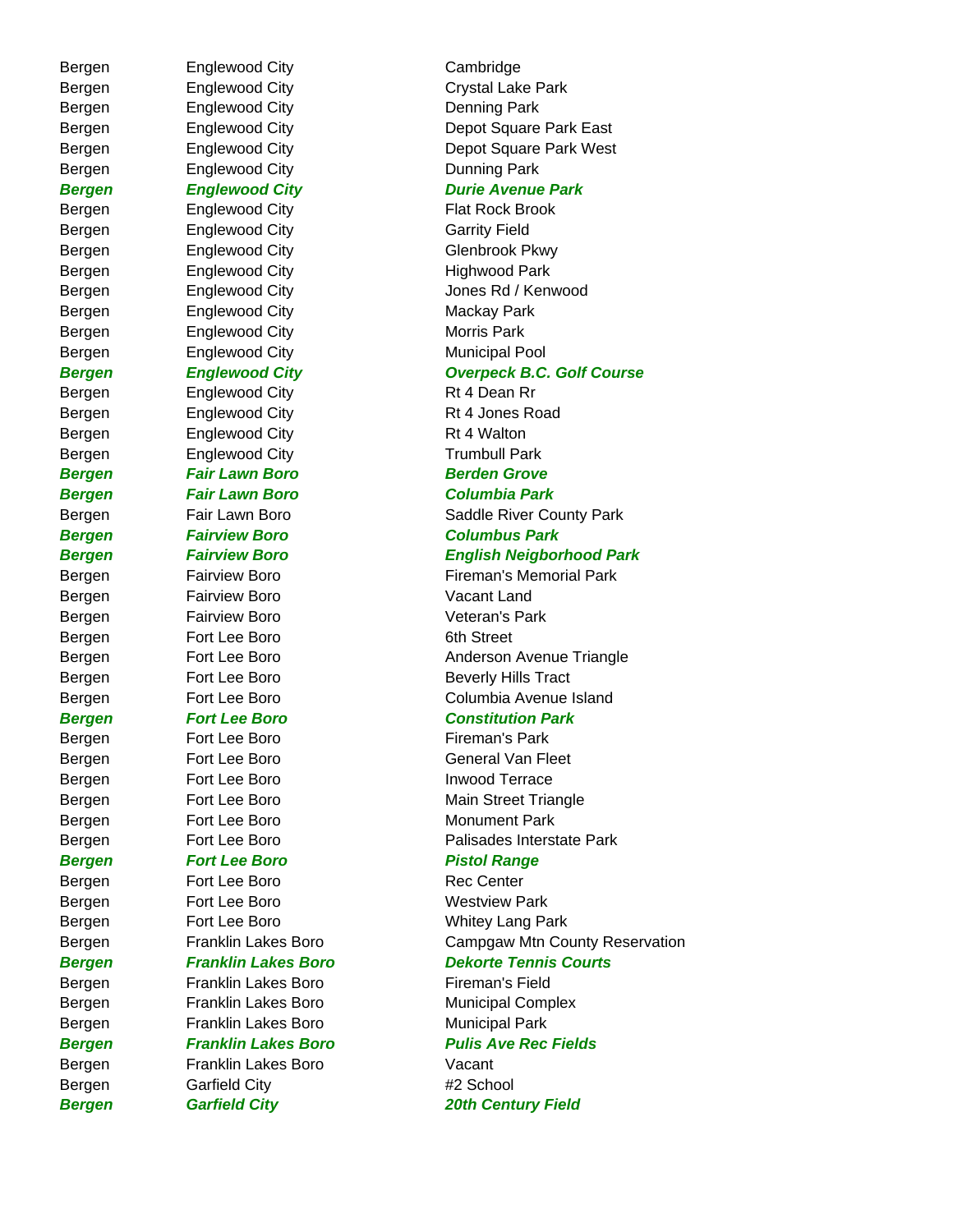# Bergen Garfield City **Belmont Oval** Bergen Garfield City Columbus Field Bergen Garfield City **Dahnert's Lake** *Bergen Garfield City Dolphine Park Bergen Garfield City El Margo Tract* **Bergen Garfield City Garget Community Franchini Tract** Bergen Garfield City Garden Ct. Park Bergen Garfield City **Garfield City Hobert Park Bergen Garfield City Communist Communist Communist Communist Communist Communist Communist Communist Communist Communist Communist Communist Communist Communist Communist Communist Communist Communist Communist Communist Bergen Garfield City Cancel Accord Providence Accord Providence Accord Providence Accord Providence Accord Providence Accord Providence Accord Providence Accord Providence Accord Providence Accord Providence Accord Provid Bergen Garfield City Communist River Road Communist River Road Art Ave Act Art Ave Bergen Garfield City Communist Communist Communist Communist Communist Communist Communist Communist Communist Communist Communist Communist Communist Communist Communist Communist Communist Communist Communist Communist** Bergen Glen Rock Boro **Arboretum** Bergen Glen Rock Boro **Demarest Park** Bergen Glen Rock Boro Faber Field Bergen Glen Rock Boro Collection Lower Doremus Bergen Glen Rock Boro Main Street Field Bergen Glen Rock Boro Main Street Park Bergen Glen Rock Boro Sycamore Park Bergen Glen Rock Boro Glen Collection Upper Faber Field Bergen Hackensack City **Anderson** *Bergen Hackensack City Baldwin* **Bergen Hackensack City Borgs Woods** *Bergen Hackensack City Carver Bergen Hackensack City Columbus* Bergen Hackensack City Fairmount Bergen Hackensack City Foschini Bergen Hackensack City Johnson Bergen Hackensack City **Pulaski** Bergen Hackensack City Rowland Bergen Hackensack City Second Ward Bergen Hackensack City **Staib** Bergen Hackensack City The Green *Bergen Hackensack City Union Street* Bergen **Harrington Park Boro** Beachwood Park

Bergen Harrington Park Boro George Street Bergen Harrington Park Boro Highland Field Bergen Harrington Park Boro Hp Swim Club Bergen Harrington Park Boro Lohs Field

# *Bergen Garfield City 20th Century Park*

Bergen Garfield City **Belmont Hill Rose Gardens** Bergen Garfield City Passaic River Park Comp Bergen Garfield City **Gargen** Jewell Street Park Bergen Garfield City **Cancel City** Little League Field Bergen Garfield City **Cancel City** Lizette Street Park Bergen Garfield City **Gargen Communist Communist Communist Communist Communist Communist Communist Communist Communist Communist Communist Communist Communist Communist Communist Communist Communist Communist Communist Com** *Bergen Glen Rock Boro Dean Street Park* Bergen Glen Rock Boro Saddle River County Park *Bergen Glen Rock Boro Wilde Memorial Park Bergen Hackensack City Downtonw Walkway Bergen Hackensack City Hackensack River Co Park* Bergen Hackensack City Mary St. Min. Park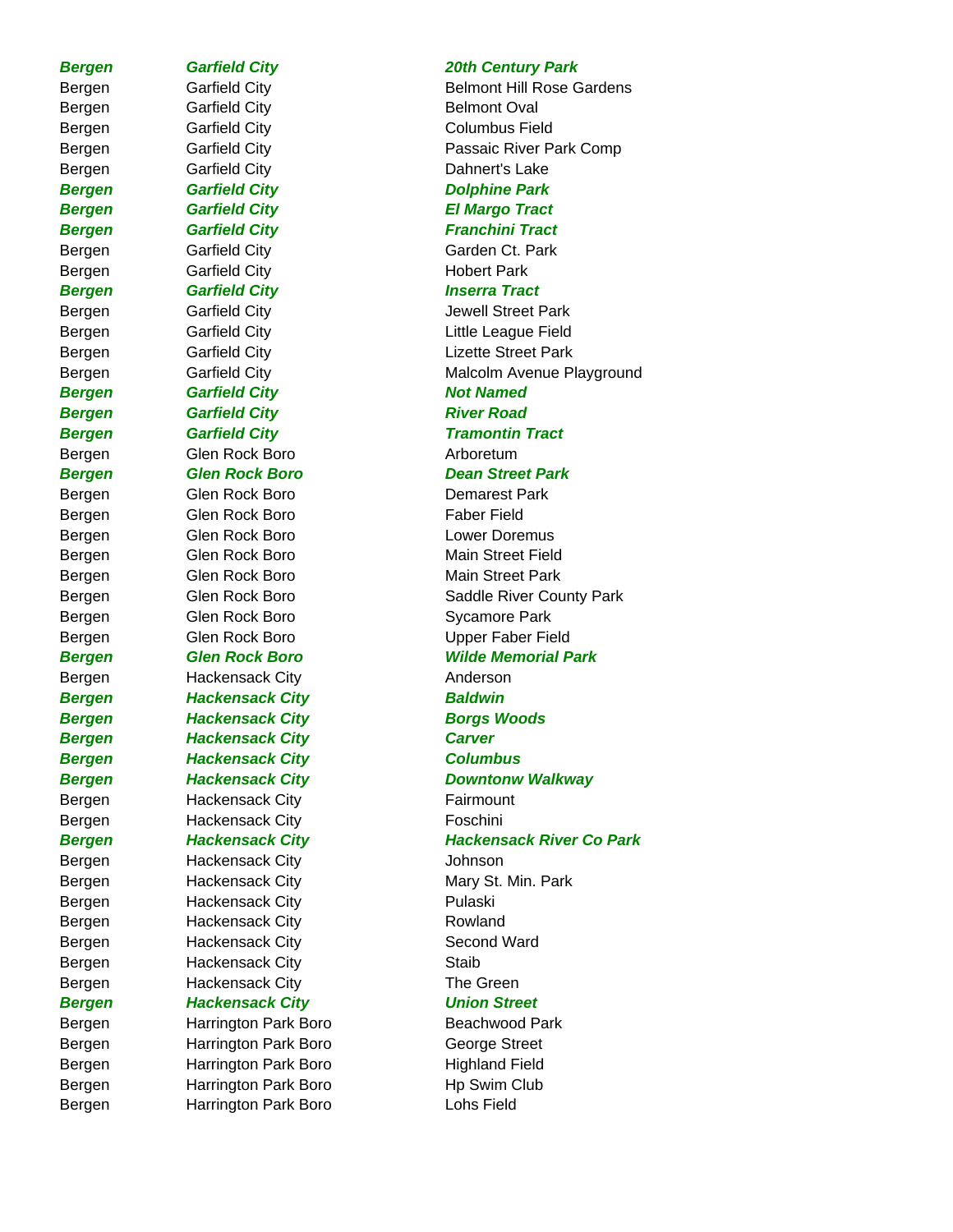Bergen Harrington Park Boro Not Named Bergen Harrington Park Boro Nutshell Park Bergen Harrington Park Boro Pondside Park Bergen Harrington Park Boro Triangle **Bergen Haworth Boro Not Named** Bergen Leonia Boro **Highwood Hills** Bergen Leonia Boro **Kirkland Park** Bergen Leonia Boro Lakeview Park Bergen Leonia Boro **Rec Center** Bergen Leonia Boro **Station Park** Bergen Leonia Boro **Carry Sylvan Park** *Bergen Leonia Boro Wood Park* **Bergen Little Ferry Boro Bares Tract** Bergen Little Ferry Boro Birch St. Park Bergen Little Ferry Boro Bird Sanctuary Bergen Lodi Boro Church Street Bergen Lodi Boro Columbia Lane Bergen Lodi Boro Columbus Park Bergen Lodi Boro **J** Luna Park Bergen Lodi Boro **Carry Communist Communist Communist Communist Communist Communist Communist Communist Communist Communist Communist Communist Communist Communist Communist Communist Communist Communist Communist Communis Bergen Lodi Boro Kennedy Park** Bergen Lodi Boro Lisa Park

# *Bergen Harrington Park Boro Parkland Addition Bergen Harrington Park Boro Trautwein Property* Bergen Haworth Boro Haworth Avenue Bergen Haworth Boro Haworth Swim Club Bergen Haworth Boro Haworth Tennis Courts *Bergen Haworth Boro Memorial Field Bergen Haworth Boro Myrtle Street Playground Bergen Haworth Boro Park Street Playground* Bergen Hillsdale Boro Wood Dale County Park Bergen Leonia Boro Gallone Memorial Park Bergen Leonia Boro Leonia North Area Bergen Leonia Boro Leonia South Area Bergen Leonia Boro Overpeck B.C. Golf Course Bergen Leonia Boro County Park Bergen Little Ferry Boro **Fireman's Memorial Park** Bergen Little Ferry Boro **Indian Lake Park** Bergen Little Ferry Boro **Losen Slote Creek Park** Bergen Little Ferry Boro Mehrhof Rd. Rec Field Bergen Little Ferry Boro Monnett St. Park Bergen Little Ferry Boro Robby Road Park Bergen Little Ferry Boro Willow Lake Park *Bergen Lodi Boro Chestnut St. Flood Control* Bergen Lodi Boro Circle @ Savoie & Macarthur Bergen Lodi Boro **F Belli Memorial Park** Bergen Lodi Boro **Ferndale Ct. & Greenlawn Dr.** Bergen Lodi Boro **First Street Park** Bergen Lodi Boro Garibaldi Avenue Park Bergen Lodi Boro Channel Craham Lane Park Bergen Lodi Boro **Camera Lodi Boro** Christian Mames Place Park Bergen Lodi Boro Lotter Lodi Little League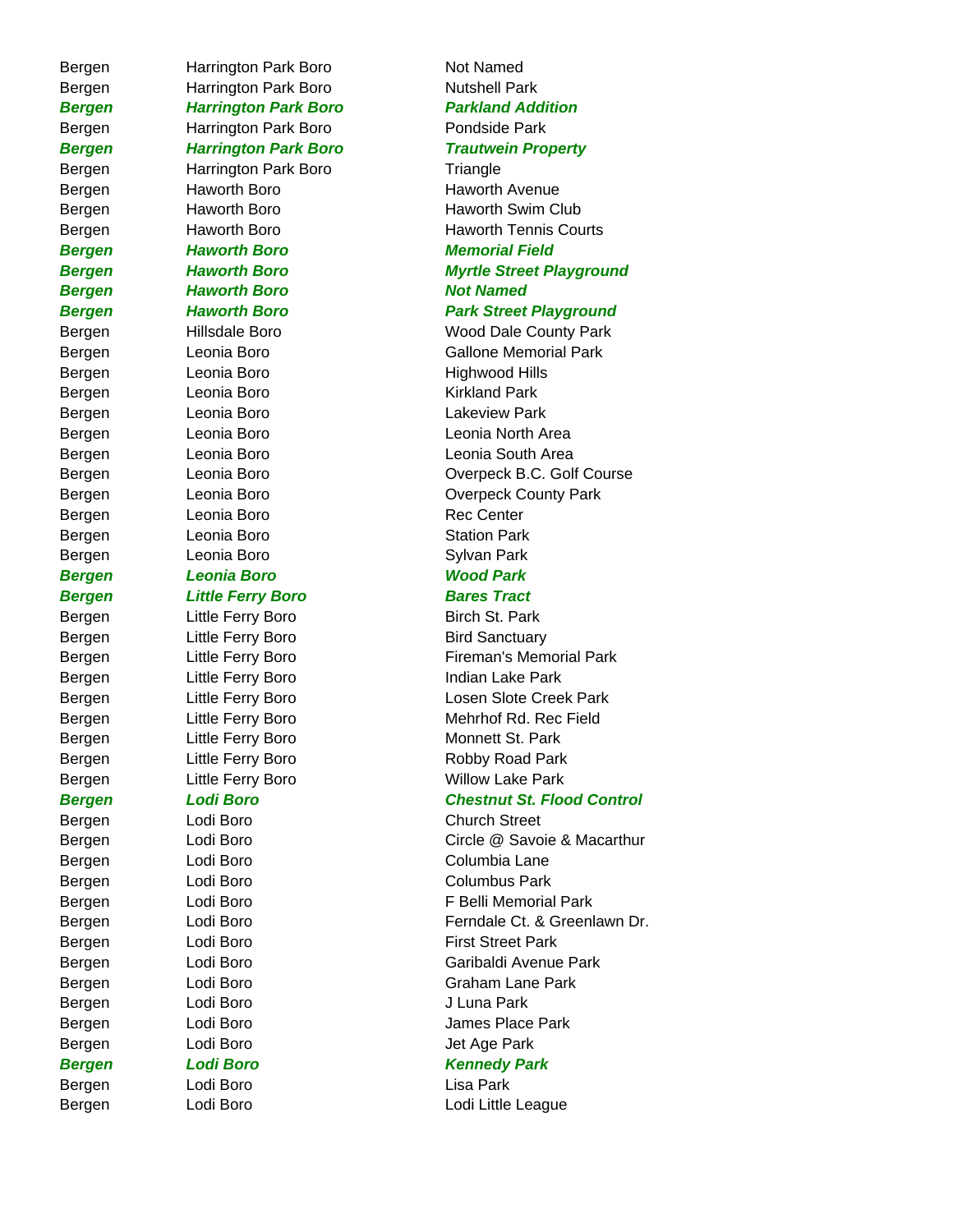Bergen Lodi Boro Not Named Bergen Lodi Boro Chatio Pl. Park Bergen Cyndhurst Twp Copen Space Bergen Cyndhurst Twp Saw Mill Creek Bergen Mahwah Twp **Airmount** Bergen Mahwah Twp **Buonanno Site** Bergen Mahwah Twp **Lakeview Drive Bergen Mahwah Twp Mary Patrick** *Bergen Mahwah Twp Mary Patrick*  Bergen Mahwah Twp Riverside Bergen Mahwah Twp **Silver Lake** Bergen Mahwah Twp Stag Hill Bergen Mahwah Twp **Winters Pond** *Bergen Maywood Boro Briarcliff Park* Bergen Maywood Boro **Duvier Park** Bergen Maywood Boro **Fetzer Park** Bergen Maywood Boro Grove Avenue Bergen Maywood Boro Memorial Park Bergen Maywood Boro Municipal Pool Bergen Montvale Boro **Fountain Park** *Bergen Montvale Boro Memorial Park* Bergen Montvale Boro Railroad Park Bergen New Milford Boro **Borough Hall** Bergen Mew Milford Boro **Carlton Place** 

# *Bergen Lodi Boro Lodi Memorial Park*

Bergen Lodi Boro **Redstone Lane Park** Bergen Lodi Boro Richmond St. Park Bergen Lodi Boro **River & Myrtle St. Park** Bergen Lodi Boro **Riverview Avenue Park** *Bergen Lodi Boro Saddle River Park* Bergen Lodi Boro Vacated St - Farnham & Arnot *Bergen Lodi Boro Voto-Tedesco Memorial Field* Bergen Lyndhurst Twp Joseph A Carucci Rec Area *Bergen Lyndhurst Twp Kingston Tidal Impoundment Bergen Lyndhurst Twp Passaic River Park* **Bergen Lyndhurst Twp Riverside County Park** Bergen Mahwah Twp Campgaw Mtn County Reservation Bergen Mahwah Twp Commodore Perry Bergen Mahwah Twp Darlington County Park **Bergen Mahwah Twp Darlington School House Bergen Mahwah Twp Hg Church Acquisition Bergen Mahwah Twp Ramapo Mountain** *Bergen Mahwah Twp Ramapo Valley Co Reservation* **Bergen Mahwah Twp Ridge Road Park** Bergen Mahwah Twp Washington Lane Bergen Maywood Boro Herb Nickerson Park *Bergen Maywood Boro Thoma Ave Park Little League Bergen Midland Park Boro Dairy Street Tennis Courts Bergen Montvale Boro Chestnut Ridge Rd* Bergen New Milford Boro Babe Ruth Pavone Fields **Bergen Mew Milford Boro Mackensack River Pathway** Bergen New Milford Boro Hardcastle Pond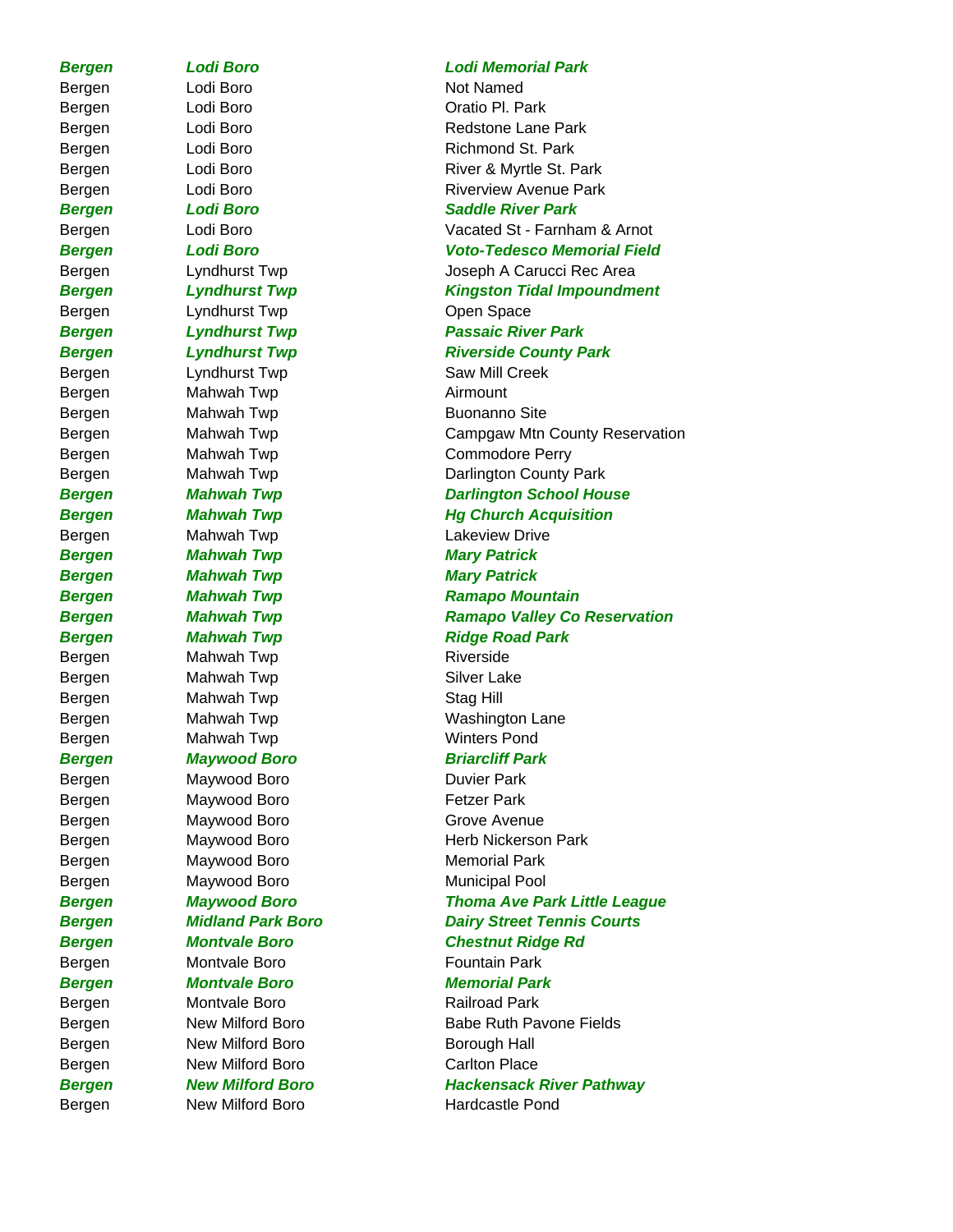*Bergen New Milford Boro \* Klinger Farm* Bergen Mew Milford Boro Mansoldo Property **Bergen Mew Milford Boro New Milford Woods** *Bergen New Milford Boro \* Perrone Farm* Bergen New Milford Boro **Prospect Park** Bergen New Milford Boro Sutton Place Park Bergen New Milford Boro New Warren Park Bergen New Milford Boro West Park Drive Bergen New Milford Boro Netlands Bergen New Milford Boro New Williams Field *Bergen North Arlington Boro Allan Park* Bergen **North Arlington Boro Boro Hall** Bergen Morth Arlington Boro Boston Avenue Bergen **North Arlington Boro** Clinton Place *Bergen North Arlington Boro Daniel Morris Bergen North Arlington Boro Macaluso Park* Bergen North Arlington Boro Not Named *Bergen North Arlington Boro Passaic River Park* **Bergen Morwood Boro Norwood East Hill** *Bergen Oakland Boro Camp Tamarack* Bergen Cakland Boro Not Named Bergen Cakland Boro Riverview Terrace Bergen Cakland Boro Soons Field Bergen **Cakland Boro Cakland Boro** Truman Field Bergen **Cakland Boro Veterans Park** *Bergen Old Tappan Boro Bonnabel Property* Bergen Cld Tappan Boro Chestnut Street Park **Bergen Cold Tappan Boro Cold Davies Property** Bergen **Old Tappan Boro** Irving Street Park Bergen Cld Tappan Boro Municipal Golf Course *Bergen Old Tappan Boro Oakes Property* Bergen **Old Tappan Boro Contact Stanaland Park** Bergen **Old Tappan Boro** Stone Point Park *Bergen Old Tappan Boro Washington Woods* Bergen Cradell Boro Grant Field Bergen Cradell Boro **Hoffman Park** Bergen Cradell Boro Memorial Field Bergen **Oradell Boro Canadia Cradell Swim Club** Bergen Cradell Boro Ridgewood Avenue Bergen Cradell Boro Rr Station Park Bergen **Oradell Boro Crack Contact Schirra Park** Bergen **Oradell Boro Veterans Memorial** Bergen Palisades Park Boro Columbus Park

Bergen Mew Milford Boro **Kennedy Memorial Field** Bergen New Milford Boro Tennis & Basketball Courts Bergen Morth Arlington Boro Riverside County Park **Bergen Morthvale Boro Rockleigh County G.C. Bergen Morwood Boro Rockleigh County G.C.** Bergen Oakland Boro Campgaw Mtn County Reservation *Bergen Oakland Boro Oakland Rec Complex* Bergen Cld Tappan Boro Clearen and Addison Terrace Open Space *Bergen Palisades Park Boro Lindbergh Athletic Field*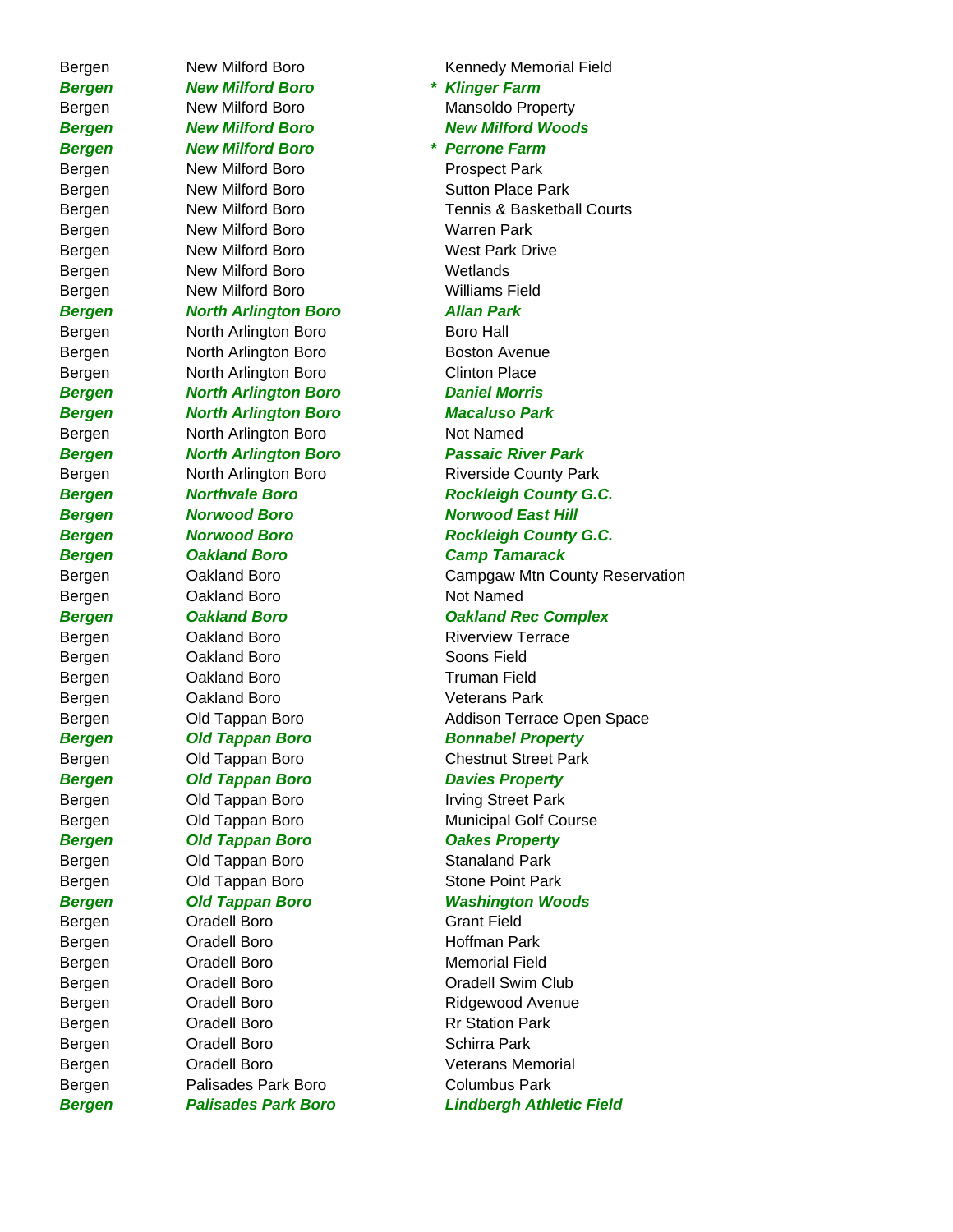Bergen Palisades Park Boro Municipal Pool Bergen Palisades Park Boro Tussi Park Bergen Paramus Boro **Band Shell** Bergen Paramus Boro **Besen** Bergen **Paramus Boro Paramus Boro Bossolt Nursery** Bergen Paramus Boro **Dimaggio** Bergen Paramus Boro **Faber** Bergen Paramus Boro **Howland House** Bergen Paramus Boro **Disk Contract Sergen** Jockish Square Bergen Paramus Boro **Madison** Bergen Paramus Boro **Mcellen Park** Bergen Paramus Boro **Mele Park** Bergen Paramus Boro **Midland Field** Bergen Paramus Boro **Municipal Pool** Bergen Paramus Boro **Petruska** Bergen Paramus Boro **Reid** Bergen Paramus Boro **Senior Center** Bergen Paramus Boro **Sirianni** Bergen Paramus Boro **Bridger Spring Lane** Bergen **Park Ridge Boro Park Ridge Boro Park Ridge Boro Park 1** Bergen Park Ridge Boro Depot Square *Bergen Park Ridge Boro Memorial Field* Bergen Park Ridge Boro Mill Pond Park Bergen Park Ridge Boro Municipal Pool Bergen Park Ridge Boro Tennis Field Bergen Park Ridge Boro Vacant Land Bergen Ramsey Boro **Deer Trail North** Bergen Ramsey Boro **Ebert St.** Bergen Ramsey Boro **Finch Park** Bergen Ramsey Boro **Green Acres** *Bergen Ramsey Boro H & T Property* Bergen Ramsey Boro **Martis** Bergen Ramsey Boro **Ramsey Boro Mone Bergen Ramsey Boro Monte Park** *Bergen Ramsey Boro Municipal Pool Bergen Ramsey Boro O'Kane Park*

Bergen Palisades Park Boro **County Park** Boro **Overpeck County Park** Bergen **Paramus Boro Paramus Boro Brown Circle Conservation Area** *Bergen Paramus Boro Conservation Area* Bergen **Paramus Boro Paramus Boro Paramus Boro Fairview & Midland** Bergen Paramus Boro Fireman's Memorial Park Bergen **Paramus Boro Paramus Boro Paramus Boro Paramus Boro Paramus Boro Paramus Boro Paramus Boro Paramus Boro Paramus Boro Paramus Boro Paramus Boro Paramus Boro Paramus Boro Paramus Boro Para** *Bergen Paramus Boro Paramus Country Club Bergen Paramus Boro Saddle River County Park* Bergen **Paramus Boro Paramus Boro** Spring Lake Natural Center Bergen **Paramus Boro Paramus Boro Spring Valley Cemetary** *Bergen Paramus Boro Van Saun County Park* Bergen Park Ridge Boro **Drainage Easement** Bergen **Park Ridge Boro Park Ridge Boro** Sulak Lane Fields Bergen Park Ridge Boro Wood Dale County Park Bergen Ramsey Boro **Darlington Avenue** *Bergen Ramsey Boro Darlington County Park*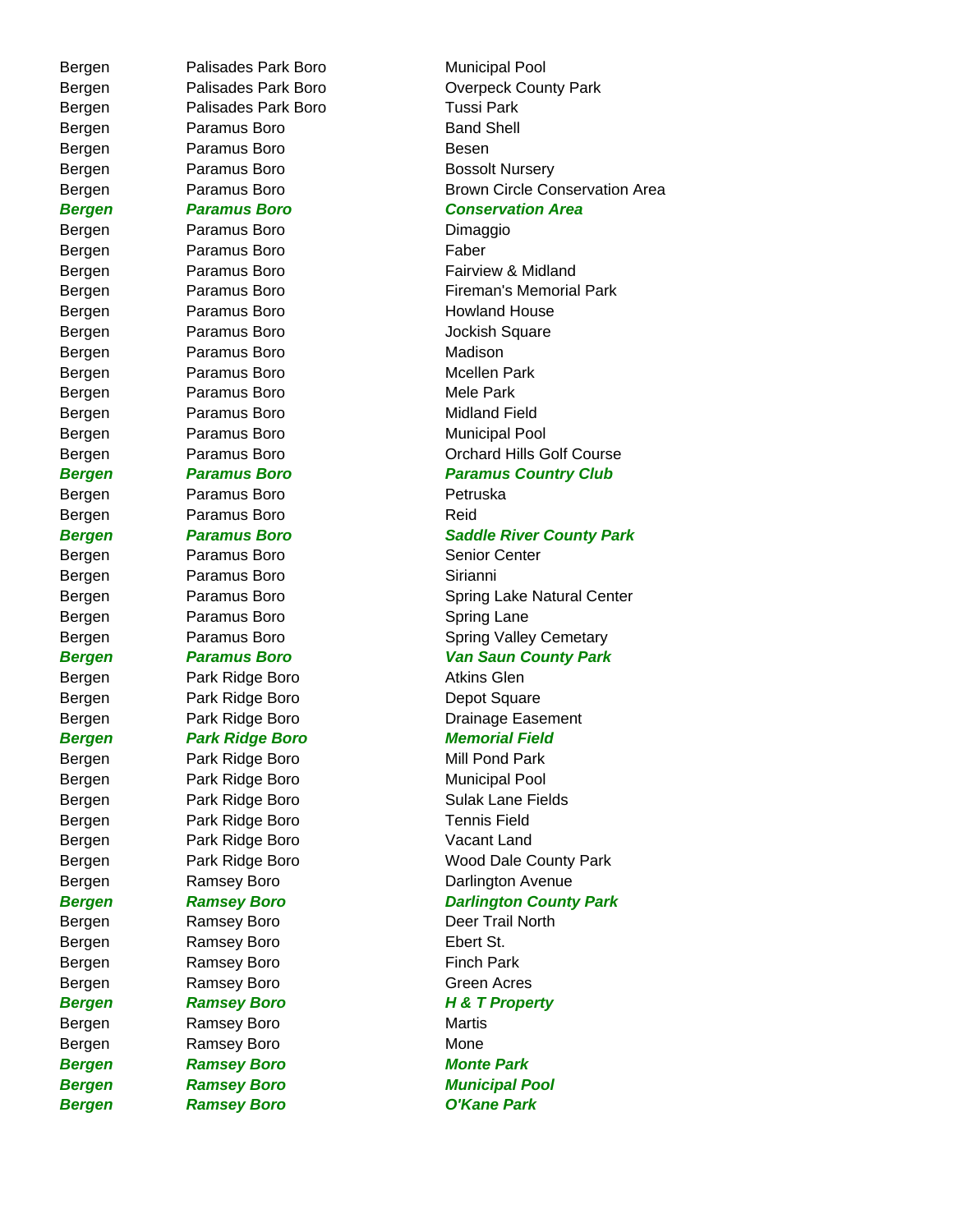Bergen River Vale Twp **Alexander Field** 

**Bergen Ramsey Boro Royale Tract** *Bergen Ramsey Boro Shultz Property* Bergen Ramsey Boro Spruce St. *Bergen Ramsey Boro Suraci Pond* Bergen Ramsey Boro Van Gelder's Pond Bergen Ridgefield Park Village Borelli Park Bergen Ridgefield Park Village Brewster Bergen Ridgefield Park Village Chestnut Bergen Ridgefield Park Village Civic Center Bergen Ridgefield Park Village Ferris Bergen Ridgefield Park Village Field House *Bergen Ridgefield Park Village Hobart Park* Bergen Ridgefield Park Village Hockey Field Bergen Ridgefield Park Village **Little League Park** Bergen Ridgefield Park Village Mcgowan *Bergen Ridgefield Park Village Mckeown Field* Bergen **Ridgefield Park Village County Park** Overpeck County Park Bergen Ridgefield Park Village Parking Bergen Ridgefield Park Village Playground Bergen Ridgefield Park Village Plaza Park Bergen Ridgefield Park Village Pool Bergen Ridgefield Park Village Pool Parking Bergen Ridgefield Park Village Veterans Park Bergen Ridgewood Village **Amsterdam Avenue** Bergen Ridgewood Village Bellair Road Bergen Ridgewood Village Citizens Park Bergen Ridgewood Village Crest Road Bergen Ridgewood Village **Floyd Street** Bergen Ridgewood Village Glen Avenue Bergen Ridgewood Village Graydon Park **Bergen Ridgewood Village Grove Street** Bergen Ridgewood Village Gypsy Pond Bergen Ridgewood Village Hillcrest Rd Bergen Ridgewood Village Hohokus Brook Bergen Ridgewood Village Jeffer Court Bergen Ridgewood Village Kings Pond Bergen Ridgewood Village Meadowbrook Bergen Ridgewood Village North Road Bergen Ridgewood Village Crchard Place Bergen Ridgewood Village Sollas Court Bergen Ridgewood Village South Broad St. Bergen Ridgewood Village South Pleasant Avenue Bergen Ridgewood Village Stevens Avenue Bergen Ridgewood Village Twinney Pond Bergen Ridgewood Village Van Neste Park Bergen Ridgewood Village Veterans Field Bergen Ridgewood Village West Glen Avenue Bergen River Edge Boro Nan Saun County Park

# *Bergen Ridgefield Park Village Fellowship (25 Yr Lease)* Bergen Ridgewood Village Saddle River County Park Bergen River Edge Boro Reserve Hackensack River Pathway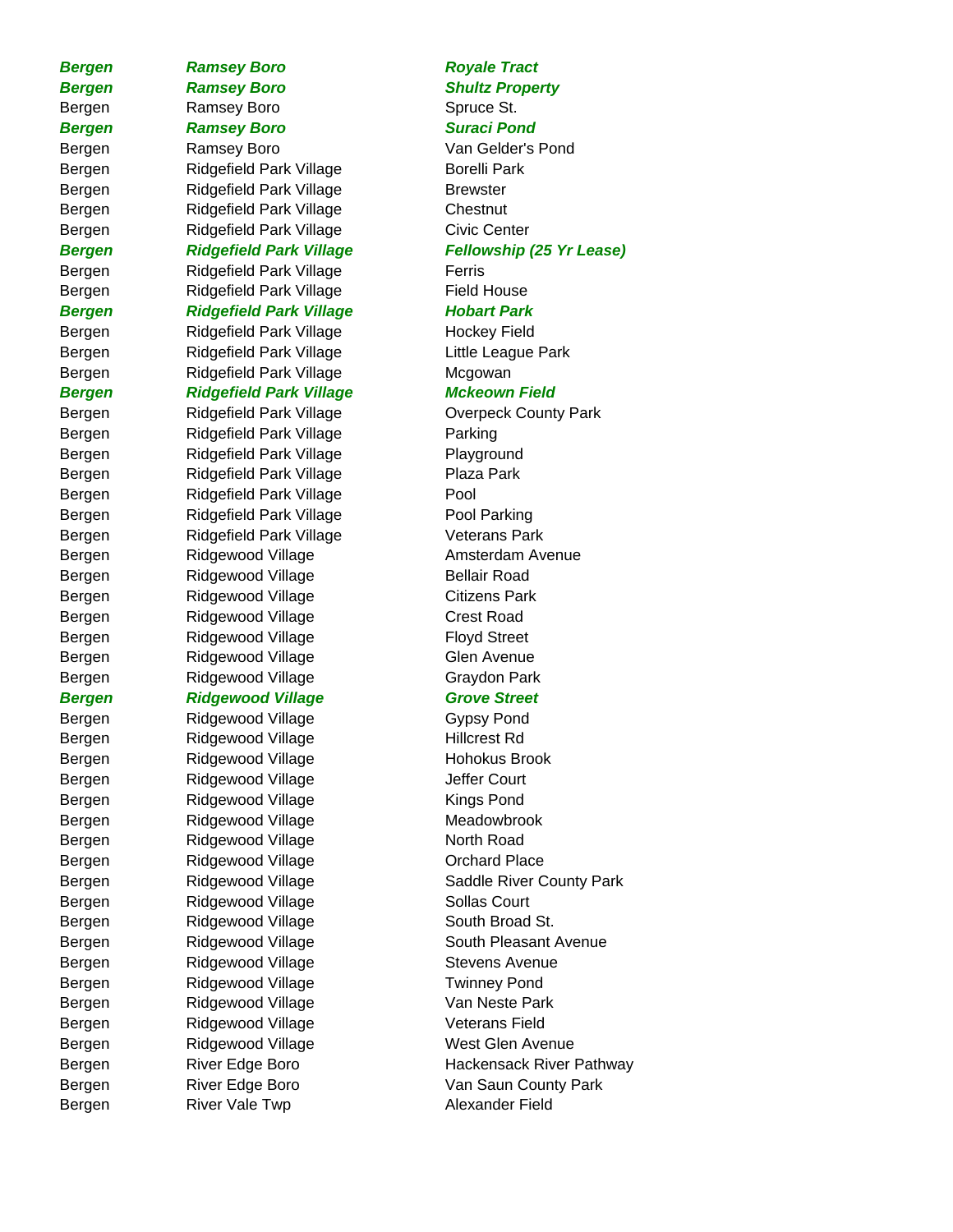Bergen River Vale Twp **Grove Field** Bergen River Vale Twp Ranges Field Bergen Rockleigh Boro Bird Sanctuary Bergen Rutherford Boro **Lincoln** Bergen Rutherford Boro Lincoln Woods *Bergen Rutherford Boro Memorial Park* Bergen Rutherford Boro Mountainside Bergen Rutherford Boro Sunset Bergen Rutherford Boro Tamblyn Bergen Rutherford Boro Nell Field **Bergen Saddle Brook Twp Avon Lane Bergen Saddle Brook Twp Fifth St Park** Bergen Saddle Brook Twp Kern Place Bergen Teaneck Twp Teaneck Twp Teaneck Twp Teaneck Twp Ammann Park Bergen Teaneck Twp Teaneck Twp Andreas Park Bergen Teaneck Twp Teaneck Twp Research Argonne Park **Bergen Teaneck Twp Brett Park** Bergen Teaneck Twp Coolidge Park Bergen Feaneck Twp Teaneck Twp Feldman Park **Bergen Teaneck Twp Teaneck Twp Harte Park** Bergen Teaneck Twp Teaneck Twp Herrick Park Bergen Teaneck Twp **Phelps Park Bergen Teaneck Twp River Road** Bergen Teaneck Twp **Sagamore Park** 

# Bergen River Vale Twp **Baylor Massacre Burial Site Bergen River Vale Twp Beechcrest Park** Bergen River Vale Twp **Pascack Brook County Park Bergen River Vale Twp Natershed Property** Bergen **Rochelle Park Twp** Saddle River County Park *Bergen Rockleigh Boro Rockleigh County G.C. Bergen Rockleigh Boro Rockleigh Rd Park* Bergen Rockleigh Boro Rockleigh Woods Bergen Rutherford Boro Park & Mortimer Bergen Rutherford Boro Van Winkle Park *Bergen Saddle Brook Twp Mayhill St. Park* Bergen Saddle Brook Twp Saddle River County Park *Bergen Teaneck Twp 5' Wide Trail Adj To Hackensack Rvr* Bergen Teaneck Twp Bernard Brooks Park Bergen Teaneck Twp **Bookstaver Park** Bergen Teaneck Twp Continental Park *Bergen Teaneck Twp Eleanor Manning Kieliszek Park Bergen Teaneck Twp \* Fdu Hackensack Rvr Greenway* **Bergen Teaneck Twp Teaneck Twp Hawthorne Park Bergen Teaneck Twp Teanet Type Ripp Street Park** Bergen Teaneck Twp Teaneck Twp Mackel Field Park Bergen Teaneck Twp Teaneck Twp Milton Votee Park Bergen Teaneck Twp Coverpeck B.C. Golf Course Bergen Teaneck Twp **Overpeck County Park Bergen Teaneck Twp Coverpeck County Park Bergen Teaneck Twp Teaneck Twp Pomander Walk Bergen Teaneck Twp South Gaylord Park Bergen Teaneck Twp Stephens Place Park**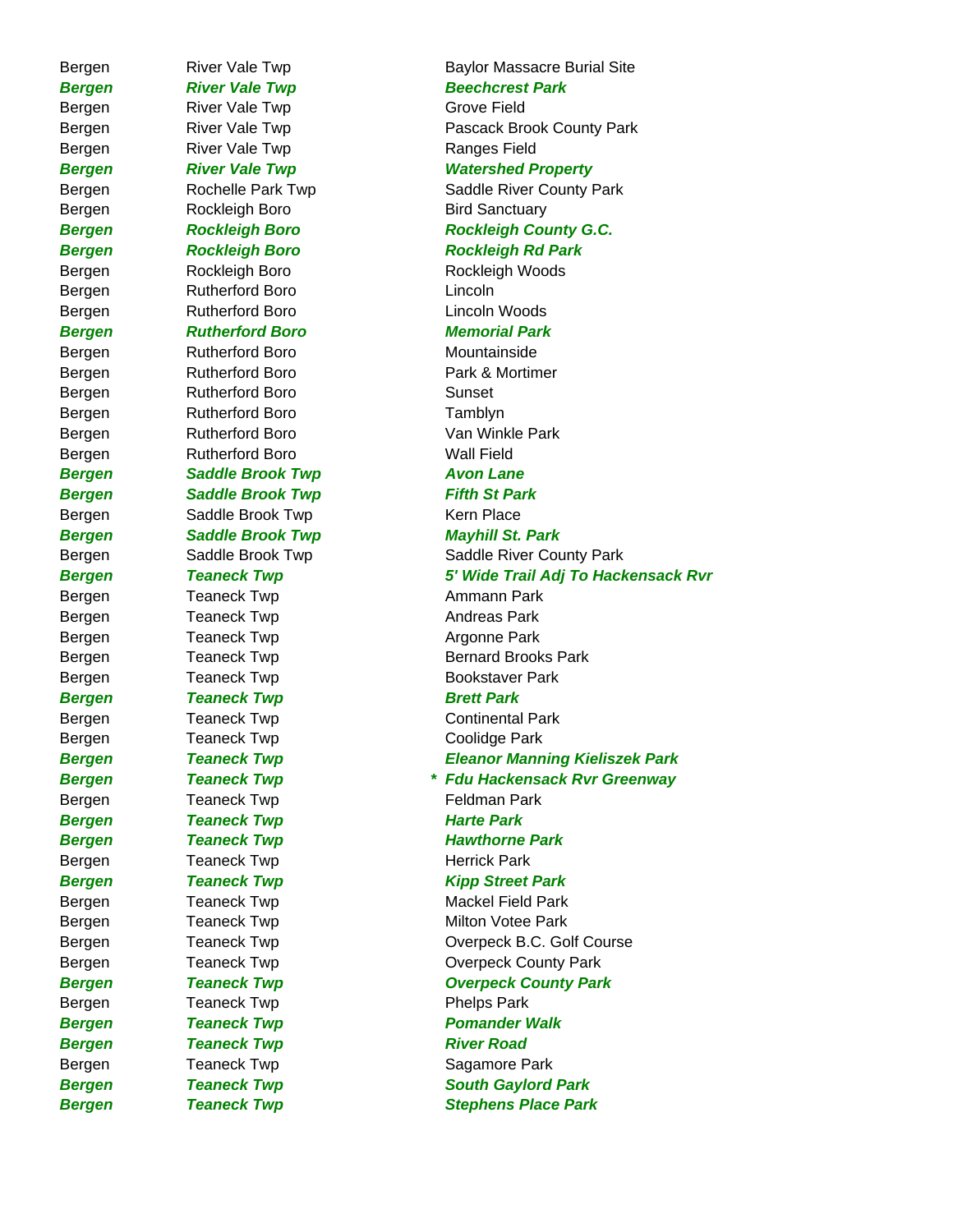Bergen Teaneck Twp Tokoloka Park Bergen Teaneck Twp Town Hall Park *Bergen Teaneck Twp Windsor Park* Bergen Tenafly Boro **Boro Park** Bergen Tenafly Boro Davis-Johnson Park Bergen Tenafly Boro **Dean Park** Bergen Tenafly Boro **East Hill Playground** *Bergen Tenafly Boro Englest Park*  Bergen Tenafly Boro **Hoyler Park** *Bergen Tenafly Boro Lost Brook* Bergen Tenafly Boro **Municipal Center** Bergen Tenafly Boro **Natural Park** *Bergen Tenafly Boro* Mature Center Bergen Tenafly Boro Nature Preserve Bergen Tenafly Boro **Sunnyside Park** Bergen Tenafly Boro Tenakill Park Bergen Tenafly Boro Tenakill Swim Club Bergen Tenafly Boro **Walnut Park** Bergen Waldwick Boro **Boro Boro Park Bergen Maldwick Boro Brookview Park** Bergen Maldwick Boro Municipal Pool Bergen Waldwick Boro **Veteran's Park** *Bergen Wallington Boro Centennial Field* Bergen Wallington Boro Crescent Park Bergen Wallington Boro **Dul Field** Bergen Wallington Boro Hatheway Park Bergen Wallington Boro **Lexington Ave Park** Bergen Wallington Boro Main Ave Park Bergen Wallington Boro **Park Row** Bergen Washington Twp Clark Field Bergen Washington Twp Gardner Field Bergen Washington Twp **Kennedy Park** Bergen Washington Twp Lincoln Park **Bergen Mashington Twp Memorial Field** Bergen Washington Twp Senior Citizen Park Bergen Washington Twp Sherry Field *Bergen Westwood Boro Hegeman Park* Bergen Westwood Boro **Overbrook Park** Bergen Woodcliff Lake Boro **Atkins Glen** Bergen Woodcliff Lake Boro Duffy Property Bergen **Woodcliff Lake Boro** Old Mill Park Bergen Woodcliff Lake Boro Parkway Property Bergen Woodcliff Lake Boro Tice Senior Center Bergen Woodcliff Lake Boro Vacant

Bergen Teaneck Twp Terhune Park Bergen Tenafly Boro Roosevelt Commons Bergen Waldwick Boro Emmet Place Playground Bergen Waldwick Boro James A. Mcfaul Envir Center Bergen Wallington Boro Mt Pleasant Playground Bergen Wallington Boro Samuel Nelkin County Park *Bergen Westwood Boro Pascack Brook County Park Bergen Woodcliff Lake Boro Westervelt-Lydecker*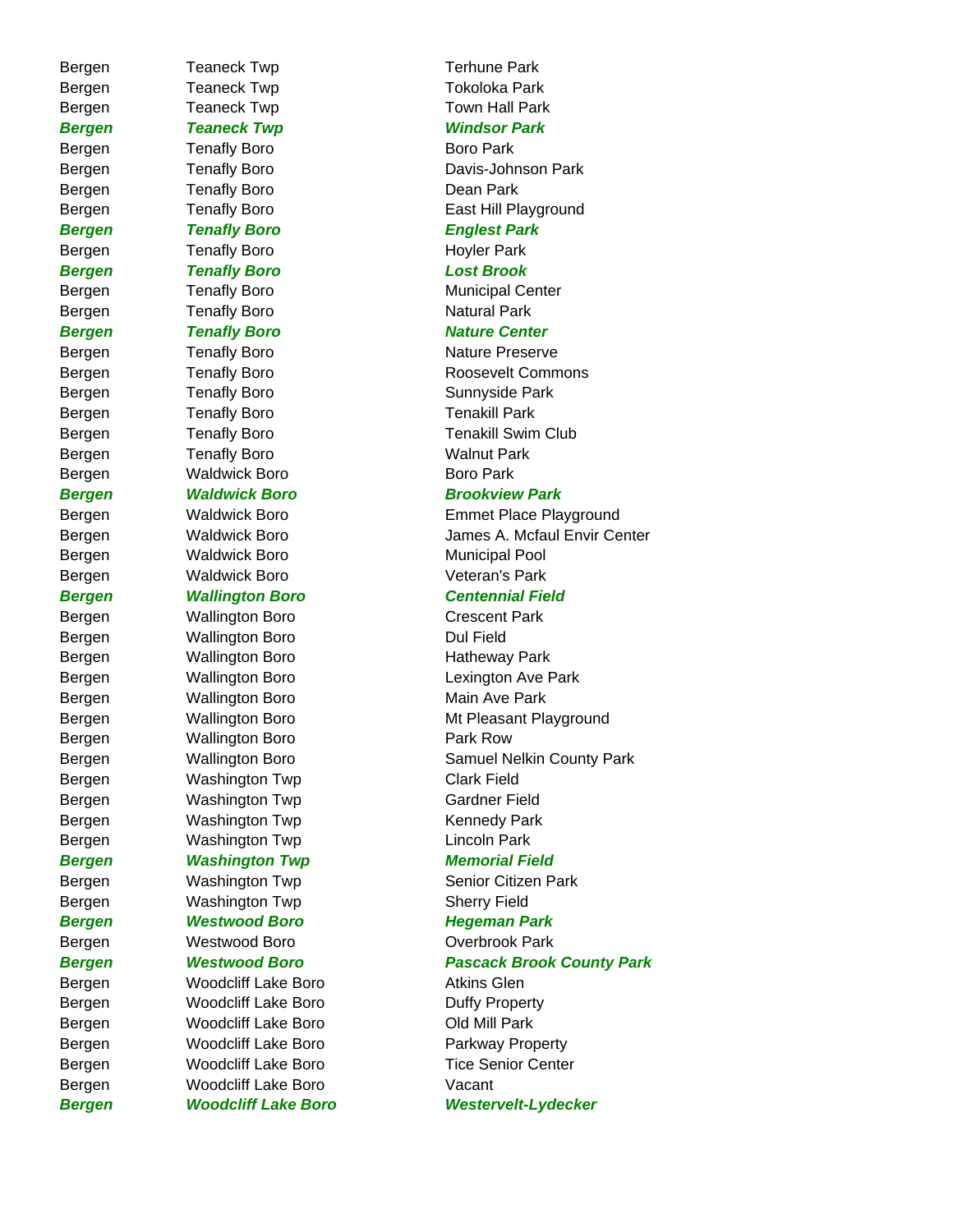**Burlington Bass River Twp Goldner** *Burlington Bordentown City Ottavi Property* Burlington Bordentown Twp Constitution Park Burlington Bordentown Twp **Ferry Field** Burlington Bordentown Twp Laurel Park Burlington Bordentown Twp **Communists** Open Space Burlington Bordentown Twp Thornton Park Burlington Burlington City **Easement** Burlington Burlington City **Farner Avenue** Burlington Burlington City Logan Field *Burlington Burlington City Mini Park* Burlington Burlington City Riverfront *Burlington Burlington City Sixth St Park* Burlington Burlington Twp Alloway 10 Burlington Burlington Twp **Alston Cook Field** Burlington Burlington Twp **Devlin Avenue** Burlington Burlington Twp Linden Road Burlington Burlington Twp Longwood Drive Burlington Burlington Twp Meadow Oaks Burlington Burlington Twp Replacement Burlington Burlington Twp Shive Place Burlington Burlington Twp Stonebridge **Burlington Burlington Twp Sylvan Lakes** 

Bergen Woodcliff Lake Boro Wood Dale County Park *Bergen Wood-Ridge Boro William Kour Park* Bergen Wyckoff Twp James A. Mcfaul Envir Center *Burlington Bass River Twp Oswego Gun Club* **Burlington Bordentown City Communist Constructs Hoffman Property** *Burlington Bordentown City Lockwood Property* **Burlington Bordentown City Michargo Research Property Burlington Bordentown City Real Property Dev Property** *Burlington Bordentown Twp Joseph H Lawrence Park* **Burlington Bordentown Twp Northern Community Park** *Burlington Burlington City Assiscunk Creek* Burlington Burlington City **Barclay St Playground** Burlington Burlington City Clarkson Playground Burlington Burlington City Columbus Park Playground *Burlington Burlington City Columbus St Park* Burlington Burlington City **Delaware Riverfront** Burlington Burlington City **Engle Ave Playground** *Burlington Burlington City Jfk Park Extension* Burlington Burlington City **Burlington City** Jones Ave Playground Burlington Burlington City **Mitchell Ave Playground** *Burlington Burlington City Mitchell Court Park* Burlington Burlington City Neptune Playground Burlington Burlington City Oakland Ave Playground *Burlington Burlington Twp Assiscunk Creek* Burlington Burlington Twp **Lagorce Rec Field** Burlington Burlington Twp **Lower Sylvan Lake** Burlington Burlington Twp Skimmer Adams Field *Burlington Burlington Twp Sylvan Lake Park Burlington Burlington Twp Sylvan Park*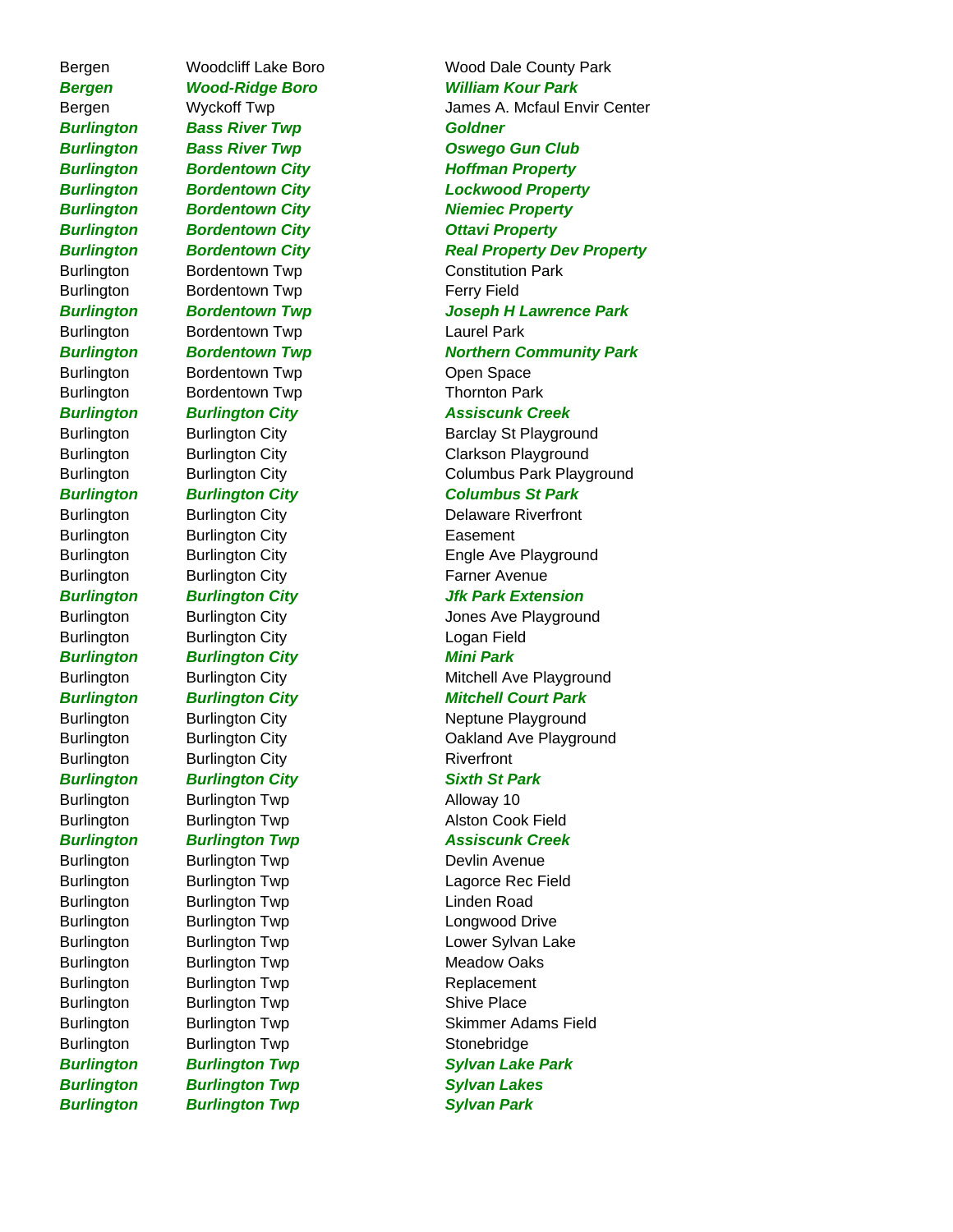Burlington Burlington Twp Tanner Avenue Burlington Burlington Twp Walnut Drive Burlington Chesterfield Twp Copen Space **Burlington Chesterfield Twp Rec Fields** Burlington Cinnaminson Twp **Brynwood Square** Burlington Cinnaminson Twp E Riverton Burlington Cinnaminson Twp Garfield Park *Burlington Cinnaminson Twp Memorial Park* Burlington Cinnaminson Twp **Parry** *Burlington Cinnaminson Twp Ravenswood* Burlington Cinnaminson Twp Rolling Green Burlington Cinnaminson Twp Sequoia Burlington Cinnaminson Twp Shenandoah *Burlington Cinnaminson Twp Woods Park* Burlington Cinnaminson Twp Yellowstone Burlington Delanco Twp **Babe Ruth Fields** Burlington Delanco Twp **Gateway Park** Burlington Delanco Twp **Hawk Island** Burlington Delanco Twp **West Ave Fields Burlington Delran Twp Communist Communist Property Amico Island Burlington Delran Twp Communist Communist Property Anderson Farm** Burlington Delran Twp **Arrington Avenue** Burlington Delran Twp **Brown Street** Burlington Delran Twp Conrow Rd Park Burlington Delran Twp **Lake Lonnie Burlington Delran Twp Dealth Control Mitchell Tract** Burlington Delran Twp **Mulberry Street** Burlington Delran Twp **Notre Dame Drive** Burlington Delran Twp **Passive Rec** Burlington Delran Twp **Princeton Park Burlington Delran Twp Swedes Run** Burlington Delran Twp **Tenby Chase** *Burlington Eastampton Twp \* Axelrod/Vaccaro Burlington Eastampton Twp Bobko* Burlington Eastampton Twp Carriage Park **Burlington Eastampton Twp Crotty Property** 

Burlington Burlington Twp Upper Sylvan Lake Burlington Cinnaminson Twp **Fountain Farms Park** Burlington Cinnaminson Twp **Palmyra Extension** Burlington Delanco Twp Joseph Phile Field **Burlington Delanco Twp Pennington Farm** *Burlington Delanco Twp Pennington Rec Fields* Burlington Delanco Twp Rec Bldg & Tot Lot **Burlington Delanco Twp Zurbrugg Waterfront** Burlington Delran Twp **Burlington** Ash St Playground **Burlington Delran Twp Brown & Goldfarb** Burlington Delran Twp **Faucne St Playground** Burlington Delran Twp **Delran Twp** Ohio St Drive Park Burlington Delran Twp **Steward Ave Playground Burlington Delran Twp Tenby Chase Drive Constructs** Burlington Delran Twp **Tenby Chase Playground** Burlington Eastampton Twp **Dac Farm**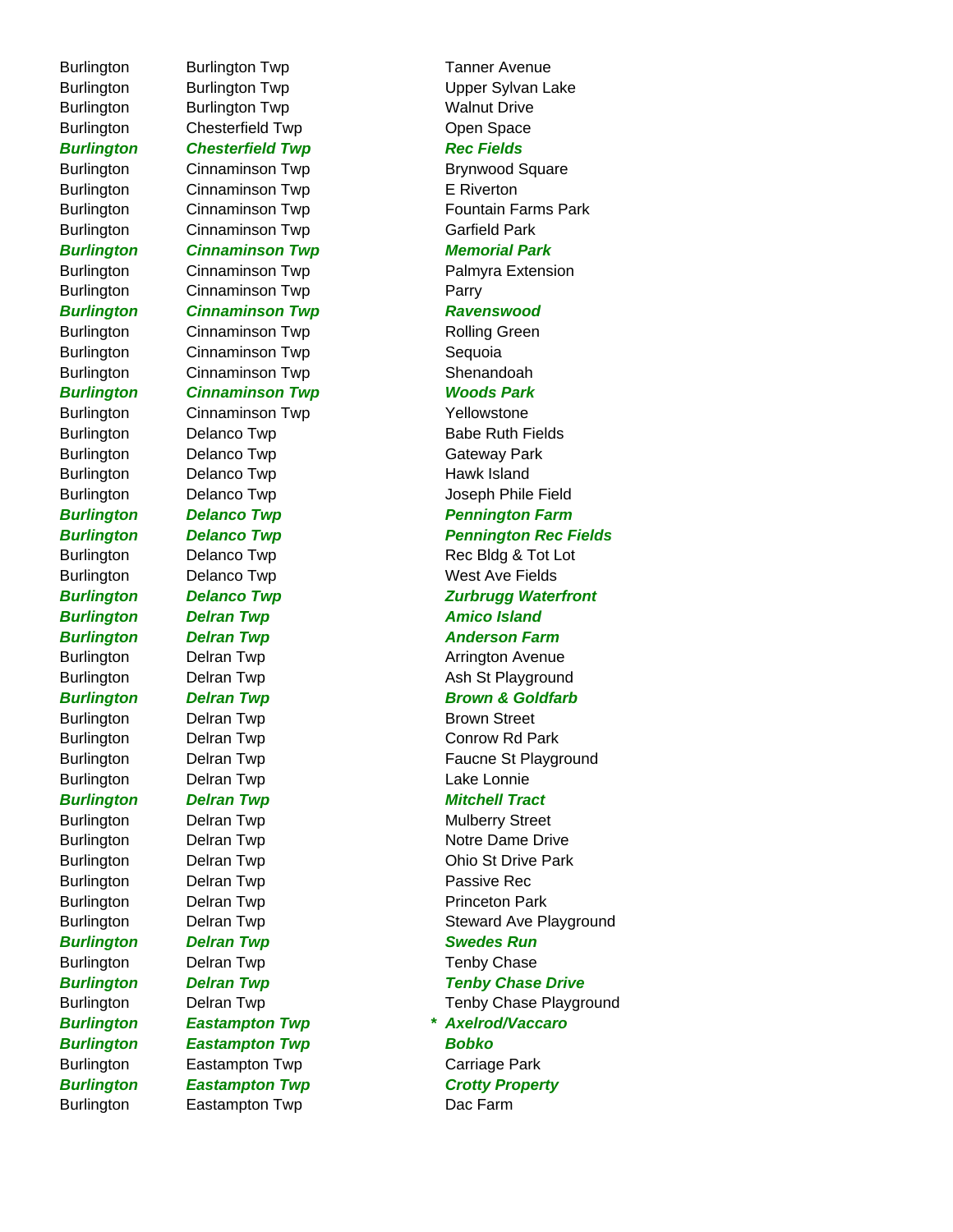Burlington Evesham Twp **Example 20** Vineyards

Burlington Eastampton Twp **Farms Park** Burlington Eastampton Twp Ford Burlington Eastampton Twp **Hollyville Park Burlington Eastampton Twp Not Named** *Burlington Eastampton Twp Smithville* Burlington Eastampton Twp Taffe Burlington Eastampton Twp **Vistas Park** Burlington Edgewater Park **Dinoia Park** Burlington Edgewater Park Memorial Field Burlington Edgewater Park **Roosevelt Park** Burlington Evesham Twp **Aerohaven** Burlington Evesham Twp **Baker Tract** Burlington Evesham Twp **Barton Run** Burlington Evesham Twp **Brush Hollow** Burlington Evesham Twp **Carrefour** Burlington Evesham Twp **County Farms Burlington Evesham Twp Croft Farm** Burlington Evesham Twp **Example 20** Downs Tract Burlington Evesham Twp **Glen Eayre** Burlington Evesham Twp **Kenilworth Burlington Evesham Twp Communist Communist Communist Communist Communist Communist Communist Communist Communist Communist Communist Communist Communist Communist Communist Communist Communist Communist Communist Communis** Burlington Evesham Twp **Marlton Lakes** Burlington Evesham Twp **Memorial Park** *Burlington Evesham Twp \* Musilin Farm Burlington Evesham Twp Pachoango* **Burlington Evesham Twp Savich Farm** Burlington Evesham Twp **Tara** Burlington Evesham Twp **The Maples** Burlington Evesham Twp **Town Clock** 

# Burlington Edgewater Park **Louis Kite Field** *Burlington Edgewater Park Weimann Sports Field Burlington Edgewater Park Woodlake Park* Burlington Evesham Twp **Barton Run Lake** Burlington Evesham Twp Cambridge Park Burlington Evesham Twp **Density Transfer** Burlington Evesham Twp **Example 20** Eisenhower Park *Burlington Evesham Twp Evans Mill Pond* Burlington Evesham Twp Evesboro Downs Burlington Evesham Twp Greenlane Farms Burlington Evesham Twp Greentree Village *Burlington Evesham Twp Hamilton-Georgetown* Burlington Evesham Twp **Example 20 Figure 10** Heritage Village **Burlington Evesham Twp Indian Springs** *Burlington Evesham Twp Johnston Tract Burlington Evesham Twp Koppenhaver Tract* Burlington Evesham Twp Little Mill Woods Burlington Evesham Twp London Square Playlot Burlington Evesham Twp **Main Street Park** Burlington Evesham Twp **Marlgreen Tract Burlington Evesham Twp Constructs Construct Project Heal Camp Burlington Evesham Twp Communist Rancocas Watershed**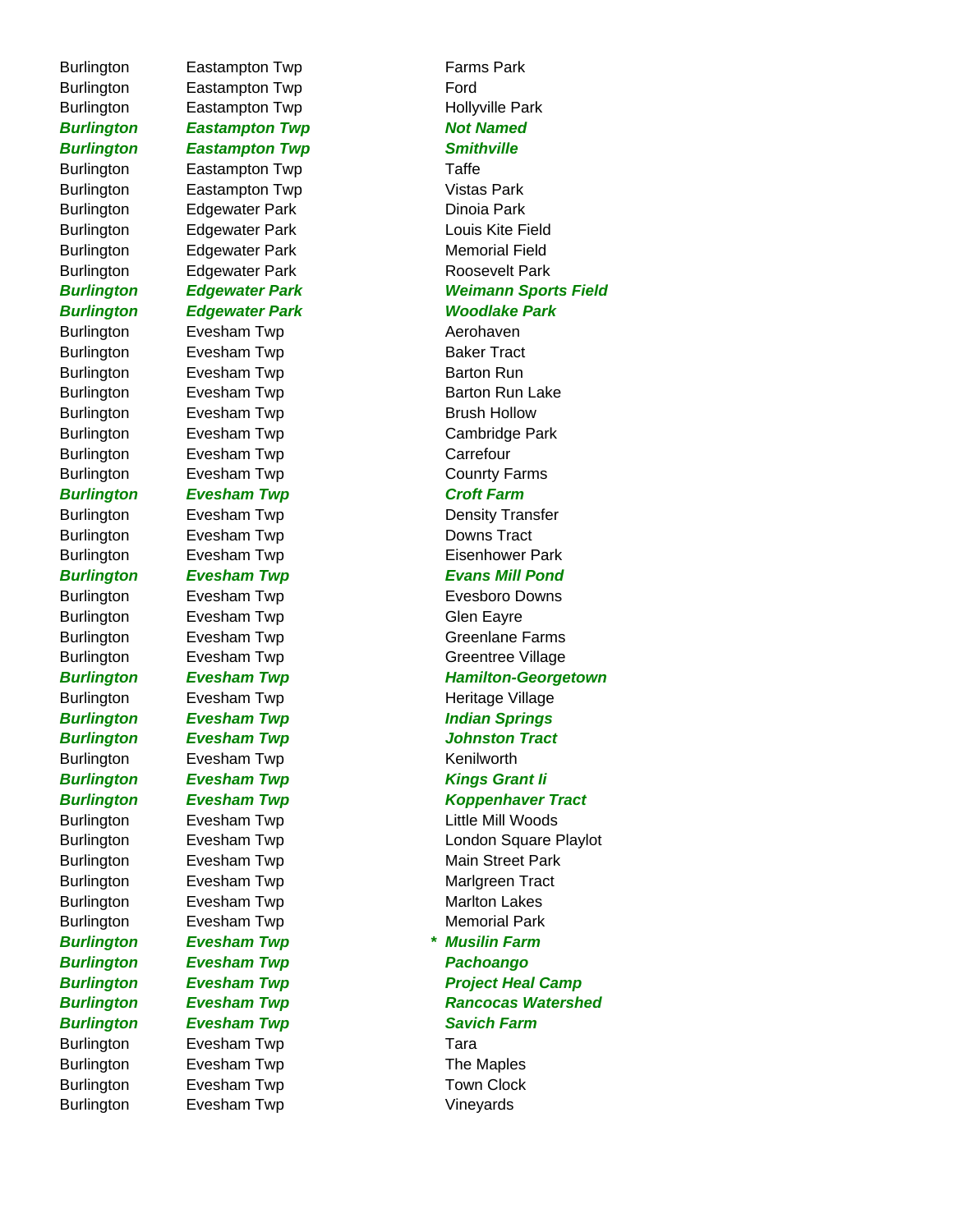Burlington Evesham Twp **Willow Ridge** Burlington Evesham Twp **Woodstream** Burlington Fieldsboro Boro Leased Land Burlington Fieldsboro Boro **Monument** Burlington Fieldsboro Boro Town Hall **Burlington Florence Twp Bustleton Park Burlington Florence Twp Transform Nyikita Field** Burlington Florence Twp **CODEN** Open Space Burlington Florence Twp R.D. Wood Park Burlington Florence Twp **Railroad Ave Burlington Florence Twp Rec Complex** Burlington Florence Twp **Roebling Park** *Burlington Florence Twp Veterans Park*  Burlington Hainesport Twp Chase Park Burlington Hainesport Twp **Communist Communist Communist Communist Communist Communist Communist Communist Communist Communist Communist Communist Communist Communist Communist Communist Communist Communist Communist Commu** Burlington Hainesport Twp **Winzinger** Burlington Lumberton Twp Glenwood *Burlington Lumberton Twp Raab Property* **Burlington Lumberton Twp Contains Contained Averture Contains Contains Contains Contains Contains Contains Conta** Burlington Mansfield Twp Civic Club Burlington Mansfield Twp **Hedding Park** Burlington Mansfield Twp Township Park Burlington Maple Shade Twp Maces Park Burlington Maple Shade Twp Fellowship Park **Burlington Maple Shade Twp Gabris Property** Burlington Maple Shade Twp Linwood Ave Burlington Maple Shade Twp Not Named Burlington Maple Shade Twp Soccer Complex Burlington Maple Shade Twp Steinhauer Park

Burlington Evesham Twp **Wiley Mission Tract** Burlington Fieldsboro Boro **Del River Waterfront Walk** *Burlington Fieldsboro Boro Legion Field Commons Burlington Florence Twp Ezra "Bud" Marter Burlington Florence Twp H. Kenneth Wilkie Park Burlington Florence Twp Jar Memorial Park* Burlington Florence Twp **Rivers Edge Development** Burlington Florence Twp Rivers Edge Tot Lot **Burlington Florence Twp Transform Colunteer's Park** Burlington Florence Twp **Water Works Park** Burlington Hainesport Twp Maryland Avenue Park Burlington **Hainesport Twp** Rancocas Heights Park Burlington Hainesport Twp Recreation Complex *Burlington Lumberton Twp Camp Lumberton* **Burlington Mansfield Twp Recreation Parcel** Burlington Maple Shade Twp **Along Creek (Main To Rose)** Burlington Maple Shade Twp Along Creek (Rynning Area) Burlington Maple Shade Twp **Buttonwood Playground** Burlington Maple Shade Twp **Pennsauken Creek** Burlington Maple Shade Twp **Pennsauken Creek (North)** Burlington Maple Shade Twp **Pennsauken Creek (South)** Burlington Maple Shade Twp Woodlawn Complex Burlington Maple Shade Twp Woodlawn Sports Complex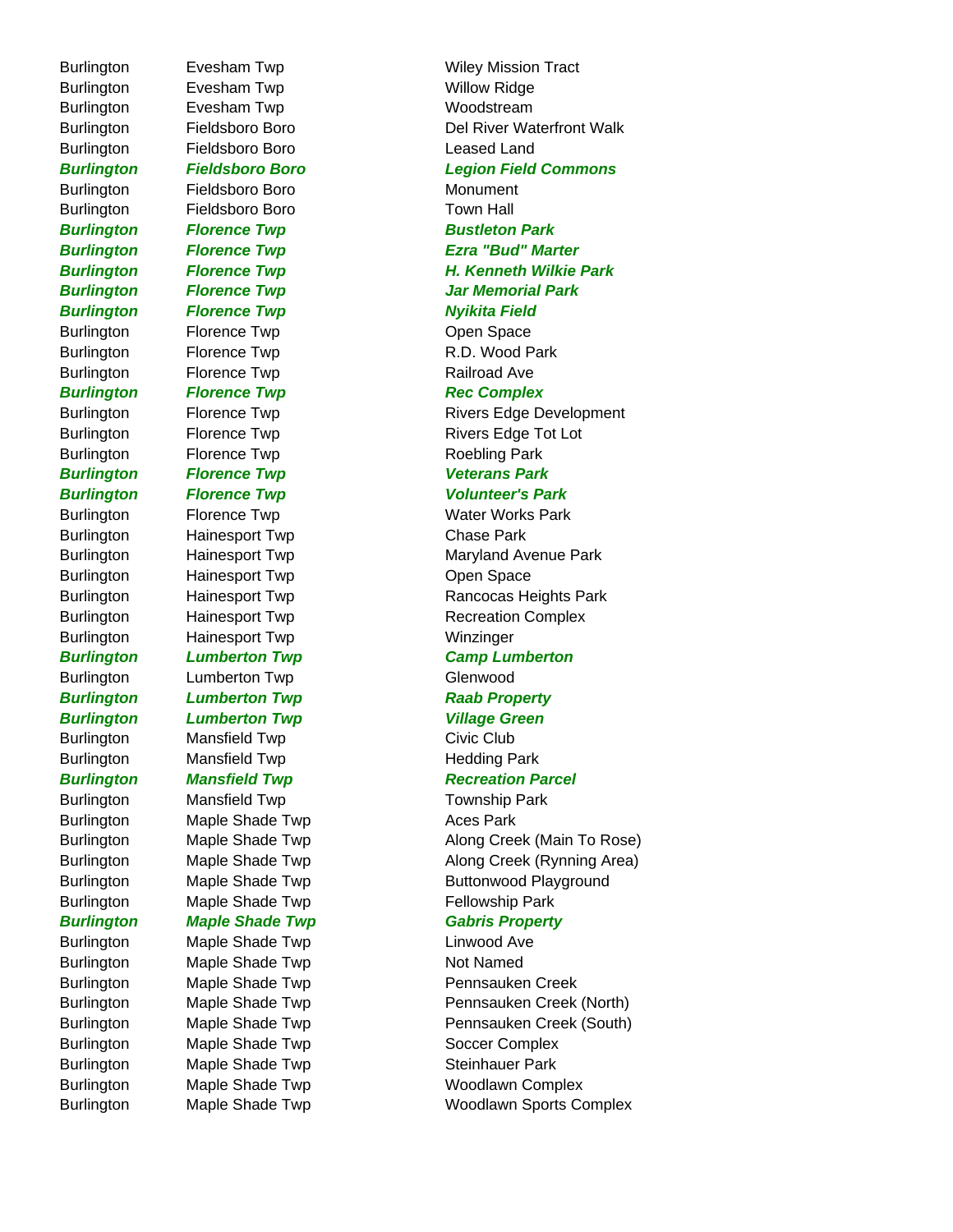Burlington Medford Twp **Bob Bende Park** Burlington Medford Twp **Bob Meyer Park** Burlington Medford Twp **Burlington** *Burlington Medford Twp Cedar Run* Burlington Medford Twp Chipping Woods Burlington Medford Twp Club Estates **Burlington Medford Twp Distefano Tract** Burlington Medford Twp **Five Points** Burlington Medford Twp **Gottlieb's Field** Burlington Medford Twp **Gristmill Burlington Medford Twp Mediciple Road** Burlington Medford Twp **Jackson Woods** Burlington Medford Twp **Contains Container Contains Contains Contains Contains Contains Contains Contains Conta** Burlington Medford Twp **Lyaa Complex** Burlington Medford Twp Meadow Wood *Burlington Medford Twp \* Ockinickon* Burlington Medford Twp **Contains Containers** Old Dump Burlington Medford Twp **Contains Communist Communist Communist Communist Communist Communist Communist Communist Communist Communist Communist Communist Communist Communist Communist Communist Communist Communist Communist** Burlington Medford Twp **Shannon Court** Burlington Medford Twp Tall Pines Burlington Medford Twp Timber Rise Burlington Medford Twp Woodbridge Burlington Medford Twp Method Number 2012 *Burlington Moorestown Twp Camishion* Burlington Moorestown Twp Memorial Fields *Burlington Moorestown Twp Moriuchi* Burlington Moorestown Twp **Stanwick Glen Burlington Moorestown Twp Stokes Woods** Burlington Moorestown Twp Ww I Memorial *Burlington Mount Holly Twp Chestnut Court*

# Burlington Medford Twp **Brandywine Woods** Burlington Medford Twp Centennial Woods Burlington Medford Twp Cotoxon Park/Kirby's Mill Burlington Medford Twp Hartford Crossing Burlington Medford Twp **Headwater Village** Burlington Medford Twp Land Adjoining Wharton Burlington Medford Twp **Land Taunton Forge School** *Burlington Medford Twp Masso Property* Burlington Medford Twp Medianus Medford Park/Bunning Field **Burlington Medford Twp Rancocas Watershed Burlington Moorestown Twp Beech Street Park** Burlington Moorestown Twp Church Street Rec Center *Burlington Moorestown Twp Fullerton Memorial Park* Burlington Moorestown Twp Landfill (Recycling Center) Burlington Moorestown Twp Lenola Road Fields - #3 & #4 Burlington Moorestown Twp **Perkins Memorial Burlington Moorestown Twp Pompeston Creek** *Burlington Moorestown Twp Strawbridge Park* Burlington Moorestown Twp Yancy Adams/ Maple Dawson *Burlington Moorestown Twp Young Memorial Park / New Albany* Burlington Mount Holly Twp Carlton Avenue Tot Lot Burlington Mount Holly Twp **Ironworks Park**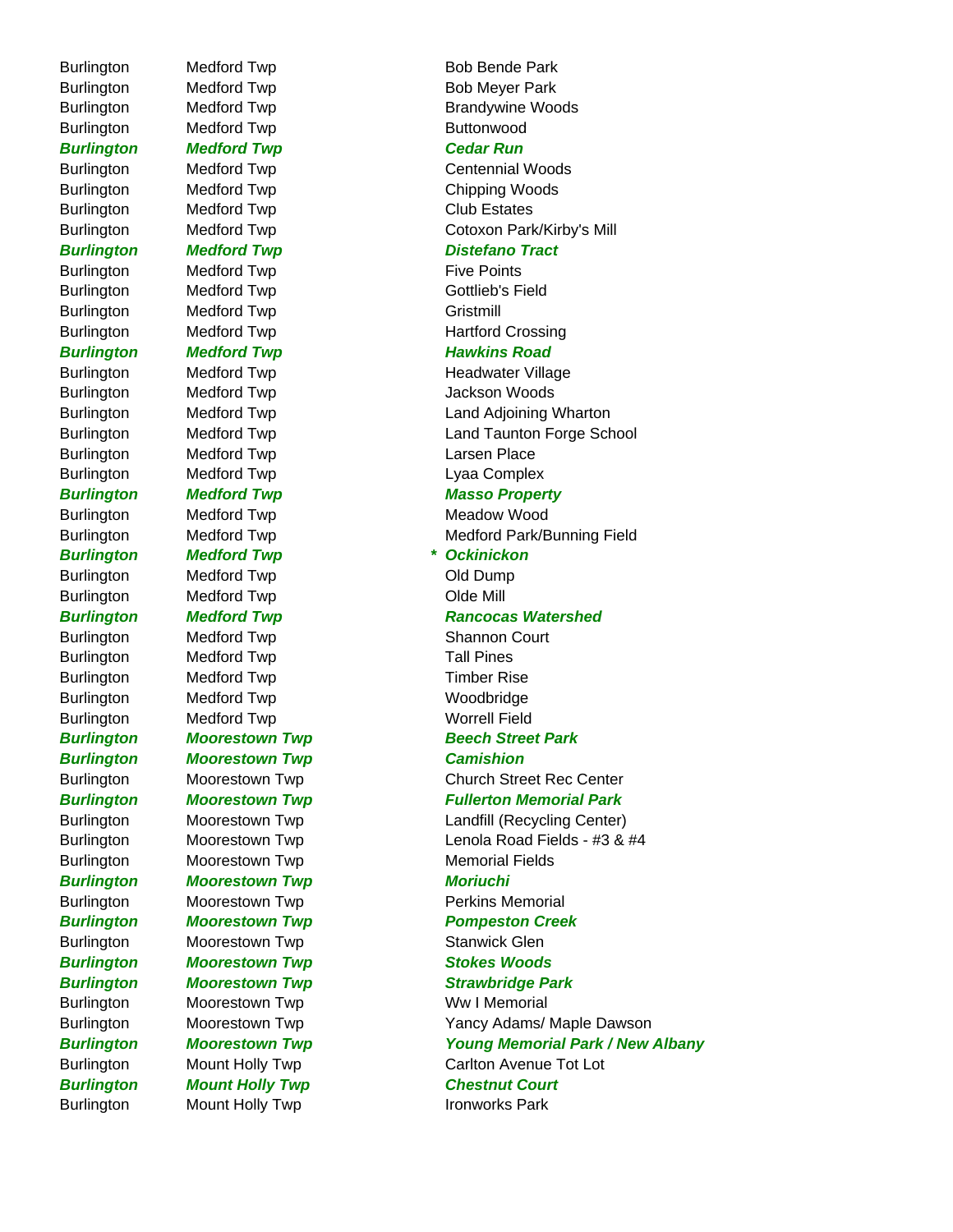Burlington Pemberton Twp **Long Lake** 

Burlington Mount Holly Twp Mill Dam Burlington Mount Holly Twp The Mount *Burlington Mount Holly Twp Woolman's Lake* Burlington Mount Laurel Twp **Brettonwood** Burlington Mount Laurel Twp Canterbury Burlington Mount Laurel Twp Country Lane Burlington Mount Laurel Twp Devonshire Burlington Mount Laurel Twp Laurelwood Burlington Mount Laurel Twp Masonville Burlington Mount Laurel Twp Mill Run Park Burlington Mount Laurel Twp Not Named Burlington Mount Laurel Twp **Pennybridge Park** Burlington Mount Laurel Twp **Rancocas Woods** Burlington Mount Laurel Twp Springville Burlington Mount Laurel Twp Timbercrest Burlington Mount Laurel Twp **Virginia Lane Park** *Burlington New Hanover Twp Cookstown Park* Burlington Mew Hanover Twp Municipal Field **Burlington Mew Hanover Twp Manus Constructs** Village Green Burlington New Hanover Twp Wooded Lot Burlington North Hanover Twp Not Named *Burlington North Hanover Twp Twp Rec Area* Burlington Palmyra Boro **Borough Grove** Borough Grove *Burlington Palmyra Boro Legion Park* Burlington Palmyra Boro **Morgan Park** Burlington Palmyra Boro Not Named Burlington Pemberton Twp **Ammerman Park** *Burlington Pemberton Twp \* Arneys Mount Burlington Pemberton Twp Bayberry Park* Burlington Pemberton Twp Colony Lake *Burlington Pemberton Twp Community Park Burlington Pemberton Twp Lake Pemberton* Burlington Pemberton Twp **Little Pine Lake** 

*Burlington Mount Holly Twp Island Creek Park Burlington Mount Holly Twp Island Island Creek* **Burlington Mount Holly Twp Island Island Creek** *Burlington Mount Holly Twp Monroe Street Park Burlington Mount Laurel Twp Green Acres Park* Burlington Mount Laurel Twp Mt Laurel State Park *Burlington Mount Laurel Twp Mt. Laurel Acquisition Plan* Burlington Mount Laurel Twp Municipal Complex Burlington Mount Laurel Twp Ramblewood Farms *Burlington New Hanover Twp General Edward Godfrey House* Burlington Palmyra Boro Madison St Playground *Burlington Pemberton Boro Pemberton Beech Woods Burlington Pemberton Boro Rancocas Watershed Burlington Pemberton Twp Bianchini Beach & Park Burlington Pemberton Twp Blueberry Manor Park* Burlington Pemberton Twp Chippewa Trail Beach Burlington Pemberton Twp Country Lakes Playground Burlington Pemberton Twp Fort Dix Road Bball Court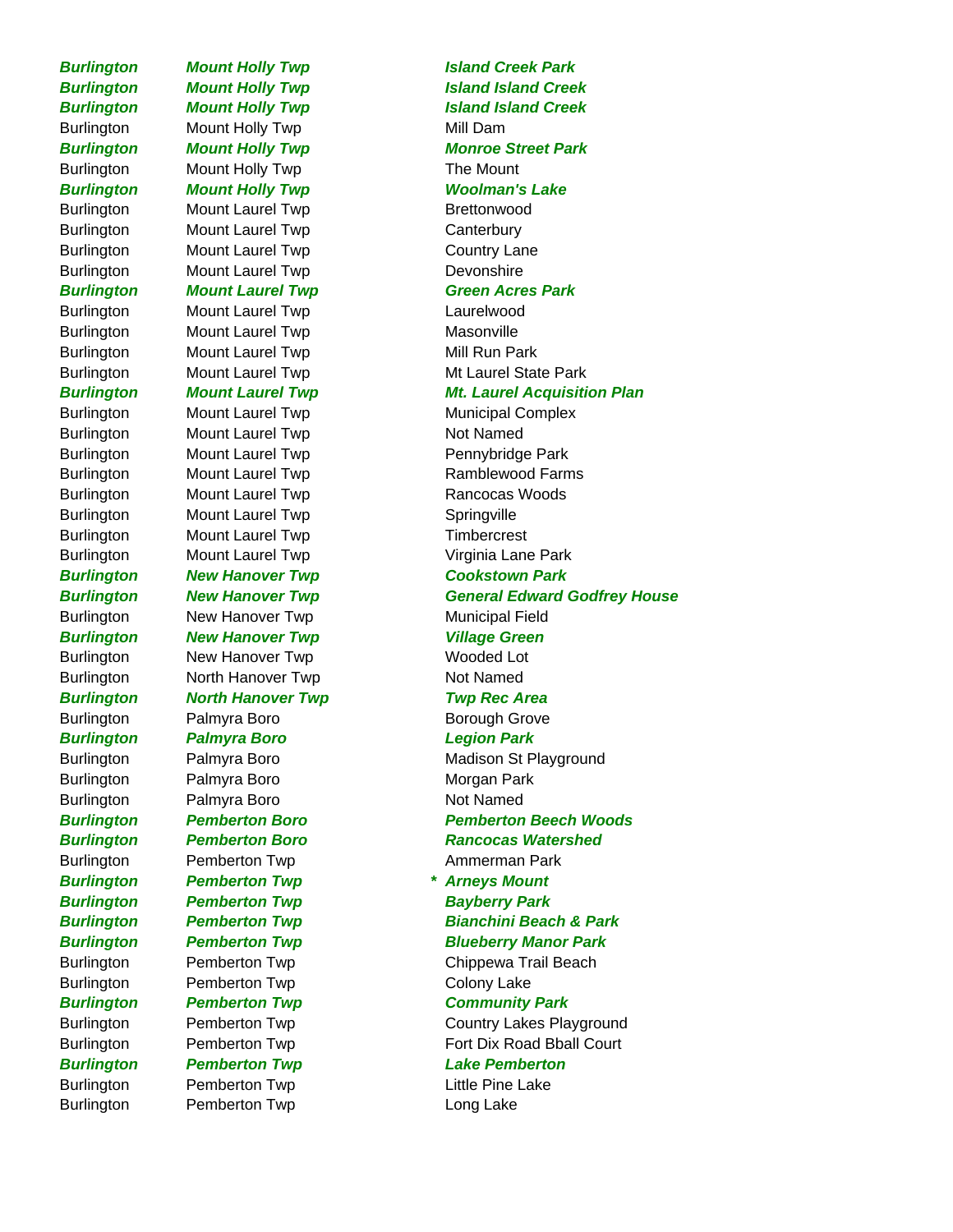Burlington Pemberton Twp **Mirror Lake** 

*Burlington Pemberton Twp Pole Bridge Park Burlington Pemberton Twp Rattau Park* **Burlington Pemberton Twp Reflections Park** Burlington Pemberton Twp **Spring Lake** Burlington Pemberton Twp Washington Lake *Burlington Riverside Twp AA Field* Burlington Riverside Twp **Conservation Area** Burlington Riverside Twp **Kossuth Street Burlington Riverside Twp Polaski Field** Burlington Riverside Twp Nicolas Metal Whomsley Field Burlington Riverton Boro Riverton Riverfront Park Burlington Shamong Twp **Drainage** Burlington Shamong Twp **Field** Burlington Shamong Twp **Forest** Burlington Shamong Twp Lake Burlington Shamong Twp Channel Chen Land Burlington Shamong Twp **Park** Burlington Shamong Twp **Rec Area** Burlington Shamong Twp **Vacant Land** *Burlington Shamong Twp Wooded* Burlington Southampton Twp Beach *Burlington Southampton Twp Goode Farm Burlington Southampton Twp Hawkins Road Burlington Southampton Twp Medfour* Burlington Southampton Twp Memorial Park Burlington Southampton Twp Monument Burlington Southampton Twp Not Named Burlington Southampton Twp Cold Town Hall **Burlington Southampton Twp Rancocas Creek** *Burlington Southampton Twp Smithville Burlington Southampton Twp South Branch* Burlington Southampton Twp Vacant Burlington Southampton Twp Vacant Land Burlington Southampton Twp Wooded Burlington Southampton Twp Wooded Land

*Burlington Pemberton Twp Mirror Lake Beach & Park* Burlington **Pemberton Twp** New Lisbon Sports Complex **Burlington Pemberton Twp North Branch Preserve** Burlington Pemberton Twp North Pemberton Rail Tr. Burlington Pemberton Twp Orian Branch Park Expansion *Burlington Pemberton Twp Orian Branch Rec Area* Burlington Pemberton Twp Tensaw Drive Beach Burlington Pemberton Twp Veterans Memorial Park Burlington Pemberton Twp West End Rec Area Burlington Riverside Twp Girl Scout Picnic Area Burlington Riverside Twp Spring Garden Park *Burlington Riverton Boro Riverton Memorial Park Burlington Shamong Twp Shamong Rec Complex* **Burlington Southampton Twp Rec Area & Town Hall** *Burlington Southampton Twp Watershed Acquisition Burlington Springfield Twp \* Arneys Mount*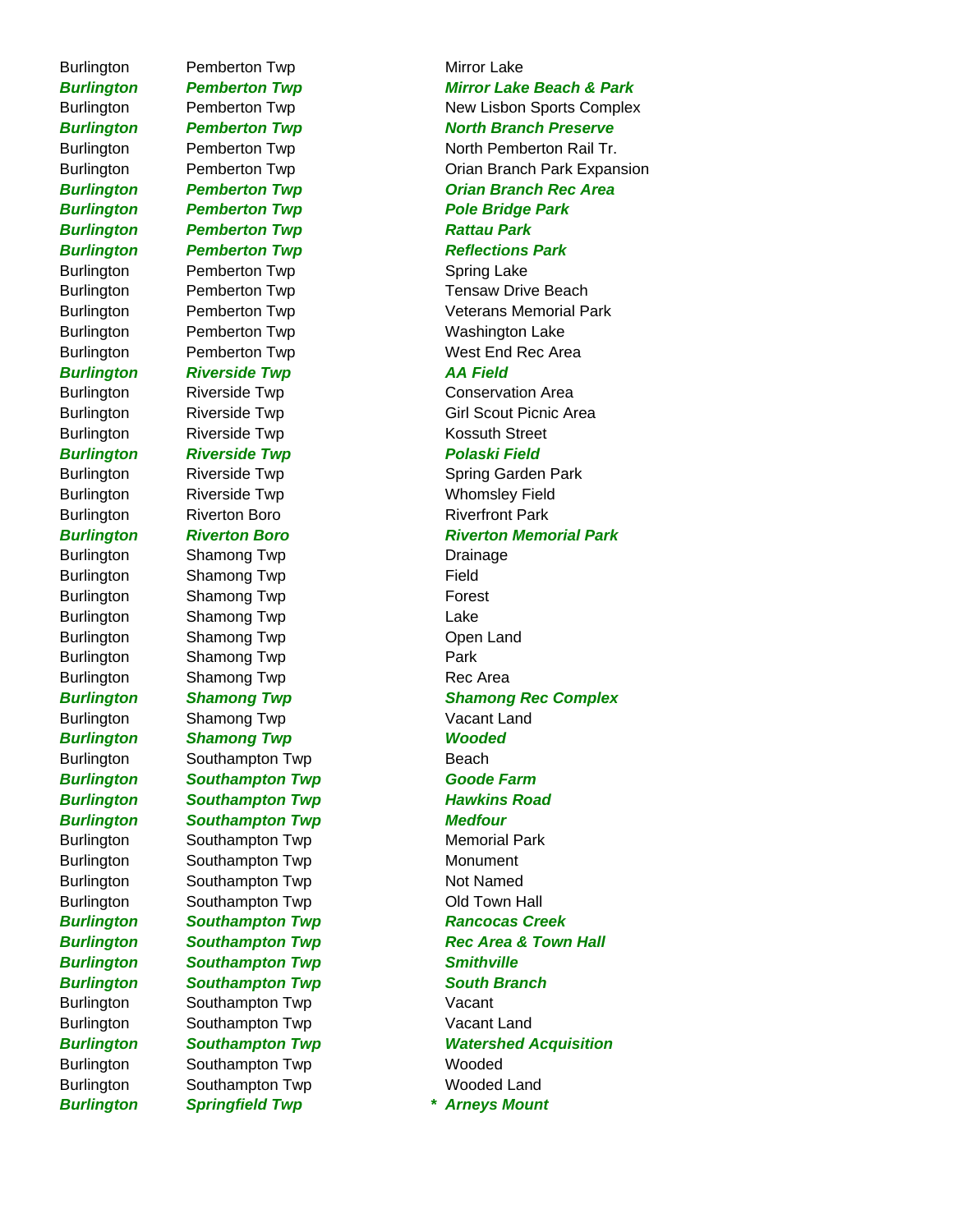# **Burlington Springfield Twp Glen Arbor**

Burlington Westampton Twp Club Acres Burlington Westampton Twp Rolling Hills Burlington Westampton Twp Rolling Hills East Burlington Westampton Twp **Spring Meadows** Burlington Westampton Twp Tarnsfield Park Burlington Westampton Twp Woods Burlington Willingboro Twp Beech Tree Site Burlington Willingboro Twp Broido Park Burlington Willingboro Twp Crystal Lake Burlington Willingboro Twp **Fairmount Park Burlington Willingboro Twp Mill Creek Park** *Burlington Willingboro Twp Olympia Lakes Burlington Willingboro Twp Schell* Burlington Willingboro Twp Sportsman Field *Burlington Wrightstown Boro Croshaw Park Burlington Wrightstown Boro Miller Tract*

Camden Bellmawr Boro **Alcyon Drive** Camden Bellmawr Boro Bergen Ave

Camden Bellmawr Boro Center Ave Camden Bellmawr Boro Creek Road Camden Bellmawr Boro Garrity Field Camden Bellmawr Boro **Municipal Lot** Camden Bellmawr Boro **Park Ave** Camden Bellmawr Boro **Peach Road** 

# **Camden Bellmawr Boro Branch Branch Rec Center**

Camden Bellmawr Boro **School** Camden Berlin Boro **Bel-Aire** *Camden Berlin Boro Berlin Park* Camden Berlin Twp **Bate Ave** 

**Burlington Tabernacle Twp Friendship Creek Preserve Burlington Tabernacle Twp Tager Patty Bowker Road Burlington Tabernacle Twp Tabernacle Twp Prickett's Mill Park Burlington Westampton Twp Rancocas Friends** Burlington Westampton Twp Recreation Center Burlington Willingboro Twp Baldwin Lane Tot Lot Burlington Willingboro Twp **Harrison Drive Ballfield** Burlington Willingboro Twp Van Sciver Parkway **Burlington Woodland Twp Menu Herpetological Preserve** Camden Audubon Boro Haddon Lake Park Camden Bellmawr Boro 6th Avenue Playground **Camden Bellmawr Boro Braisington Ave** Camden Bellmawr Boro **East Browning Avenue** Camden Bellmawr Boro Kenndedy Playground Camden Bellmawr Boro **Petruzzi Playground** Camden Bellmawr Boro **Roberts** Avenue Camden Bellmawr Boro **Windsor Drive** *Camden Berlin Boro Centennial Square* Camden Berlin Boro **Franklin Ave Rec Complex** *Camden Berlin Boro Garwood Ave* Camden Berlin Boro **Berlin Boro Camden** Dichard Lane Camden Berlin Twp Centaurian Green Acres Area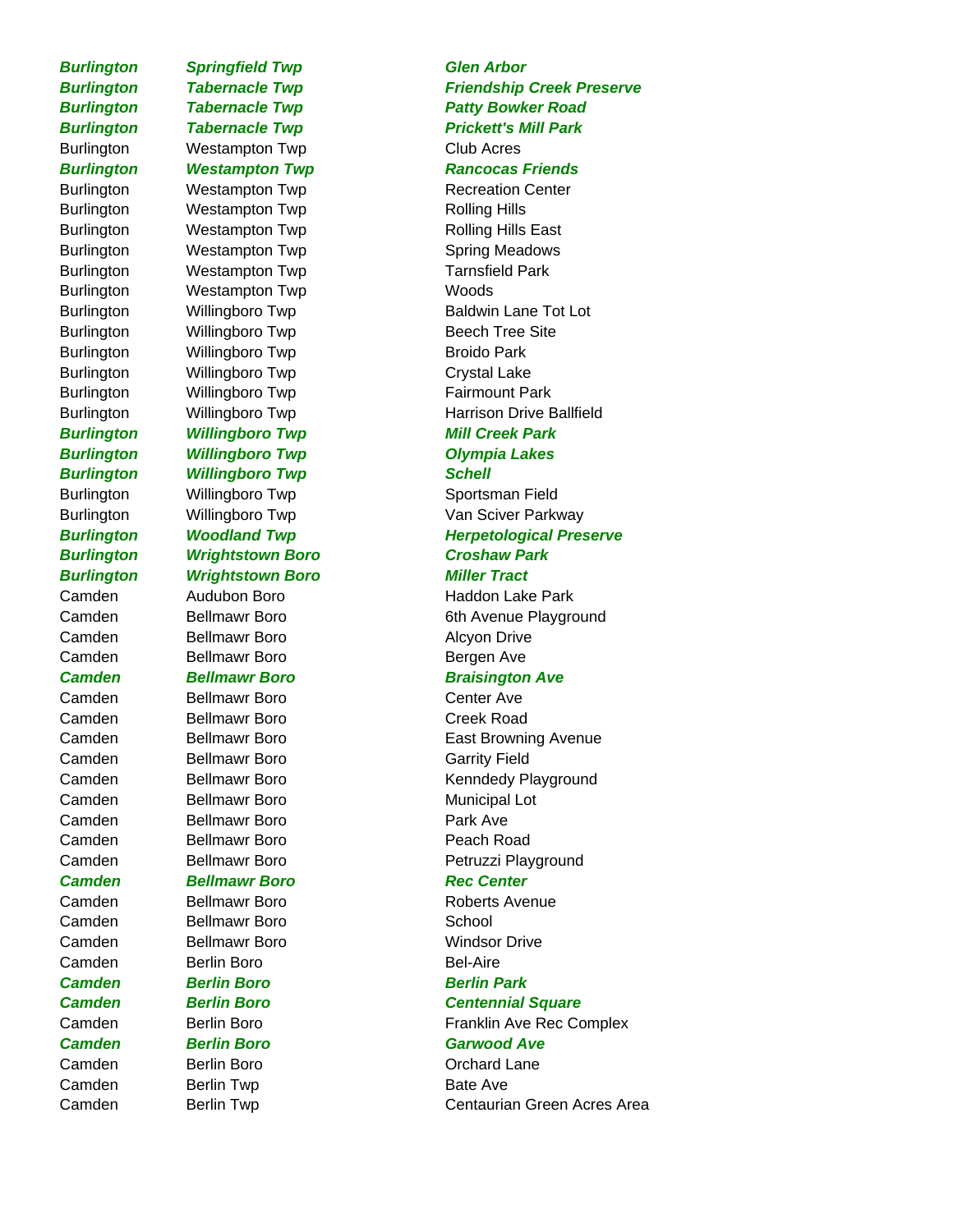Camden Berlin Twp **Spruce Ave** Camden Camden City Cambre 2nd and Erie Camden Camden City Cambre 2016 Camden Camden City **Cambridge Cambridge Cambridge Cambridge Cambridge Cambridge Cambridge Cambridge C** Camden Camden City **Cambridge Cambridge Cambridge Cambridge Cambridge Cambridge Cambridge Cambridge Cambridge C** Camden Camden City 751 Berkley Camden Camden City Clare Street Camden Camden City Congress Rd *Camden Camden City Elijah Perry* Camden Camden City **Cambridge Cambridge Cambridge Cambridge Cambridge Cambridge Cambridge Cambridge C Camden Camden City Cambridge Pyne Point** Camden Camden City Cambre Spruce Street Camden Camden City Cambre Staley Park

## *Camden Berlin Twp Luke Avenue Rec Complex*

Camden Berlin Twp **Robert Clyde Memorial Park** Camden Berlin Twp **System State Avenue Rec Reation Area** Camden Camden City **22nd and Harrison** Camden Camden City 2nd and Erie (Pt & Front St) Camden Camden City **3rd and Kaighns Camden Camden City Cambridge 11 Cambridge 14th and Washington** Camden Camden City **Cambridge Cambridge Cambridge Cambridge Cambridge Cambridge Cambridge Cambridge Cambridge C Camden Camden City Cambridge 12 Text 7th and Clinton** Camden Camden City **Cambridge Cambridge Cambridge Cambridge Cambridge Cambridge Cambridge Cambridge Cambridge C** *Camden Camden City Alberta Woods* Camden Camden City **Cambridge Cambridge Cambridge Cambridge Cambridge Cambridge Cambridge Cambridge Cambridge C Camden Camden City Cammer Campion Broadway & Everett** Camden Camden City Cambre Broadway and Ferry **Camden Camden City Cambridge Cambridge Butler Dempsey** Camden Camden City Cammon Place Park *Camden Camden City Community Park* Camden Camden City Cooper Plaza Commons Camden Camden City Cambre Cornelius Martin Park Camden Camden City Camer Hill Community Center Camden Camden City Cambre Dudley Grange Camden City Camden City Camber Culley Grange NJ Transit ROW Camden Camden City **Cambridge Cambridge Cambridge Castside Park** *Camden Camden City Farnham Park* Camden Camden City **Isabel Miller Center** Camden Camden City Johnson Cemetary *Camden Camden City Johnson Park Camden Camden City Judge Robert Burke Johnson Park* Camden Camden City Cambre Memorial Park Camden Camden City Cambre Mickle / Eutaw Camden Camden City Cambre Morgan Boulevard Camden Camden City Cambre 2014 New Camden Park Camden Camden City **Newton Creek Open Space** Camden Camden City Cambre 2014 North 5th Street Camden City Camden City **North Camden Community Center Camden Camden City Cammen City Cammen Cammen City Constant City Constant Constant Constant Constant Constant Constant Constant Constant Constant Constant Constant Constant Constant Constant Constant Constant Constant Cons Camden Camden City Cambridge Cambridge Campion Campion Campion City** Report Northgate II Park Camden Camden City Cambre Rev Evers Park **Camden Camden City** Cambre 2011 South Camden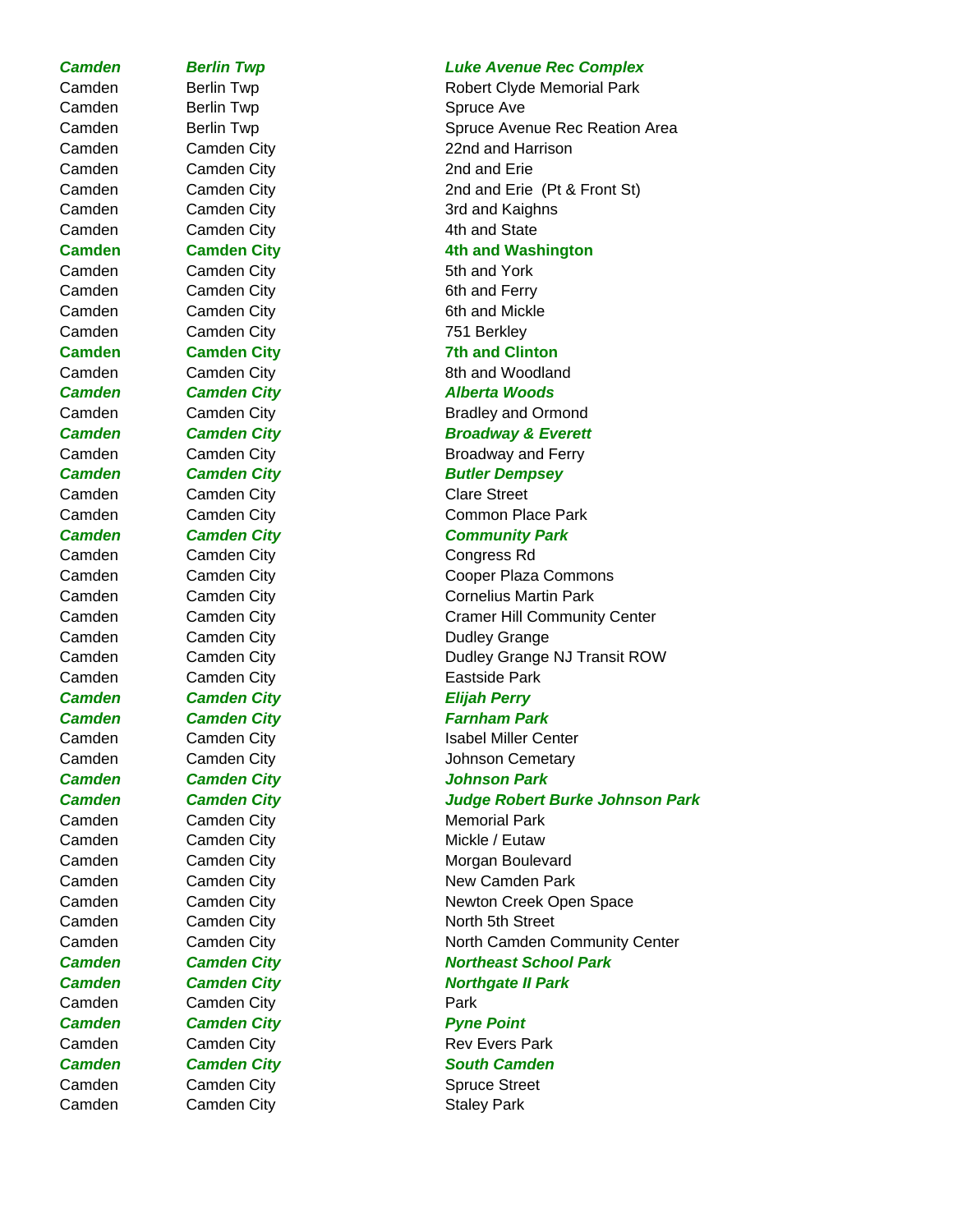Camden Camden City Cambre 2014 Camden Camden City **Cambridge Cambridge Cambridge Cambridge Cambridge Cambridge Cambridge Cambridge C** Camden Camden City **Cambridge Cambridge Cambridge Cambridge Cambridge Cambridge Cambridge Cambridge Cambridge C** Camden Camden City **Cambridge Cambridge Cambridge Cambridge Cambridge Cambridge Cambridge Cambridge Cambridge C** *Camden Camden City Whitman Park* Camden Camden City Whitman Square *Camden Camden City Wiggins Park* Camden Camden City **Cambridge Cambridge Cambridge Cambridge Cambridge Cambridge Cambridge Cambridge Cambridge C** Camden Cherry Hill Twp **Barclay Farm Camden Cherry Hill Twp Brainerd Park** Camden Cherry Hill Twp Brookfield Park **Camden Cherry Hill Twp Burnt Mill Park** Camden Cherry Hill Twp De Cou Property Camden Cherry Hill Twp **Ellisburg Park** Camden Cherry Hill Twp **Erlton Park** Camden Cherry Hill Twp **Hunt Tract Park** Camden Cherry Hill Twp **Hutton Hill** Camden Cherry Hill Twp Camden Kenilworth Camden Cherry Hill Twp Camden Lakeview Lake Camden Cherry Hill Twp Little League **Camden Cherry Hill Twp Magic Forest** Camden Cherry Hill Twp Camden Marlowe Park Camden Cherry Hill Twp Midget Football Camden Cherry Hill Twp Camden Canaden Cherry Hill Twp Camden Cherry Hill Twp Camden Stockton Park

# *Camden Camden City Union Field*

Camden Camden City Cambre 2014 Warsaw and Thurman Camden Cherry Hill Twp Camden Ashland Playground **Camden Cherry Hill Twp Barlow Playground** Camden Cherry Hill Twp Batesville Playground *Camden Cherry Hill Twp Brandywoods Park* Camden Cherry Hill Twp Candlewyck Flood Plain Camden Cherry Hill Twp Cherry Cherry Valley Playground *Camden Cherry Hill Twp Columbia Lake Park Camden Cherry Hill Twp Colwick Flood Plain Camden Cherry Hill Twp Cooper River Park Camden Cherry Hill Twp Cooperfield Park* Camden Cherry Hill Twp Cherrest Deer Woods Park Camden Cherry Hill Twp Erlton Playground Camden Cherry Hill Twp Kingston Playground Camden Cherry Hill Twp **Kingsway Circle Playground** Camden Cherry Hill Twp **Kresson Woods Park Camden Cherry Hill Twp Martin Ave Playground** Camden Cherry Hill Twp Camden North Branch Park Camden Cherry Hill Twp Not Named Parcel Camden Cherry Hill Twp Camden Cambre Cherry Hill Twp Camden Cherry Hill Twp **Pennypacker Park** Camden Cherry Hill Twp Samuel A. Still Playground Camden Cherry Hill Twp Scarborough Park **Camden Cherry Hill Twp School Lane Park** Camden Cherry Hill Twp South Barclay Park Camden Cherry Hill Twp Camden Cambia Cherry Hill Twp Surrey East Park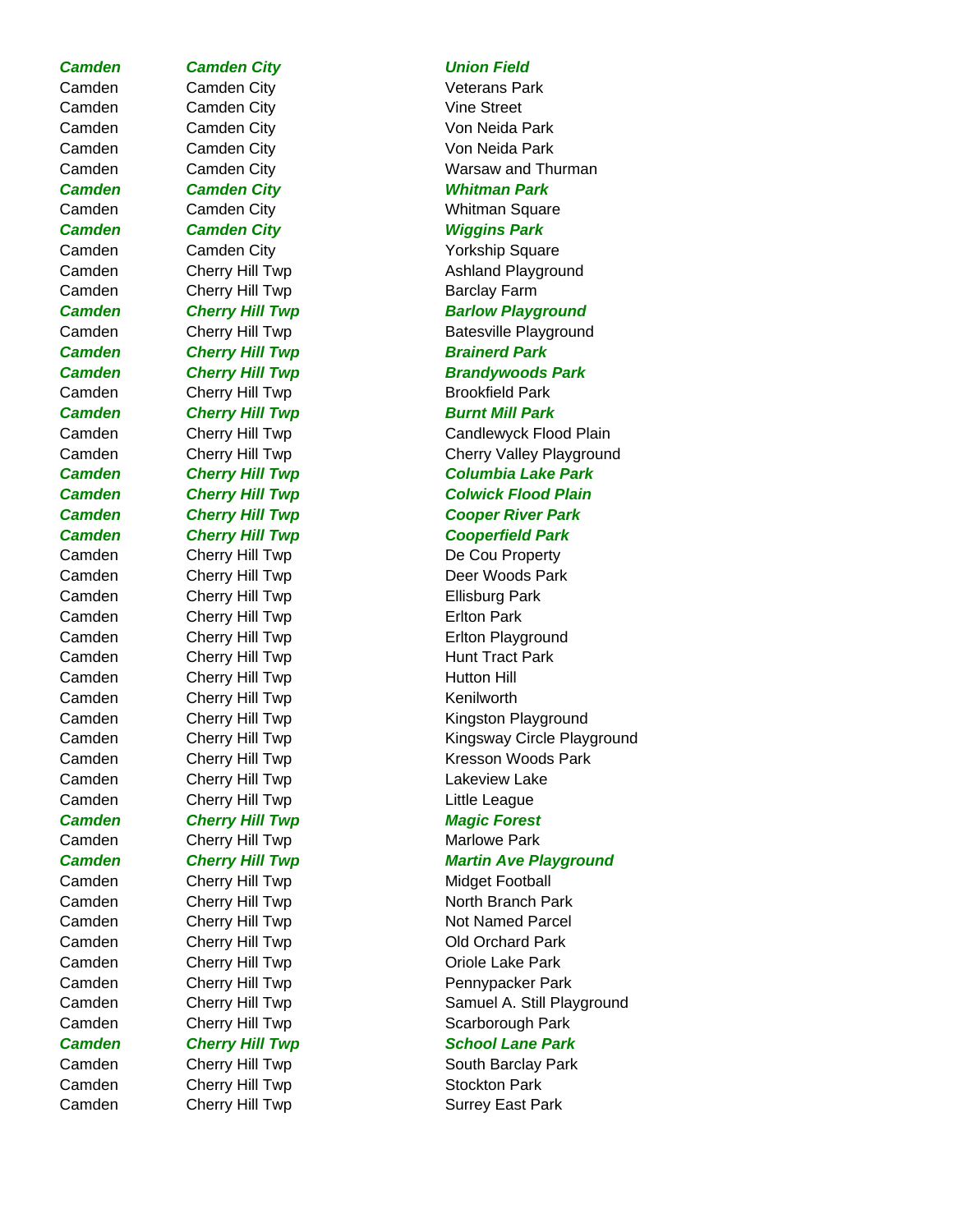Camden Cherry Hill Twp Timber Cove *Camden Cherry Hill Twp Walworth Park* Camden Cherry Hill Twp Woodcrest East Camden Clementon Boro Communist Cambre Clementon Boro *Camden Collingswood Boro Roberts Park* Camden Gibbsboro Boro **Agostini Camden Gibbsboro Boro Barone Property** *Camden Gibbsboro Boro Bell Property* Camden Gibbsboro Boro Cricket Field Camden Gibbsboro Boro **Heritage Village** *Camden Gibbsboro Boro Lee Property* Camden Gibbsboro Boro Pfc Joseph Lauer *Camden Gibbsboro Boro Steiner Property Camden Gloucester City Johnson Park Camden Gloucester City Martin Lake* Camden Gloucester City **Mercer St Camden Gloucester City Communist Proprietors Park** Camden Gloucester Twp Blackwood Camden Gloucester Twp Breckenridge Camden Gloucester Twp **Brittany Wood** Camden Gloucester Twp Broadmoor West Camden Gloucester Twp Catalina Hills Camden Gloucester Twp Chews School Camden Gloucester Twp Chewswyck Camden Gloucester Twp Camesi Park

# *Camden Cherry Hill Twp Undeveloped Lane* Camden Cherry Hill Twp Wexford Leas Park Camden Cherry Hill Twp William Lummis Park Camden Cherry Hill Twp Woodcrest Remainder *Camden Chesilhurst Boro Leona Harris Playground Camden Clementon Boro Trust for Public Land property Camden Collingswood Boro Cooper River Park* Camden Collingswood Boro Newton Lake Park Camden Gibbsboro Boro **American Legion Memorial** *Camden Gibbsboro Boro Land & Ground Realty Camden Gibbsboro Boro Morrissey Property* Camden Gloucester City 6th St & Jersey Ave Park Camden Gloucester City 6th Street Playground Camden Gloucester City Division St Playground *Camden Gloucester City Middlesex Neighborhood Park* Camden Gloucester City Nicholson Rd Play Lot Camden Gloucester City Cliental Neighborhood Play Lot Camden Gloucester City **Paul St Playground** Camden Gloucester City Sherman Neighborhood Play Lot Camden Gloucester City Thompson St & Lane Ave Park Camden Gloucester City Washington St Play Lot Camden Gloucester Twp Alex Harwan Blackwood Theater Park Camden Gloucester Twp Blackwood Kiwanis Camden Gloucester Twp Broadmoor Courts *Camden Gloucester Twp Carlton Rouh Park Camden Gloucester Twp Cherrywood Park Camden Gloucester Twp Erial Park*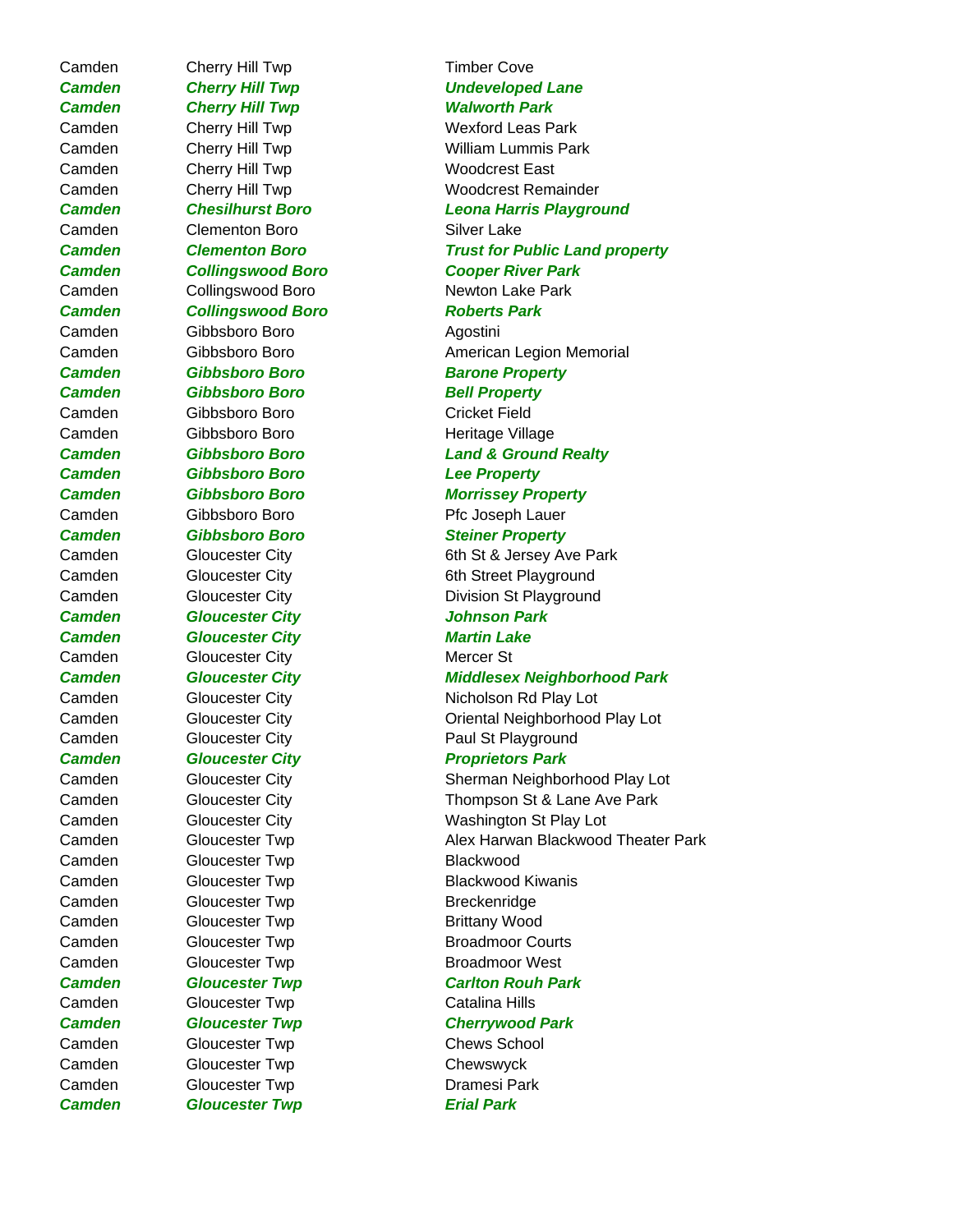Camden Gloucester Twp **Essex Ave** Camden Gloucester Twp Foxboro Camden Gloucester Twp Glen Oaks Camden Gloucester Twp Gloucester Farms Camden Gloucester Twp Glover Fields Camden Gloucester Twp **Harrison Ave** *Camden Gloucester Twp Jarvis Park*  Camden Gloucester Twp June Drive Camden Gloucester Twp **Kenwyck Ct** Camden Gloucester Twp Melvin Ave Park Camden Gloucester Twp Millbridge Fields Camden Gloucester Twp Mulberry Station Camden Gloucester Twp Municipal Pool Camden Gloucester Twp Camden Conchard Ave Camden Gloucester Twp **Pam Place** Camden Gloucester Twp **Prospect Lane** Camden Gloucester Twp Camden Quail Hollow Camden Gloucester Twp Randy Road Camden Gloucester Twp Revere Run II Camden Gloucester Twp Seventh Ave Camden Gloucester Twp State St Ball Fields Camden Gloucester Twp Sturbridge Oaks Camden Gloucester Twp Taranto Ave Camden Gloucester Twp Taylor Ave Camden Gloucester Twp Timber Cove Camden Gloucester Twp Timberline Camden Gloucester Twp Vincent Stezzi Camden Gloucester Twp **Whitebirch** Camden Gloucester Twp Camden Wildflower Camden Gloucester Twp Camden Wyeoak Village *Camden Haddon Heights Boro Devon Ave Park* Camden Haddon Heights Boro Haddon Lake Park *Camden Haddon Heights Boro JJ Barr Park* Camden Haddon Twp **Berwick Avenue** Camden Haddon Twp Bluebird Park *Camden Haddon Twp Cooper River Park Camden Haddon Twp Crystal Lake* Camden Haddon Twp **Edison Woods** Camden Haddon Twp **Extension Center** Camden Haddon Twp Grandview Ave

Camden Gloucester Twp Glen Oaks Ballfields Camden Gloucester Twp Laurel Hills Playground *Camden Gloucester Twp Oxen Hill Playground* **Camden Gloucester Twp Pine Run Rec Complex** *Camden Gloucester Twp Veterans Memorial Park Camden Haddon Heights Boro Lake Ave Park - In Barrington* Camden Haddon Heights Boro Paper Streets W/In Devon Ave Park Camden Haddon Heights Boro Vacated Streets W/In Devon Ave Park Camden Haddon Twp Bettlewood Father's Assc Camden Haddon Twp Blenheim Avenue Park Camden Haddon Twp Grandview & Shelburne Camden Haddon Twp Grandview and Berwick Ave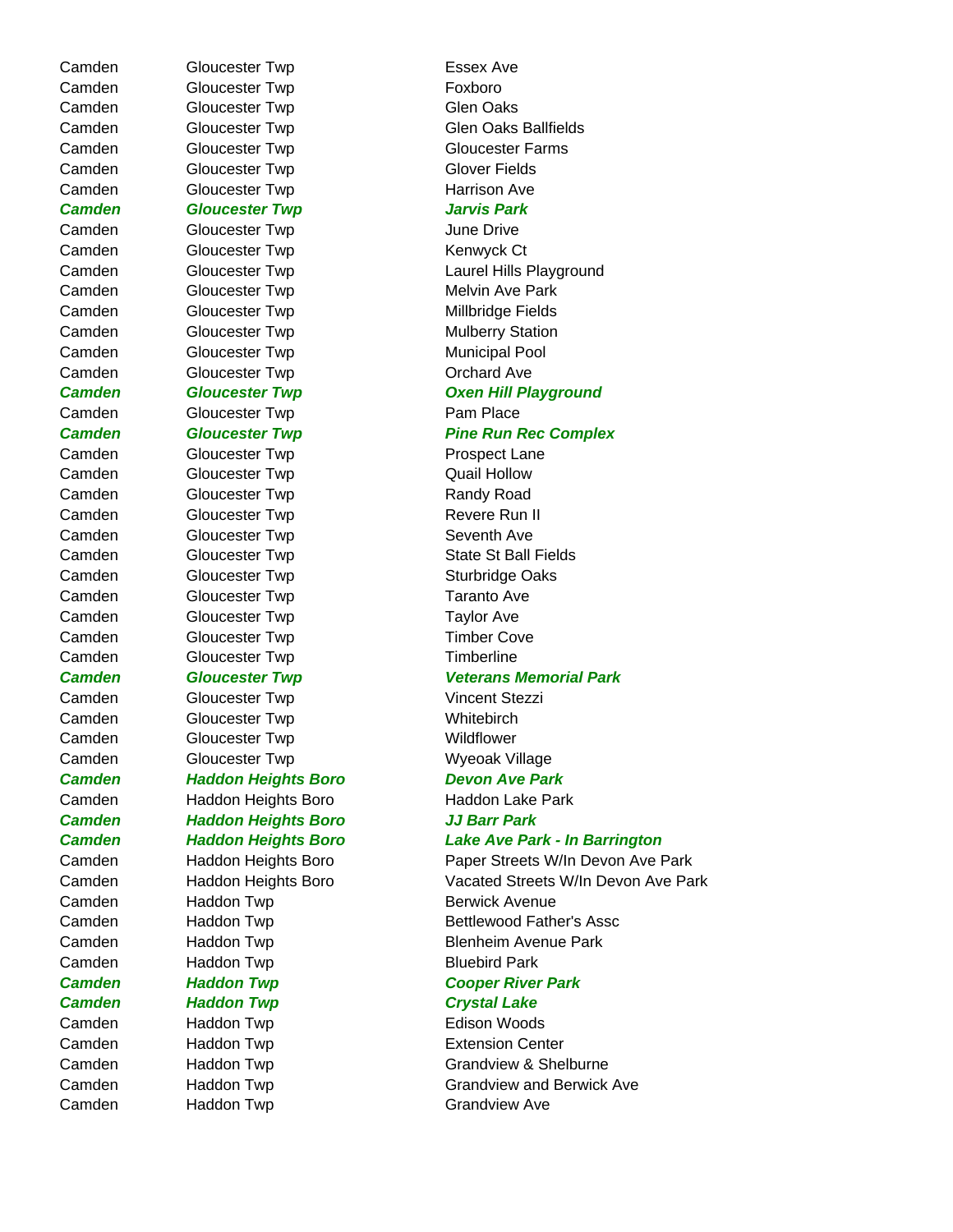Camden Haddon Twp W Collingswood

Camden Haddonfield Boro Centennial Field Camden Haddonfield Boro Crows Woods

# *Camden Haddonfield Boro Ellis/Potter Park*

Camden Haddonfield Boro Evans Pond Camden Haddonfield Boro Farrell Field Camden **Haddonfield Boro Friends Point** 

Camden Haddonfield Boro Hopkins Pond Camden Haddonfield Boro Landfill Camden Haddonfield Boro Library Point Camden Haddonfield Boro Monument Point Camden **Haddonfield Boro** Mountwell Park **Camden Haddonfield Boro Nicholson Park** 

Camden Haddonfield Boro Pennypacker Park Camden Laurel Springs Boro Crystal Springs Camden Laurel Springs Boro Laurel Lake **Camden Laurel Springs Boro Rec Complex** 

# *Camden Laurel Springs Boro Stafford Park*

Camden Laurel Springs Boro Whitman Stafford Farm Camden Lawnside Boro Cooper River Park

Camden Lawnside Boro Rec Center Building Camden Camden Lindenwold Boro Cambrell 4th & Scott Field Camden Lindenwold Boro Aston-Martin Dr Camden Lindenwold Boro Boy Scout Camp

# *Camden Lindenwold Boro Kirkwood Lake*

Camden Lindenwold Boro Norwood Avenue *Camden Lindenwold Boro Open Space* Camden **Lindenwold Boro** Winthrop Ave

Camden Magnolia Boro Barret Avenue Park

Camden Merchantville Boro Community Center Camden Merchantville Boro Morrissy Park *Camden Merchantville Boro Wellwood Park* Camden Mt Ephraim Boro Haddon Lake Park

# *Camden Haddon Twp Lees Lane Nature Area*

Camden Haddon Twp Newton Lake Park

### *Camden Haddonfield Boro Anniversary Field*

# *Camden Haddonfield Boro Green Acres Field*

Camden **Haddonfield Boro** Raymond Wheeler Memorial Park

# *Camden Lawnside Boro Lawnside Rec Complex*

Camden Lindenwold Boro Columbia Ave & RR R.O.W. Camden Lindenwold Boro Egg Harbor Rd & U.S. Ave Camden Lindenwold Boro Emerson & Myrtle Ave Camden Lindenwold Boro Holland St & Walnut Ave Camden Camben Lindenwold Boro Camben Homesite & Tenth

Camden Lindenwold Boro Lincoln Ave Playground Camden Lindenwold Boro No. U.S. Ave & Crystal Lake

*Camden Lindenwold Boro Trust for Public Land property Camden Lindenwold Boro Wildlife Conservation*

Camden Lindenwold Boro Wright Ave Playground

# *Camden Magnolia Boro Billy Traverner Memorial Park*

# *Camden Magnolia Boro Warwick Ave Park*

Camden Caklyn Boro Newton Lake Park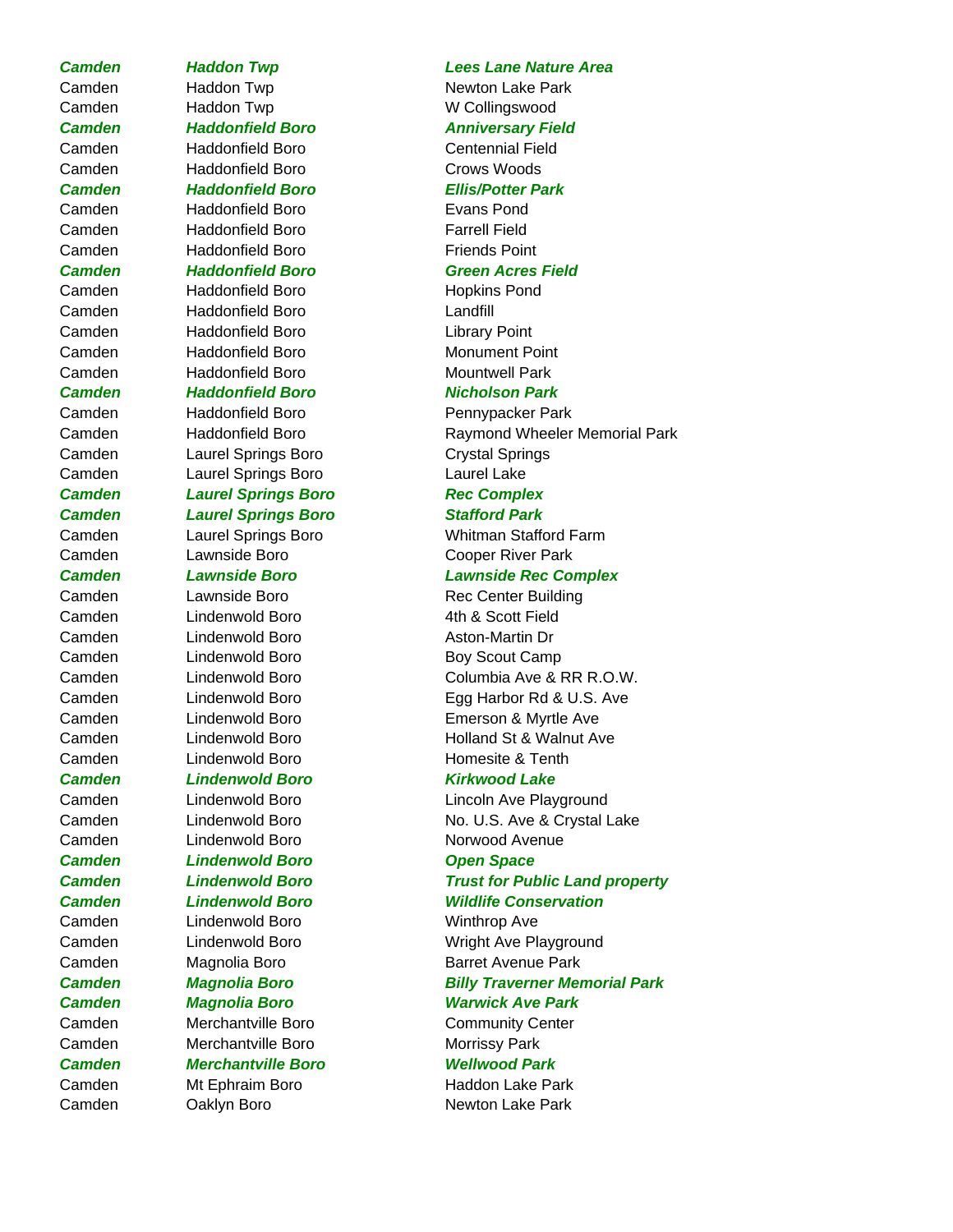Camden Pennsauken Twp Bon Aire Camden Pennsauken Twp **Browning Rd** Camden Pennsauken Twp Colins Tract *Camden Pennsauken Twp Crescent Field Camden Pennsauken Twp Delair Field* Camden Pennsauken Twp Delair Playground Camden Pennsauken Twp Delaware Gardens Camden Pennsauken Twp Iron Rock Park Camden Pennsauken Twp Jackson Camden Pennsauken Twp Johnson Park Camden Pennsauken Twp Camden Lena Skelly Camden Pennsauken Twp Liberty Park Camden Pennsauken Twp Mansion Ave Camden Pennsauken Twp Meadowbrook Camden Pennsauken Twp Municipal Pool Camden Pennsauken Twp Not Named Camden Pennsauken Twp Penn Manor Camden Pennsauken Twp Pyaa Camden Pennsauken Twp Rosedale Camden Pennsauken Twp Tippins Pond Camden Pennsauken Twp Von Neida Park Camden Pennsauken Twp Wyndam Road Camden Pennsauken Twp **Yost Park** Camden Pine Hill Boro **Estate Drive** Camden Pine Hill Boro **Cambridge Cambridge Constructs** Camden Pine Hill Boro **Cambridge Cambridge Cambridge Contract** Copen Space Camden Pine Hill Boro Playground Camden Pine Hill Boro **Recreation Area** Camden Runnemede Boro Baseball Fields Camden Runnemede Boro Hirsch's Lake Area Camden Somerdale Boro Nature Trail Camden Stratford Boro **Arlington Ave** Camden Stratford Boro **Holly Ravine** Camden Stratford Boro **Hunt Ave** Camden Stratford Boro Laureba Ave

*Camden Pennsauken Twp Cooper River Boat House Camden Pennsauken Twp Cooper River Park* Camden Pennsauken Twp **Edward Krimmel Park** Camden Pennsauken Twp Frank Matthews Ballfield Camden Pennsauken Twp Herman Blank Park Camden Pennsauken Twp Willow Ave Ballfield *Camden Pine Hill Boro Charles Bowen Rec Complex Camden Runnemede Boro Beaver Branch Brook* Camden Runnemede Boro Broadway & Crescent Camden Runnemede Boro Broadway & Jersey Camden Runnemede Boro Clements Bridge Rd Camden Somerdale Boro Hilltop Ave / Somerdale Rec Ctr Camden Somerdale Boro Kennedy Boulevard Camden Somerdale Boro Ward Memorial Field Camden Stratford Boro Municipal Park Camden Stratford Boro Parkview School Camden Stratford Boro Quaker Run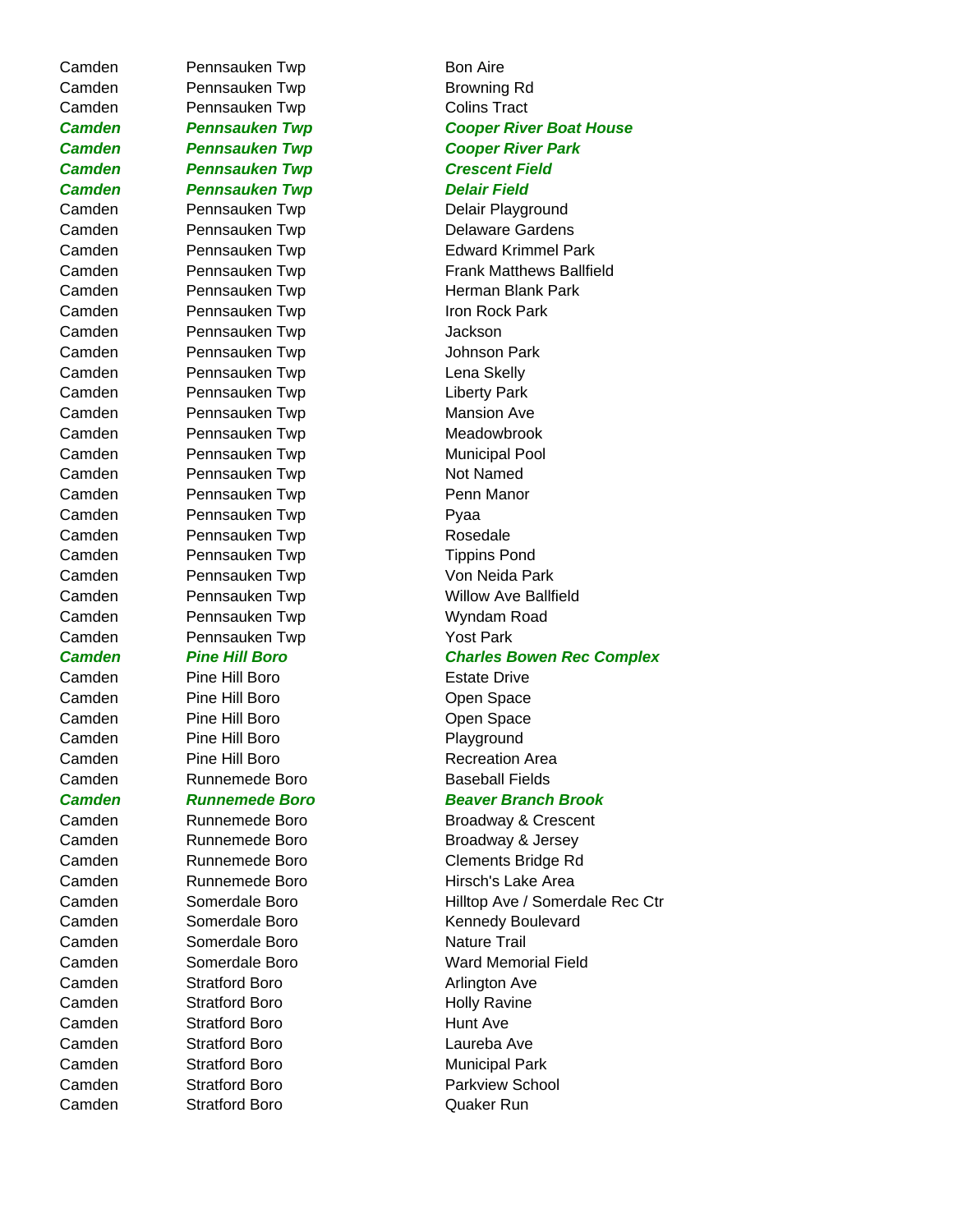**Camden Moodlynne Boro Site 1** 

Camden Stratford Boro Saratoga Rd Camden Stratford Boro Signey Run Camden Stratford Boro Stone Road Camden Stratford Boro Timber Creek Camden Stratford Boro Vassar Ave Camden Stratford Boro Warwick School Camden Stratford Boro Winding Way **Camden Voorhees Twp Camden Kirkwood Lake Camden Voorhees Twp Camden Kirkwood Park** Camden Voorhees Twp Camden Lake Villa Camden Voorhees Twp Camden Lions Lake Camden Voorhees Twp Not Named Camden Voorhees Twp **Rabinowitz Field** Camden Voorhees Twp Viw Lodge Camden Waterford Twp Cooper Ave **Camden Waterford Twp Municipal Park** Camden Waterford Twp Not Named Camden Waterford Twp Unknown *Camden Waterford Twp Waterford Park* **Camden Minslow Twp Minslow Park** Camden Winslow Twp Cedar Hill *Camden Winslow Twp Elm Park* **Camden Minslow Twp Ivy Stone Park** Camden Winslow Twp **Cambridge Cambridge Cambridge Care** Camden Winslow Twp **Penbryn Farms** Camden Winslow Twp **Prospect Park** Camden Winslow Twp **Sherry Lyn Park** Camden Winslow Twp **Sicklerville Park** *Camden Winslow Twp Tansboro Park* Camden Winslow Twp **The Camaden** Winslow Twp Tom Wells Road Camden Winslow Twp **Villas East Park** *Camden Winslow Twp Waterford Park Camden Winslow Twp West Atco Park Camden Winslow Twp Winslow Park* Camden Winslow Twp Woodstream

*Camden Stratford Boro Yale Ave Sports Field* Camden Voorhees Twp **Avian Conservation Area Camden Voorhees Twp Gianguilio Field** Camden Voorhees Twp Green Ridge Park Camden Voorhees Twp N. Branch Conservation Area *Camden Voorhees Twp Trust for Public Land property Camden Waterford Twp Thomas Richards Rec Complex* Camden Winslow Twp **Blue Anchor Park** Camden Winslow Twp **Blue Anchor Sch Park** *Camden Winslow Twp Cedar Brook Park Camden Winslow Twp Cooper Run Park* Camden **Winslow Twp Cambus** Prank Donio Park Camden Winslow Twp New Brooklyn Park Camden Winslow Twp **Peter Volpa Park** Camden Winslow Twp **Primrose Gate Park** Camden Winslow Twp **Winslow Two Whispering Oaks**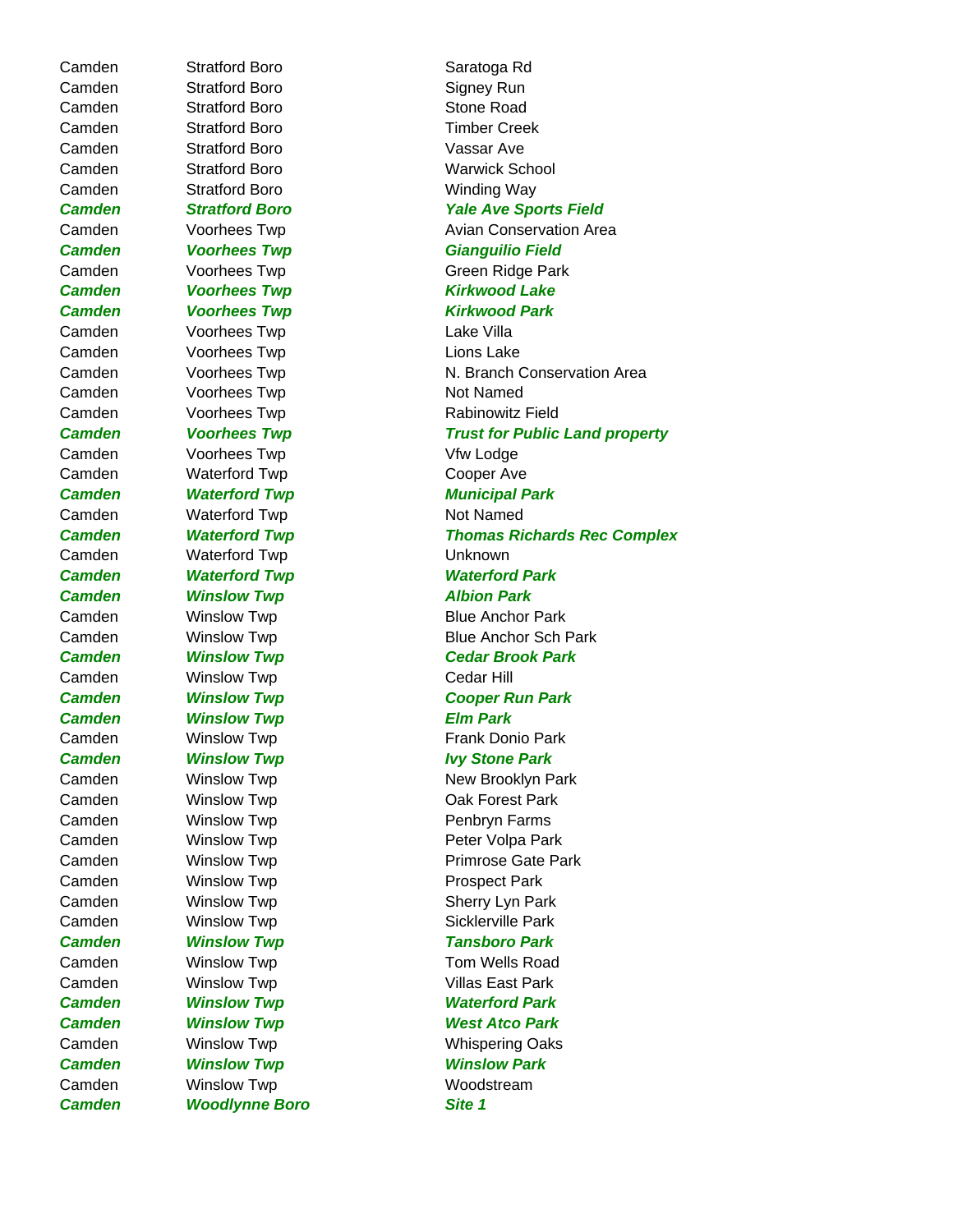**Camden** Woodlynne Boro Site 2 *Camden Woodlynne Boro Site 3* **Cape May Avalon Boro Armacoast Park Cape May Avalon Boro Armacost Park** Cape May Avalon Boro **Avalon Rec Area** Cape May Avalon Boro **Beach Cape May Avalon Boro Beachfront** Cape May Avalon Boro **Fishing Pier** Cape May Cape May City **Beach Front Cape May Cape May City Cape And All Physick Estate** Cape May Cape May City **Cape May City** Rotary Park Cape May Cape May Point Boro **Beach** Cape May Cape May Point Boro **Park** Cape May Dennis Twp Not Named **Cape May Dennis Twp Cape Accal Facility #1** Cape May Lower Twp 10th Street Cape May Lower Twp **12th Street** Cape May Lower Twp **13th Street** Cape May Lower Twp **14th Avenue** Cape May Lower Twp **16th Street** Cape May Lower Twp **4th Street** Cape May Lower Twp **7th Street** Cape May Lower Twp **8th Street** Cape May Lower Twp **Example 2018** 9th Street *Cape May Lower Twp Bayshore Acquisition*

# *Cape May Avalon Boro 12 Street Park (Site #2) Cape May Avalon Boro Avalon Boro Community Fit* Cape May Avalon Boro **Auxilian Boro Avalon Boro Public Park** *Cape May Avalon Boro Avalon Community Center* Cape May Avalon Boro **Avalon Sport Fishing Center** Cape May Avalon Boro **Conservation Land** Cape May Avalon Boro **Macchia Island (Middle Twp)** *Cape May Avalon Boro Marina Bay Park (Site #5)* Cape May Avalon Boro **Tennis/ Basketball Courts** Cape May Cape May City **Beach Front Total For Cit** Cape May Cape May City Cape Colonial House Park Cape May Cape May City **Fisherman's Memorial Cape May Cape May City Cape And All Cape Markorfront Tract** Cape May Cape May City **Fig. 2018** Harry Lozour Park Cape May Cape May City **Indiana & Missouri Mini Park** *Cape May Cape May City Lafayette Street Playgrou* Cape May Cape May City **Mass Ave Mini Park** Cape May Cape May City **Median Strip Cape May Ave** Cape May Cape May City **Cape Cape May City** Open Space Median Strip Cape May Cape May City Pennsylvania & Michigan M **Cape May Cape May City Cape And Access Physick Estate Park** Cape May Cape May City **WM. Moore Tennis Center Cape May Cape May Point Boro Beach Acquisition** Cape May Cape May Point Boro **Beach Acquisition Phase I** Cape May **Cape May Point Boro Free Assame Poss. All Beach Property** Cape May Dennis Twp Dennis Twp Little League Cape May Lower Twp **2008** 2th & Mount Vernon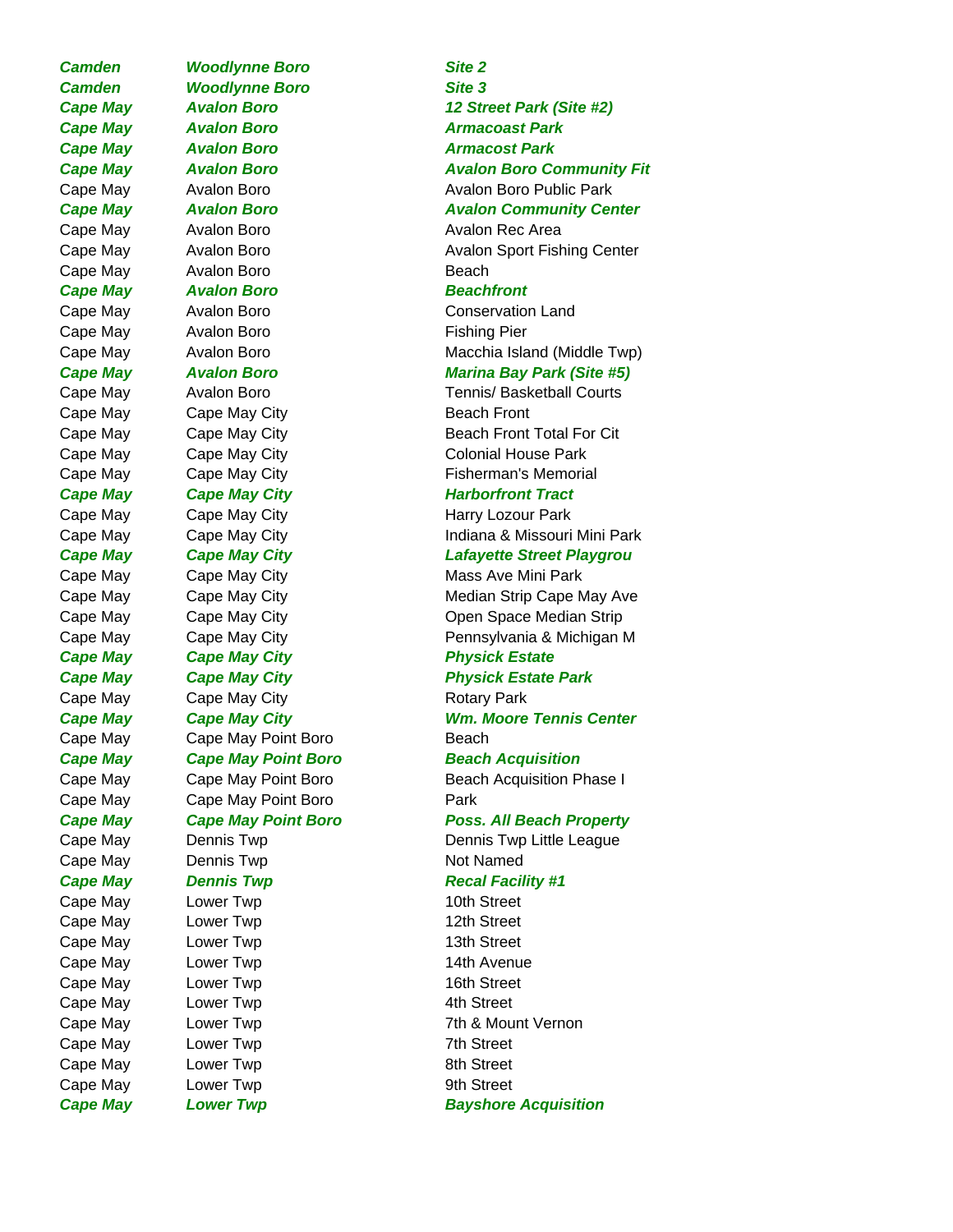Cape May Lower Twp **Beach At Bay** Cape May Lower Twp **Beach At Ocean** Cape May Lower Twp **Beach At Pacific Cape May Lower Twp Cape May Accord Bogs** Cape May Lower Twp **Cape Millman Field** Cape May Lower Twp **Cape Mitnick Field** Cape May Lower Twp **Cape May** Lower Twp Cape May Lower Twp **Sunset Blvd** Cape May Lower Twp **Swimming Pool** Cape May Middle Twp **Bidwells Jetty** *Cape May Middle Twp Goshen Ponds* **Cape May Middle Twp Green Creek Cape May Middle Twp Cape Mand's Landing** Cape May Middle Twp **Rio Grande Park** Rio Grande Park **Cape May Middle Twp Sunray Beach** *Cape May North Wildwood City Allen Park* 

Cape May Lower Twp **Beach At Bates** Cape May Lower Twp **Beach At Delaware** Cape May Lower Twp **Beach At Hudson** Cape May Lower Twp **Beach At New Jersey** Cape May Lower Twp **Beach At New York** Cape May Lower Twp **Beach At Pennsylvania** Cape May Lower Twp **Beach, West Of L6** Cape May Lower Twp **Beach: Spruce-Ridge** *Cape May Lower Twp Bennetts Crossin / Cold Spring Cape May Lower Twp Cape Island Creek* Cape May **Lower Twp Cape May Co Park South** Cape May Lower Twp Coxhall Creek Area Cape May Lower Twp **Example 20 Traveller** Historic Cold Sprg Vlg Cape May Lower Twp **Cape May Lower Twp** New Jersey & 8th Cape May **Lower Twp Cape May Cape May Cape May** Cape May Middle Twp Cape May Co Park & Zoo Cape May Middle Twp Cape May Co Park & Zoo Cape May Middle Twp **Cape May Co Park South** *Cape May Middle Twp Clarence Davies Sp Complex Cape May Middle Twp Goshen Davies Rec Complex* **Cape May Indian Trail Swamp Cape May Indian Trail Swamp** *Cape May Middle Twp Lizard Tail Swamp* Cape May Middle Twp Microsoft Cape M.L. King Jr. Center Cape May Middle Twp Shellbay Waterfront Park *Cape May Middle Twp The Nature Conservancy property Cape May North Wildwood City Allen Park Wetlands* Cape May North Wildwood City **Beach & Drive System** Cape May North Wildwood City Chester Athletic Field Cape May North Wildwood City Community Center Cape May Morth Wildwood City **Doggie Island Sanctuary** *Cape May North Wildwood City Hereford Inlet Park* Cape May North Wildwood City **Hoffman Canal Wetland Tract** Cape May Morth Wildwood City **Hoffman Canal/Wetlands** Cape May North Wildwood City Margaret Mace Memorial Pa Cape May North Wildwood City Mud Creek Wetlands Tract Cape May North Wildwood City **Mud Creek/Wetlands Tract**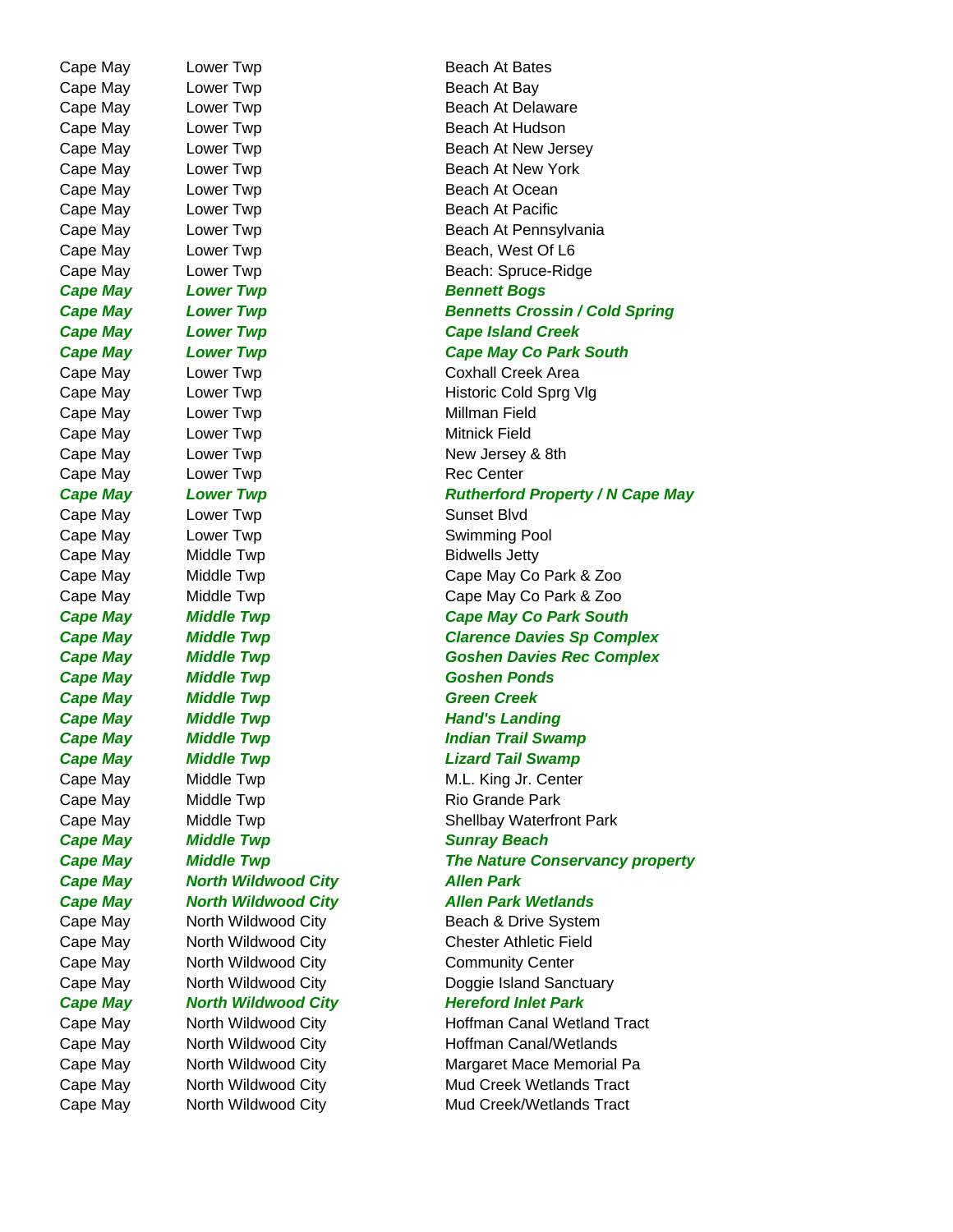Cape May Coean City **Cape Memorial Park** *Cape May Ocean City Old HS* Cape May Coean City **Park** Cape May Coean City **Park** Cape May Sea Isle City **Memorial Park** Cape May Sea Isle City **Seams** Wetlands Cape May Upper Twp **Bl England** *Cape May Upper Twp Caldwell Park* Cape May Upper Twp Not Named Cape May Wildwood City **Band Shell** Cape May Wildwood City **Beachfront** Cape May Wildwood City Cape Mark Cape May Wildwood City **Fountain Park** *Cape May Wildwood City Fox Park* Cape May Mildwood City **Holly Beach** Cape May Wildwood City **Life Guard Cape May 6.1 Wildwood City Cape Maxwell Field** Cape May Mildwood City **Memorial Park** Cape May Wildwood City **Pavillion** Cape May Wildwood City **Playground** Cape May Wildwood City **Poplar Park** 

Cape May Morth Wildwood City **Cannel Cak Avenue Park** Cape May North Wildwood City **Public Boat Ramp** Cape May Coean City **59th Street Fishing Pier** Cape May Coean City **Beach Acquisition** Cape May Coean City **Cape May Coean City Fifth Street Rec Area** Cape May Coean City **Fifty Third Street and Ha** Cape May Coean City **Island/Great Egg Harbor B** Cape May Sea Isle City 69th Street Boat Ramp Cape May Sea Isle City **85th Street Playground** Cape May Sea Isle City **Beach, Dune, Upland** Cape May Sea Isle City **Cape May Sea Isle City** Cape Nealy Rec Area Cape May Sea Isle City **Sic Community** Cape May Sea Isle City **Sic Marina Recal** Cape May Sea Isle City **Townsend's Inlet Park** Cape May Upper Twp **Beesley Pt. Beach** Cape May Upper Twp Cambridge Rec Area Cape May Upper Twp Cape May Co Park North *Cape May Upper Twp Golden Oak Rec Area* Cape May Upper Twp **Petersburg Rec Area** Cape May Copper Twp Cape Seaville Rec Area Cape May Upper Twp Southwoods Rec Area Cape May Compact Twp Strathmere Beach Cape May Upper Twp Tuckahoe Beach Cape May Upper Twp Tuckahoe Rec Area Cape May Computer Twp Windward Shore Rec Area Cape May Upper Twp Number 2012 Wyncroft Rec Area *Cape May Wildwood City Columbus Park* Cape May Wildwood City Cape May Comfort Station Cape May Mildwood City **Maple Ave Park** Cape May Mildwood City **Maxwell Field Ext** Cape May Wildwood City **Cape May Access Wildwood City** Cape May Old Fashion Garden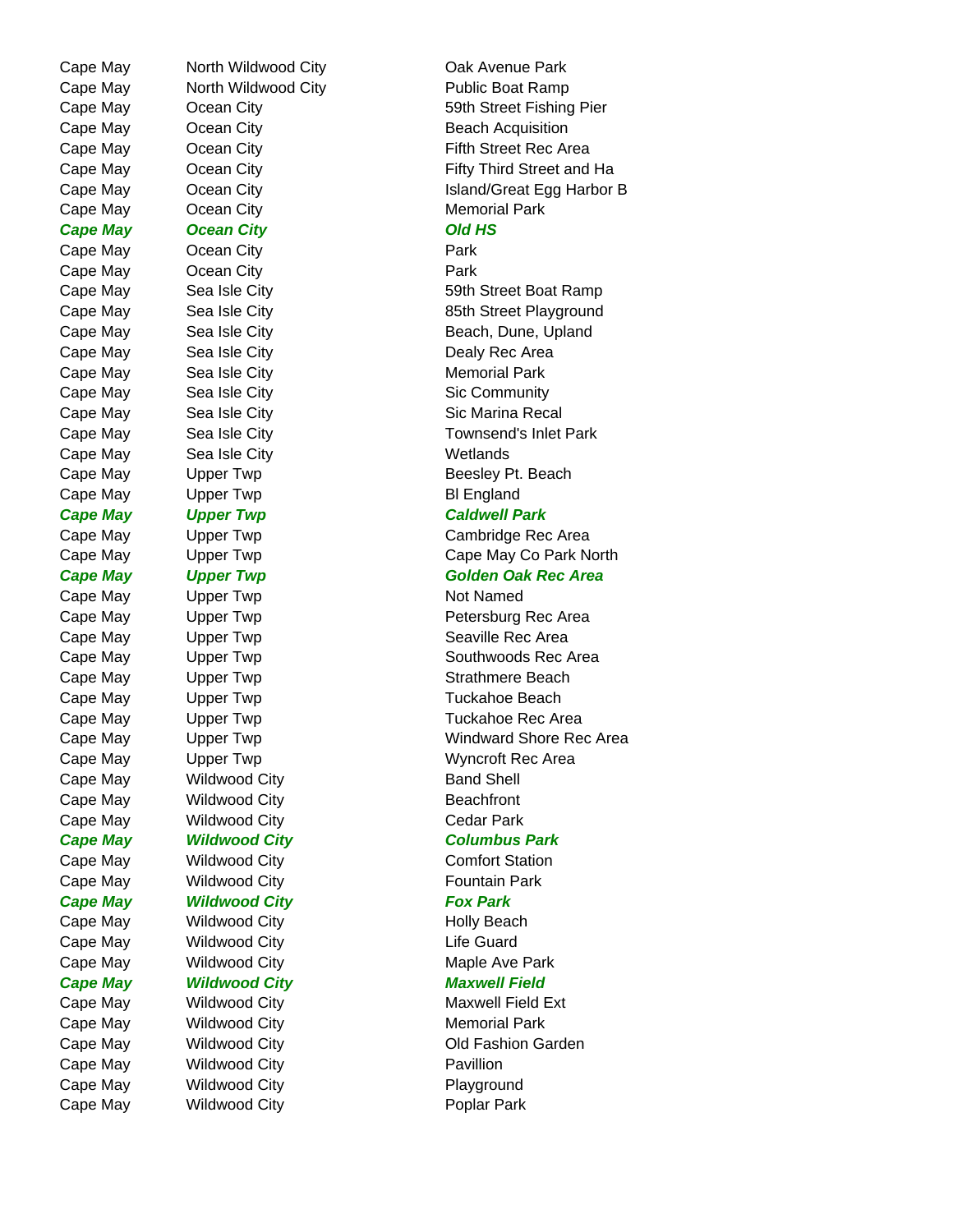Cape May Wildwood City **Recreation Center** Cape May Wildwood Crest Boro **Bayview Park** *Cape May Wildwood Crest Boro Beach* Cape May Wildwood Crest Boro Crest Pier Cape May Wildwood Crest Boro **Dock** Cape May Wildwood Crest Boro Lifeguard Station Cape May Wildwood Crest Boro Little League Filed Cape May Wildwood Crest Boro **Park** Cape May Wildwood Crest Boro **Pier** Cape May Wildwood Crest Boro **Practice Field** *Cape May Wildwood Crest Boro Riparian Grant* Cape May Care Wildwood Crest Boro Cress South Taylor Park *Cape May Wildwood Crest Boro Sunset Beach* Cape May Wildwood Crest Boro Sunset Park Cape May Wildwood Crest Boro Tennis Courts Cape May Wildwood Crest Boro Vacant Lot Cumberland Bridgeton City **Fountain Plaza Cumberland Commercial Twp Commercial Figure 10 Haleyville** Cumberland Commercial Twp High St Cumberland Commercial Twp J. Morie Field Cumberland Commercial Twp M. River Park Cumberland Commercial Twp Memorial **Cumberland Commercial Twp Port Norris** Cumberland Commercial Twp Public Wharf Cumberland Commercial Twp S. Garden Park **Cumberland Commercial Twp Strawberry** Cumberland Deerfield Twp Carmel Park Cumberland Deerfield Twp Lincoln Square Cumberland Deerfield Twp **Rosenhayn Park Cumberland Greenwich Twp Tennis Courts** Cumberland Lawrence Twp Cedar Lake Cumberland Lawrence Twp **Flying Point Cumberland Lawrence Twp Canadian Rec Area** Cumberland Lawrence Twp Cumberland Cumberland Lawrence Twp

Cape May Cape Mildwood City **Recreation Area - Shuffled** *Cape May Wildwood City Water Supply Wells (Middle Twp)* Cape May Wildwood Crest Boro J Vonsavage Memorial Park Cape May Wildwood Crest Boro Lakeview / Turtle Gut Park *Cumberland Bridgeton City Bridgeton City Park Cumberland Bridgeton City Cohansey Riverfront* Cumberland Bridgeton City Commerce & Pearl Cumberland Bridgeton City Johnson Reeves Playground Cumberland Bridgeton City Minipark- Washington & Bank St **Cumberland Bridgeton City Cumber Promenade Parking** Cumberland Bridgeton City **Southeast Bridgeton** *Cumberland Bridgeton City Water Works Park Cumberland Commercial Twp Maurice River Refuge Cumberland Deerfield Twp Frank Lobiondo Park Cumberland Downe Twp Glades Wildlife Refuge Cumberland Downe Twp Nature Conserv. Priority Area Cumberland Lawrence Twp The Nature Conservancy property* Cumberland Maurice River Twp Cumberland Rec Lot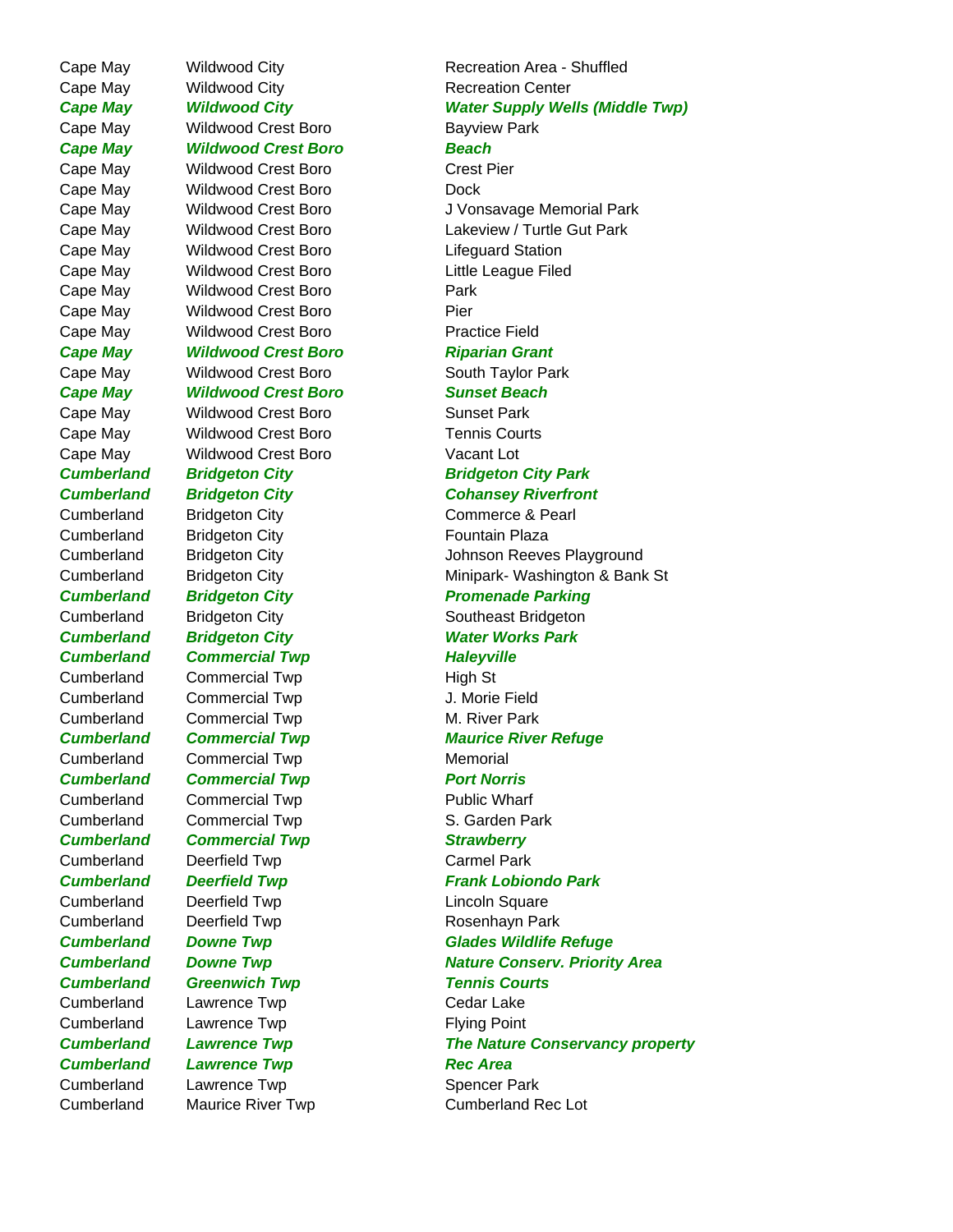Cumberland Maurice River Twp Delmont Rec Lot Cumberland Millville City 13th and Mulberry Cumberland Millville City **Buckshutem Road** Cumberland Millville City Carmel Road Cumberland Millville City Cumberland Millville City Cumberland Millville City Chiola Park Cumberland Millville City Columbine Cumberland Millville City Corson Park Cumberland Millville City **Delsea Village** Cumberland Millville City **Fourth Street Park** Cumberland Millville City Glasstown Plaza Cumberland Millville City **Laurel Lake** Cumberland Millville City Nobel Street Cumberland Millville City North Street Cumberland Millville City Scout Park Cumberland Millville City Silver Run Road Cumberland Millville City Steward Estate Cumberland Millville City **Triangle Park Cumberland Millville City Millow Waltman Park** *Cumberland Millville City Waterfront Park* Cumberland Upper Deerfield Twp Bostwick Lake Cumberland Upper Deerfield Twp Park Drive Tot Lot Cumberland Upper Deerfield Twp Unnammed Cumberland Vineland City **Burnt Mill Pond Cumberland Vineland City Carl V. Arthur** Cumberland Vineland City Conservation Area Cumberland Vineland City Cunningham Park *Cumberland Vineland City Fiocchi Park* Cumberland Vineland City Giampietro Memorial

## **Cumberland Maurice River Twp Delaware Bayshore Acq** *Cumberland Maurice River Twp Manumuskin River Cumberland Maurice River Twp Manumuskin River Cumberland Maurice River Twp Maurice River Twp Rec Area* Cumberland Maurice River Twp Port Elizabeth Rec Lot *Cumberland Maurice River Twp The Nature Conservancy property* Cumberland Millville City **CED** Cedarville Road Rec Complex Cumberland Millville City **Fouth and F** Triangle *Cumberland Millville City Fowser Road Boat Ramp* Cumberland Millville City **High and Broad Mini Park** *Cumberland Millville City Maurice River Refuge* Cumberland Millville City Microsoft Microsofterty Blvd Soccer Complex **Cumberland Millville City Mid-County Fairgrounds** *Cumberland Millville City The Nature Conservancy property* Cumberland Millville City **Riverside/Springsteadah** Cumberland Millville City **Second & Vine Triangle** Second & Vine Triangle *Cumberland Millville City Sharp Street Park* **Cumberland Millville City Sharp Street Rec Complex** Cumberland Millville City Union Lake Ballfield *Cumberland Millville City Ware Avenue Public Marina Cumberland Millville City Waterfront Phase Ii Cumberland Upper Deerfield Twp Upper Deerfield Park* **Cumberland Vineland City Cultural & Rec Center**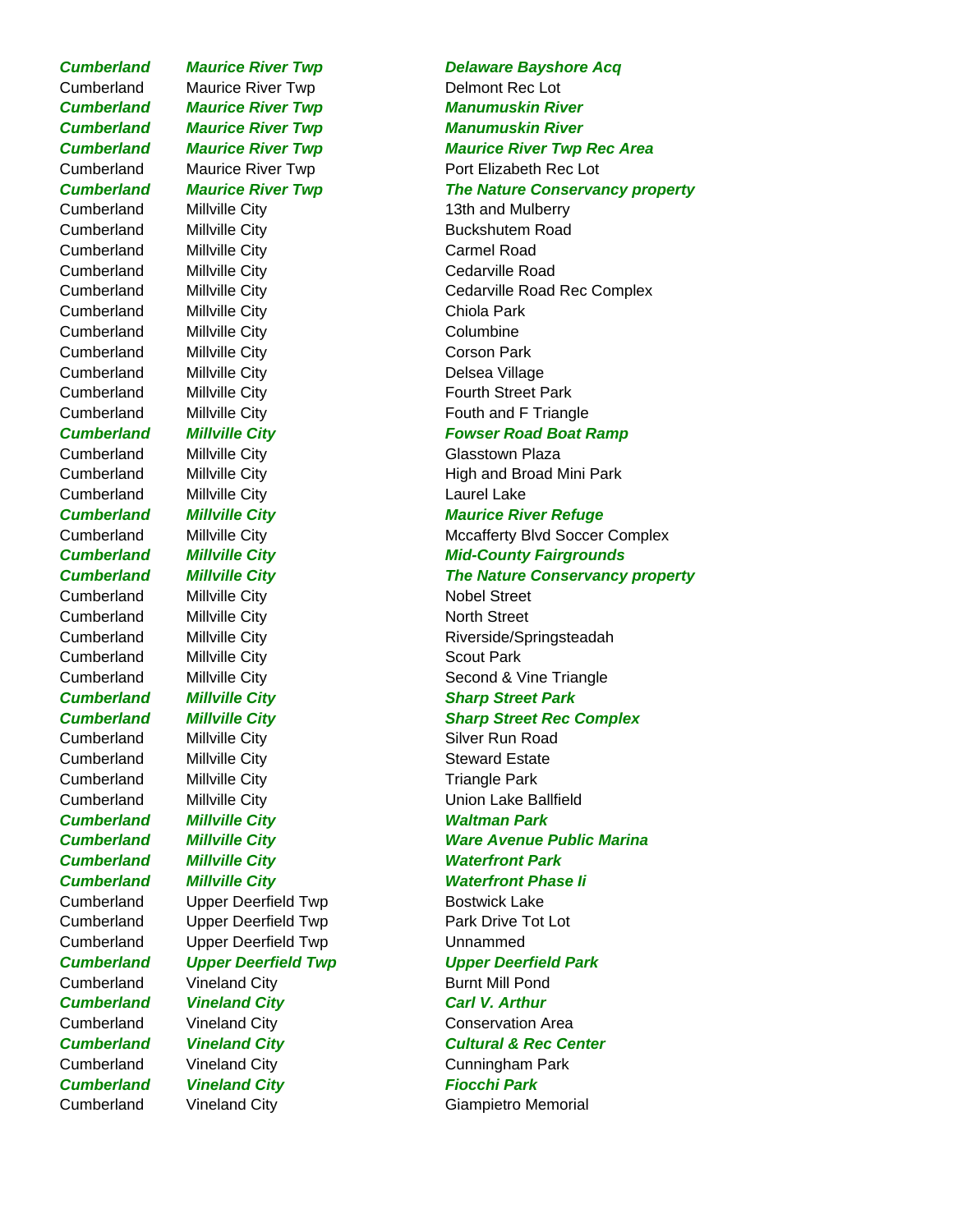Cumberland Vineland City Gonzalez Park Cumberland Vineland City **Mercury Way** Cumberland Vineland City Not Named Cumberland Vineland City West Earl Dr *Cumberland Vineland City Westside Park* Cumberland Vineland City **Willow Oak** *Essex Belleville Twp Belleville Park* Essex Belleville Twp **Fairway** Essex Belleville Twp **Pistol Range** Essex Belleville Twp Rec House Essex Belleville Twp **William St Park** Essex Bloomfield Twp Brookside Park Essex Bloomfield Twp Cannon Park Essex Bloomfield Twp Civic Center *Essex Bloomfield Twp Clarks Pond* Essex Bloomfield Twp Corner Lot **Essex Bloomfield Twp Felton Field** Essex Bloomfield Twp Halcyon *Essex Bloomfield Twp Memorial Park* Essex Bloomfield Twp Crange Street Essex Bloomfield Twp Pulaski Park Essex Bloomfield Twp Spring Pond Essex Bloomfield Twp The Green Essex Bloomfield Twp **Vassar Field** Essex Bloomfield Twp Venner Park Essex Bloomfield Twp Wrights Field

*Cumberland Vineland City Giampietro Park* **Cumberland Vineland City Cumber City Constrains Gittone Memorial** *Cumberland Vineland City Landis Memorial Cumberland Vineland City Magnolia Road Park* Cumberland Vineland City N Mill Rd Soccer Complex *Cumberland Vineland City The Nature Conservancy property* **Cumberland Vineland City Communist Communist Communist Communist Came Cumberland Vineland City South Vineland** Cumberland Vineland City South West Ave Mini Park *Cumberland Vineland City Southside Park* Cumberland Vineland City Walnut & Mill Park **Cumberland Vineland City Willow Grove Lake Essex Belleville Twp Branch Brook Park** Essex Belleville Twp Camp Carragher Essex Belleville Twp Hendricks Field G.C. **Essex Belleville Twp Municipal Stadium** Essex Belleville Twp **Plansoen Playground** Essex Bloomfield Twp Bloomfield Green **Essex Bloomfield Twp Brookdale Park** *Essex Bloomfield Twp Clarks Pond South* Essex Bloomfield Twp Former Morris Canal Essex Bloomfield Twp Milbank Playground Essex Bloomfield Twp Moris Canal Tow Path Essex Bloomfield Twp Cakside Cultural Center *Essex Bloomfield Twp Watessing Park* Essex Caldwell Boro Camp Wyanokie (W Milford)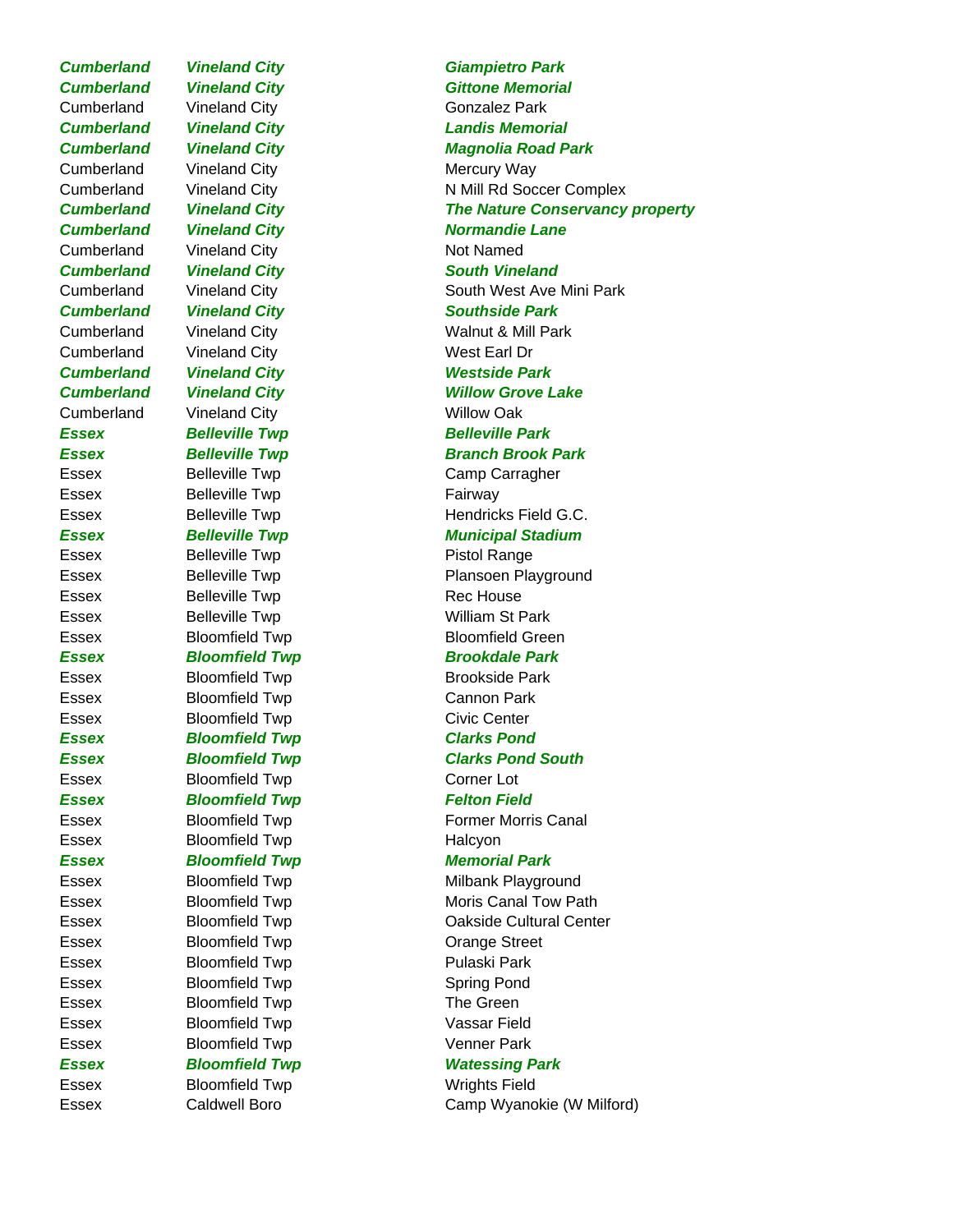Essex Irvington Twp Carolina

*Essex Caldwell Boro Kiwanis Oval* **Essex Cedar Grove Twp Bowden Pond** *Essex Cedar Grove Twp Community Park* Essex Cedar Grove Twp Fighland Pond Essex Cedar Grove Twp Contains the Jaycee Park *Essex Cedar Grove Twp Morgan's Farm* Essex Cedar Grove Twp Coak Drive *Essex Cedar Grove Twp West Essex Trail* Essex East Orange City **Baldwin** *Essex East Orange City Columbian Essex East Orange City Elmwood* Essex **East Orange City Example 2** Fellowship Center Essex East Orange City Golf Course **Essex East Orange City Frankline** Haire *Essex East Orange City Memorial Essex East Orange City Orange Park Essex East Orange City Plaza Village Essex East Orange City Rowley Essex East Orange City Rowley Park Essex East Orange City Rowley/Oval* **Essex East Orange City Soverel** *Essex East Orange City Watessing Park* Essex Fairfield Twp **Beverly Rd. Park** *Essex Fairfield Twp Combee Tract* Essex Fairfield Twp **Edgewater Park** Essex Fairfield Twp Not Named *Essex Fairfield Twp Oak Rd Park* **Essex Fairfield Twp Summit Avenue** *Essex Fairfield Twp Van Dessel* Essex Fairfield Twp Fairfield Twp Fairfield Twp Resex Park Essex Glen Ridge Boro Carteret Park Essex Glen Ridge Boro Clay Field Essex Glen Ridge Boro Freeman Gardnes *Essex Glen Ridge Boro Glenfield Park Essex Glen Ridge Boro Hurrell Field* Essex Glen Ridge Boro Municipal Pool Essex Glen Ridge Boro Palmer Field Essex Glen Ridge Boro The Lower Glen Essex Glen Ridge Boro The Middle Glen Essex Glen Ridge Boro The Upper Glen Essex Irvington Twp 40th Street

**Essex Caldwell Boro Grover Cleveland Park** *Essex Cedar Grove Twp Mills Reservation Essex East Orange City Ambrose Ward Mansion* Essex East Orange City **E.O. Water Preserve** Essex Essex Fells Twp Grover Cleveland Park Essex Fairfield Twp Camp Wyanokie (W Milford) Essex Fairfield Twp **Fairfield Twp** Hollywood Ave Park Essex Fairfield Twp **Property** Plymouth St. Ballfield Essex Glen Ridge Boro Sherman Ave Park Essex Irvington Twp Camptown Commons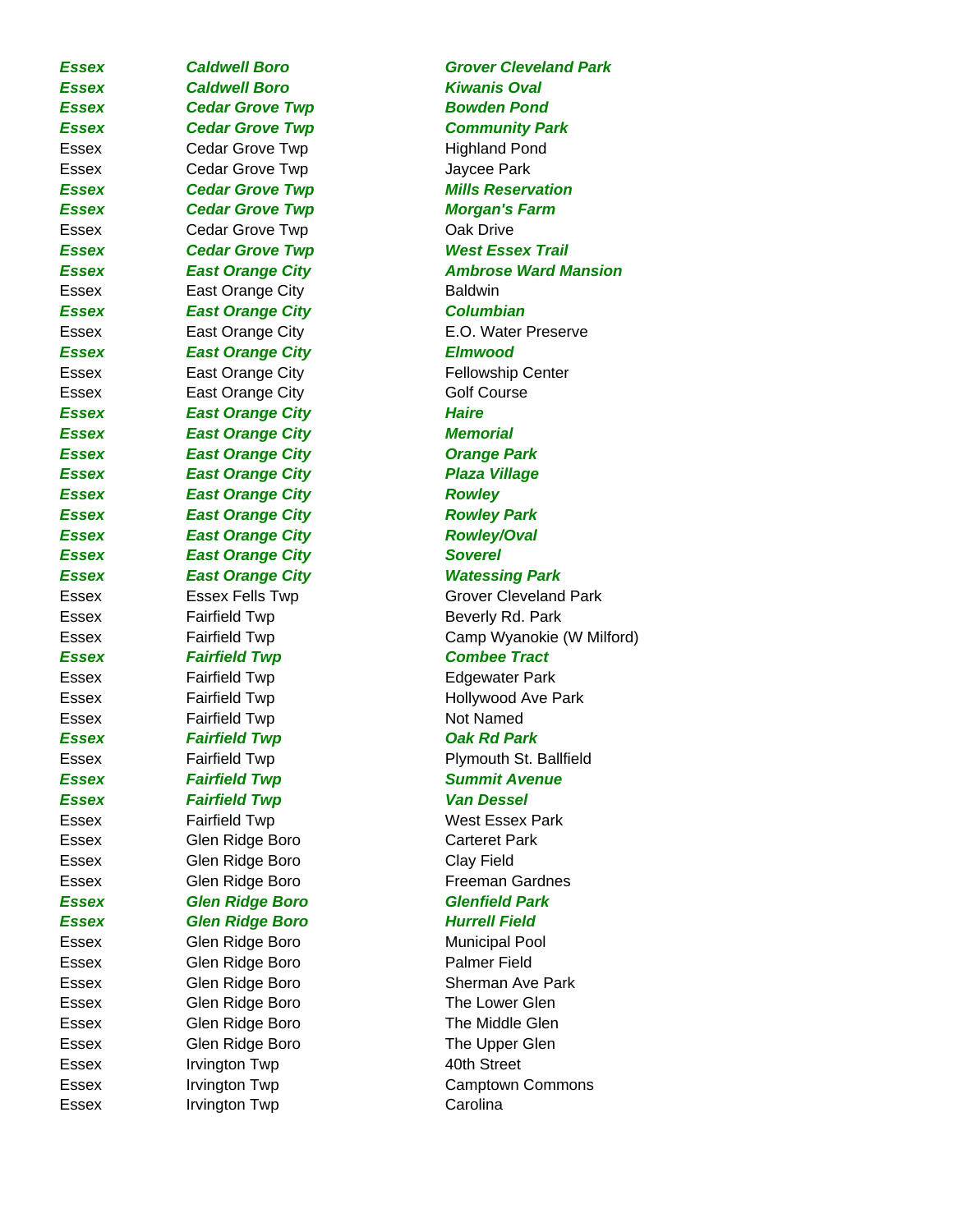Essex Irvington Twp Center *Essex Irvington Twp Chancellor* Essex Irvington Twp **Eberhardt** Essex Irvington Twp Creene Terr *Essex Irvington Twp Grove St Essex Irvington Twp Irvington Park* **Essex Irvington Twp Montgomery Essex Irvington Twp Constant Constant Constant Constant Constant Constant Constant Constant Constant Constant Constant Constant Constant Constant Constant Constant Constant Constant Constant Constant Constant Constant Con** *Essex Irvington Twp Parkway Essex Irvington Twp Vailsburg Park* Essex Livingston Twp **Ball Fields** Essex Livingston Twp Bear Brook **Essex Livingston Twp Becker Park** Essex Livingston Twp **Berkeley Pl** Essex Livingston Twp **Burnet Hill** Essex Livingston Twp **Burnet Hill Park** Essex Livingston Twp **Byron Pl** Essex Livingston Twp Canoe Brook Essex Livingston Twp Collins *Essex Livingston Twp East Hills Park* Essex Livingston Twp **Eastbrook Ter** Essex Livingston Twp **Eisenhower Pkwy** Essex Livingston Twp **Fordham Park** Essex Livingston Twp **Foulertons** Brook Essex Livingston Twp **Franklin** Ave *Essex Livingston Twp Gateway Park* Essex Livingston Twp **Hillside Ave** Essex Livingston Twp Library Essex Livingston Twp Meadowbrook Rd **Essex Livingston Twp Memorial Park** Essex Livingston Twp **Mine Hill Park Essex Livingston Twp Nature Preserve** Essex Livingston Twp Northland Park Essex Livingston Twp Cakwood Ave Essex Livingston Twp Charles Communication Communication Communication Communication Communication Communication Communication Communication Communication Communication Communication Communication Communication Communicati Essex Livingston Twp Cld Rd **Essex Livingston Twp Conducts Conduct Conducts** Conducts Conducts Conducts Conducts Conducts Conducts Conducts Conducts Conducts Conducts Conducts Conducts Conducts Conducts Conducts Conducts Conducts Conducts Conducts Co Essex Livingston Twp **Park School Site Essex Livingston Twp Prospect Park** 

Essex Irvington Twp **Senior Community Center** Community Center Essex Livingston Twp **Adj Heritage School Park** Essex **Example 2** Livingston Twp **Bear Brook** / Detention Basin Essex Livingston Twp Berkeley Place Rec Garage Essex Livingston Twp Canoe Brook Trib#2 Essex Livingston Twp Congressional Parkway Essex Livingston Twp **East Hobart Gap Rd** *Essex Livingston Twp Eisenhower Park* Essex **Livingston Twp** Grand Terrace Playground Essex **Livingston Twp Hillside School Park** *Essex Livingston Twp Memorial Park Ext* Essex **Livingston Twp Community Center** Monmouth Ct Community Center Essex Livingston Twp **Prospect Road**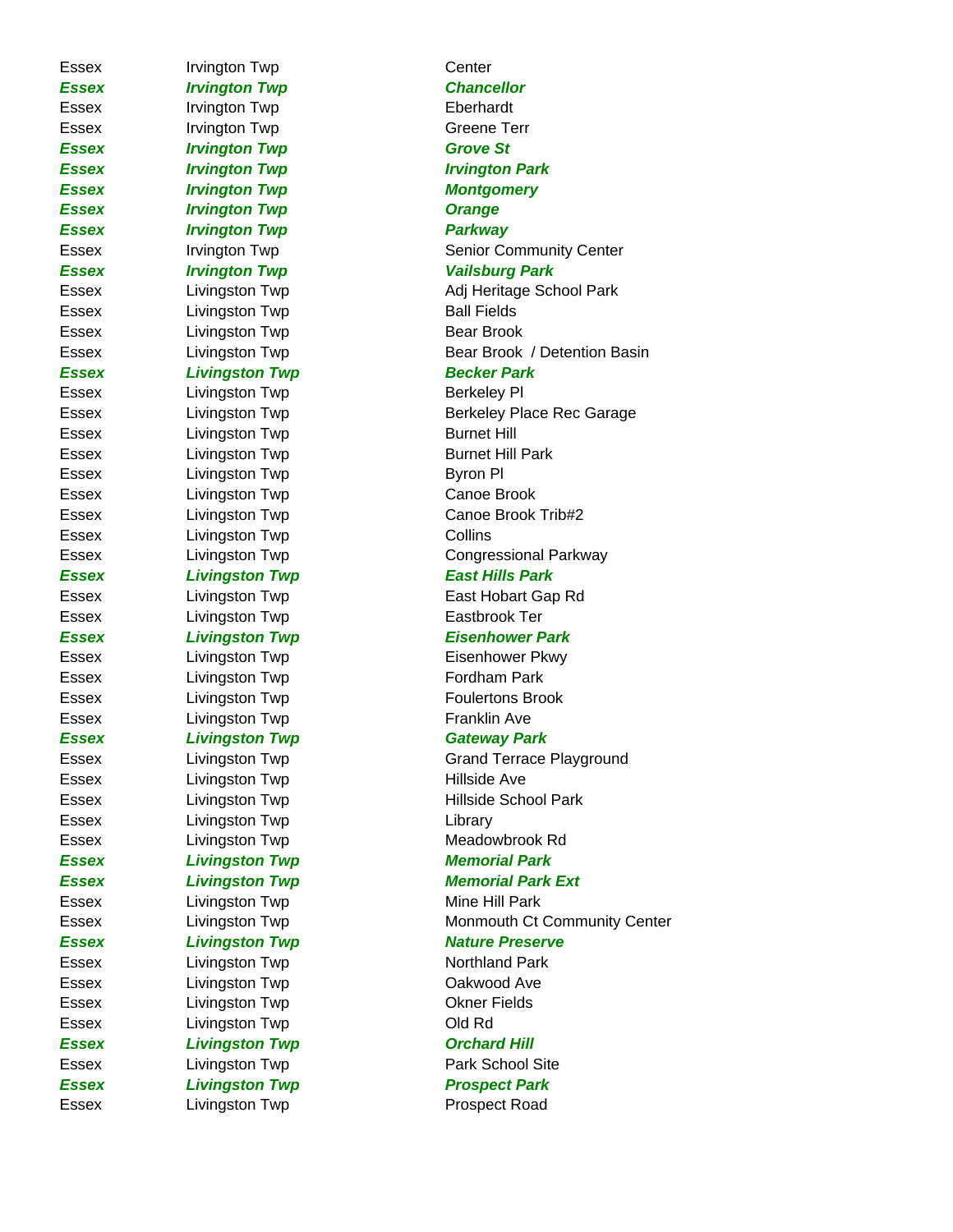Essex Livingston Twp Contract Contract Slough Brook Essex Livingston Twp Contract Spring Brook Essex Livingston Twp Town Hall Park Essex Livingston Twp Contract Contract Undev Woods Essex Livingston Twp Contract Upland Terrace Essex Livingston Twp **Vere Ter** Essex Livingston Twp **Victor Ave** Essex Livingston Twp W Northfield Essex Livingston Twp **Water Reserve** Essex Livingston Twp **Wingate Dr** *Essex Maplewood Twp Dehart Center* Essex Maplewood Twp Maplecrest Essex Maplewood Twp Memorial Park Essex Maplewood Twp Milo S. Borden Essex Maplewood Twp R. Walter Essex Maplewood Twp Wig Orchard Essex Millburn Twp Gero Park Essex Millburn Twp Taylor Park Essex Montclair Twp **Alonzo Bonsal** Essex Montclair Twp **Anderson Park** Essex **Montclair Twp** Bird Sancturay Essex Montclair Twp Brookdale Park *Essex Montclair Twp Canterbury* Essex Montclair Twp **Example 2018** Erie *Essex Montclair Twp Essex Essex Montclair Twp Glenfield Park* Essex Montclair Twp Graz Park **Essex Montclair Twp Kips Castle** Essex Montclair Twp Memorial Essex Montclair Twp Midland Park Essex Montclair Twp Mountainside **Essex Montclair Twp Nishuane** Essex Montclair Twp **Porter** Essex Montclair Twp **Rand** 

Essex Livingston Twp Ricker Hill Art Park Essex Livingston Twp **Ricker Hill Park** Essex Livingston Twp Town Hall Park / Canoe Brook Essex Livingston Twp **Vere Ter Canoe Brook** Essex Livingston Twp West Essex Park *Essex Maplewood Twp Durand-Hedden* Essex Maplewood Twp Maplewood Community Pool Essex Maplewood Twp South Mountain Res. Essex Millburn Twp Fox Hill Preserve (Boe) *Essex Millburn Twp Old Short Hills Park Essex Millburn Twp Old Short Hills Park*  Essex Millburn Twp South Mountain Res. *Essex Montclair Twp Alonzo Bonsal (Clifton)* Essex Montclair Twp Eagle Rock Reservation Essex Montclair Twp Geo Washington Essex Montclair Twp **Lackawanna Plaza Essex Montclair Twp Mills Reservation** *Essex Montclair Twp Montclair Gardens*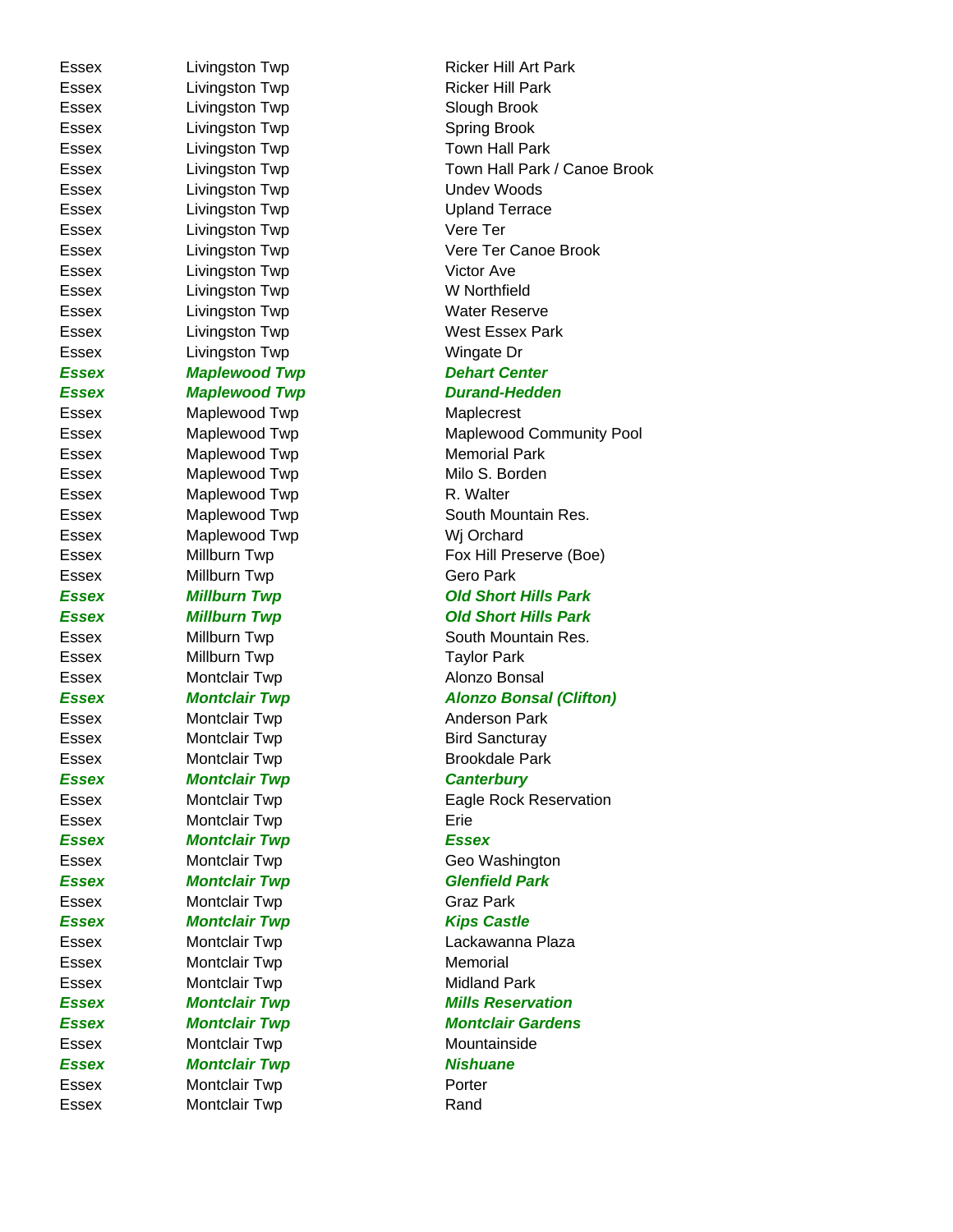Essex Newark City **Newark City** Rotunda Pool

Essex Montclair Twp **Rand Park** Essex Montclair Twp Sunset Park Essex Montclair Twp Tuers Essex Montclair Twp Washington Memorial Park Essex Montclair Twp Watchung Plaza Essex Montclair Twp **Yantacan** *Essex Newark City Bloomfield Park Essex Newark City Boylan St Park* **Essex Mewark City Boys Park Site 15 Essex Mewark City Channel Branch Brook Park** Essex Newark City City City Hall Park Essex Newark City **Clinton Park** Essex Newark City **Danielle Park** Essex Newark City **Douglas Park** *Essex Newark City Echo Lake Rec Fac* Essex Newark City **First Street Park** Essex Newark City **Founders** Park Essex Newark City **Founders** Park Essex Mewark City Green Street Park Essex Newark City **Hank Arron Field** Essex Newark City **Harrison Park** *Essex Newark City Hayes West Pool (R-32)* Essex Newark City **Haynes Park East** Essex Newark City **Hennesey St Park** Essex Newark City **Newark City** Newark City **Herpers Park** Essex Newark City **Newark City** Newark City Essex Newark City **Homestead Park** Essex Newark City **Hunterdon St Park** Essex Mewark City **Independence Park** *Essex Newark City Ironbound Park* Essex Newark City **Ironbound Rec Center** *Essex Newark City Ivy Hill Park* Essex Mewark City **Charles Access** Jackson Park *Essex Newark City Jesse Allen Park (R-6)* Essex Newark City **In the Search City** JFK Rec Center Essex Newark City **Contact City** Liberty Park Essex Newark City Lincoln Park Essex Newark City **Lombardy Park** Essex Mewark City **Mildred Helms Park** Essex Newark City **Newark City** Milford Park Essex Newark City **Newark City** Newark City Essex Newark City **Newark City** Newark City **Minish Park** Essex Newark City Monsignor Doane Park Essex Mewark City **Mother Cabrini Park** Essex Mewark City Mount Prospect Park Essex Newark City **Peshine Park** Essex Newark City **Peter Francisco Park** Essex Newark City **Phillips Park** Essex Mewark City **River Bank Park/Canal** Essex **Newark City River Bank Park-Morris Canal Essex Mewark City Channel Riverbank Park**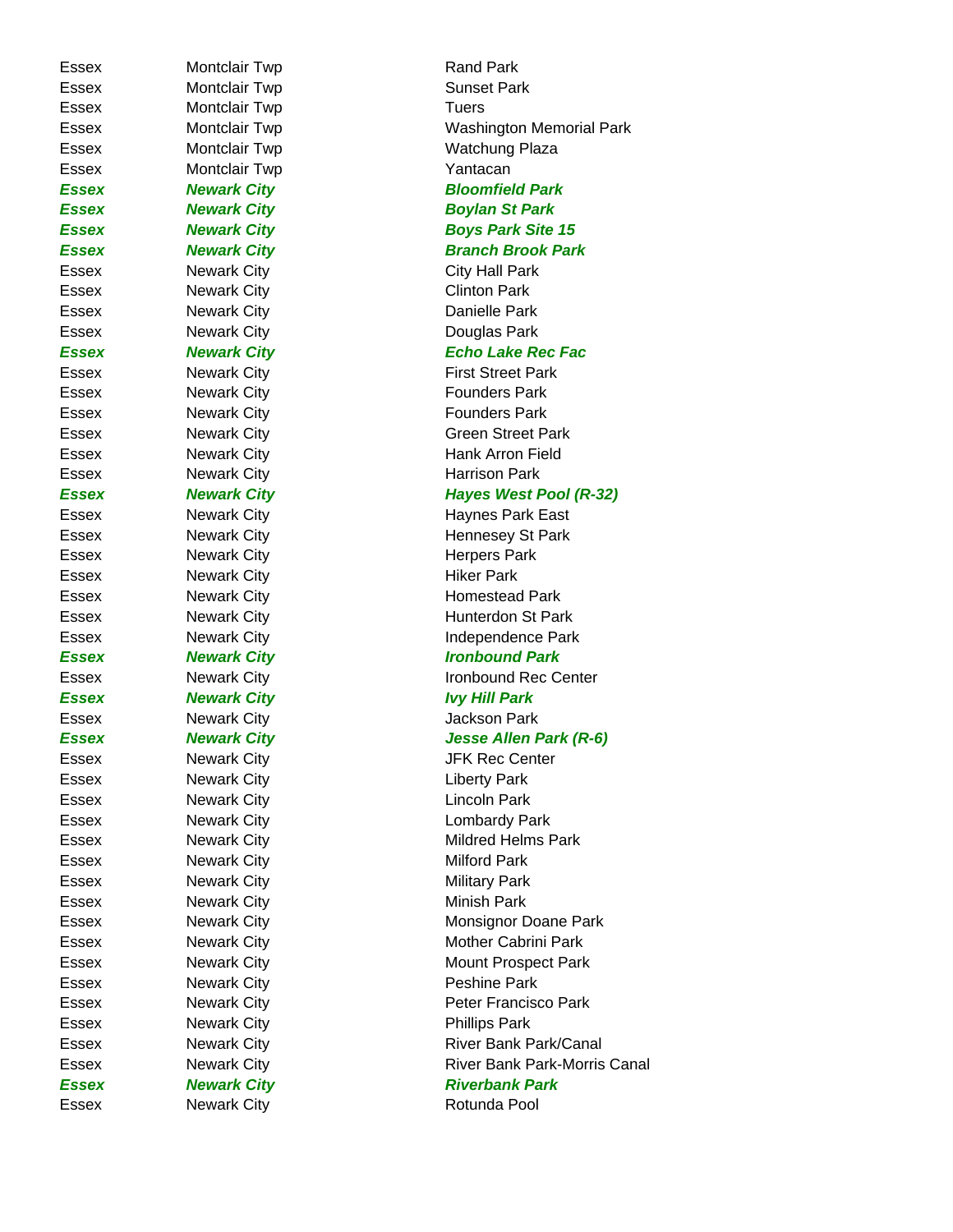**Essex Mewark City St Benedicts Park Essex Mewark City Communist Communist St Peters Park** Essex Newark City **Sussex Park** Essex Newark City **Terrell James Park** Essex Newark City **Newark City** Newark City **Thomas Silk Park** *Essex Newark City Vailsburg Park* Essex Newark City Wallace Park Essex Mewark City Newark City Newark City News News News Mashington Park Essex Mewark City Newark City Number 2012 News News Mexicon Number 2013 Essex Newark City Waverly Park *Essex Newark City Weequanic Park* Essex Newark City Newark City Nest End Ave Park *Essex Newark City West Side Park* Essex Newark City Newark City Essex Morth Caldwell Boro Municipal Complex Essex Nutley Twp **Booth Park** Essex Nutley Twp **De Muro Park** Essex Mutley Twp **Flora Louden Park** Essex Nutley Twp **Kings Land Park** Essex Mutley Twp Memorial Park Essex Mutley Twp Memorial Parkway Essex Nutley Twp Nichols Park Essex Nutley Twp **Reinheimer Park** Essex Nutley Twp **Yantican Park** *Essex Orange City Alden St Park* **Essex Orange City Community Bell Stadium** Essex **Cange City** Central Playground **Essex Colgate City Colgate** Essex Orange City Communication Metcalf Essex **Orange City Military Commons** *Essex Orange City Orange Park Essex Orange City Ropes* Essex **Orange City Valley St. Park** *Essex Roseland Boro Becker Park* **Essex Roseland Boro Bond Force Park** Essex Roseland Boro **Dinosaur Park** Essex Roseland Boro **Mitchell** Ave Essex Roseland Boro Rec Area Essex Roseland Boro Rec Field Essex Roseland Boro Ricker Hill Art Park Essex Roseland Boro Tedesco Park Essex Roseland Boro West Essex Park *Essex South Orange Village Twp Cameron Field*

Essex **Newark City Newark City** Salvador Bontempo Memorial Park Essex Newark City **Tichenor Park/Skulls Field** Essex **North Caldwell Boro** Camp Wyanokie (W Milford) *Essex North Caldwell Boro Mountain Avenue Rec Area* Essex **Mutley Twp** Glotzback Memorial Park **Essex Mutley Twp Communist Communist Communist Communist Communist Communist Communist Communist Communist Communist Communist Communist Communist Communist Communist Communist Communist Communist Communist Communist Comm** 

Essex Roseland Boro Camp Wyanokie (W Milford) Essex South Orange Village Twp Baird Community Center Essex South Orange Village Twp Carter Playground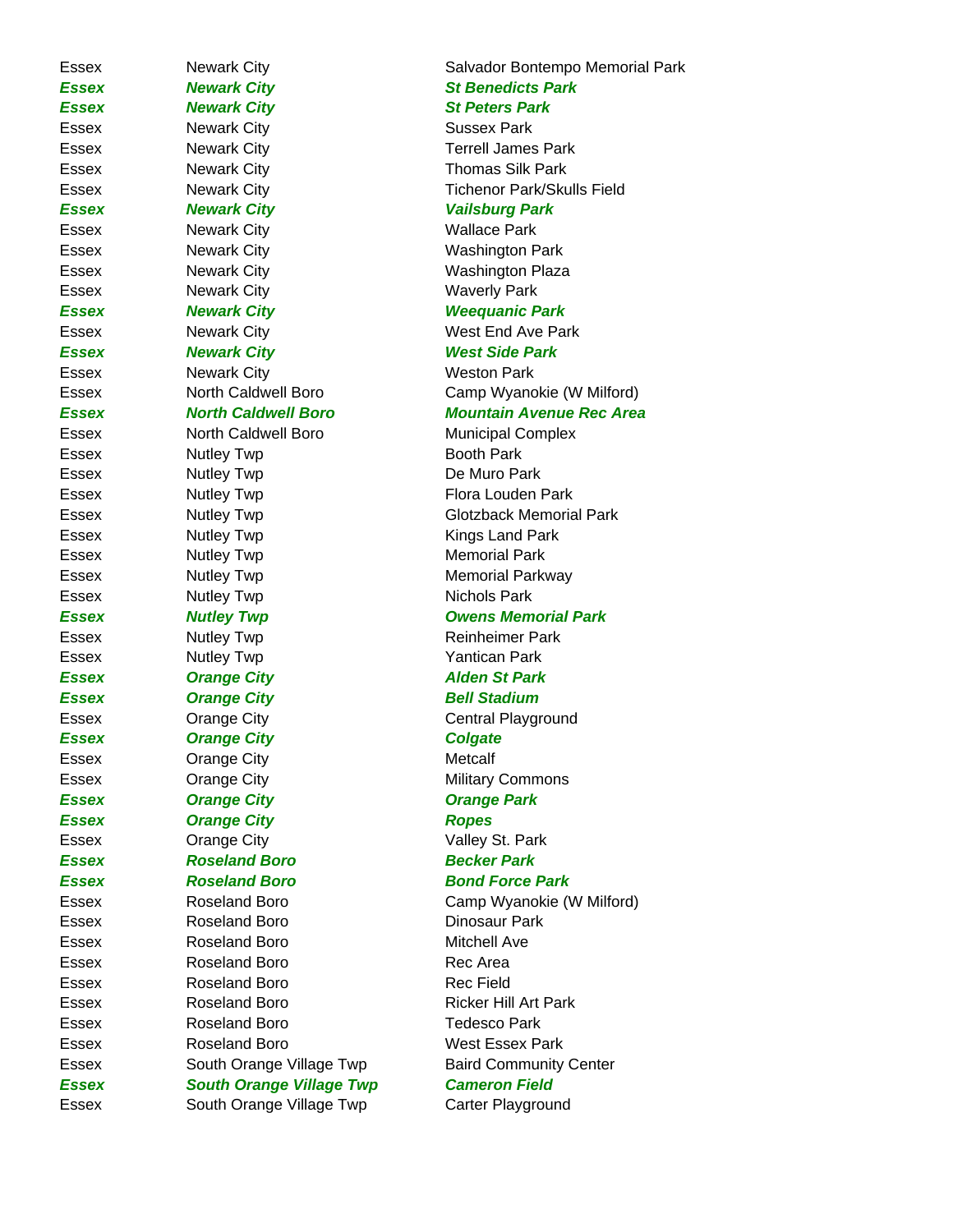Essex South Orange Village Twp Floods Hill Area Essex South Orange Village Twp Grove Park *Essex South Orange Village Twp Ivy Hill Park Essex South Orange Village Twp Memorial Park Essex South Orange Village Twp Village Sq. Park* Essex South Orange Village Twp Waterland Park Essex Verona Twp **Example 2018** Everett Field Essex Verona Twp **Hillwood Terrace Essex Verona Twp Kips Castle** *Essex Verona Twp Linn Dr. Park* Essex Verona Twp Verona Park Essex **West Caldwell Twp** Bird Sanctuary Essex West Caldwell Twp Civic Center Essex West Caldwell Twp Crane Park Essex **West Caldwell Twp Francisco Park** Essex West Caldwell Twp Harrison Park Essex West Caldwell Twp Memorial Park **Essex 6. In the West Caldwell Twp 6. In the Richard Park** Essex West Caldwell Twp Westville Pool *Essex West Caldwell Twp Wrench Park* **Essex Mest Orange Twp Asap Property** Essex West Orange Twp **Boland Park** Essex **West Orange Twp** Byrne Park **Essex Constructs West Orange Twp Colgate Field** *Essex West Orange Twp Degnan Park* Essex **West Orange Twp** Jenkins Park Essex West Orange Twp Lafayette Park Essex **West Orange Twp** Minish Park Essex West Orange Twp **O'Connor Park Essex 6 West Orange Twp 6 Arrow Rolling Green** Gloucester Clayton Boro Little Ease Park Gloucester Clayton Boro Clayton Boro Recal Center Gloucester Clayton Boro Sandelier Park

Essex South Orange Village Twp Farrell Field Essex South Orange Village Twp Meadowland Park Essex South Orange Village Twp Pond & Skatehouse Essex South Orange Village Twp Third St. Playground Essex South Orange Village Twp Waterland Park (Cadillac) *Essex South Orange Village Twp Waterland Park (Maplewood)* Essex South Orange Village Twp Waterland Park (Quarry) Essex South Orange Village Twp Waterland Park (Railroad) Essex **Eagle Rock Reservation Verona Twp Eagle Rock Reservation Essex Verona Twp West Essex Trail** Essex West Caldwell Twp Camp Wyanokie (W Milford) Essex West Caldwell Twp Cedar Street Pool Essex West Caldwell Twp Crane Homestead *Essex West Caldwell Twp West Essex Park* Essex **West Orange Twp Club Constructs** Eagle Rock Reservation **Essex 6 West Orange Twp 6 G.C.** Francis A. Byrne G.C. Essex West Orange Twp South Mountain Res. **Essex 6. In the West Orange Twp 6. In the Trenton Rd Property** Gloucester Clayton Boro Clayton Boro Little League Park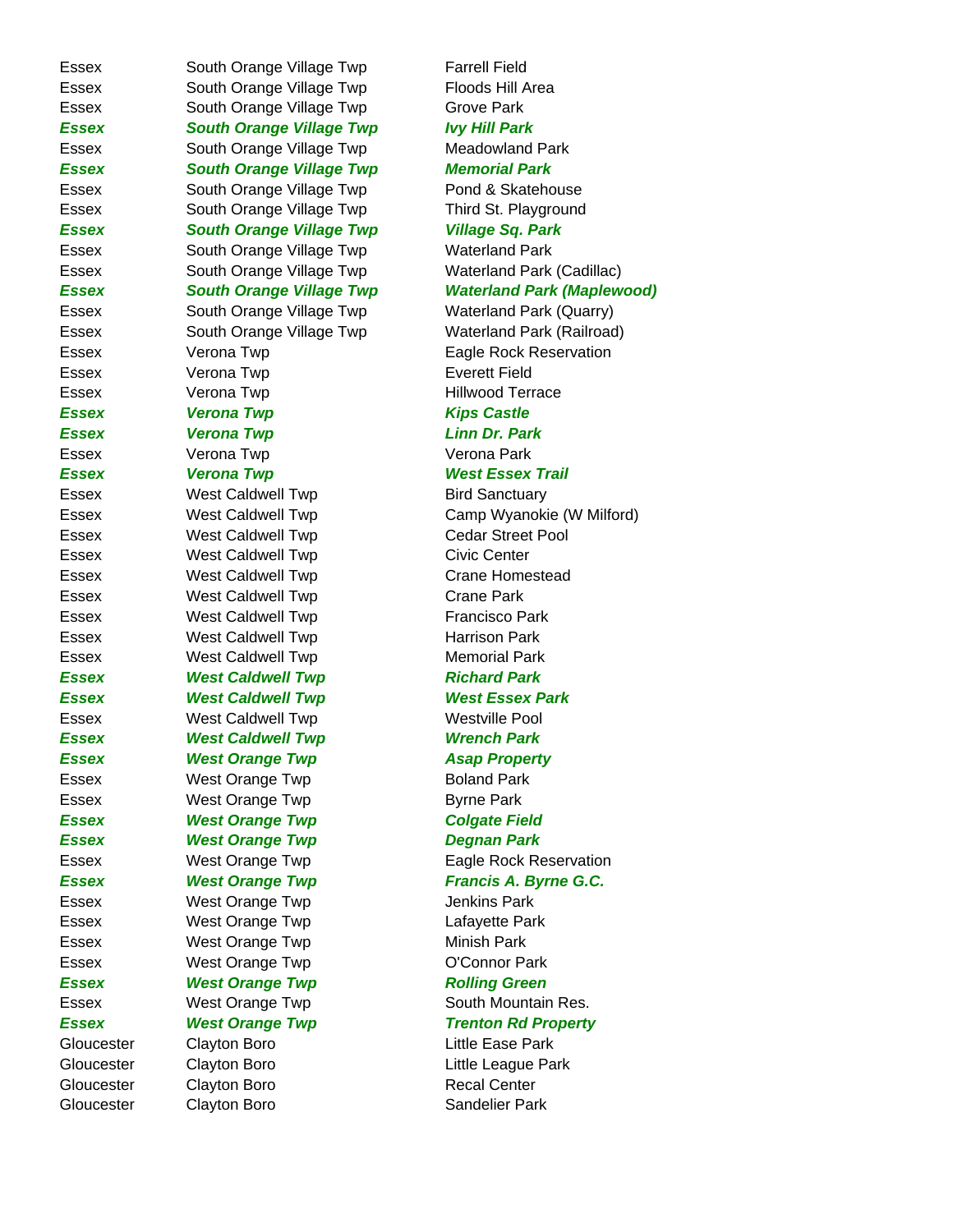*Gloucester Glassboro Boro Stewart Trust Property*

Gloucester Deptford Twp **Almolind Park** Gloucester Deptford Twp Cooper Village Gloucester Deptford Twp **East Wenonah** *Gloucester Deptford Twp Icya Park* Gloucester Deptford Twp Lake Tract Gloucester Deptford Twp North Woodbury Gloucester Deptford Twp Cak Valley **Gloucester Deptford Twp Contains Phillips Tract** Gloucester Deptford Twp **Pine Acres** Gloucester Deptford Twp Westville Oaks Gloucester Deptford Twp Woodbury Park Gloucester Deptford Twp Woodland Ave *Gloucester East Greenwich Twp Harbison* Gloucester East Greenwich Twp **Shady Lane** *Gloucester East Greenwich Twp Thompson* Gloucester Elk Twp Not Named Gloucester Franklin Twp **Internal Contact Contact Contact Contact Contact Contact Contact Contact Contact Conta** Gloucester Franklin Twp **Nature Area Gloucester Franklin Twp Rec Complex** Gloucester Glassboro Boro **Baldwin Park** *Gloucester Glassboro Boro Bike Path Gloucester Glassboro Boro Bowe Park* Gloucester Glassboro Boro Boro Buffer Strip Gloucester Glassboro Boro Elsmere Gloucester Glassboro Boro Glen Lake Gloucester Glassboro Boro Lakeside *Gloucester Glassboro Boro Renlund Park* Gloucester Glassboro Boro SAcademy

## *Gloucester Clayton Boro Scotland Run Boat Ramp Gloucester Clayton Boro Scotland Run Park Gloucester Deptford Twp Almonesson Creek Nature T* Gloucester Deptford Twp **Almonesson Road Gloucester Deptford Twp Big Timber Creek** Gloucester Deptford Twp Blackwood Terrace Gloucester Deptford Twp Church Street Park Gloucester Deptford Twp **Marion Ave Playground** Gloucester Deptford Twp **Popular St Playground** Gloucester Deptford Twp Steinberg-Besser *Gloucester Deptford Twp Timber Creek Park* Gloucester Deptford Twp Woodbrook Park Playground Gloucester Deptford Twp Woodbury Gardens **Gloucester Fig. 7 Elk Twp Frank Stewart Memorial Park** Gloucester Franklin Twp Forest Grove Athletic Field Gloucester Franklin Twp Franklinville Lake Gloucester Franklin Twp Little League Complex Gloucester Franklin Twp **Malaga Lake Park Gloucester Franklin Twp Scotland Run Park** *Gloucester Franklin Twp Willow Grove Lake Gloucester Glassboro Boro Glassboro Sports Complex Gloucester Glassboro Boro New Street Park Gloucester Glassboro Boro Open Space Preservation*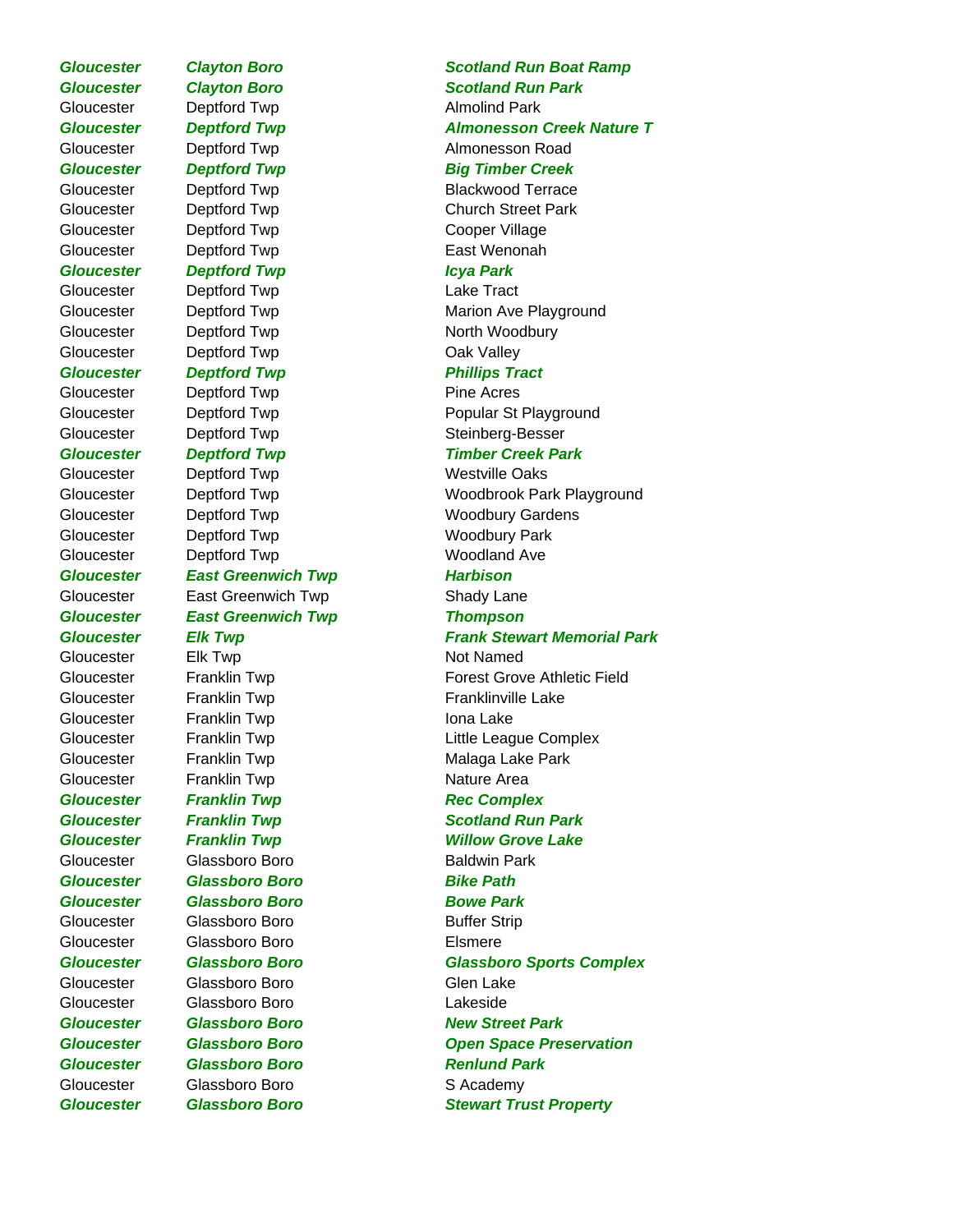Gloucester Glassboro Boro Walter Robinson Field Gloucester Greenwich Twp **Ashton Dr** Gloucester Greenwich Twp Crescent *Gloucester Greenwich Twp Cucinotta* Gloucester Greenwich Twp **Dorothy Ave** Gloucester Greenwich Twp **Kirkbride Dr** Gloucester Greenwich Twp Ladner Park Gloucester Greenwich Twp Leona Ave Gloucester Greenwich Twp **Mullen** Ave Gloucester Greenwich Twp **Park** Gloucester Greenwich Twp Silvestro Lake Gloucester Harrison Twp **Rt 55 Land** Gloucester Logan Twp **Asbury Road** Gloucester Logan Twp **Beckett Park** Gloucester Logan Twp **Jefferson** Gloucester Logan Twp Jumbo Gloucester Logan Twp Cloucester Cloucester Logan Twp *Gloucester Mantua Twp Eberwin Gloucester Mantua Twp Kadin* Gloucester Mantua Twp **Kammerer** Gloucester Mantua Twp **Constanting Community** Open Space Gloucester Mantua Twp **Park Land** Gloucester Monroe Twp **Genova Gloucester Monroe Twp Senner** 

*Gloucester Greenwich Twp Greenwich Lake Park* Gloucester Greenwich Twp **Nehaunsey Park** *Gloucester Greenwich Twp Riverfront Park* Gloucester Harrison Twp **Ella Harris Rec Park** *Gloucester Harrison Twp Mary Walters Property* Gloucester Harrison Twp **Mullica Hill Pond** Gloucester Harrison Twp **Pleasant Valley Park** Gloucester Logan Twp **Main St Tennis Ct** Gloucester Logan Twp **Mechanic St Tot Lot** *Gloucester Logan Twp Raccoon Creek Conservation* **Gloucester Logan Twp Tennis Courts** Gloucester Logan Twp **Township Line Road** Gloucester Mantua Twp Chestnut Branch *Gloucester Mantua Twp Chestnut Branch Park*  Gloucester Mantua Twp **Frank Stewart Estate** Gloucester Mantua Twp **Little League Field** *Gloucester Mantua Twp Mantua Twp Rec Area Gloucester Mantua Twp Pitman Golf Course* Gloucester Mantua Twp Sewell Playground Gloucester Monroe Twp Chelsea Farms **Gloucester Monroe Twp Earl E Owens Field 2** Gloucester Monroe Twp Green Meadows Gloucester Monroe Twp **Kimberly West** Gloucester Monroe Twp **Pfeiffer Community Center** *Gloucester Monroe Twp Scotland Run Park* Gloucester Monroe Twp **Squankum Park** *Gloucester Monroe Twp Wagner Memorial Park* Gloucester National Park Boro Redbank Battlefield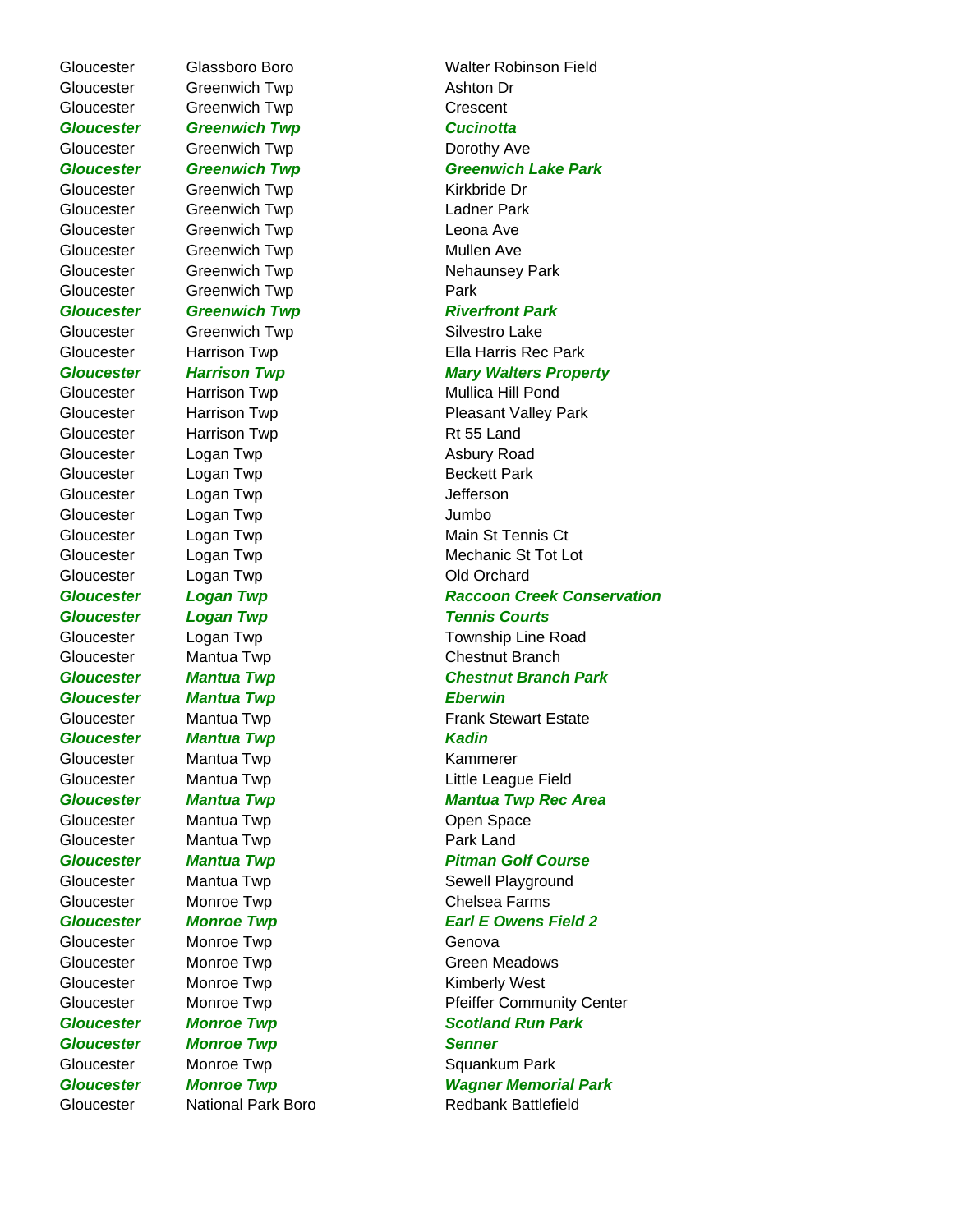Gloucester Paulsboro Boro **Fort Billings Park** Gloucester Paulsboro Boro **Communist Cloucester** Paulsboro Boro Gloucester Pitman Boro **Alcyon Park** Gloucester Pitman Boro **Ballard Park** Gloucester Pitman Boro **Betty Park** Gloucester Pitman Boro **Brown Field** Gloucester Pitman Boro **Gloucester** Pitman Boro Gloucester Pitman Boro **Hollywood Dell** Gloucester Pitman Boro **Mcburney Field** Gloucester Pitman Boro Walton Park Gloucester Washington Twp **Aldeberan Drive** Gloucester Washington Twp **Altair Drive** Gloucester Washington Twp **Aquila Drive** Gloucester Washington Twp **Arden Post** Gloucester Washington Twp **Beech Ave** Gloucester Washington Twp **Beech Avenue** Gloucester Washington Twp **Bells Lake Rd** Gloucester Washington Twp **Bridge Drive** Gloucester Washington Twp Caines Court Gloucester Washington Twp Cape Cod Drive Gloucester Washington Twp Chestnut Street Gloucester Washington Twp Colonial Way Gloucester Washington Twp Copper Street Gloucester Washington Twp Corona Court Gloucester Washington Twp Corvas Court Gloucester Washington Twp Crossroads Park Gloucester Washington Twp **Farrier Ave** Gloucester Washington Twp **Fish Pond Road** Gloucester Washington Twp **Fries Mill Road** Gloucester Washington Twp Gardendale Gloucester Washington Twp Gray Birch Rd Gloucester Washington Twp Greentree Road Gloucester Washington Twp Greenwood Park *Gloucester Washington Twp Grenlock Lake* Gloucester Washington Twp **Hamal Court** Gloucester Washington Twp **Heather Road** Gloucester Washington Twp **Highland Drive** 

Gloucester Newfield Twp Newfield Park Gloucester Pitman Boro **Alcyon Boulevard** Gloucester Pitman Boro **Minor League Field** *Gloucester Pitman Boro Pitman Golf Course* Gloucester Pitman Boro Shertel Park Dev Gloucester Pitman Boro **Sunset Auditorium** Gloucester South Harrison Twp **South Harrison Park** Gloucester Swedesboro Boro Narriticon Lake Park Gloucester **Washington Twp** Barnsboro Good Int. Road **Gloucester Washington Twp Birches Swim Club** Gloucester Washington Twp **Black Horse Pike** Gloucester Washington Twp Community Building Gloucester Washington Twp Egg Harbor Road Gloucester Washington Twp **Fomalhaut Avenue** Gloucester Washington Twp **Hampshire Road**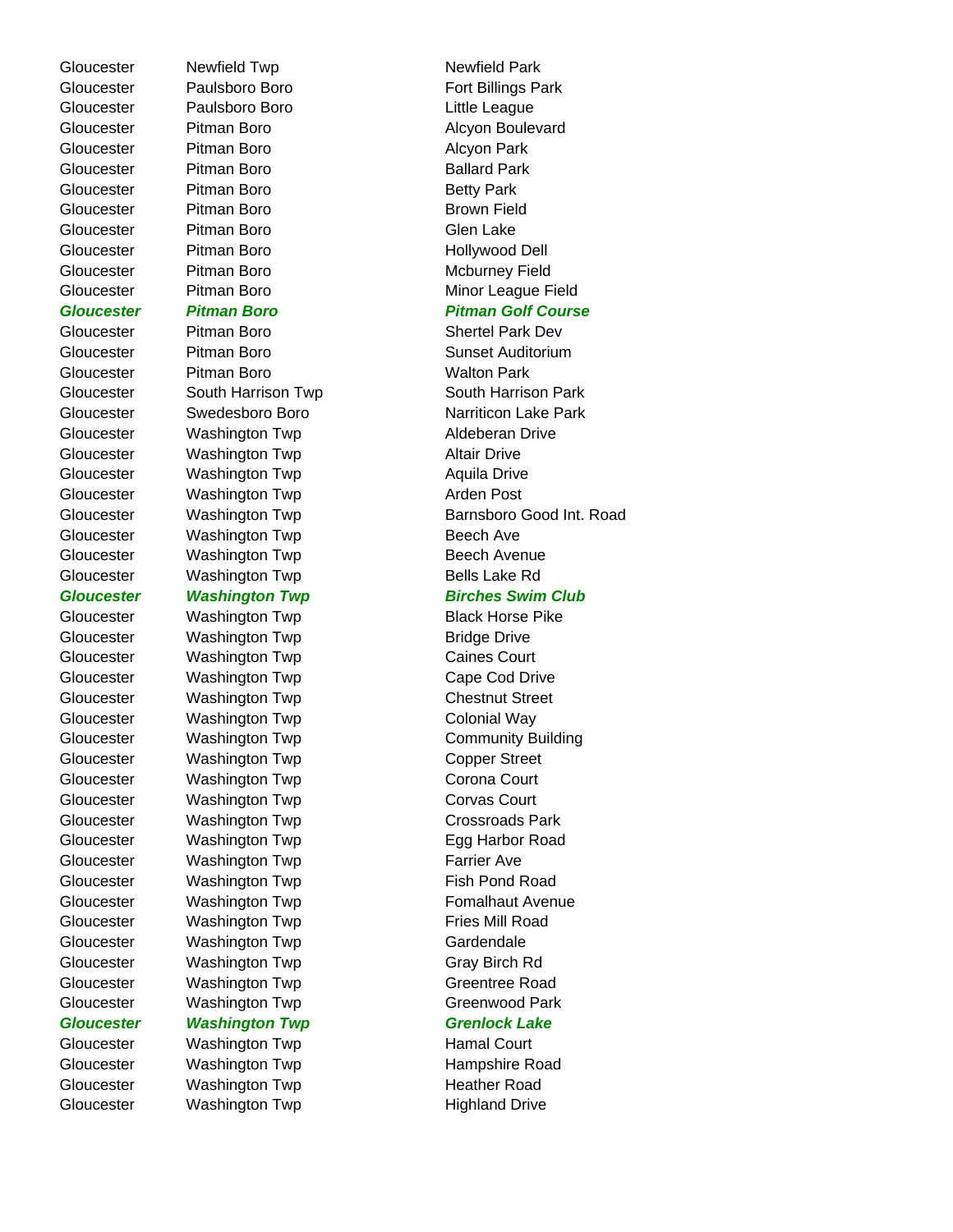Gloucester Washington Twp **Hilbert Drive** 

Gloucester Washington Twp **Park** 

Gloucester Washington Twp **Procyon Road** Gloucester Washington Twp **Ptolemy Court** Gloucester Washington Twp **CAUCA COVACAUTS** Quay Park Gloucester Washington Twp **Scafini-Johnson** Gloucester Washington Twp **Shoppers Lane** Gloucester Washington Twp Spring Lake Gloucester Washington Twp **Summit Avenue** Gloucester Washington Twp Tiros Avenue Gloucester Washington Twp **Vega Court** Gloucester Washington Twp Wedgewood Gloucester Washington Twp White Birch Rd Gloucester Washington Twp Whitman Gloucester Washington Twp **Wilson Road** Gloucester West Deptford Twp Crescent Gloucester West Deptford Twp **First Ave** Gloucester West Deptford Twp Frances

Gloucester Washington Twp **Holly Tract** Gloucester Washington Twp **Home Place** Gloucester Washington Twp **Hurffville** Gloucester Washington Twp **Irwin Avenue** Gloucester Washington Twp **IVOR** Ivory Alley *Gloucester Washington Twp James Atkinson Memorial Park* Gloucester Washington Twp Liberty Forge Park Gloucester Washington Twp Locust Street Gloucester Washington Twp **Lupus Lane** Gloucester Washington Twp Mariner Drive Gloucester Washington Twp **Myrtle Avenue** Gloucester Washington Twp Neptune Drive

Gloucester Washington Twp Lower Lake Road Gloucester Washington Twp Mckinley Avenue Gloucester Washington Twp Municpal Golf Course Gloucester Washington Twp Cloucester Cloucester Washington Twp *Gloucester Washington Twp Open Space & Rec Project* Gloucester Washington Twp **Charles Communist Communist Communist Communist Communist Communist Communist Communist Communist Communist Communist Communist Communist Communist Communist Communist Communist Communist Communi** Gloucester Washington Twp **CHACK CONSTRESS** Orion Way Gloucester Washington Twp **P&R** Sports Complex Gloucester Washington Twp **Pine Street** Gloucester Washington Twp **Pitman Downer Road** Gloucester Washington Twp **Plumstead Road** Gloucester Washington Twp Twin Lake Avenue Gloucester Washington Twp Vietnam Memorial Park *Gloucester Washington Twp Washington Lake Park* Gloucester Washington Twp Washington Way Gloucester Washington Twp Westminster Boulevard Gloucester West Deptford Twp Centre & Manhattan Gloucester West Deptford Twp Cleveland & Wilson Gloucester West Deptford Twp Crownpoint & Church Gloucester West Deptford Twp Cumberland, Grove & Salem Gloucester West Deptford Twp **Elberne & Academy** Gloucester West Deptford Twp Grant & Morris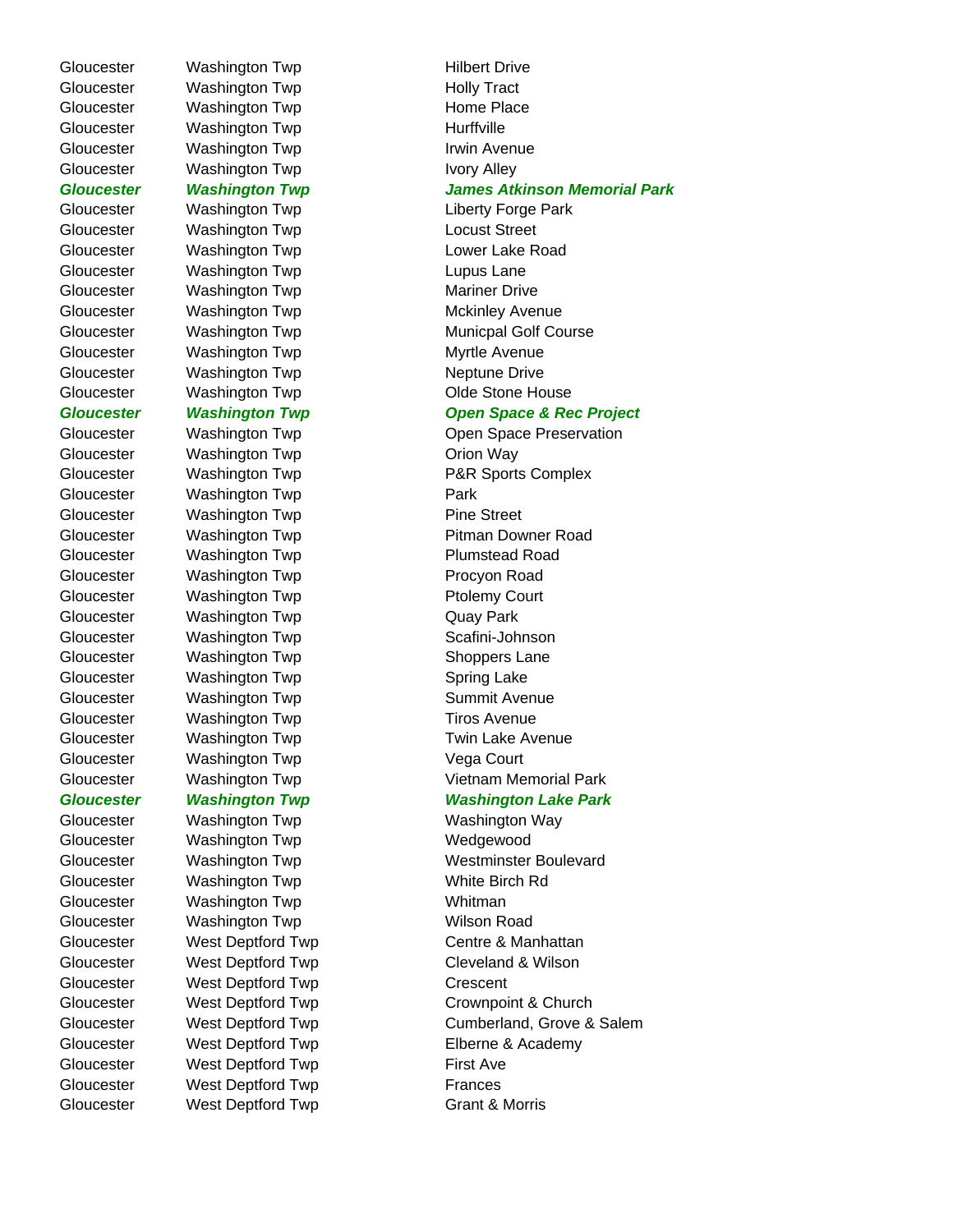Gloucester West Deptford Twp Grove Road Gloucester West Deptford Twp Lauderdale Rd Gloucester West Deptford Twp Lecato & Mansion Gloucester West Deptford Twp Locksley Lane Gloucester West Deptford Twp Midget Football *Gloucester West Deptford Twp Moore* Gloucester West Deptford Twp Moore Estate Gloucester West Deptford Twp Municipal Cultural Gloucester West Deptford Twp **Parkville Rd Gloucester West Deptford Twp Mest Rivergate Park** Gloucester West Deptford Twp Rt 45 & Turnpike Gloucester West Deptford Twp St Regis Gloucester West Deptford Twp Storrie & Brewer Gloucester Woodbury City **Bell Lake Park** Gloucester Woodbury City **Hendrickson Park** Gloucester Woodbury City **Rotary Park Gloucester Woodbury City Soccer Fields** Gloucester Woodbury City **Stewart Lake Park** Gloucester Woodbury City **Stuart Street Park** Gloucester Woodbury Heights Boro Glen Lake Gloucester Woodbury Heights Boro Greenway *Gloucester Woolwich Twp Del Monte* Gloucester Woolwich Twp Lapalomento Gloucester Woolwich Twp **Locke Ave Park** Hudson Bayonne City **11th st. Oval** *Hudson Bayonne City 16th Street Park* Hudson Bayonne City **20th St. Park** *Hudson Bayonne City Bayonne Park* Hudson Bayonne City Bridge St. Park Hudson Bayonne City **City Park** 

Gloucester West Deptford Twp Jessup & Greenfields Gloucester West Deptford Twp Jessup Rd & Sherwood Gloucester West Deptford Twp Red Bank & Hessian Gloucester West Deptford Twp Sterling & Red Bank *Gloucester West Deptford Twp West Deptford Park* Gloucester West Deptford Twp Westwood & Nottingham Gloucester Woodbury City Green St Play Area *Gloucester Woodbury City HS Stadium Complex* Gloucester **Woodbury City Layfayette Ave Basketball Court** Gloucester Woodbury City Wing/Dickerson Park *Gloucester Woodbury City Woodbury Creek Park* Gloucester Woodbury City Woodbury Woodbury Lake Park *Gloucester Woodbury City Woodbury Little League Gloucester Woodbury Heights Boro Helen Ave Sports Complex Gloucester Woolwich Twp Locke Avenue Park Hudson Bayonne City 28th St. Playground* Hudson Bayonne City **40th St. Playground** *Hudson Bayonne City 52nd St. Playground* Hudson Bayonne City **5th & Ingham Ave Park** Hudson Bayonne City **Al Slootsky Playground** *Hudson Bayonne City Bayonne (Stephen Gregg) Park Hudson Bayonne City Cottage St. Playground*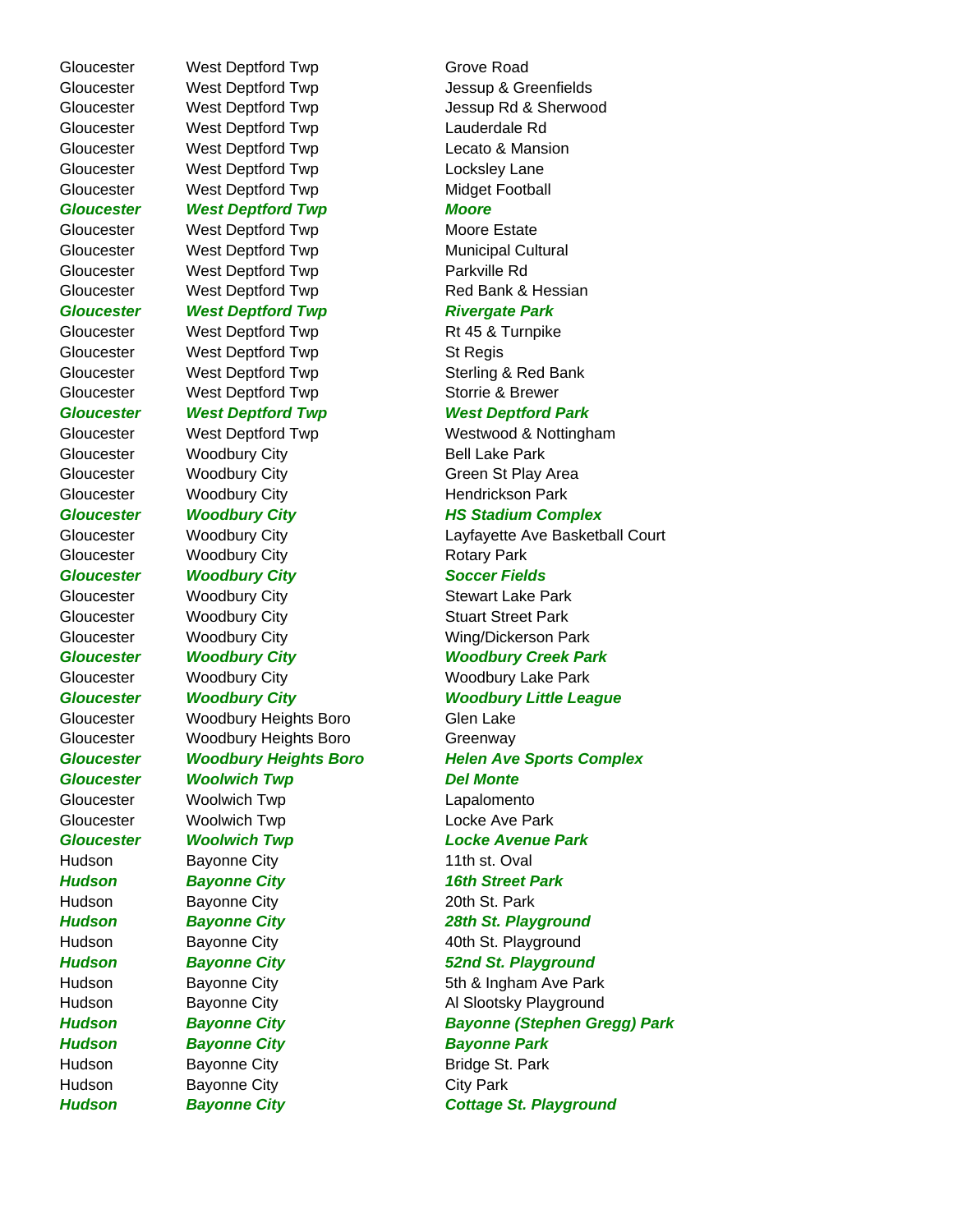*Hudson Bayonne City Dr Morris Park Hudson Bayonne City Eight St. Park Hudson Bayonne City Eigth St. Park* Hudson Bayonne City **Gorman Field** Hudson Bayonne City **Kill Van Kull** *Hudson Bayonne City Mercer Park* Hudson Bayonne City **Ninth St. Park** Hudson Bayonne City **Bayonne City Bayonne City** Bushell Veterans Park Hudson Guttenberg Town Veteran's Park Hudson Hoboken City **13th St Park** Hudson Hoboken City 16th St Ballfield Hudson Hoboken City **Elysian Park** Hudson Hoboken City Garden St Park Hudson Hoboken City **Hoboken City** Jfk Stadium Hudson Hoboken City **Legion Park** *Hudson Hoboken City Madison Park*  Hudson Hoboken City **Monroe St Park** Hudson Hoboken City **Municipal Park** Hudson Hoboken City **Municipal Park Hudson Hoboken City Stevens Park** Hudson Jersey City **Arlington** Hudson Jersey City **Audubon** 

## *Hudson Bayonne City Dennis Collins Park* Hudson Bayonne City **E. 23Rd St. Playground** *Hudson Bayonne City Fitzpatrick Park* Hudson Bayonne City **Neighborhood Preserve** Hudson Bayonne City **North St. Mini Park** Hudson Bayonne City **Prospect Ave Park** *Hudson Bayonne City Russell Golding Park* Hudson Bayonne City Sr Miriam Theresa Park Hudson Bayonne City **Terry Collins Park** *Hudson Bayonne City W. 23Rd St. Playground* Hudson East Newark Boro **Fast Newark Boro** John St Playground *Hudson East Newark Boro Municipal Park* Hudson East Newark Boro Searing Ave Playground *Hudson Guttenberg Town Little League Field - N Bergen Hudson Guttenberg Town Waterfront Park Hudson Harrison Town West Hudson Park* Hudson Hoboken City Caparra/Monroe Park *Hudson Hoboken City Castle Point Park Hudson Hoboken City Church Square Park Hudson Hoboken City Columbus Park* Hudson Hoboken City **Example 20 Hoboken City** Erie Lackawanna Hudson **Hoboken City Election Erie Lackawanna Plaza** Hudson Hoboken City **Hoboken City** Jackson Play Field Hudson Hoboken City Jefferson Rec Center Hudson Hoboken City **Madison St Park Hudson Hoboken City Multi-Service Center** *Hudson Hoboken City Pedestrian Plaza Hudson Hoboken City Shore Road Park* Hudson Hoboken City **Willow Ave Pocket Park** Hudson Jersey City **Arlington/Minerva**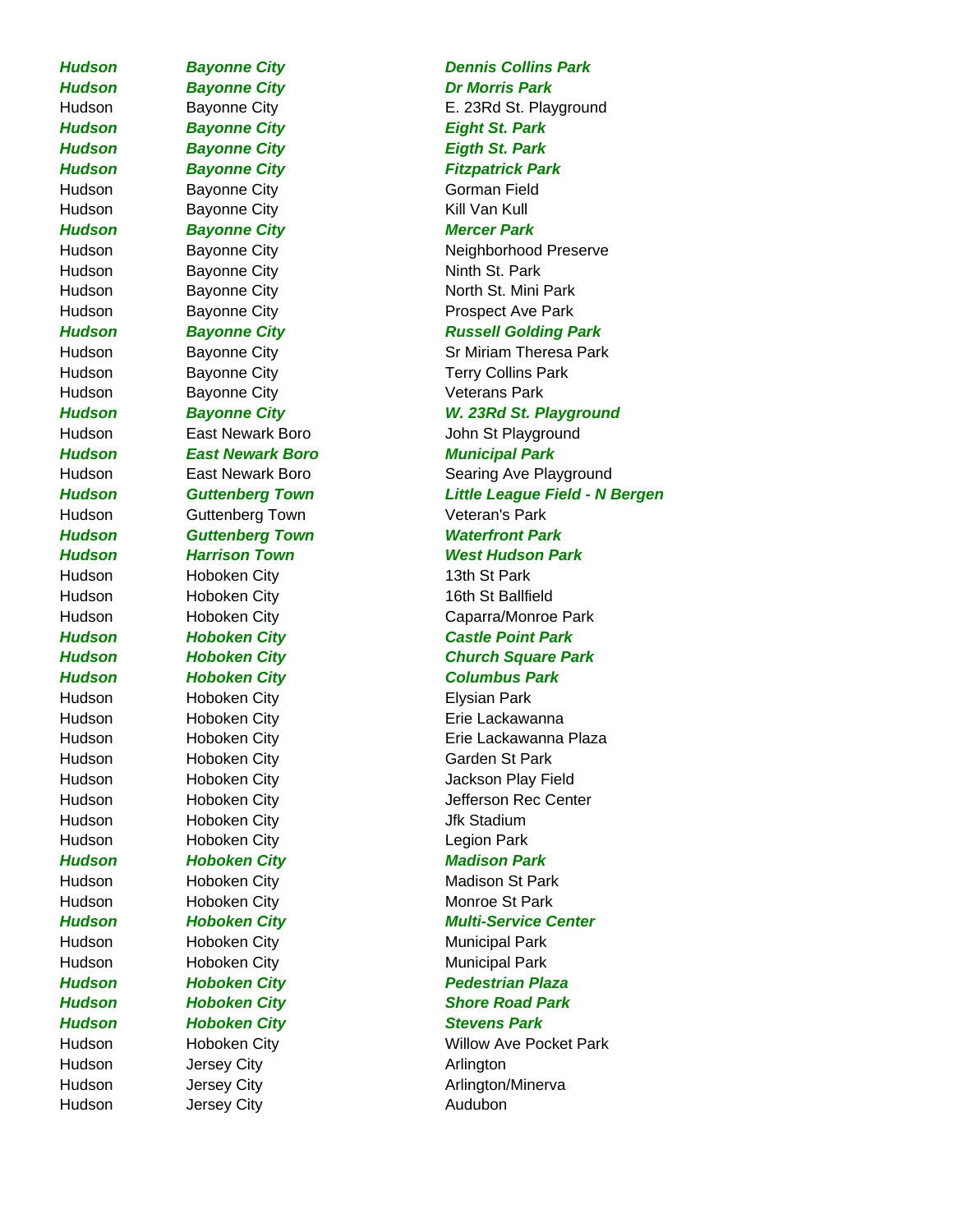**Hudson Jersey City Bayside** 

Hudson Jersey City **Chapel Ave** Hudson Jersey City City Hall Hudson Jersey City **Columbia** Hudson Jersey City **Cuneo Place** Hudson Jersey City Enos Jones Hudson Jersey City **First St.** Hudson Jersey City **Hudson St.** Hudson Jersey City **La Pointe** *Hudson Jersey City Lafayette* Hudson Jersey City **Laurel Ct.** Hudson Jersey City **Martiniak** *Hudson Jersey City Mcgovern* Hudson Jersey City **Meluso Park** Hudson Jersey City **Paulus Hook** Hudson Jersey City **Access 19 Taylor** Ralph Taylor Hudson Jersey City **Sgt Anthony** Hudson Jersey City **Sixteenth St.** Hudson Jersey City **Tumulty** Hudson Jersey City **Not Named** *Hudson Jersey City Van Vorse*

Hudson Jersey City **Boyd-Mcguiness** Hudson Jersey City **Bramhall/Mini** Hudson Jersey City **Bright St. Gateway** Hudson Jersey City **Caven Point** Hudson Jersey City **Clendenny Ave** Hudson Jersey City **Cornelius Parker** Hudson Jersey City **Dr. Lena Edwards** Hudson **Jersey City Enos Jones Memorial Park** Hudson Jersey City **Ferris Triangle** Hudson Jersey City **Fisk-Riverview** Hudson Jersey City **Fitzgerald-Holota** Hudson Jersey City **Fulton Avenue** Hudson Jersey City **Garfield Avenue** Hudson Jersey City Grand & Bright St. **Hudson Jersey City Jersey Community Hamilton Ave** Hudson Jersey City **Harmon St. Pool** *Hudson Jersey City Leonard Gordon Hudson Jersey City Lincoln Park Hudson Jersey City Lincoln Park East Hudson Jersey City Lincoln Park West* Hudson Jersey City **Lt. R.B. Grover** Hudson **Jersey City Mary Benson** Hudson Jersey City **Mcginley Square** Mcginley Square Hudson Jersey City **Mercer St. Park** Hudson Jersey City **Monticello/Mini** Hudson Jersey City **Muhammad Ali** Hudson Jersey City **Charles Colony Field** Old Colony Field **Hudson Jersey City Community Pershing Field** Hudson Jersey City **Skinner Memorial** Hudson Jersey City **Stevens Avenue** Hudson Jersey City **Terrace Avenue**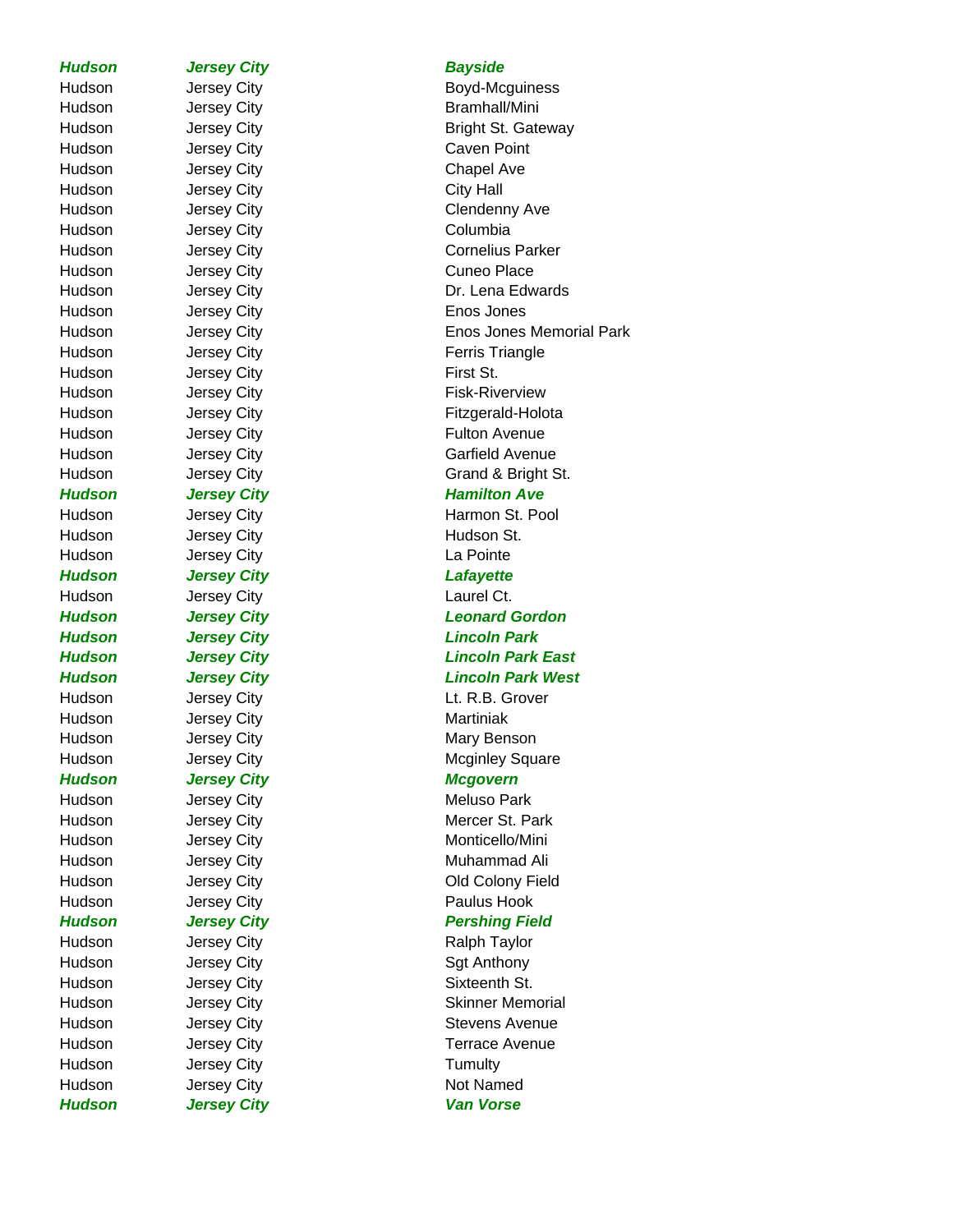Hudson Jersey City **Virginia Ave** *Hudson Jersey City Washington Park Hudson Jersey City Waterfront Park Hudson Jersey City Wayne St.* Hudson **Jersey City Wilkinson Avenue** Hudson Jersey City **Woodlawn** Ave *Hudson* Jersey City **The Contract City** York St. Hudson Kearny Town **Arlington Park Hudson Kearny Town Bell Playground** Hudson Kearny Town **Boyd St.** Hudson Kearny Town **Frank Vincent Hudson Kearny Town Kearny Harvey Field** Hudson Kearny Town Kearny Kearny Hs Field Hudson Kearny Town **Kearny Kearny Marsh** Hudson Kearny Town **Maple St.** Hudson Kearny Town **Miglin Playground** *Hudson Kearny Town Riverbank Park* Hudson Kearny Town Roger's Playground Hudson Kearny Town **Sanford Avenue** Hudson Kearny Town Saw Mill Creek *Hudson Kearny Town West Hudson Park* Hudson Kearny Town Windsor Grove Playground *Hudson North Bergen Twp 10th St. Park* Hudson North Bergen Twp 28th St. Park *Hudson North Bergen Twp 38th St. Park Hudson North Bergen Twp 43rd St. Park Hudson North Bergen Twp 46th St. Park* Hudson North Bergen Twp 50th St. Park Hudson North Bergen Twp 64th St. Park *Hudson North Bergen Twp 67th St. Park* Hudson North Bergen Twp 71tt St. Hudson **North Bergen Twp** 74th St. Hudson North Bergen Twp 82nd St. *Hudson North Bergen Twp 88th St. Hudson North Bergen Twp Braddock Park Hudson North Bergen Twp Fredman Park Hudson North Bergen Twp Kilkenny Field* Hudson North Bergen Twp North Bergen Pool

Hudson **Kearny Town Albert Stewart Ecology Park** Hudson **Kearny Town American Revolution Bi-Cent Park** Hudson Kearny Town **Belgrove Dr. Playground** 

Hudson Kearny Town **Fairlawn Manor Park** Hudson Kearny Town Gunnell Oval Sports Complex

Hudson Kearny Town **Lt. John Dowd Playground** Hudson Kearny Town **Peetigrew Playground** 

## *Hudson Kearny Town Riverbank Park Marina*

Hudson Kearny Town Tappan St. Playground Hudson Kearny Town Veterans Memorial Park Hudson Kearny Town **Washington Square** 

Hudson North Bergen Twp 76th St. Little League Hudson North Bergen Twp Cromakill Creek Marsh

*Hudson North Bergen Twp North Hudson (Braddock) Park*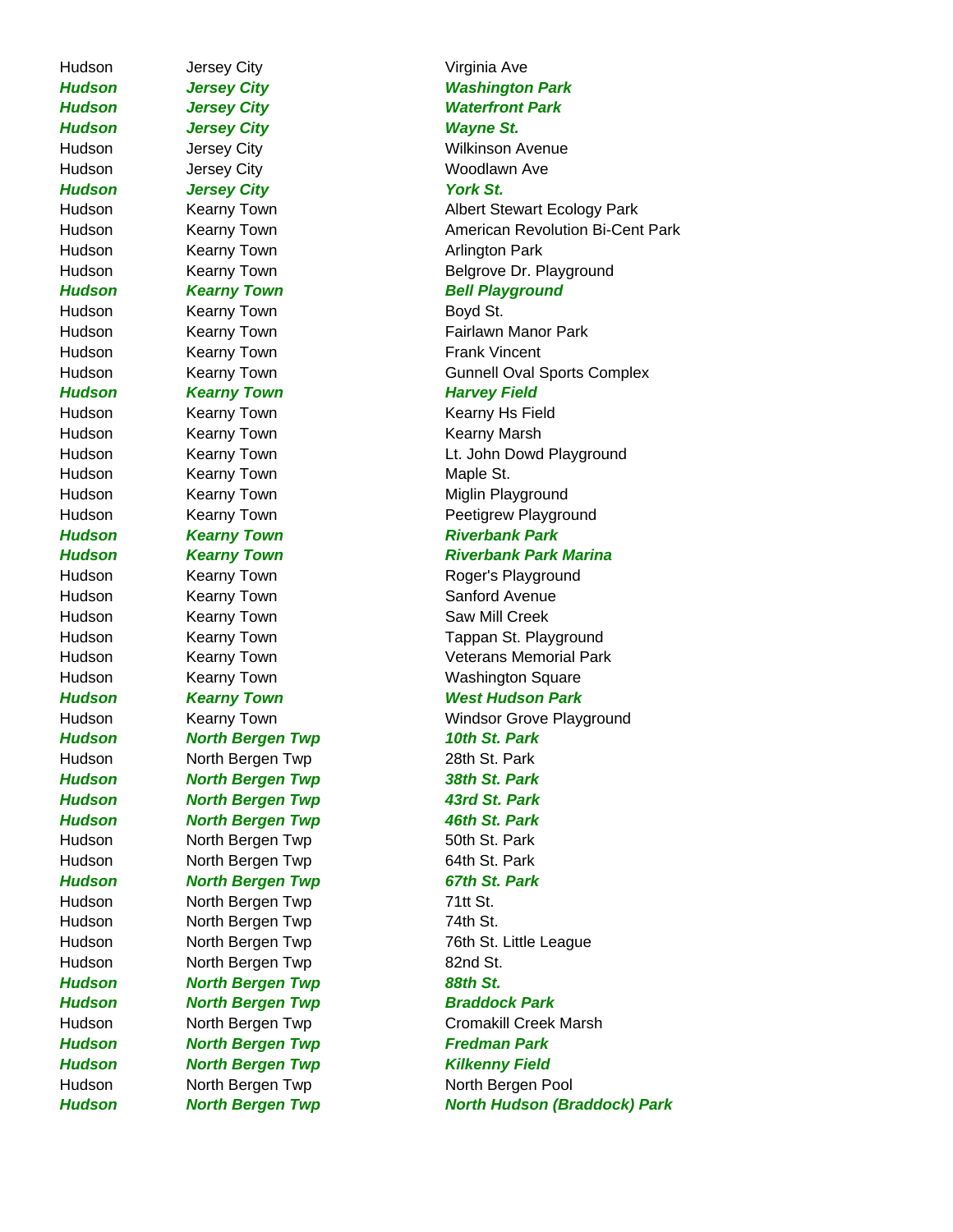*Hudson Secaucus Town Buchmuller Park* Hudson Secaucus Town Duck Pond Hudson Secaucus Town **Eckel Park** Hudson Secaucus Town **Ivanowsky** Hudson Secaucus Town **Kane Stadium** Hudson Secaucus Town Mill Creek Park Hudson Secaucus Town Mill Ridge Rd. Hudson Secaucus Town Secaucus Naters Park Hudson Secaucus Town Schmidt's Woods *Hudson Secaucus Town Shedtik Field* Hudson Secaucus Town Smit Park Hudson Secaucus Town Secaucus Town Shipes Park *Hudson Union City 11th st. Playground* Hudson Union City 17th St. Playground *Hudson Union City 24th St. Playground Hudson Union City 38th St. Playground Hudson Union City 44th St. Playground Hudson Union City 47th St Park Hudson Union City Doric Temple Park Hudson Union City Ellsworth Park* Hudson Union City **Indian Pond Park** *Hudson Union City Roosevelt Stadium Hudson Union City Washington Park Hudson Union City West St*  Hudson Weehawken Twp 19th St Playground *Hudson Weehawken Twp Chestnut St.* Hudson Weehawken Twp Cliff Face *Hudson Weehawken Twp Gregory Avenue Hudson Weehawken Twp Louisiana Park Hudson Weehawken Twp Old Glory Park Hudson Weehawken Twp Park Avenue Park Hudson Weehawken Twp Stadium Hudson Weehawken Twp Tennis Courts*  Hudson Weehawken Twp Tot Lot Hudson West New York Town 50th St. Park Hudson West New York Town Fillmore Park Hudson **West New York Town** Hudson Mini Park Hudson West New York Town Little League Field Hudson West New York Town Memorial Park *Hudson West New York Town Miller Park Hudson West New York Town Miller Stadium Hudson West New York Town Palisades Site Hudson West New York Town St. Mary's Park* Hudson West New York Town Strada / Memorial

**Hudson Morth Bergen Twp River View Park** *Hudson Secaucus Town Hudson County Park @ Laurel Hill* Hudson **Markt Union City Contract Center** Rec / Multi Service Center *Hudson Weehawken Twp Arricale Little League Field Hudson Weehawken Twp Hamilton Plaza / Hamilton Monument Hudson Weehawken Twp Soldiers & Sailors Monumnet Hudson West New York Town Verrazano / Auf Derheide Park Hudson West New York Town Veterans / Donnelly Park*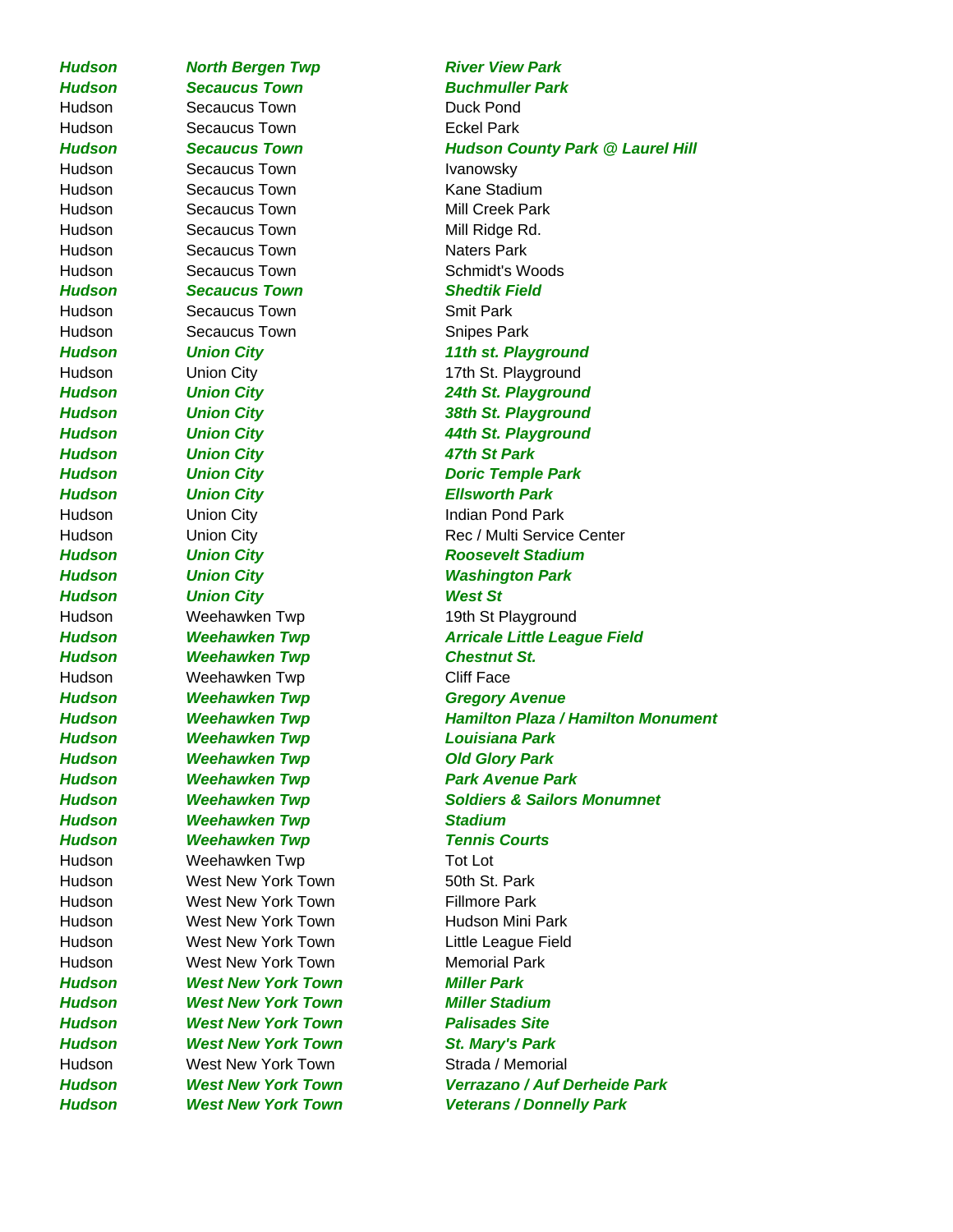Hudson West New York Town Weigand Park Hunterdon Bethlehem Twp **Bog Hunterdon Bethlehem Twp Heritage Park** *Hunterdon Bethlehem Twp Springhouse Hunterdon Bethlehem Twp Woods Hunterdon Bloomsbury Boro Church St* Hunterdon Bloomsbury Boro Not Named Hunterdon Clinton Twp Clinton Two Clinton Cultum Clinton Cultum Andreann Drive *Hunterdon Clinton Twp Arboretum* Hunterdon Clinton Twp Clinton Twp Austin Road Hunterdon Clinton Twp Clinton Twp Beaver Avenue Hunterdon Clinton Twp Clinton Court Hunterdon Clinton Twp Cambridge Dr Hunterdon Clinton Twp Columbia Trail Hunterdon Clinton Twp Clinton Two Clinton Cummouth Rd Hunterdon Clinton Twp Clinton Twp Hamden Rd Hunterdon Clinton Twp Clinton Twp Haytown Road Hunterdon Clinton Twp **\*** Kent Court Hunterdon Clinton Twp Clinton Two Clinton Two Clinton Clinton Clinton Clinton Clinton Clinton Clinton Clinton C *Hunterdon Clinton Twp Conference Clinton Twp Conference Clinton Twp Conference Clinton Change Change Change Change Change Change Change Change Change Change Change Change Change Change Change Change Change Change Change* Hunterdon Clinton Twp Clinton Twp River Road Hunterdon Clinton Twp Clinton Twp Wales Court Hunterdon Clinton Twp Clinton Two Wellington Dr Hunterdon Delaware Twp Dilts Farm

Hudson West New York Town Washington Park *Hunterdon Alexandria Twp Dreams Come True Equestrian Facility Hunterdon Bethlehem Twp Chandoha Property Hunterdon Bethlehem Twp Charleston Res* **Hunterdon Bethlehem Twp Fig. 2018 Heilemann Property** Hunterdon Bethlehem Twp Samuel Creveling Park *Hunterdon Bethlehem Twp Tower Hill Park Hunterdon Bethlehem Twp Turnquist Audoban Hunterdon Bethlehem Twp Van Leight Wsa* Hunterdon Clinton Town South Branch Reservation Hunterdon Clinton Twp Clinton Twp Arboretum Extension *Hunterdon Clinton Twp Beaver Brook Ravine Hunterdon Clinton Twp Cushetunk Mountain Park* Hunterdon Clinton Twp **Echo Hill Envir Ed Center Hunterdon Clinton Twp Foran Park(Exp 2005)** Hunterdon Clinton Twp Clinton Twp Humphrey Road Hunterdon Clinton Twp Clinton Twp Clinton Road Hunterdon Clinton Twp **Project Playground (Exp 1994)** Hunterdon Clinton Twp Clinton Twp Round Top Drive **Hunterdon** Clinton Twp **Cultimate Clinton Twp** South Branch Reservation Hunterdon Clinton Twp \* South Branch River Res **Hunterdon Clinton Twp Community Springside Woodlands** Hunterdon Clinton Twp Clinton Twp Wellington Drive Hunterdon Clinton Twp Whispering Hills *Hunterdon Delaware Twp Cook (NJ Conservation Foundation) Hunterdon Delaware Twp Cosman (NJ Conservation Foundation) Hunterdon Delaware Twp Fishkin (NJ Conservation Foundation) Hunterdon Delaware Twp Hilton (NJ Conservation Foundation)*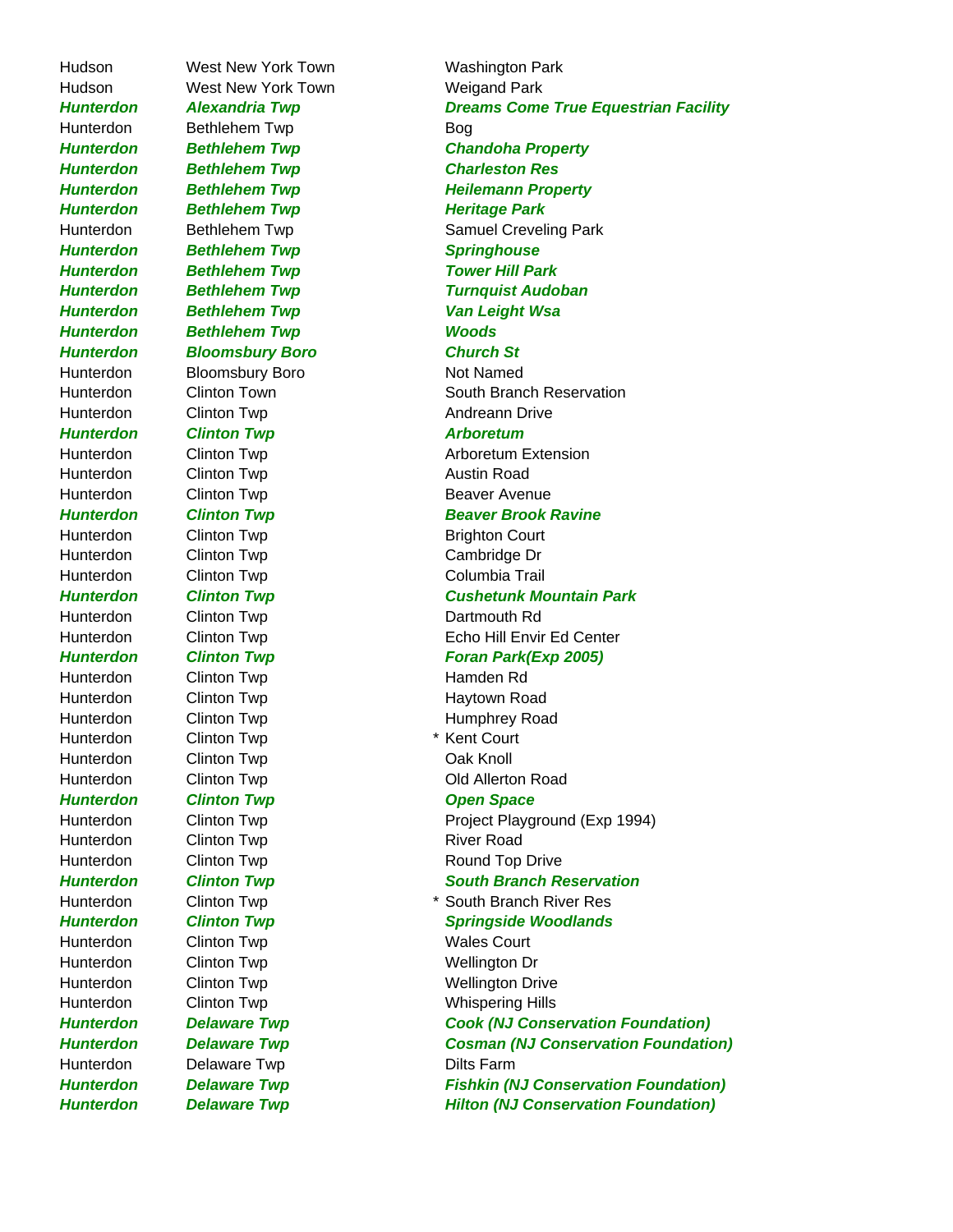**Hunterdon Delaware Twp Stone** *Hunterdon Delaware Twp \* Wickecheoke Creek* Hunterdon East Amwell Twp \* Amwell Lake Hunterdon East Amwell Twp \* Back Brook Road **Hunterdon East Amwell Twp Bowes Property** *Hunterdon East Amwell Twp Clawson Memorial Park* Hunterdon East Amwell Twp \* Clover Hill Hunterdon East Amwell Twp \* Larsen Road Hunterdon East Amwell Twp \* Manners Road *Hunterdon East Amwell Twp \* Mcintire Easement* Hunterdon East Amwell Twp **Municipal Park** Hunterdon East Amwell Twp **Park** Hunterdon East Amwell Twp **Preserve** Hunterdon East Amwell Twp \* Rainbow Hill Hunterdon East Amwell Twp \* Ridge Road Hunterdon East Amwell Twp \* Rileyville Road Hunterdon East Amwell Twp \* Rocktown Hunterdon East Amwell Twp \* Saddle Shop Raod Hunterdon East Amwell Twp \* Sandra Road **Hunterdon East Amwell Twp Sourland Mtn** Hunterdon East Amwell Twp \* Stony Brook Hunterdon East Amwell Twp \* Yan Lieu Road Hunterdon East Amwell Twp \* Welisewitz Road *Hunterdon Flemington Boro Community Park* Hunterdon Flemington Boro Memorial Park **Hunterdon Franklin Twp Franklin Frazee Property Hunterdon Franklin Twp Pfaltz Property** Hunterdon Franklin Twp **Roger's Pond** Hunterdon Franklin Twp Tennis Courts *Hunterdon Franklin Twp Turnquist Property* Hunterdon Frenchtown Boro Frenchtown Boro Park *Hunterdon Frenchtown Boro Plessy Field* 

*Hunterdon Delaware Twp Hodanish (NJ Conservation Foundation) Hunterdon Delaware Twp Jarboe (NJ Conservation Foundation)*

- *Hunterdon Delaware Twp \* Johnson (NJ Conservation Foundation) Hunterdon Delaware Twp \* Knight Acquisition Hunterdon Delaware Twp Lanwin (NJ Conservation Foundation)* Hunterdon Delaware Twp Lockatong Nature Preserve *Hunterdon Delaware Twp Locktown Stone Church Hunterdon Delaware Twp Mitchell (NJ Conservation Foundation) Hunterdon Delaware Twp Stone (NJ Conservation Foundation)*
	-
	-
	-
	-
- *Hunterdon East Amwell Twp \* Gibbons Easement*
- *Hunterdon East Amwell Twp \* Gompper Easement*
- *Hunterdon East Amwell Twp \* Greek Ii Easement*
- **Hunterdon East Amwell Twp Fig. 2018 Forward Property** 
	-
	-
- *Hunterdon East Amwell Twp Mcburney Woods (D&R Greenway Land Trust)*
	-
	-
- *Hunterdon East Amwell Twp Northern Stony Brook Greenway*
	-
	-
	-
	-
	-
	-
	-
	-
- Hunterdon East Amwell Twp \* Sergeantsville Road

- 
- 
- 
- 

- 
- *Hunterdon Franklin Twp Huey (NJ Conservation Foundation)*

- 
- **Hunterdon Franklin Twp South Branch Reservation**

Hunterdon Frenchtown Boro Frenchtown Open Space

*Hunterdon Glen Gardner Boro Bell Ave Preserve*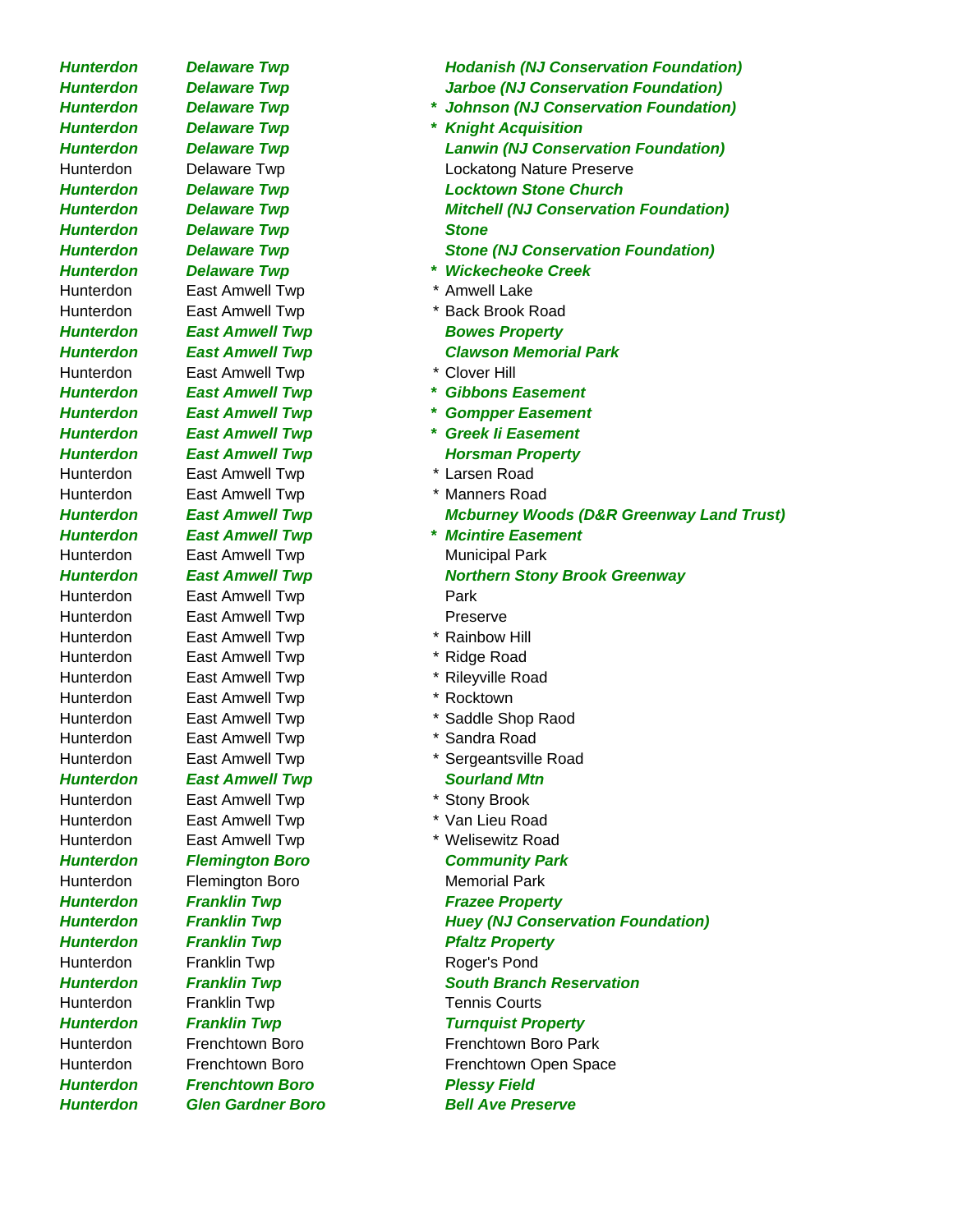Hunterdon Glen Gardner Boro Grandview Ridge **Hunterdon Glen Gardner Boro Francisco Hunts Field** *Hunterdon High Bridge Boro Lake Solitude* Hunterdon High Bridge Boro Mini Park **Hunterdon** High Bridge Boro **Pfauth Property** Hunterdon High Bridge Boro **High Bridge Boro** Union Forge Park Hunterdon High Bridge Boro Wack Property *Hunterdon Holland Twp Milford Bluffs Hunterdon Kingwood Twp Hlta Parcel* Hunterdon Lebanon Twp Columbia Trail *Hunterdon Lebanon Twp County Parkland* **Hunterdon Lebanon Twp Communist Point Mountain** *Hunterdon Lebanon Twp Union Forge* Hunterdon Raritan Twp **Barton Road** Hunterdon Raritan Twp **Britton Road** Hunterdon Raritan Twp Everitts Road *Hunterdon Raritan Twp Kuser Farm* Hunterdon Raritan Twp Lenape Park *Hunterdon Raritan Twp Lenape Park*  Hunterdon Raritan Twp Cak Grove Road *Hunterdon Raritan Twp Old Clinton Road Hunterdon Raritan Twp Old Croton Road* **Hunterdon** Readington Twp **Burgher Farm** *Hunterdon Readington Twp Deer Path Park* Hunterdon Readington Twp **Hillcrest Park** *Hunterdon Readington Twp Kanach Property* Hunterdon Readington Twp **Communist Communist Communist Communist Communist Communist Communist Communist Communist Communist Communist Communist Communist Communist Communist Communist Communist Communist Communist Commun** *Hunterdon Readington Twp P Lomar Hunterdon Readington Twp Paster*

Hunterdon Glen Gardner Boro Glen Gardner Park *Hunterdon High Bridge Boro Komline Property* Hunterdon High Bridge Boro South Branch Reservation **Hunterdon Holland Twp Musc George Nature Preserve** *Hunterdon Lebanon Boro Lebanon Boro Park Hunterdon Lebanon Twp Teetertown Ravine Nature Preserve* Hunterdon Lebanon Twp Union Forge Nature Preserve *Hunterdon Raritan Twp Harmony School Road Hunterdon Raritan Twp Levine (NJ Conservation Foundation) Hunterdon Raritan Twp Mine Brook Farm (Hunterdon Land Trust Alliance) Hunterdon Raritan Twp Morales Nature Preserve Hunterdon Raritan Twp Raritan River Greenway Hunterdon Raritan Twp \* South Branch Reservation Hunterdon Raritan Twp Turnquist (NJ Conservation Foundation) Hunterdon Raritan Twp Uplands Nature Preserve* Hunterdon Readington Twp 24' Walk Way Around School *Hunterdon Readington Twp Bouman-Stickney Museum Hunterdon Readington Twp \* Burgher Farm Easement Hunterdon Readington Twp Cushetunk Mountain Park Hunterdon Readington Twp \* Lachenmayr Easement Hunterdon Readington Twp Lachenmayr Farm* Hunterdon Readington Twp **Pickel Memorial Park** *Hunterdon Readington Twp Pleasant Run Conservation Area*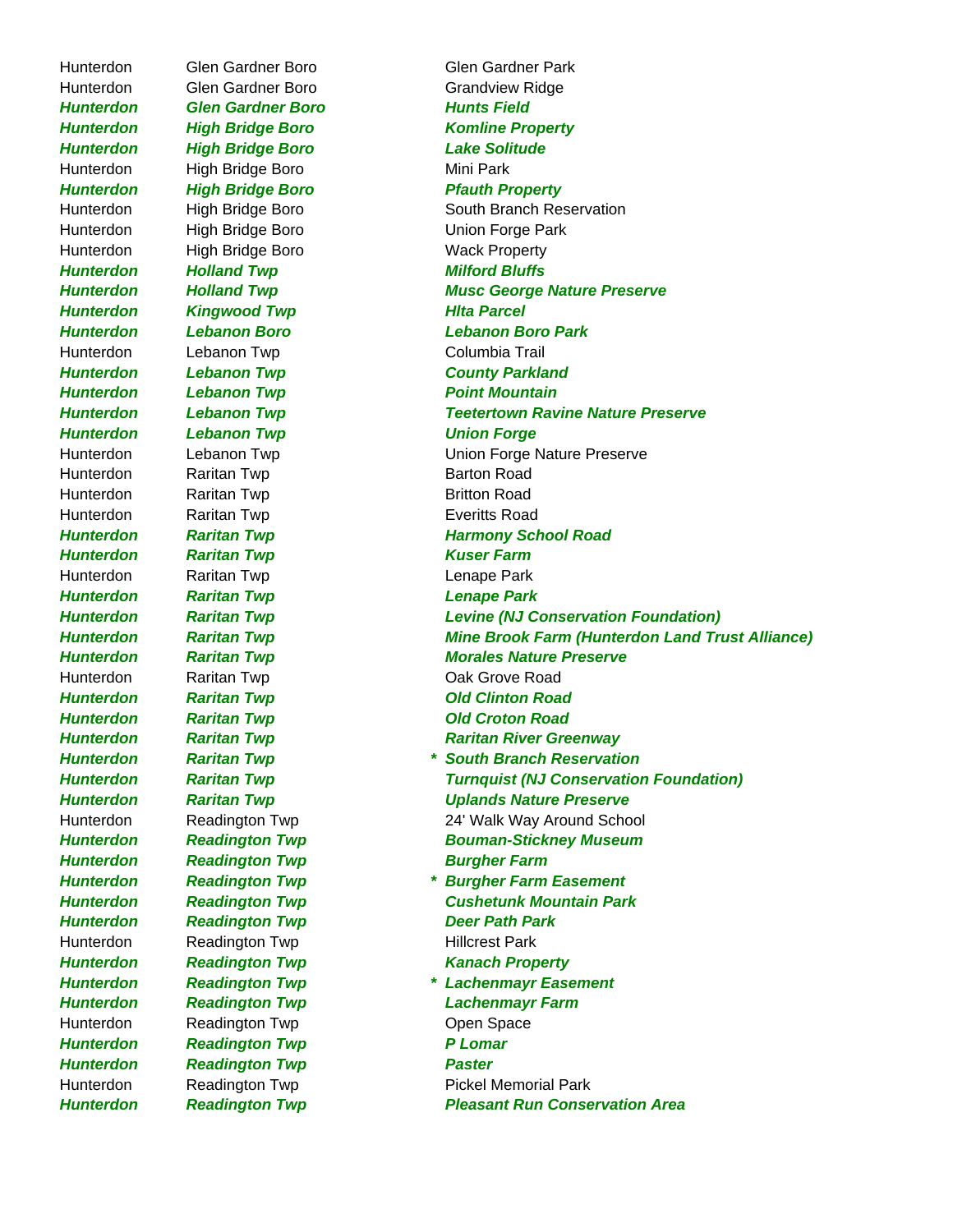*Hunterdon West Amwell Twp \* Hunter*

*Hunterdon Readington Twp Romano Tract* Hunterdon Readington Twp Round Mountain **Hunterdon Readington Twp Senior Walkway** Hunterdon Readington Twp Taylors Mill Hunterdon Readington Twp **Twing Twing Twing** Twp Museum Hunterdon Readington Twp **Vislocky** Hunterdon Readington Twp Woodlot Hunterdon Tewksbury Twp **Barlow** *Hunterdon Tewksbury Twp Devlin Property* **Hunterdon Tewksbury Twp Fairmount North** *Hunterdon Tewksbury Twp Lance Property* Hunterdon Tewksbury Twp **Contains Constructs** Oldwick Park *Hunterdon Tewksbury Twp Olsen Property* **Hunterdon Tewksbury Twp Concept Consumer Space** Hunterdon Tewksbury Twp **Sawmill Rd** Hunterdon Tewksbury Twp **Sutton** Hunterdon Tewksbury Twp **Vacant Land Hunterdon Union Twp Communist Communist Communist Park** *Hunterdon Union Twp Talka Property Hunterdon Union Twp Twp Rec Area* Hunterdon Union Twp Union Contact Union Forge Hunterdon Union Twp **Village Square** *Hunterdon West Amwell Twp \* Ashton Hunterdon West Amwell Twp Calton* **Hunterdon West Amwell Twp Mewitt Park** 

*Hunterdon Readington Twp Readington Greenway Hunterdon Readington Twp \* Readington Greenways Additions Hunterdon Readington Twp Readington Rec Area Hunterdon Readington Twp Rockaway Creek Corridor* Hunterdon Readington Twp South Branch Reservation *Hunterdon Readington Twp Summer Rd Park Hunterdon Stockton Boro Durrell (NJ Conservation Foundation)* Hunterdon Tewksbury Twp **Bedford Chase Open Space** *Hunterdon Tewksbury Twp Christy Hoffman Farm Hunterdon Tewksbury Twp Cold Brook Preserve* Hunterdon Tewksbury Twp Conservation/Vacant Hunterdon Tewksbury Twp Creekside Conservancy Hunterdon Tewksbury Twp **Highlands Farm Open Space Hunterdon Tewksbury Twp Team Accord Highlands Preserve** *Hunterdon Tewksbury Twp Oldwick Greenbelt* Hunterdon Tewksbury Twp **Pace Farm Open Space** *Hunterdon Tewksbury Twp Pottersville Reservoir Hunterdon Tewksbury Twp Rockaway Creek* Hunterdon Tewksbury Twp **Rockaway River Access** *Hunterdon Tewksbury Twp Whitman Property Hunterdon Union Twp Milligan Property* **Hunterdon Union Twp Schueing Property** Hunterdon West Amwell Twp **Alexauken Creek Property** *Hunterdon West Amwell Twp \* Drobins/Rozenberg Easement Hunterdon West Amwell Twp \* Greenway Acqusition Hunterdon West Amwell Twp \* Howery (The Nature Conervancy)*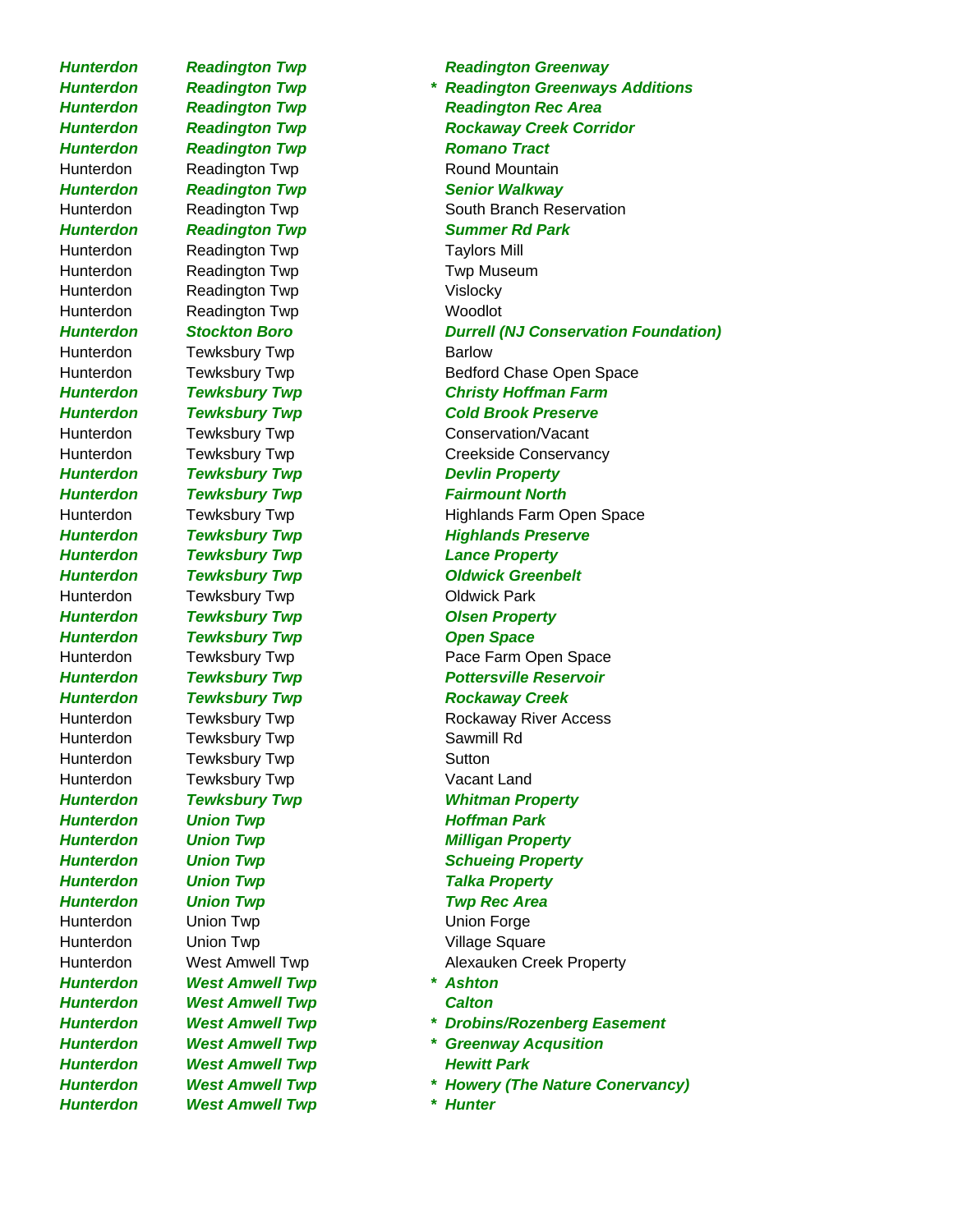*Hunterdon West Amwell Twp \* Kapp Hunterdon West Amwell Twp Moores Creek* Hunterdon West Amwell Twp Municipal *Hunterdon West Amwell Twp O'Boyle Hunterdon West Amwell Twp \* Rattigan Hunterdon West Amwell Twp \* Runkle Hunterdon West Amwell Twp Steifel Hunterdon West Amwell Twp Titus Hunterdon West Amwell Twp Wagner* Mercer East Windsor Twp **Airport Rd Park Mercer** East Windsor Twp **Barclad Mercer East Windsor Twp Bear Brook** Mercer East Windsor Twp **Brook Tree Park** *Mercer East Windsor Twp Calton Homes Mercer East Windsor Twp Disbrow Rd* Mercer **East Windsor Twp** Drefus Park *Mercer East Windsor Twp Etra Lake* Mercer East Windsor Twp Etra Lake Park Mercer East Windsor Twp **Hickory Acres** *Mercer East Windsor Twp Notterman Mercer East Windsor Twp Toll Brothers* Mercer **East Windsor Twp** Turnpike Park Mercer **East Windsor Twp Veterans Park** Mercer **East Windsor Twp Wiltshire Park** *Mercer Ewing Twp <b>Armstrong Park Mercer Ewing Twp Banchoff Park* Mercer Ewing Twp Ewing Park *Mercer Ewing Twp Hollowbrook Mercer Ewing Twp Moody Park Mercer Ewing Twp Parkway Tennis Mercer Ewing Twp Rambling Creek* Mercer Ewing Twp Ewing Hercer Roosevelt Mercer Ewing Twp Ewing Twp Sherbrooke **Mercer Ewing Twp Example 2008 Stout Ave** Mercer Ewing Twp Ewing Twp Wynnewood Mercer **Hamilton Twp Ame Dedication** Mercer **Hamilton Twp Apollo Park** 

*Hunterdon West Amwell Twp Northern Stony Brook Greenway* Hunterdon West Amwell Twp Sourland Mt West *Mercer East Windsor Twp Bear Brook Park* Mercer **East Windsor Twp** Mach Memorial Park *Mercer East Windsor Twp \* Millstone-Rocky Brook Mercer East Windsor Twp Planning Incentive Acq* Mercer East Windsor Twp Westfield Rd Park Mercer East Windsor Twp Woods Road Park *Mercer Ewing Twp Atchley Property* Mercer Ewing Twp **Mountainview Golf Course** *Mercer Ewing Twp Municipal Complex Park* Mercer Ewing Twp Ewing Spring Valley Park *Mercer Ewing Twp Veteran's Memorial Mercer Ewing Twp Village On The Green* Mercer **Hamilton Twp** Bear Swamp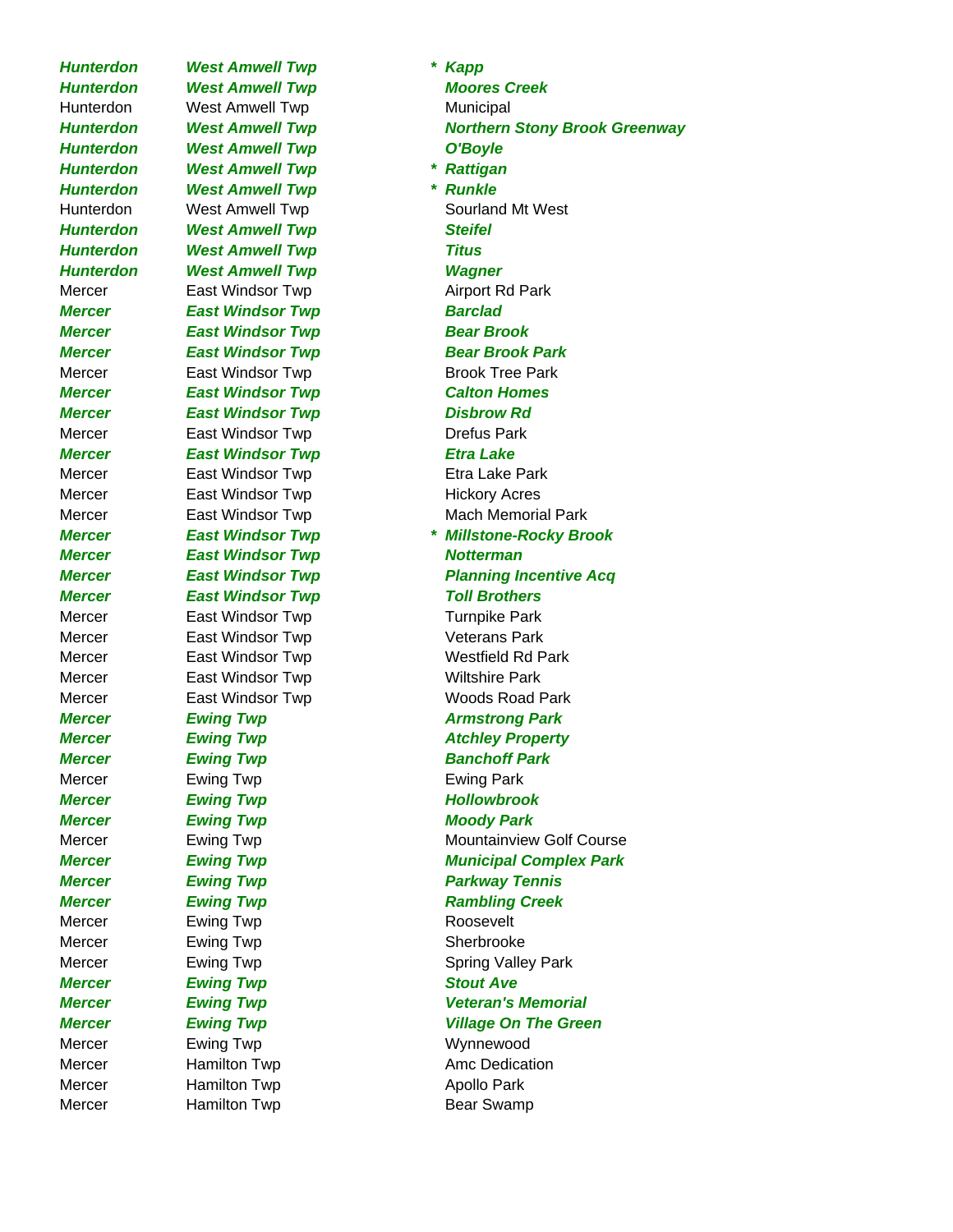Mercer Hamilton Twp **Braghelli** Mercer Hamilton Twp **Bromley Park** Mercer Hamilton Twp Cornell Heights *Mercer Hamilton Twp Dam Site #21* Mercer Hamilton Twp **Doctors Creek** Mercer **Hamilton Twp Drialo Park** Mercer Hamilton Twp **Duetzville Park** Mercer Hamilton Twp Grafton House *Mercer Hamilton Twp Gropps Lake* Mercer Hamilton Twp Groveville Mercer **Hamilton Twp Homedell School** *Mercer Hamilton Twp Megan's Place* Mercer **Hamilton Twp** Mercerville Park Mercer **Hamilton Twp Pintinelli Tract** Mercer Hamilton Twp **Sakowsky** 

Mercer **Hamilton Twp Bernard Foley Park** Mercer Hamilton Twp **Brooklane Field** Mercer **Hamilton Twp** Cedar Lawn Park Mercer **Hamilton Twp** Connecticut Ave Playground Mercer **Hamilton Twp** Crosswicks Creek Mercer Hamilton Twp Crosswicks Creek Greenway (Banner) Mercer **Hamilton Twp** D'Arcy Street Park Mercer Hamilton Twp Farmingdale Park Mercer **Hamilton Twp Franciamore Garden** Mercer **Hamilton Twp Fred Sayen Park** Mercer **Hamilton Twp Future Bike Path** Mercer Hamilton Twp George Dick Field Mercer **Hamilton Twp** George Dye Tract Mercer **Hamilton Twp** Groveville School Mercer Hamilton Twp Hamilton Green Limewood Mercer **Hamilton Twp** Hamilton Marsh Mercer Hamilton Twp Hamilton Playground Mercer Hamilton Twp Hamilton Square Park Mercer Hamilton Twp Highlands Playgrnd

Mercer Hamilton Twp Highlands Tot Lot

## *Mercer* Hamilton Twp **Homestead Gardens**

### *Mercer Hamilton Twp Issac Pearson House*

Mercer Hamilton Twp J A Roebling Memorial Park *Mercer Hamilton Twp Kuser Farm Park* Mercer **Hamilton Twp** Marsh Environmental Ed Center Mercer **Hamilton Twp** Mcclellan Avenue Park

## *Mercer Hamilton Twp Mercer County Park*

Mercer **Hamilton Twp** Municipal Building Athletic Fields Mercer **Hamilton Twp** Murray Ave Park Mercer Hamilton Twp Neighborhood Center Mercer Hamilton Twp New Cedar Lane Park Mercer **Hamilton Twp Papps Village Playground** Mercer Hamilton Twp **Periminkle Park** Mercer **Hamilton Twp** Runge Stream Corridor Mercer **Hamilton Twp** Samu Stream Corridor Mercer **Hamilton Twp** Samuel Perro Park **Mercer Familton Twp Shady Brook Park**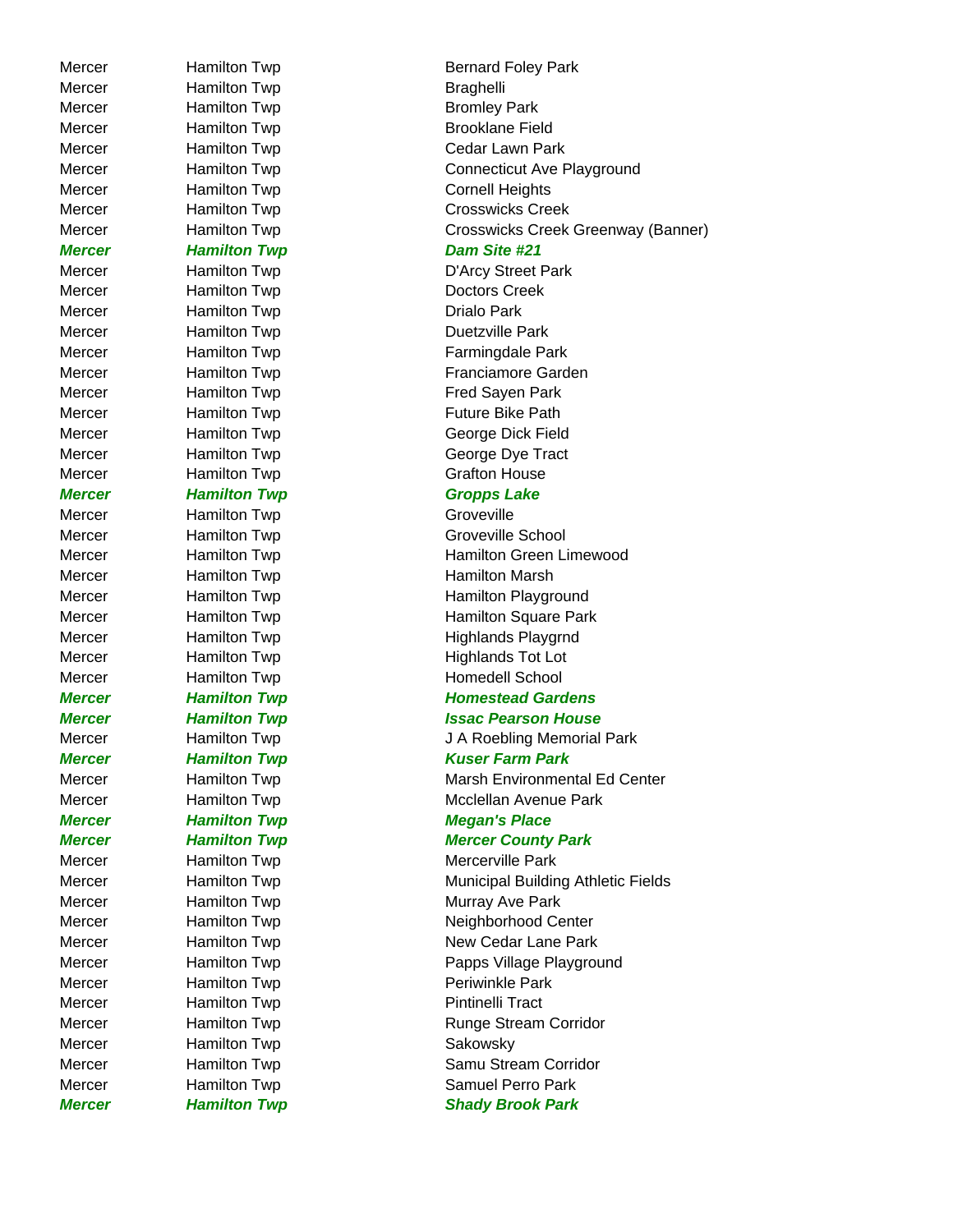*Mercer* Hamilton Twp **Sunnybrae Park** Mercer **Hamilton Twp Switlik** Mercer **Hamilton Twp Switlik Park** Mercer Hamilton Twp Township Land Mercer **Hamilton Twp** Township Wetlands Mercer **Hamilton Twp Vacant Land** Mercer Hamilton Twp **Van Horn Park** *Mercer Hamilton Twp Veterans Park* Mercer **Hamilton Twp Village Green** Mercer **Hamilton Twp** Mercer Whitehead Park Mercer Hamilton Twp Willey School Mercer Hightstown Boro Bank St *Mercer Hightstown Boro Dawes Park* Mercer Hightstown Boro Memorial Mercer Hightstown Boro **Peddie Lake** Mercer Hopewell Boro Hopewell Park Mercer **Hopewell Boro Ruhland** *Mercer Hopewell Twp Alliger Mercer Hopewell Twp Baldpate Mt Mercer Hopewell Twp Baldpate Mtn* Mercer **Hopewell Twp** \* Easement *Mercer Hopewell Twp Else Mercer Hopewell Twp Fullam Mercer Hopewell Twp \* Gompper Mercer Hopewell Twp \* Griffin* **Mercer Hopewell Twp Hillman** *Mercer Hopewell Twp \* Hollinger* Mercer Hopewell Twp Howell Farm Mercer **Hopewell Twp** \* Park

Mercer **Hamilton Twp** Sharps Ln Crestwood Park Mercer **Hamilton Twp** Snyder Memorial Field Mercer **Hamilton Twp Somerton Springs** Mercer Hamilton Twp St Gregory The Great

# Mercer **Hamilton Twp Sunset Manor Park** Mercer **Hamilton Twp \* Tall Cedars Conservation Easement**

### *Mercer Hamilton Twp Tyndale Farm Park*

Mercer **Hamilton Twp** West Acres Playgrnd Mercer **Hightstown Boro Association / Grant Ave** 

Mercer **Hopewell Boro RR Station / Freight House** Mercer **Hopewell Boro** RR Station / Mini Park

## *Mercer Hopewell Boro St Michaels Orphanage*

Mercer **Hopewell Twp AT&T** / Rosedale Addition *Mercer Hopewell Twp Atchley Property*

Mercer **Hopewell Twp** Belle Mt Ski Area Mercer **Hopewell Twp** Burd / Williams / Rosedale Addition Mercer Hopewell Twp Curlis Lake Woods

- 
- 
- *Mercer Hopewell Twp \* Fullam Easement*
	-
	-

Mercer **Hopewell Twp** Hill / Rosedale Addition

Mercer **Hopewell Twp** Mountainview Golf Course *Mercer Hopewell Twp Northern Stony Brook Greenway* Mercer **Hopewell Twp COLOGY COLOGY Old Mill Rd Greenway** 

*Mercer* Hopewell Twp **Pyne / Deer**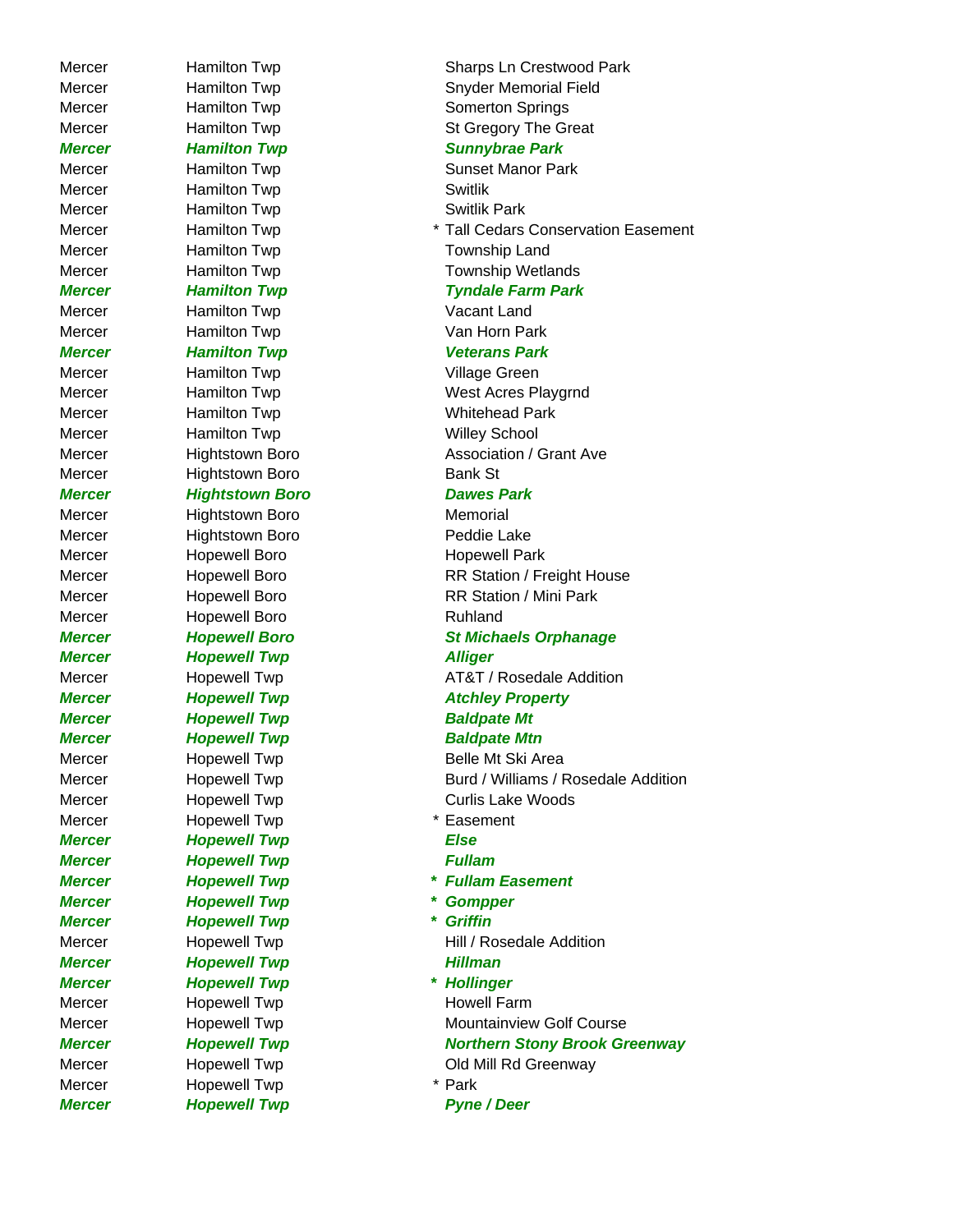*Mercer Lawrence Twp Veterans Park*

*Mercer Hopewell Twp Rappaport* **Mercer Hopewell Twp Rec Field** *Mercer Hopewell Twp Rosedale Park* Mercer **Hopewell Twp Ruhland** Mercer Hopewell Twp St Alphonsus *Mercer Hopewell Twp Vogler Mercer Hopewell Twp Watershed Mercer* Lawrence Twp **Brearley Tract** *Mercer Lawrence Twp Central Park* Mercer **Lawrence Twp Eastern Park** *Mercer Lawrence Twp Eldridge Park* Mercer **Lawrence Twp Elias Tract** *Mercer* **Lawrence Twp Five Mile Run** Mercer Lawrence Twp Clenn Avenue *Mercer Lawrence Twp Murray Park Mercer* Lawrence Twp **Pyne / Deer** *Mercer Lawrence Twp Rosedale Park Mercer Lawrence Twp Tamanis Park Mercer Lawrence Twp Thompson Mercer Lawrence Twp Tiffany Woods*

## Mercer **Hopewell Twp Stony Brook Greenway (Niederer)** Stony Brook Greenway (Niederer) Mercer **Hopewell Twp Stony Brook Millstone Watershed** *Mercer Hopewell Twp \* Theriault Easement* Mercer **Hopewell Twp Valley Rd Picnic Area** Mercer **Lawrence Twp AT&T** / Rosedale Addition Mercer **Lawrence Twp** Battleground Park *Mercer* Lawrence Twp **Betts Avenue Park** *Mercer Lawrence Twp Carson Woods Mercer Lawrence Twp Colonial Lake Park Mercer Lawrence Twp Craigie Ave Park Mercer Lawrence Twp Cranston Rec Area Mercer Lawrence Twp Cranstoun Farm Mercer Lawrence Twp \* Ealson Easement Mercer Lawrence Twp Fackler Rd / Gretel Gatterdam Mercer Lawrence Twp Glenn Ave Play Lot* Mercer Lawrence Twp **Interpreterate Contains Ave Trolley Line** *Mercer Lawrence Twp Lawrence Shopping Center* Mercer **Lawrence Twp Manors / Rosedale Addition** *Mercer Lawrence Twp Meadowbrook (Eldridge) Mercer Lawrence Twp Mercer County Park* **Mercer Camerage Calculation Control Lawrence Twp Control Control Port Mercer Add** *Mercer* **Lawrence Twp** *Port Mercer Cons Area* **Mercer Calcular Lawrence Twp Contract Contract Princessville Cemetary Mercer Cause 2018** Lawrence Twp **Cause 2018** Princessville Tract Mercer **Lawrence Twp** Rinick Nature Center *Mercer Lawrence Twp Shabakunk Park Mercer Lawrence Twp Shipetauken Woods Mercer Lawrence Twp Slackwood Rec Area Mercer Lawrence Twp Texas Ave Mini Park Mercer Lawrence Twp Tom Hamnett Park Mercer Lawrence Twp Turtleback Park*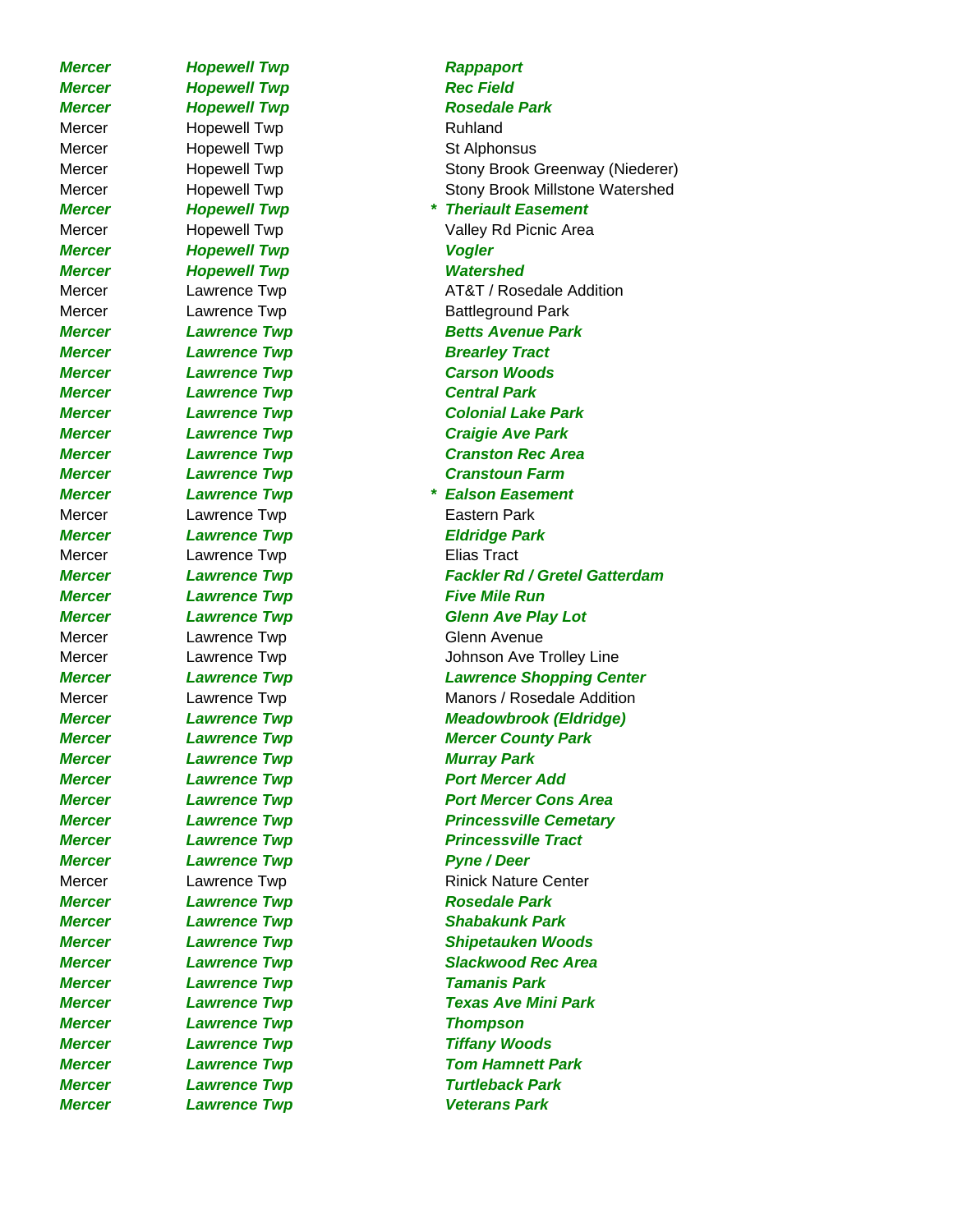*Mercer Lawrence Twp Village Park*  Mercer **Pennington Boro Pennington Boro Runkel Park** Mercer Pennington Boro Sked St Mini Park *Mercer Princeton Boro Bike Path* Mercer Princeton Boro Erdman Ave Mercer Princeton Boro **Hamilton Ave** Mercer Princeton Boro **Harrison St** Mercer Princeton Boro **Department Control** John St Mercer Princeton Boro **Marquand Park** Mercer **Princeton Boro** Not Named Mercer Princeton Boro Property Palmer Sq Island Mercer Princeton Boro Pine St *Mercer Princeton Boro Quarry Park* Mercer Princeton Boro **Spruce St** Mercer Princeton Boro WWI Memorial *Mercer Princeton Twp Arboretum* Mercer Princeton Twp **Caldwell Park** Mercer Princeton Twp **Camp Tamarack** *Mercer Princeton Twp Coventry* Mercer Princeton Twp **Eno Tract** Mercer Princeton Twp Grover Park Mercer Princeton Twp \* Historic Overlook Mercer Princeton Twp **Information** Johnson Park Mercer Princeton Twp **Information** Johnson Tract **Mercer Construction Twp Mountain Lakes** Mercer **Princeton Twp** Mountain Lakes Add *Mercer Princeton Twp Princeton Golf Course* Mercer Princeton Twp **Reed Tract** Mercer **Princeton Twp CONFIDENT Stony Brook** Mercer **Princeton Twp** \* Stonybrook

Mercer Princeton Boro Elm Conservation Area Mercer **Princeton Boro Hamilton & Chestnut** 

### *Mercer Princeton Boro Institute For Advanced Study*

*Mercer Princeton Twp Autumn Hill / Herrontown Woods Mercer Princeton Twp Autumn Hill Reserve Mercer Princeton Twp Barbara Smoyer Park Mercer Princeton Twp Bike Path Trolley Line (20' Row) Mercer Princeton Twp Community Park North (Harrop)* Mercer **Princeton Twp Community Park South** *Mercer Princeton Twp D&R Greenway Acquisitions* Mercer Princeton Twp Elm Conservation Area

Mercer Princeton Twp Fieldwood (Incld 10 Ac Det Basin) **Mercer Case Princeton Twp CREEN CREENWAY Meadow** 

### *Mercer Princeton Twp Greenway Meadows*

**Mercer Princeton Twp Herrontown Woods** *Mercer Princeton Twp Hilltop Park (Kleinberg)*

*Mercer Princeton Twp \* Institute Woods*

Mercer **Princeton Twp Communist Communist Communist Communist Communist Communist Princeton Twp** 

Mercer Princeton Twp \* Stonybrook (D&R Canal) Mercer Princeton Twp Stonybrook (Greene) Mercer Princeton Twp Stonybrook (Johnson) Mercer Princeton Twp **Stonybrook** (Mathey)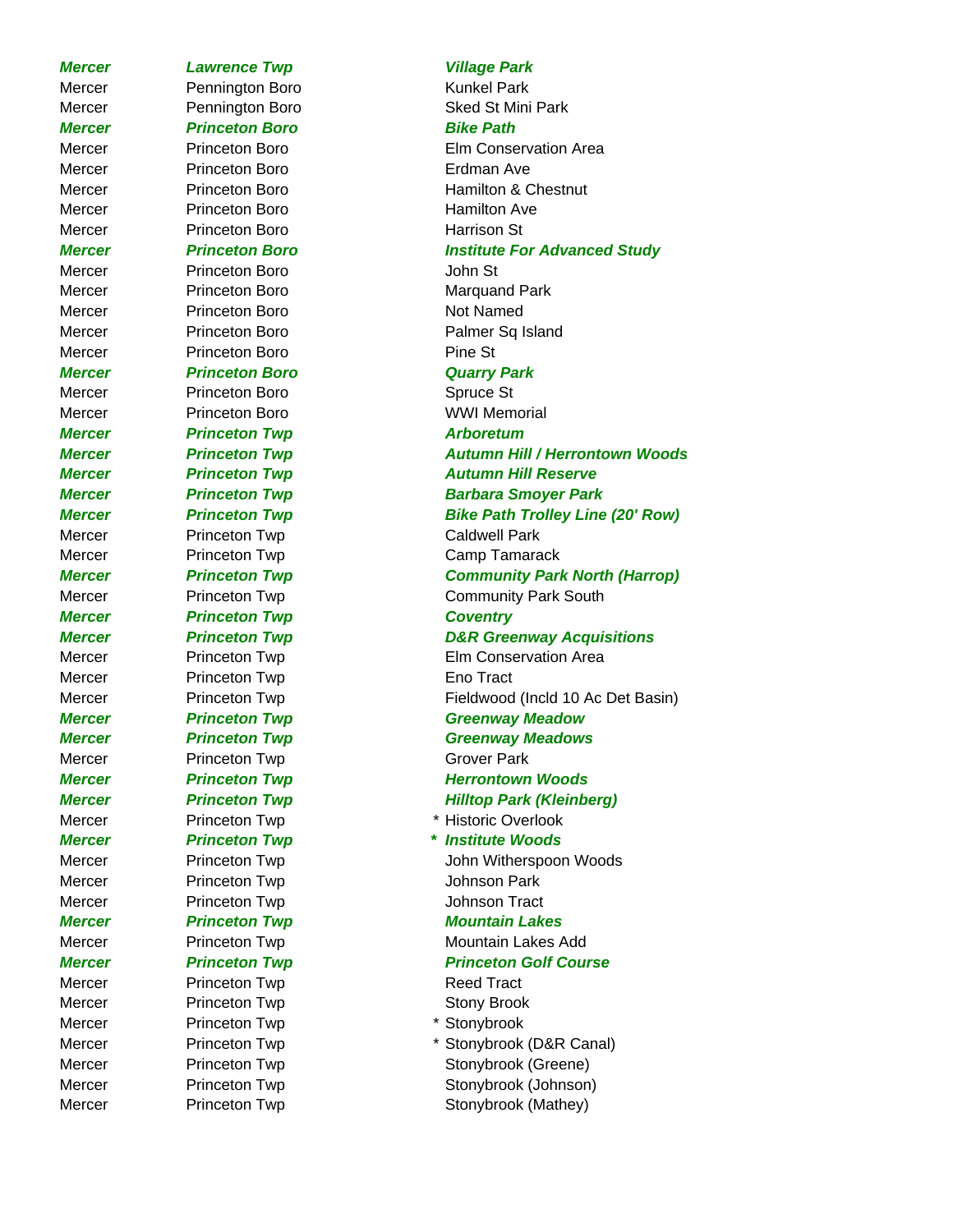Mercer Princeton Twp **Township Land** Mercer Princeton Twp **Trolley Run** Mercer **Princeton Twp Tusculum** *Mercer Princeton Twp Wight Tract Mercer Robbinsville Twp Aceps* Mercer Robbinsville Twp **Assumpink** Mercer Robbinsville Twp Bear Brook Mercer **Robbinsville Twp** Children's Park *Mercer Robbinsville Twp Combs Farm* Mercer **Robbinsville Twp** Community Park Mercer Robbinsville Twp County Parkland Mercer Robbinsville Twp \* Dam Site #20-#6 *Mercer Robbinsville Twp \* Dam Site #21* Mercer Robbinsville Twp **Dog Run** Mercer Robbinsville Twp **East Lake Park** Mercer Robbinsville Twp **Electric Park** Mercer Robbinsville Twp Golf Course *Mercer Robbinsville Twp Johnson Parcel* Mercer Robbinsville Twp North Park Mercer Robbinsville Twp Corchard Park Mercer Robbinsville Twp Park Street Prk *Mercer Robbinsville Twp Robbins House* Mercer Robbinsville Twp Scheideler Mercer Robbinsville Twp Sikh Church *Mercer Robbinsville Twp Tantum Park Mercer Robbinsville Twp Tindall Park* Mercer Robbinsville Twp Toll Brothers Mercer Robbinsville Twp Tot Lot Mercer Robbinsville Twp **Union/Lake Park** *Mercer Robbinsville Twp Van Cleef Mercer Robbinsville Twp Vana Parcel* Mercer Robbinsville Twp West Lake Park Mercer Robbinsville Twp **Woods Edge Mercer Trenton City Communist Agabiti Square** 

Mercer Princeton Twp Stonybrook (Peyton) Mercer Princeton Twp Stonybrook (Quaker Rd) *Mercer Princeton Twp Turning Basin Park (Canoe Launch) Mercer Princeton Twp Woodfield Reservation* Mercer **Robbinsville Twp** Brookshire Estates Mercer Robbinsville Twp Community Gardens Mercer Robbinsville Twp Foxmoor Border Park Mercer Robbinsville Twp Garden Street Park **Mercer Complex Robbinsville Twp Municipal Complex** *Mercer Trenton City 611 Little League Mercer Trenton City Battle Monument Park* Mercer Trenton City **Beech Playground** Mercer Trenton City **Breuning Ave Park** Mercer **Trenton City Bridge Street Park** *Mercer Trenton City Cadwalader Park Mercer Trenton City Calhoun St Park* Mercer Trenton City Carlos M. Negron Park Mercer Trenton City Centre Street Playground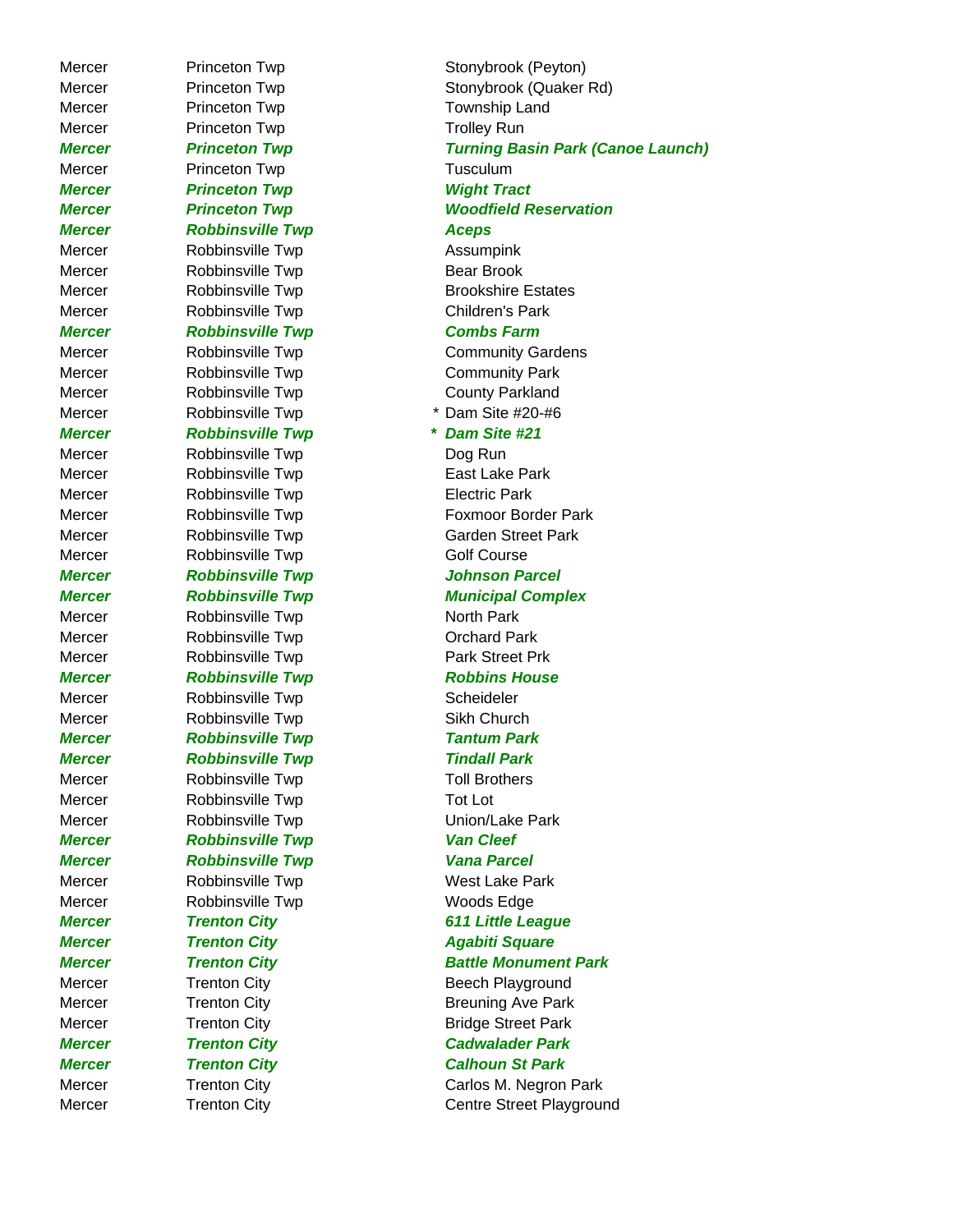**Mercer Trenton City Mercer Trenton City Hetzel Field** Mercer Trenton City **Laurel Place** Mercer Trenton City **Public Plaza** Mercer Trenton City **Rossi Park** 

*Mercer Trenton City Chambers/Locust Gardens* Mercer Trenton City Chestnut Ave Tennis Court *Mercer Trenton City Chestnut Community Garden* Mercer Trenton City Children's Garden *Mercer Trenton City Columbus Park* Mercer Trenton City Cook "Y" Pal Rec Center *Mercer Trenton City Cooper Field* Mercer Trenton City **Edgewood Ave** Mercer Trenton City **Edgewood Ave Playground** Mercer Trenton City **Fairmont Ave Center** Mercer Trenton City **Tranklin Park** Mercer Trenton City **Transform City** Freight Yards Mercer Trenton City Garfield Ave Playground Mercer Trenton City George Page Park Mercer Trenton City Grant Ave Playground *Mercer Trenton City Greg Grant Park* **Mercer Trenton City In the Williams Playground** *Mercer Trenton City Jefferson Vincent Park* Mercer Trenton City **Trenton City** Kearney Ave Park Mercer Trenton City **Log Basin Park** Mercer **Trenton City Mercer County Boat Launch** *Mercer Trenton City Marine Terminal Park Mercer Trenton City Martin Luther King Park Mercer Trenton City Mercer Cemetery Mercer Trenton City Mgsr Lipinski Park* Mercer Trenton City **Middle Rose St** *Mercer Trenton City Mill Hill Park* Mercer Trenton City **Monmouth Fld (Assunpink Greenway)** Mercer **Trenton City Mulberry Street Park** *Mercer Trenton City New Lamberton St Playground Mercer Trenton City* North 25 Park Mercer Trenton City North Trenton Legion *Mercer Trenton City Oakland St Playground Mercer Trenton City* Pat Pone Park Mercer **Trenton City Prospect Village Playground** *Mercer* Trenton City **Roberto Clemente Park** Mercer **Trenton City Tranton City Roebling Millyard** Mercer Trenton City **Transform City** Roebling Park Mercer Trenton City **Rogers Playground** Mercer Trenton City **Trenton City** Rutherford Ave Playground Mercer Trenton City **Salvation Army Park** Mercer Trenton City **Second St Playground** Mercer Trenton City **Shard Garden Mercer Trenton City Sonny Vereen Pgld** Mercer Trenton City **Southard Park** Mercer Trenton City **Spring St Park** Spring St Park Mercer Trenton City **St. Joe's Ave Park** Mercer Trenton City **Stacey Park**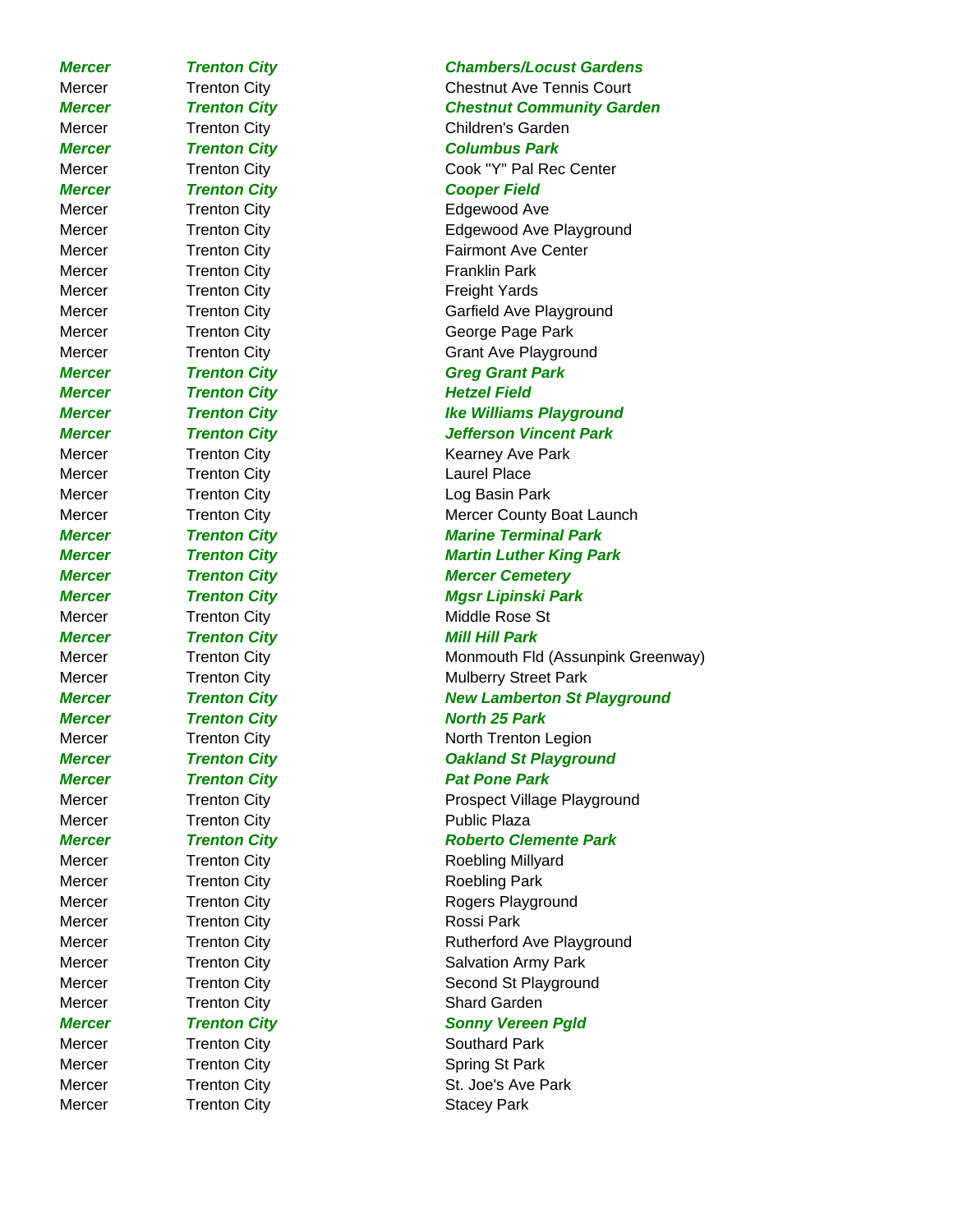*Mercer West Windsor Twp Maycho Property*

*Mercer Trenton City Trent House* Mercer Trenton City Triangle Park Place *Mercer Trenton City V & S Acquisition* Mercer Trenton City **Tranton City** Veteran's Park Mercer Trenton City **Transform City** Villa Park Mercer Trenton City **Warren St Plaza** *Mercer Trenton City Waterfront Park Mercer Trenton City West Ward Park* Mercer Trenton City **Wetzel Field** Mercer Trenton City **Wilkinson Park** Mercer Trenton City **Wilson-Haverstilk** *Mercer West Windsor Twp Bastien Property* Mercer West Windsor Twp **Bennington Park** *Mercer West Windsor Twp Blyman Enclave Mercer West Windsor Twp Blyman Farm* Mercer **West Windsor Twp** Carlton Place Mercer **West Windsor Twp** Chamberlin Park *Mercer West Windsor Twp Community Park Mercer West Windsor Twp Community Pool Mercer West Windsor Twp Conover Fields Mercer West Windsor Twp Coward Park Mercer West Windsor Twp Coward Tract Mercer West Windsor Twp Cox Property Mercer West Windsor Twp Crawford Woods* Mercer West Windsor Twp **\*** Dam Site #20 *Mercer West Windsor Twp \* Dam Site #20-#6 Mercer West Windsor Twp Dam Site #21* Mercer **West Windsor Twp** Davenport Tot Lot Mercer West Windsor Twp Detention Basin *Mercer West Windsor Twp Duck Pond Run* Mercer West Windsor Twp **Dutch Neck Park** Mercer West Windsor Twp **E** Bruntsfield Dr Mercer West Windsor Twp **Endicott Tot Lot** Mercer **West Windsor Twp Fieldston Park** Mercer **West Windsor Twp** Golfview Manor Mercer **West Windsor Twp** Grover Farm Mercer **West Windsor Twp** Grovers Mill Ests Mercer **West Windsor Twp** Grovers Mill Pond Mercer West Windsor Twp **Lakeshore Dr** Mercer **West Windsor Twp Lakeview Park** 

Mercer Trenton City **Streamboat St Playground** Mercer Trenton City **Sweets/Fountian Park** *Mercer Trenton City Trenton Boys Club* Mercer **West Windsor Twp** Bear Creek Open Space Mercer West Windsor Twp Charter Club Berm Space Mercer **West Windsor Twp** Charter Club Greenbelt *Mercer West Windsor Twp Coward Tract Tennis Court* Mercer **West Windsor Twp Fisher Place Open Space** Mercer **West Windsor Twp** Grovers Mill Pond Upland Mercer **West Windsor Twp Hunter's Run Greenbelt** Mercer West Windsor Twp Lewis B Chamberlin Park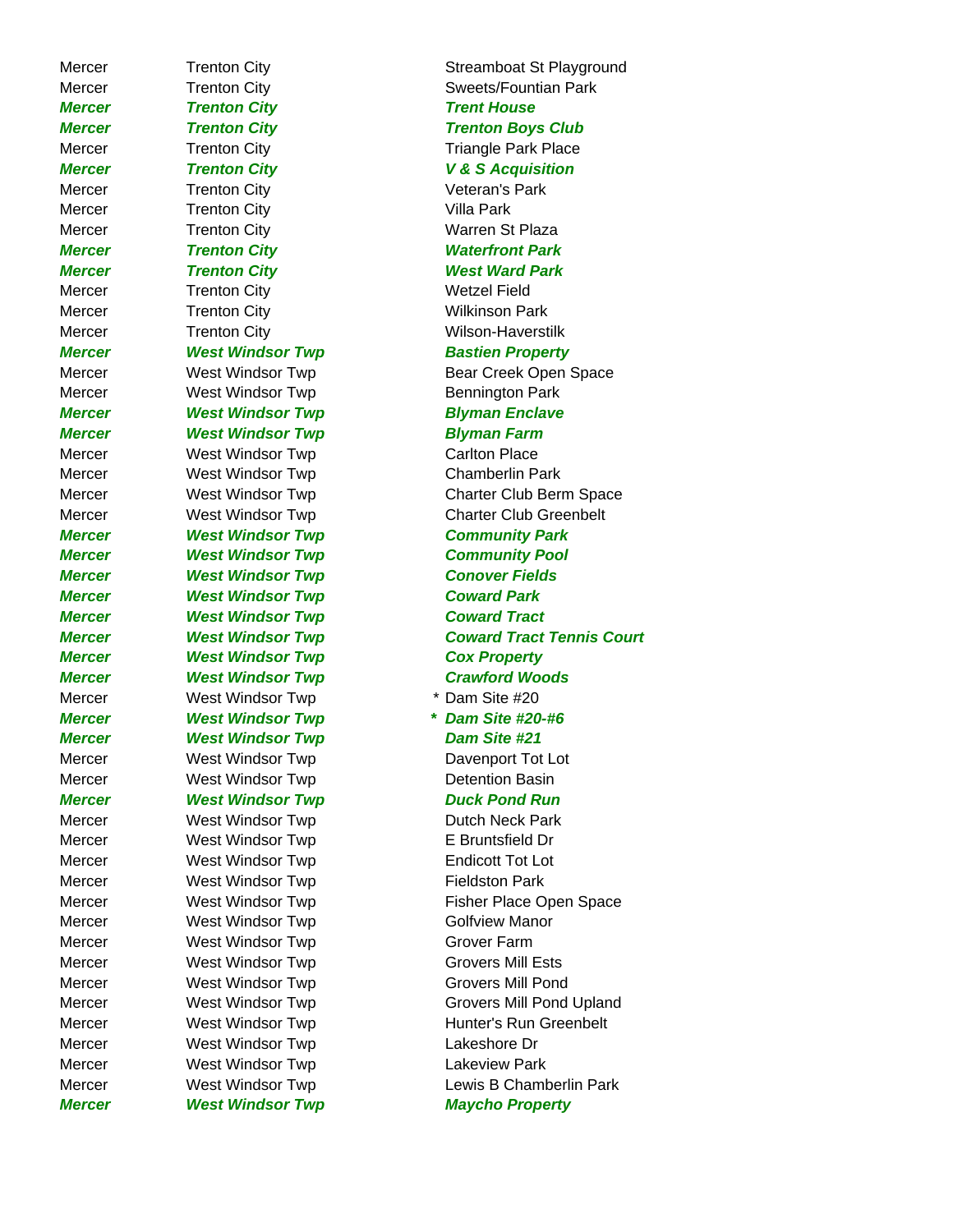Mercer **West Windsor Twp** Mcgetrick Lane Mercer **West Windsor Twp** Meadow Run Road Mercer **West Windsor Twp** Millstone River Mercer **West Windsor Twp** Morning Sun Ave Mercer West Windsor Twp **Camp** Old Scout Camp Mercer **West Windsor Twp** Southfield Road Mercer West Windsor Twp **Sunrise Park** Mercer West Windsor Twp **Twp Greenbelt** Mercer West Windsor Twp **Twp Open Space** *Mercer West Windsor Twp Tyndale Property* Mercer West Windsor Twp Van Nest Park Mercer West Windsor Twp Village Road Park Mercer West Windsor Twp W Bruntsfield Drive Mercer West Windsor Twp Waterford Woods Mercer West Windsor Twp **Windsor Hunt** Mercer West Windsor Twp Woodmere Park Middlesex Carteret Boro Banick Park *Middlesex Carteret Boro Carteret Park* Middlesex Carteret Boro Chrome Park *Middlesex Carteret Boro Civic Center Park* Middlesex Carteret Boro Copperworks Field Middlesex Carteret Boro Cornell Park Middlesex Carteret Boro Grant Ave Middlesex Carteret Boro **Carteret Boro Cancel Accomponent Carter** John St Park Middlesex Carteret Boro Carteret Boro Liebig Fields Middlesex Carteret Boro Little League Fields Middlesex Carteret Boro **Parkview Park** Middlesex Carteret Boro Shorecrest Park Middlesex Cranbury Twp Cranbury Cranbury Preserve *Middlesex Cranbury Twp Frosztega Middlesex Cranbury Twp Unami Woods* Middlesex Cranbury Twp **Village Park** Middlesex East Brunswick Twp **Beaver Dam** *Middlesex East Brunswick Twp Bicentennial Park Middlesex East Brunswick Twp Civic Center Middlesex East Brunswick Twp Community Park* Middlesex East Brunswick Twp Country Lane Park Middlesex East Brunswick Twp Crandall Play Area

# *Mercer West Windsor Twp Mercer County Park Mercer West Windsor Twp Princeton Golf Course Mercer West Windsor Twp Princeton Ivy West Mercer West Windsor Twp Robbins Jr Property* Mercer **Mest Windsor Twp** Sapphire Drive Tot Lot Mercer **Mest Windsor Twp Schenck Historic Farm** Mercer **West Windsor Twp Stony Brook Greenbelt** *Mercer West Windsor Twp Thompson Property* Mercer **West Windsor Twp Twp Municipal Building** Mercer West Windsor Twp Windsor Chase Woods Middlesex Carteret Boro **Bernard Street Park** *Middlesex Carteret Boro Civic Center Park / Row* Middlesex Carteret Boro Carteret Boro Dolan Homes Playground Middlesex Carteret Boro Joseph Medwick Park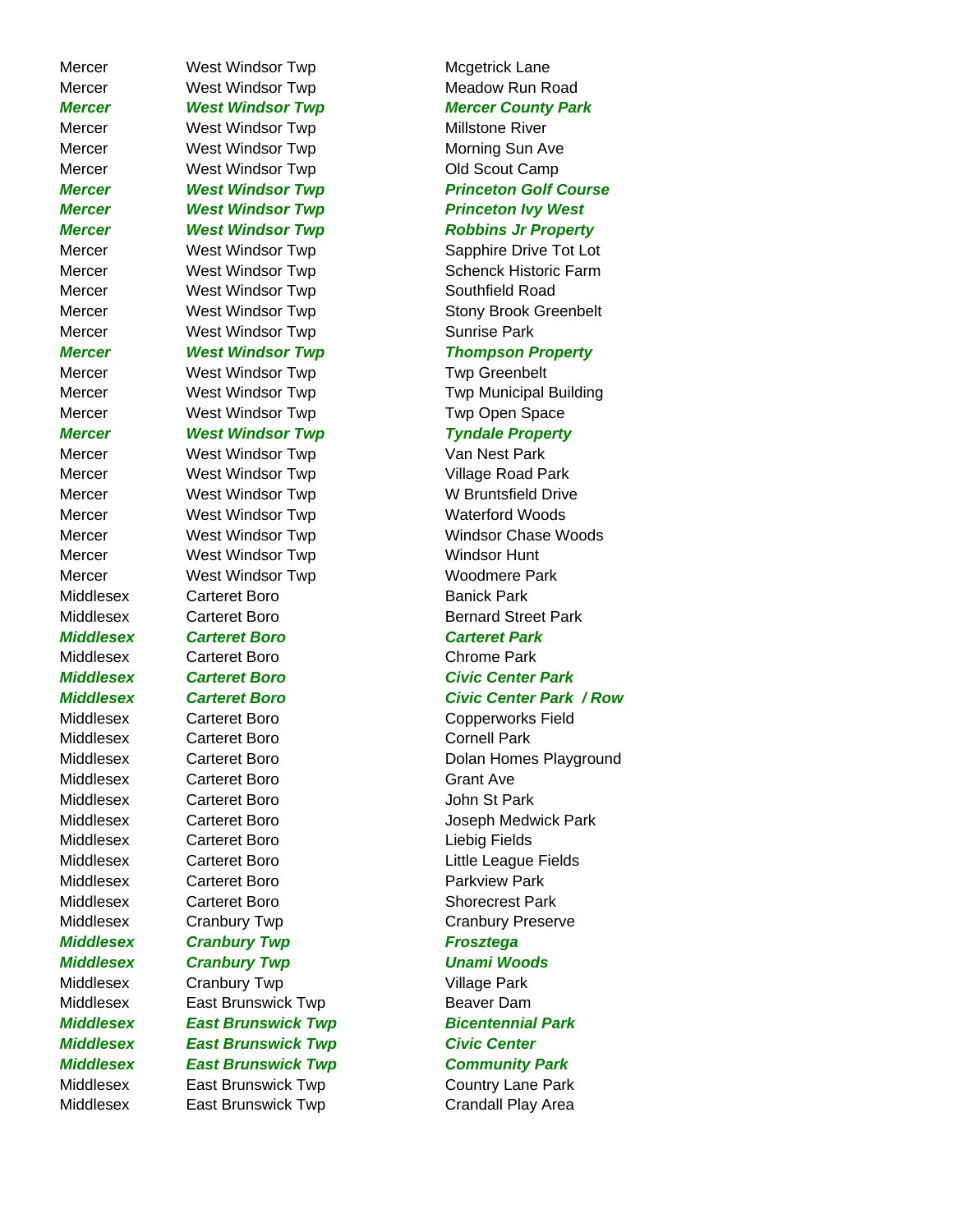## *Middlesex East Brunswick Twp E.B. Museum* Middlesex East Brunswick Twp Frost Woods Middlesex East Brunswick Twp Great Oak Park **Middlesex East Brunswick Twp Farms** Middlesex East Brunswick Twp Ireland Brook Park Middlesex East Brunswick Twp **Internal Communist Communist Communist Communist Communist Communist Communist Communist Communist Communist Communist Communist Communist Communist Communist Communist Communist Communist Com** *Middlesex East Brunswick Twp Keystone Park Middlesex East Brunswick Twp Lapinski* Middlesex East Brunswick Twp Lenape Park Middlesex East Brunswick Twp Main St Park Middlesex East Brunswick Twp Not Named Middlesex East Brunswick Twp **Park** *Middlesex East Brunswick Twp Pine Ridge Park* Middlesex East Brunswick Twp **East Brunswick Twp** Riva Ave Park Middlesex East Brunswick Twp **Sadowski Park** *Middlesex East Brunswick Twp Tices Lane Park* Middlesex East Brunswick Twp Welsh Park Middlesex East Brunswick Twp Westons Mill Middlesex Edison Twp **Example 20** Amboy Ave Middlesex Edison Twp **Angels Field** Middlesex Edison Twp **Ashbrook** Swamp Middlesex Edison Twp **Example 20** Beatrice Park **Middlesex Edison Twp Edition Example 20 Beaver Crossing** Middlesex Edison Twp **Blossom St Park** Middlesex Edison Twp **Boat Basin** Middlesex Edison Twp **Example 20 Edison Twp** Boat Club West Middlesex Edison Twp **Edison Twp** Bonhamtown Park Middlesex Edison Twp **Example 20** Clipper Park Middlesex Edison Twp **Example 20** Dismal Swamp Middlesex Edison Twp **Edgemont Park** *Middlesex Edison Twp Edison Park* Middlesex Edison Twp **Ellmyer Park**

## *Middlesex East Brunswick Twp Dideriksen Park*

Middlesex East Brunswick Twp Tamarack Golf Course

Middlesex East Brunswick Twp Washington Heights Park Middlesex Edison Twp **Anthony Yelencsics Park** 

Middlesex Edison Twp **Bernard Dwyer Park** Middlesex Edison Twp **Camp Kilmer Fields** 

## *Middlesex Edison Twp Central Avenue Park*

Middlesex Edison Twp Crestwood Ballfield

## *Middlesex Edison Twp Dismal Swamp - Nevsky Street*

Middlesex Edison Twp **Example 2** Dismal Swamp - Pony Farm Annex Middlesex Edison Twp **Dismal Swamp** - West Middlesex Edison Twp **Dismal Swamp East** Middlesex Edison Twp **Earl Schenck Miers Park** Middlesex Edison Twp Edition Boys Baseball Middlesex Edison Twp **Example 20** Edison Boys Basketball Middlesex Edison Twp **Edison Tower Area** *Middlesex Edison Twp Edison Wetlands* Middlesex Edison Twp **Edison Contact Edison Woods Park** Middlesex Edison Twp Edith Stevens Wildlife Preserve *Middlesex Edison Twp Evergreen Rd West (NJ Conservation Foundation)*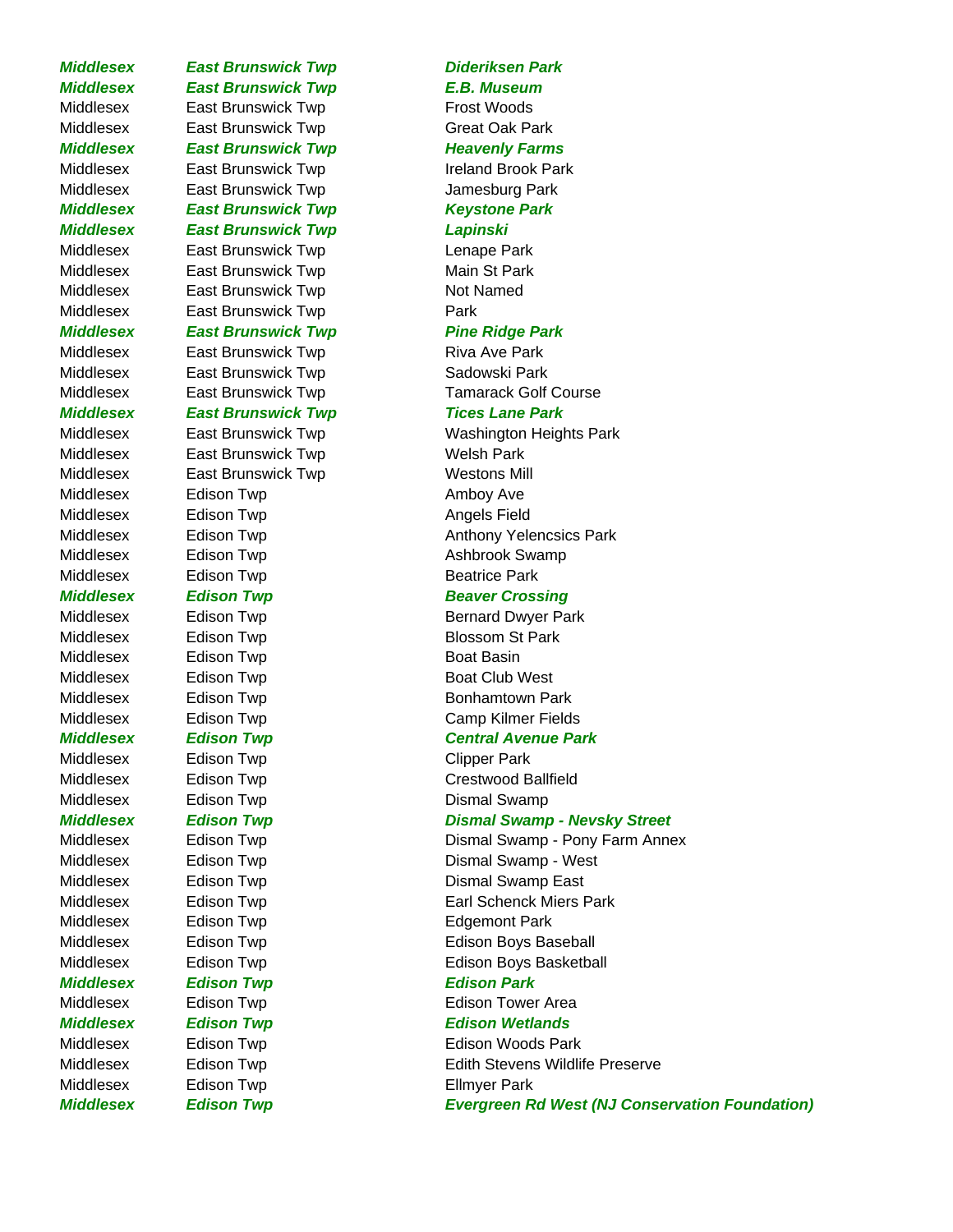Middlesex Highland Park Boro **Donaldson Park** 

Middlesex Edison Twp **Example 20** Gateway Park Middlesex Edison Twp Grove Woods Middlesex Edison Twp **Example 20** Hale Park Middlesex Edison Twp **Inman Ave Park** Middlesex Edison Twp **Kent's Neck** Middlesex Edison Twp **Example 20** Kilmer Park *Middlesex Edison Twp Meyer Rd Middlesex Edison Twp Mill Brook* **Middlesex Edison Twp Edition Control Property Circle** Middlesex Edison Twp **Network** Nevsky Park Middlesex Edison Twp Cld Post Park Middlesex Edison Twp **Example 20 For Allen Park Meadows** *Middlesex Edison Twp Paternitti Park Middlesex Edison Twp Petti Farm* Middlesex Edison Twp **Example 20 Roosevelt Park** Middlesex Edison Twp **Samek** Middlesex Edison Twp **Example 20** Silver Lake Middlesex Edison Twp **Example 20** South Meadows Middlesex Helmetta Boro Not Named

Middlesex Edison Twp Idlewild Health Center Middlesex Edison Twp **Inman Ave North** Middlesex Edison Twp **Inman Avenue South** *Middlesex Edison Twp James Elder Park* Middlesex Edison Twp **Internal Communist** John Lundquist Park *Middlesex Edison Twp Mark Polansky Park* Middlesex Edison Twp **Meadow Road South** Middlesex Edison Twp **Menlo Park School Area** Middlesex Edison Twp **Michael Dudash Park** Middlesex Edison Twp **Midtown Little League** Middlesex Edison Twp New Brooklyn Rd Park Middlesex Edison Twp No. 8th Tennis Courts Middlesex Edison Twp North Edison Little League Middlesex Edison Twp **North Edison Park Middlesex Edison Twp Community Community Community Community Community Community Community Community Community** *Middlesex Edison Twp Oak Tree Pond Park* Middlesex Edison Twp **\* 2008** Edison Twp **\* Oak Tree Road Park** *Middlesex Edison Twp Oakcrest Swim Club* Middlesex Edison Twp **Piscatawaytown Commons** Middlesex Edison Twp **Edison Twp** Portland St Tennis Courts Middlesex Edison Twp **Edison Twp** Raritan River Ravine Middlesex Edison Twp **Example 20** Sherwood Forest Middlesex Edison Twp **Example 20** Silver Lake Ravine Middlesex Edison Twp **Stelton Community Center** Middlesex Edison Twp **Stephen Capestro Park** Middlesex Edison Twp Thomas Swales Jr Park Middlesex Edison Twp **Example 1** Tingley Lane Park Middlesex Edison Twp **Winter Street Park** *Middlesex Edison Twp Woodland Ave Park* Middlesex Edison Twp **Woodland Greens** *Middlesex Helmetta Boro Jamesburg Park Middlesex Highland Park Boro Centennial Park*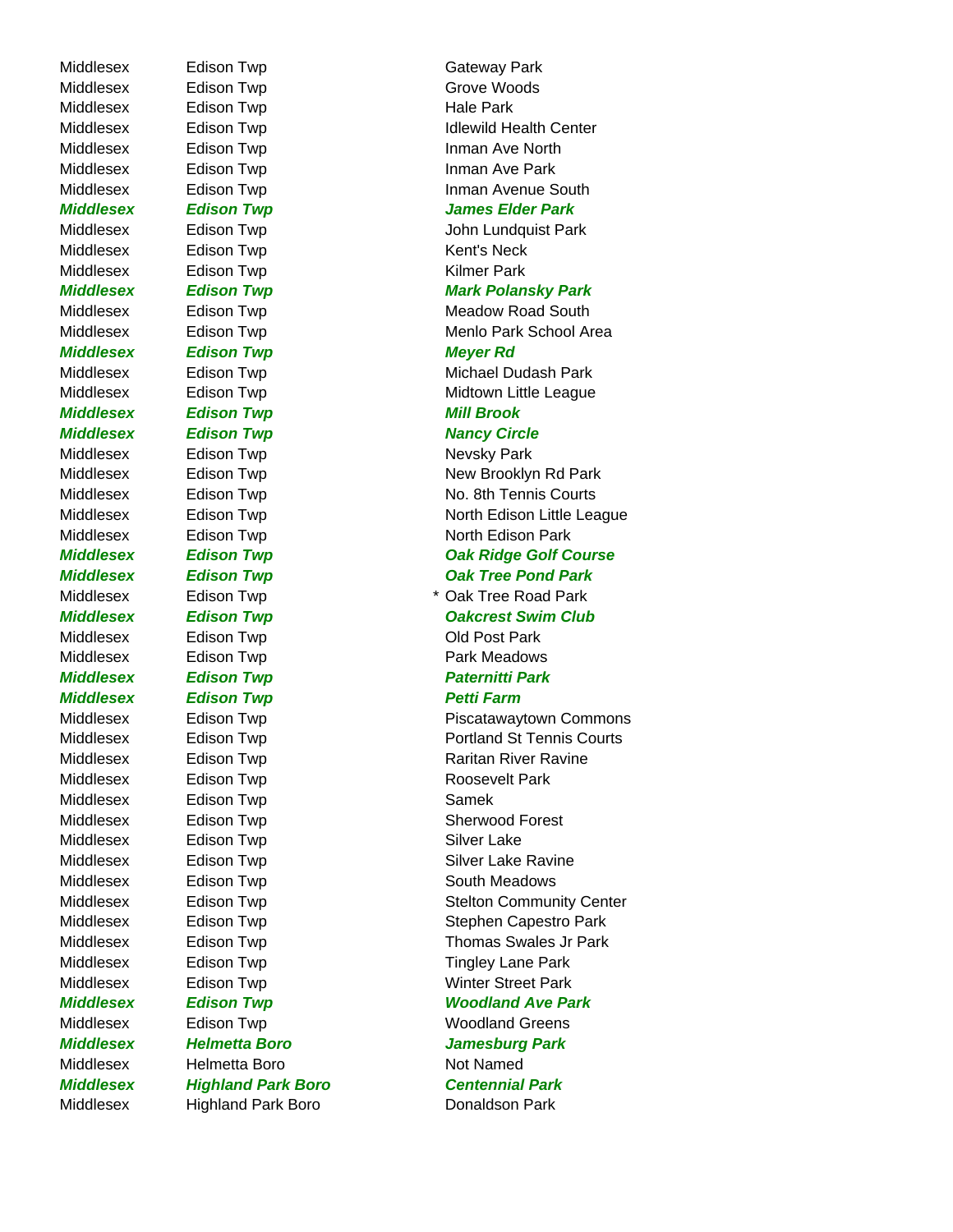Middlesex Highland Park Boro Karsey Park Middlesex Highland Park Boro **Lower Meadows** *Middlesex Highland Park Boro Sixth Ave Park* Middlesex Highland Park Boro South 8th Parcel Middlesex Highland Park Boro Tot Lot Middlesex Highland Park Boro Veterans Park Middlesex Jamesburg Boro Forsgate Dr Park Middlesex Jamesburg Boro **Communist Communist Communist Communist Communist Communist Communist Communist Communist Communist Communist Communist Communist Communist Communist Communist Communist Communist Communist Commun** *Middlesex Jamesburg Boro Thompson Park* Middlesex Jamesburg Boro Tillie Davison Middlesex Metuchen Boro Center Street Middlesex Metuchen Boro Hampton St *Middlesex Metuchen Boro Kentnor St* Middlesex Metuchen Boro Municipal Pool Middlesex Metuchen Boro Myrtle Ave *Middlesex Metuchen Boro Oakland Ave Middlesex Metuchen Boro Olmezer Middlesex Metuchen Boro Thomas Park Middlesex Middlesex Boro Cap Lane Park* Middlesex Middlesex Boro **Fitzsimmons Park** Middlesex Middlesex Boro Haverstick Field Middlesex Middlesex Boro Runyon Ballfield Middlesex Middlesex Boro Simchock Field Middlesex Milltown Boro **Albert Ave** Middlesex Milltown Boro **Borough** *Middlesex Milltown Boro Brook Park* Middlesex Milltown Boro Nulltown Herbert Ave Middlesex Milltown Boro Michelin *Middlesex Milltown Boro Mill Pond* Middlesex Milltown Boro N. Moetz Middlesex Milltown Boro **Pardun Ave** *Middlesex Monroe Twp Jamesburg Park Middlesex Monroe Twp Thompson Park Middlesex New Brunswick City 4th Ward Park Middlesex New Brunswick City Alec Baker Park*

# *Middlesex Highland Park Boro Johnson Park* **Middlesex Highland Park Boro Native Plant Reserve** Middlesex Highland Park Boro Valley Place Ravine *Middlesex Jamesburg Boro Augusta Rec Facility (In Monroe) Middlesex Jamesburg Boro Veterans Memorial Park Middlesex Metuchen Boro Dismal Brook Park* **Middlesex Metuchen Boro Grove Ave Parcel** Middlesex Middlesex Boro Melrose Avenue Park *Middlesex Middlesex Boro Mountain View Park Middlesex Middlesex Boro Roy Harkness Community Pool* Middlesex Middlesex Boro Victor Crowell Park Middlesex Middlesex Boro Wilton Ave Playground Middlesex Monroe Twp **Fmr Community Center** *Middlesex Monroe Twp James Monroe Memorial Park* Middlesex Monroe Twp **Jamesburg Park Extension** Middlesex Monroe Twp New Monroe Community Center Middlesex Monroe Twp **Canadiates** Outcalt Neighborhood Rec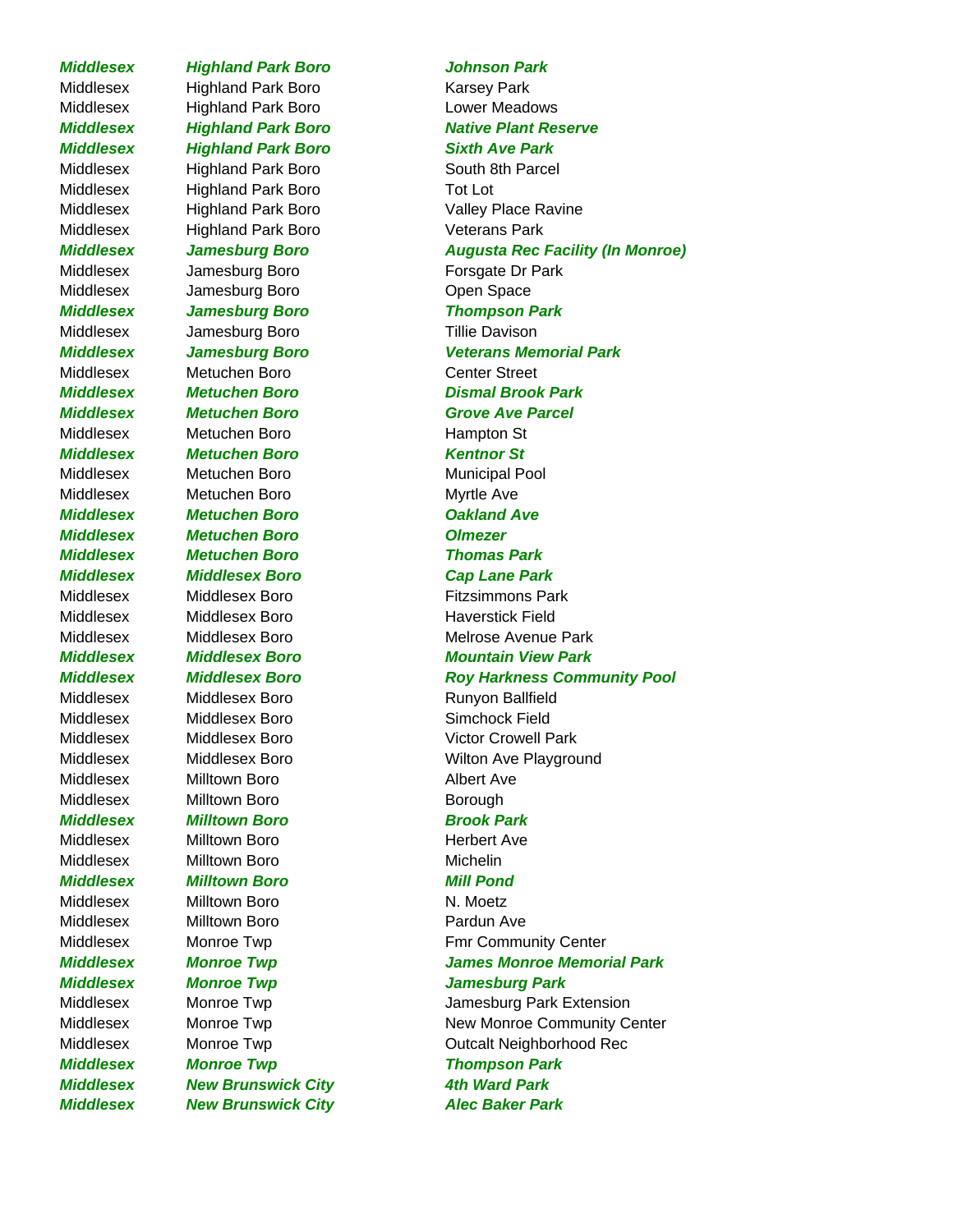# *Middlesex New Brunswick City Boyd Park*

Middlesex New Brunswick City Civic War Memorial Middlesex New Brunswick City D & R Towpath Middlesex New Brunswick City **Feaster Park** Middlesex New Brunswick City **Fireman's Memorial** Middlesex Mew Brunswick City **Middlesex** Joyce Kilmer Park Middlesex New Brunswick City **Kossuth Park** Middlesex New Brunswick City Langley Place

## *Middlesex New Brunswick City Memorial Stadium*

Middlesex New Brunswick City Murphy Park Middlesex New Brunswick City **Pittman Park** 

Middlesex New Brunswick City Recreation Park Middlesex New Brunswick City Simplex Ave Middlesex New Brunswick City WW I Memorial

Middlesex North Brunswick Twp Applegate Playground Middlesex North Brunswick Twp **Babbage Park** Middlesex North Brunswick Twp Boyd Tot Lot & Pond Middlesex North Brunswick Twp Columbus Park

## *Middlesex North Brunswick Twp Community Park*

Middlesex North Brunswick Twp Finnigans Lane Middlesex North Brunswick Twp Frisch Park Middlesex North Brunswick Twp Hermann Park Middlesex North Brunswick Twp Hidden Lake Middlesex North Brunswick Twp JFK Park Middlesex North Brunswick Twp Luke Playground

## *Middlesex North Brunswick Twp Sabella Park*

Middlesex Morth Brunswick Twp Senior Citizen Center Middlesex North Brunswick Twp The Ramble *Middlesex North Brunswick Twp Veterans Park* Middlesex Old Bridge Twp Brunswick Avenue **Middlesex Old Bridge Twp Burnt Fly Bog** Middlesex Old Bridge Twp Central Park Playground Middlesex Old Bridge Twp Cheesequake Creek *Middlesex Old Bridge Twp Cliffwood Beach* Middlesex Old Bridge Twp Cook Ave

*Middlesex New Brunswick City \* Boyd Park - PSE&G Easement Middlesex New Brunswick City Buccleuch Park*

Middlesex New Brunswick City **Quentin Ave Tot Lot** 

## **Middlesex Mew Brunswick City Middlesex Arritan River Conservation**

Middlesex Mew Brunswick City **Raritan River Conservation Area** Middlesex New Brunswick City **Rutgers Village Mini Park** Middlesex New Brunswick City **Weston's Mill Watershed** Middlesex New Brunswick City **Women's War Memorial** 

## *Middlesex New Brunswick City Youth Sports Complex*

Middlesex North Brunswick Twp **Brunswick Knolls Playground** Middlesex North Brunswick Twp Colonial Gardens Playground

Middlesex North Brunswick Twp Dampson's Mill Pond Park Middlesex North Brunswick Twp Eisenhower Playground

## *Middlesex North Brunswick Twp Farrington Lake*

Middlesex North Brunswick Twp Farrington Oaks Playground Middlesex North Brunswick Twp Martin L King Playground

Middlesex North Brunswick Twp Vanderbuilt Manor Playground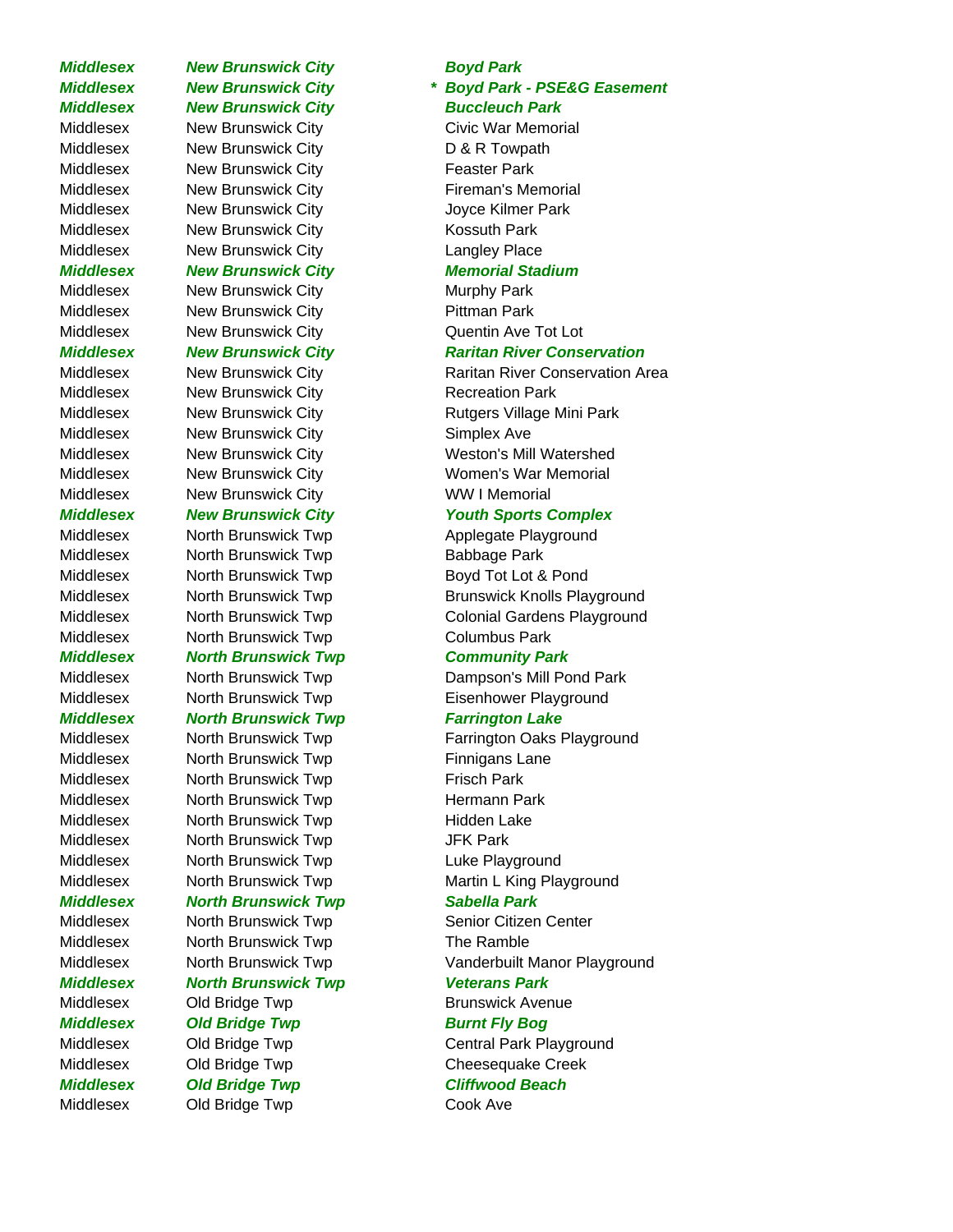### *Middlesex Old Bridge Twp Deep Run*

Middlesex Old Bridge Twp Fry's Field Middlesex Old Bridge Twp Geick Park Middlesex Old Bridge Twp Lake Lucerne **Middlesex Old Bridge Twp Napp Field** *Middlesex Old Bridge Twp Paul's Beach* Middlesex Old Bridge Twp **Riparian Rights** Middlesex Old Bridge Twp Seidlers Beach Middlesex Old Bridge Twp Stump Creek **Middlesex Old Bridge Twp Ticetown Road** Middlesex Old Bridge Twp Veterans Park Middlesex Perth Amboy City **Bayview Park** Middlesex Perth Amboy City Caledonia Park Middlesex Perth Amboy City **Duffy Park Middlesex Perth Amboy City Franklin Drive** Middlesex Perth Amboy City **Patten Center** *Middlesex Perth Amboy City River Park* Middlesex Perth Amboy City **Rudyk Park** *Middlesex Perth Amboy City Waterfront Park* Middlesex Perth Amboy City **Waters Stadium** Middlesex Piscataway Twp **Albert St Park** Middlesex Piscataway Twp **Arboretum** Middlesex Piscataway Twp **Blackford Oaks** Middlesex Piscataway Twp **Brookside Park** Middlesex Piscataway Twp **Byrne Park** 

Middlesex Old Bridge Twp Fox St Playfield Middlesex Old Bridge Twp Higgins Rd Fields Middlesex Old Bridge Twp John A Phillips Preserve *Middlesex Old Bridge Twp Lambertson Property Middlesex Old Bridge Twp Laurence Harbor Park* Middlesex Old Bridge Twp Margaret's Creek **Middlesex Old Bridge Twp Sports Complex** *Middlesex Perth Amboy City 2nd Street Boat Ramp* Middlesex **Perth Amboy City** Buckingham Pool (+ Riparian Lands) *Middlesex Perth Amboy City Chamberlain Ave Park* Middlesex Perth Amboy City City City Hall Circle Park Middlesex Perth Amboy City Columbus Circle Playground Middlesex **Perth Amboy City Florida Grove Rd Playground Middlesex Perth Amboy City Francis St Playground** *Middlesex Perth Amboy City Ll Fields / Dalton Field Middlesex Perth Amboy City Ll Fields / Mcwilliam Stadium Middlesex Perth Amboy City Neal J Lucey Center* Middlesex Perth Amboy City **Parking and Walkway Area** *Middlesex Perth Amboy City Sadowski Tennis Courts Middlesex Perth Amboy City Sadowski Waterfront Park Middlesex Perth Amboy City Seaman St Playlot Middlesex Perth Amboy City Washington Park Middlesex Perth Amboy City Waterfront Walkway* Middlesex Piscataway Twp **Ambrose Doty's Brook Park** Middlesex Piscataway Twp **Ambrose Overlook** Middlesex Piscataway Twp Byrne Park Paper Streets *Middlesex Piscataway Twp Columbus Park*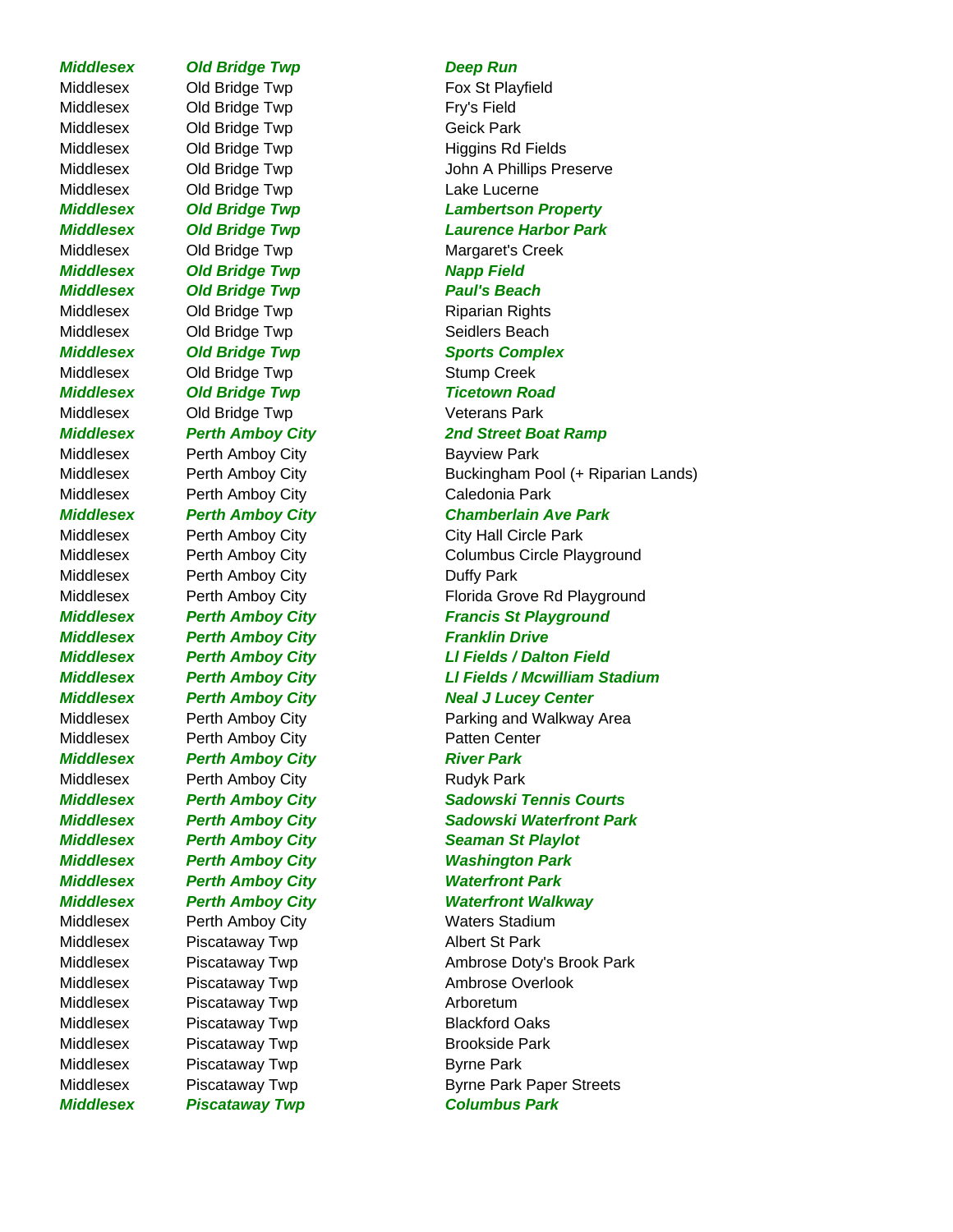Middlesex Piscataway Twp Day Park Middlesex Piscataway Twp **Durham Park** Middlesex Piscataway Twp Franklin St Park Middlesex Piscataway Twp **Haines Park** Middlesex Piscataway Twp **Hidden Woods** *Middlesex Piscataway Twp Johnson Park* Middlesex Piscataway Twp **Karen Court** Middlesex Piscataway Twp **Example 20 Kroeger Park** Middlesex Piscataway Twp Mcneil Park Middlesex Piscataway Twp **Municipal Pool** Middlesex Piscataway Twp New Market Park Middlesex Piscataway Twp No. Stelton Park Middlesex Piscataway Twp **Charles** Open Space Middlesex Piscataway Twp **Perrine Park** Middlesex Piscataway Twp Point Of Woods Middlesex Piscataway Twp **Calculation Community** Quibbletown Park Middlesex Piscataway Twp **Riverside Park** Middlesex Piscataway Twp **School St Park** Middlesex Piscataway Twp **Short St Park Middlesex Piscataway Twp Skating Rink** Middlesex Piscataway Twp **Example 20** Sturbridge Park Middlesex Piscataway Twp **Suskin Park** Middlesex Piscataway Twp **Sutton Place** Middlesex Piscataway Twp Tara Park Middlesex Piscataway Twp **Veterans Park** Middlesex Piscataway Twp **Woodlake** Middlesex Piscataway Twp Wynnwood Park Middlesex Piscataway Twp **Yorktown Square** Middlesex Plainsboro Twp Community Park Middlesex Plainsboro Twp Lenape Trail Middlesex Plainsboro Twp Mill Pond Park Middlesex Plainsboro Twp Municipal Center Middlesex Plainsboro Twp Plainsboro Park Middlesex Plainsboro Twp Plainsboro Pond *Middlesex Plainsboro Twp Schalks Meadow Park*

### *Middlesex Piscataway Twp Columbus Park Paper Streets*

Middlesex Piscataway Twp Day Park Paper Streets Middlesex Piscataway Twp Haines Park Paper Streets Middlesex Piscataway Twp **Hazelwood Park Paper Streets** Middlesex Piscataway Twp **Holmes Marshall Park** 

Middlesex Piscataway Twp **Kroeger Park Paper Streets** Middlesex Piscataway Twp Lesleie Estates Open Space Middlesex Piscataway Twp **Lillian Conservation Area** Middlesex Piscataway Twp **Little League Complex** Middlesex Piscataway Twp Mcneil Park Paper Streets Middlesex Piscataway Twp **Piluso Way Conservation Area** Middlesex Piscataway Twp Short Street Park Paper Streets

Middlesex Piscataway Twp **University Heights Park** Middlesex Piscataway Twp Veterans Park Paper Streets Middlesex Piscataway Twp Wood Lake Open Space Middlesex Plainsboro Twp Morris Davison Park *Middlesex Plainsboro Twp Plainsboro Preserve*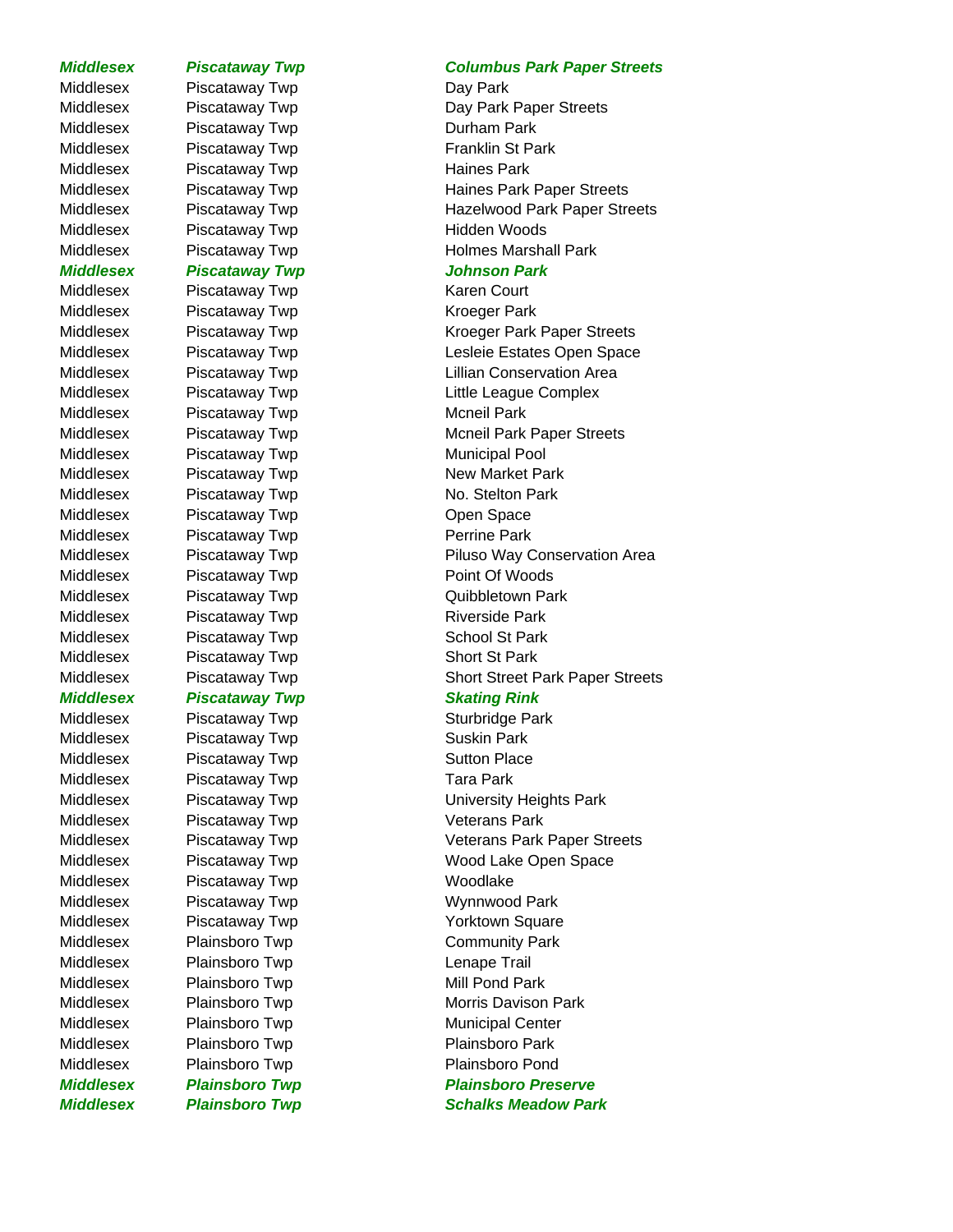Middlesex Sayreville Boro Burke's Park Middlesex Sayreville Boro Clark Park Middlesex Sayreville Boro Evelyn Terr Park *Middlesex Sayreville Boro Fielek Park* Middlesex Sayreville Boro Sayreville Boro Jernee Mill Park *Middlesex Sayreville Boro Kennedy Park* Middlesex Sayreville Boro **Morgan Park** Middlesex Sayreville Boro Cak Street Park **Middlesex Sayreville Boro River Rd Park** Middlesex Sayreville Boro Trigg's Park Middlesex Sayreville Boro Woodside Park Middlesex South Amboy City **Marina Area** 

Middlesex South Brunswick Twp Bedford Park Middlesex South Brunswick Twp Dana Ct Detention Middlesex South Brunswick Twp Dayton Park Middlesex South Brunswick Twp Dobin Park Middlesex South Brunswick Twp **Haven Pond** Middlesex South Brunswick Twp Heathcote Middlesex South Brunswick Twp Heathcote Brook Middlesex South Brunswick Twp Ireland Brook Park Middlesex South Brunswick Twp Jay Ct Detention Middlesex South Brunswick Twp Kingsley Park

Middlesex Plainsboro Twp Waters Edge Park **Middlesex Sayreville Boro Bailey Park** Middlesex Sayreville Boro Bayview Park Middlesex Sayreville Boro Boehmhurst Park *Middlesex Sayreville Boro Bordentown Ave Park* Middlesex Sayreville Boro Bushell Hoffman Ave Park Middlesex Sayreville Boro Jackson Ave Park *Middlesex Sayreville Boro Julian Capik Nature Preserve* Middlesex Sayreville Boro Miller Corner Park Middlesex Sayreville Boro Oak Street Playground Middlesex Sayreville Boro Popowski Ave Park Middlesex Sayreville Boro Raritan Bay Waterfront Park *Middlesex Sayreville Boro Walter Faith Park* Middlesex Sayreville Boro War Memorial Park *Middlesex Sayreville Boro Watershed Protection* Middlesex Sayreville Boro Woodland Ave Park Middlesex South Amboy City **Brown-Hughes Park** Middlesex South Amboy City Colucci/Eppineer Fields Middlesex South Amboy City Conlogue Ave Playground Middlesex South Amboy City Conover St Playground Middlesex South Amboy City First St Playground Middlesex South Amboy City George St Playground Middlesex South Amboy City **Rosewell St Playground** Middlesex South Amboy City **Towerland Park** Middlesex South Amboy City **Veteran's Field** *Middlesex South Amboy City Zdanewicz Park* Middlesex South Brunswick Twp Broadway Pump Station Middlesex South Brunswick Twp **Brunswick Acres Detention** Middlesex South Brunswick Twp Davidson's Mill Pond Park **Middlesex South Brunswick Twp Kuhn Property**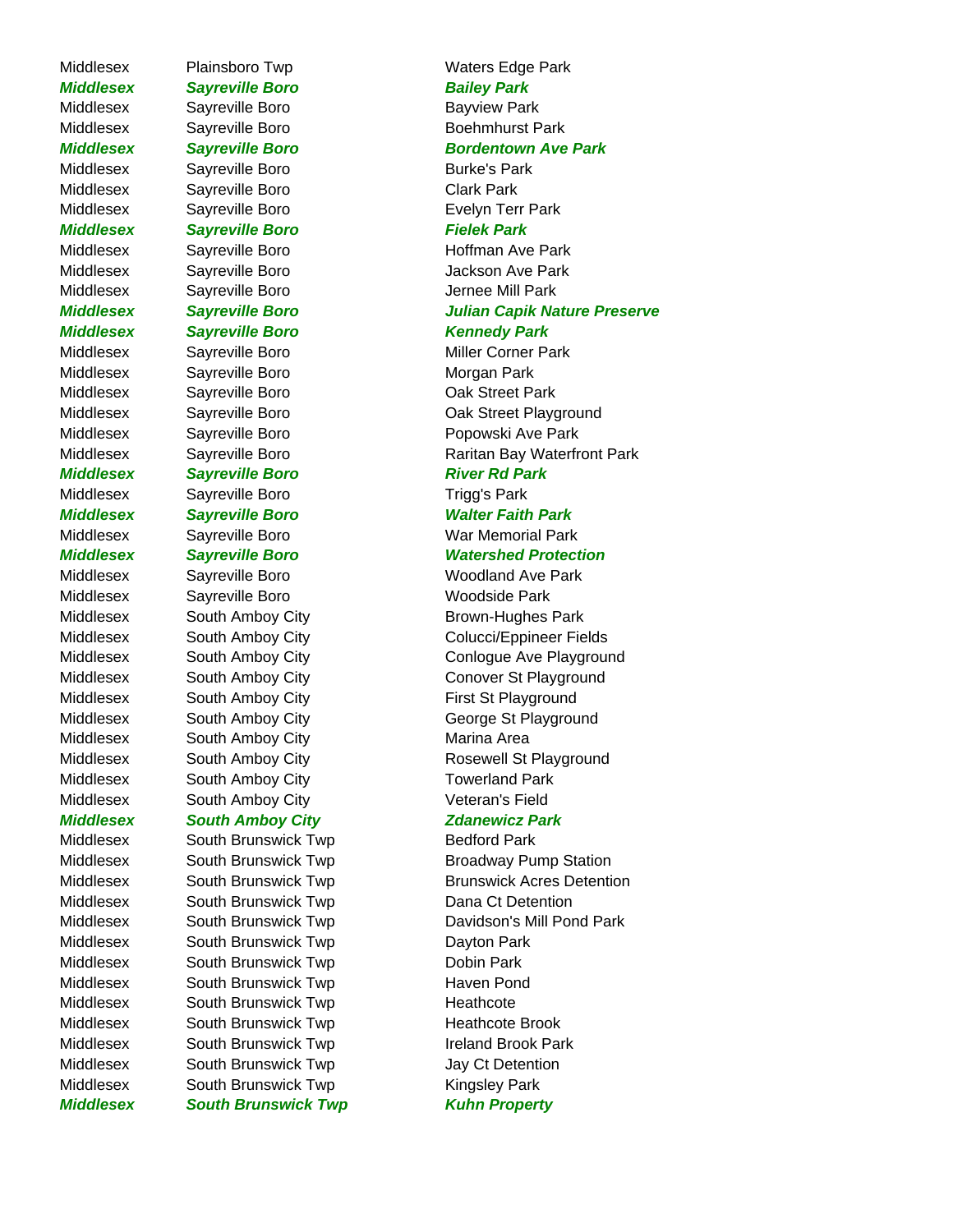Middlesex South Brunswick Twp Rt 27 Strip

*Middlesex South Brunswick Twp Sondek Park* Middlesex South Brunswick Twp Walnut Park *Middlesex South Brunswick Twp Woodlot Park*

Middlesex South Plainfield Boro Cotton Street Park Middlesex South Plainfield Boro Junior Baseball Club Middlesex South Plainfield Boro Pitt Street Park Middlesex South Plainfield Boro Pop Warner Football Middlesex South Plainfield Boro **Putnam Park** Middlesex South Plainfield Boro Shadyside Park Middlesex South Plainfield Boro Soccer Club

# *Middlesex South Plainfield Boro Spring Lake Park*

Middlesex South Plainfield Boro Veteran's Park Middlesex South Plainfield Boro Walnut Street Park Middlesex South River Boro **Daley's Pond** 

Middlesex South River Boro **Fitzpatrick Field** Middlesex South River Boro **JFK Park** Middlesex South River Boro Leonardine Park

Middlesex South River Boro **Veterans Park** Middlesex Spotswood Boro Broad Ave Middlesex Spotswood Boro **Devoe Lake** Middlesex Spotswood Boro **Hudson Ave** Middlesex Spotswood Boro **Inland Ballfields** 

Middlesex Spotswood Boro **Lakeview Dr** Middlesex Spotswood Boro Marlboro Ave

Middlesex Spotswood Boro Not Named Middlesex Spotswood Boro **Pennington Ave** Middlesex Spotswood Boro Reider Rd Area Middlesex Woodbridge Twp **Almon Ave Middlesex Woodbridge Twp Middlesex Avenel Park** Middlesex Woodbridge Twp **Bowtie Pool** 

**Middlesex Woodbridge Twp Boynton Park** Middlesex Woodbridge Twp Brookfield Ave Middlesex Woodbridge Twp **Bucknell Ave** Middlesex Woodbridge Twp Cavour Street

Middlesex South Brunswick Twp **Pump Station** Middlesex South Brunswick Twp Pyne Road Pump Station Middlesex South Brunswick Twp Raymond Rd Detention Middlesex South Brunswick Twp Reichler Park Middlesex South Brunswick Twp Rochelle Drive Detention

Middlesex South Plainfield Boro **Borough Hall Tennis Courts** Middlesex South Plainfield Boro Environmental Ed Reserve

# *Middlesex South River Boro Edward Grekoski Park*

# *Middlesex South River Boro Varga / Pacer's Field*

Middlesex Spotswood Boro Devoe Lake Shore Middlesex Spotswood Boro East Spotswood Area

# *Middlesex Spotswood Boro Jamesburg Park*

Middlesex Spotswood Boro Kensington Ave Middlesex Spotswood Boro Michael Road Park

# *Middlesex Spotswood Boro Mott Place Tennis Courts*

Middlesex Spotswood Boro Mundy Ave Park Area Middlesex Spotswood Boro Sr League Ballfields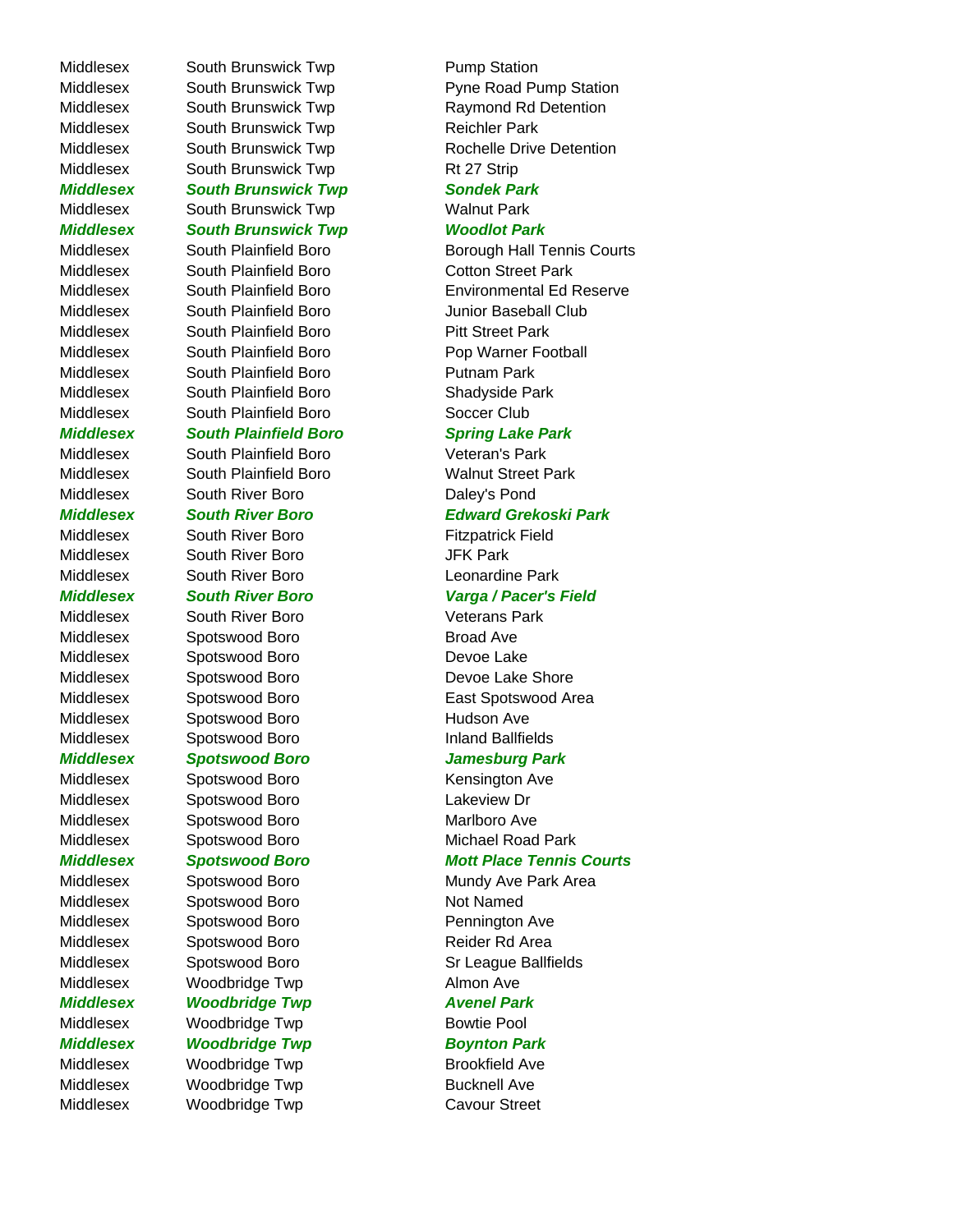Middlesex Woodbridge Twp Claire Ave *Middlesex Woodbridge Twp Cliff Road* Middlesex Woodbridge Twp Cliff Road Marina Middlesex Woodbridge Twp Clinton Avenue *Middlesex Woodbridge Twp Clyde Ave* Middlesex Woodbridge Twp Corielle Street Middlesex Woodbridge Twp Crystal Ave Middlesex Woodbridge Twp **E. William St** Middlesex Woodbridge Twp **East Green Street** Middlesex Woodbridge Twp Ferry St Middlesex Woodbridge Twp **Fords Park** Middlesex Woodbridge Twp **Fourth Street** Middlesex Woodbridge Twp Gaywood Ave Middlesex Woodbridge Twp Hawthorne Ave Middlesex Woodbridge Twp **Heards Brook Park** Middlesex Woodbridge Twp Middlesex Hillside Ave Middlesex Woodbridge Twp Middlesex Howell Ave Middlesex Woodbridge Twp Inman Ave Middlesex Woodbridge Twp Kennedy Park Middlesex Woodbridge Twp Merrill Park Middlesex Moodbridge Twp North Hill Road Middlesex Woodbridge Twp Cak Ave Middlesex Woodbridge Twp **Parker Press Park** Middlesex Woodbridge Twp **Pennsylvania Ave Middlesex Woodbridge Twp Prospect Park** Middlesex Woodbridge Twp **Canadia Contract Contract Contract Contract Contract Contract Contract Contract Contract Contract Contract Contract Contract Contract Contract Contract Contract Contract Contract Contract Contract** Middlesex Woodbridge Twp Rahway Ave Park

Middlesex Woodbridge Twp Regina Street Middlesex Woodbridge Twp **Rosiet Homes** Middlesex Woodbridge Twp **Rugby Rd** Middlesex Woodbridge Twp South Robert St Middlesex Woodbridge Twp St. Georges Ave *Middlesex Woodbridge Twp Valley Road* Middlesex Woodbridge Twp West Ave

Middlesex Woodbridge Twp Woodview Ave Monmouth Aberdeen Twp **Andover Park** Monmouth Aberdeen Twp **Burlington Drive** Monmouth Aberdeen Twp Cambridge Park

# *Monmouth Aberdeen Twp Cliffwood Beach*

Monmouth Aberdeen Twp **Fireman's Field** Monmouth Aberdeen Twp **Fordham Park** Monmouth Aberdeen Twp **Guisti Park** Monmouth Aberdeen Twp **IVyhill Park** 

Middlesex Moodbridge Twp Garden & Almon Ave Middlesex Woodbridge Twp Joseph Melwick Park Middlesex Woodbridge Twp Lyman Ave & Church Middlesex Moodbridge Twp Sewaren Peninsula Middlesex Woodbridge Twp St. Joseph's Terrace Middlesex Woodbridge Twp William Warren Park *Middlesex Woodbridge Twp Woodbridge River Add* Middlesex Woodbridge Twp Woodbridge River Park

Monmouth Aberdeen Twp **Happy Meadows**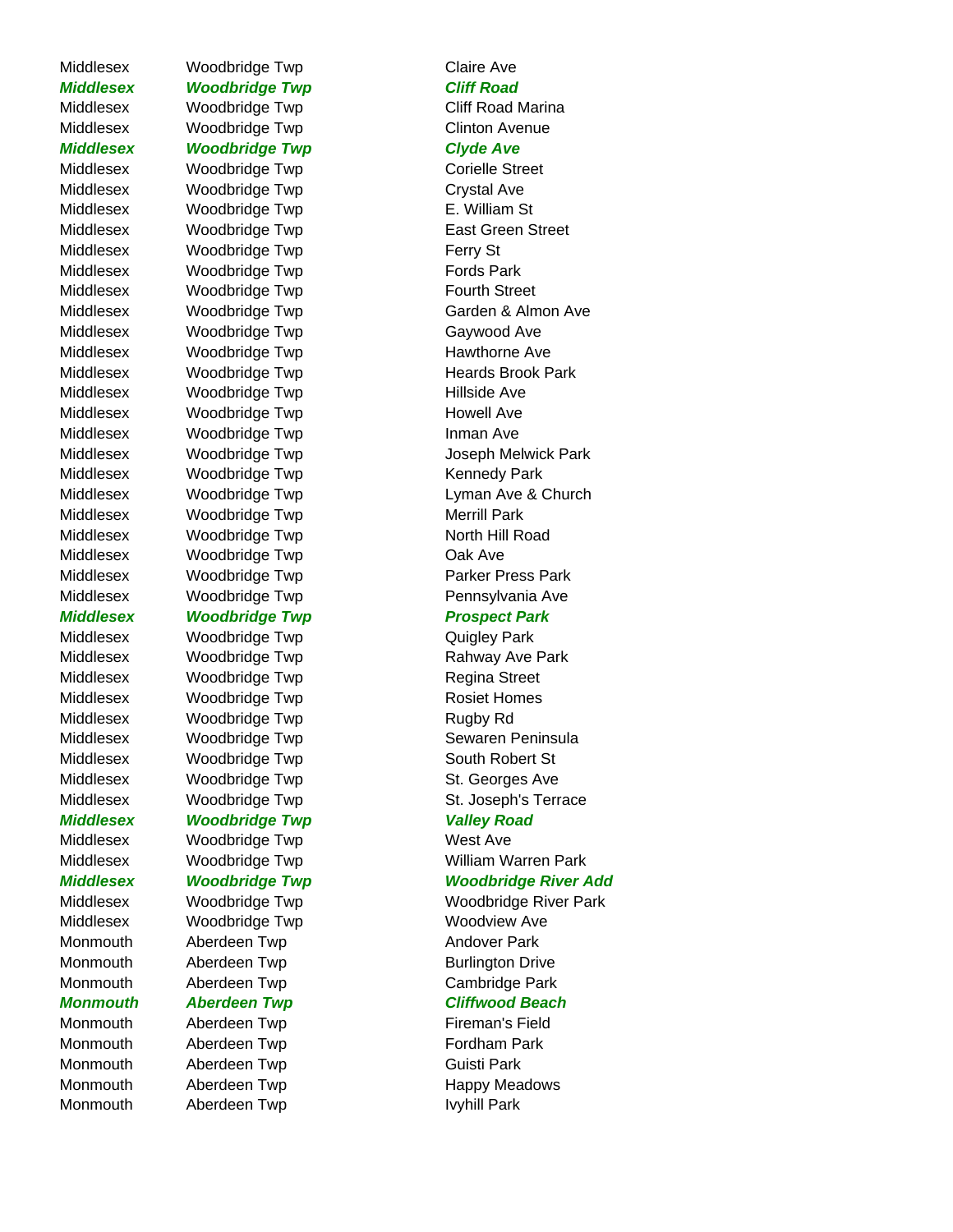# Monmouth Aberdeen Twp **Interpretent Aberdeen** Twp

Monmouth Aberdeen Twp Northland Park Monmouth Aberdeen Twp Not Named Monmouth Aberdeen Twp **Ross Field** Monmouth Aberdeen Twp **Storyland Park** *Monmouth Aberdeen Twp Whale Creek Monmouth Allentown Boro Dr. Farmer Park Monmouth Allentown Boro Mill Pond*

Monmouth Asbury Park City **Charles Assumed Assumed Assumed Assumed Assumed Assumed Assumed Assumed Assumed Assumed Assumed Assumed Assumed Assumed Assumed Assumed Assumed Assumed Assumed Assumed Assumed Assumed Assumed Ass** Monmouth Asbury Park City **Liberty Square** Monmouth Asbury Park City **Locust Dr.** Monmouth Asbury Park City **Marine Grill** Monmouth Asbury Park City **Contains Assume Contains Assume Contains A** Monmouth Asbury Park City **Soldiers Park** Monmouth Asbury Park City **Sunset Lake Park** 

Monmouth Atlantic Highlands Boro A.H. Municipal Harbor Monmouth Atlantic Highlands Boro Center Avenue Park *Monmouth Atlantic Highlands Boro Civic Center Park* Monmouth Atlantic Highlands Boro East Avenue Park Monmouth Atlantic Highlands Boro **Former Rr** Property *Monmouth Atlantic Highlands Boro Harbor Park Monmouth Atlantic Highlands Boro Library Plaza* Monmouth Atlantic Highlands Boro Many Mind Avenue Park

Monmouth Atlantic Highlands Boro **Comet Comet Account Atlantic Highlands Boro** Dean Blvd R.O.W. *Monmouth Atlantic Highlands Boro Popamora Point*

Monmouth Atlantic Highlands Boro South Avenue Park Monmouth Avon-By-The-Sea Boro Beach Area Monmouth Avon-By-The-Sea Boro Harry Crook Ballfield Monmouth Avon-By-The-Sea Boro Memorial Park Monmouth Avon-By-The-Sea Boro Volunteer Park

# **Monmouth Aberdeen Twp Midland Park**

Monmouth Aberdeen Twp Midland Youth Center Monmouth Aberdeen Twp **Cak Shades Park** Monmouth Allentown Boro **Byron Johnson Rec Area** *Monmouth Allentown Boro Conservation Area* Monmouth Allentown Boro **Pearl St. Playground Monmouth Asbury Park City Bangs Ave School Monmouth Asbury Park City Boardwalk Playground** Monmouth Asbury Park City Cookman Mini Park Monmouth Asbury Park City **Main St. & Cookman Ave** Monmouth Asbury Park City **Sunset Atlantic Sq. Park** *Monmouth Asbury Park City Transportation Center* Monmouth Asbury Park City **Monmouth** Asbury Park City **Monmouth Asbury Park City Charlott Charlott West Side Rec Area** *Monmouth Atlantic Highlands Boro Lenape Woods Campo Tract Monmouth Atlantic Highlands Boro Lenape Woods Cliffside Section Monmouth Atlantic Highlands Boro Lenape Woods Greenway Monmouth Atlantic Highlands Boro Lenape Woods Hess Jennings Tract Monmouth Atlantic Highlands Boro Lenape Woods Johnson Tract Monmouth Atlantic Highlands Boro Lenape Woods Nature Preserve* Monmouth Atlantic Highlands Boro Mt Mitchill Scenic Overlook

*Monmouth Avon-By-The-Sea Boro Riverfront Park & Marina*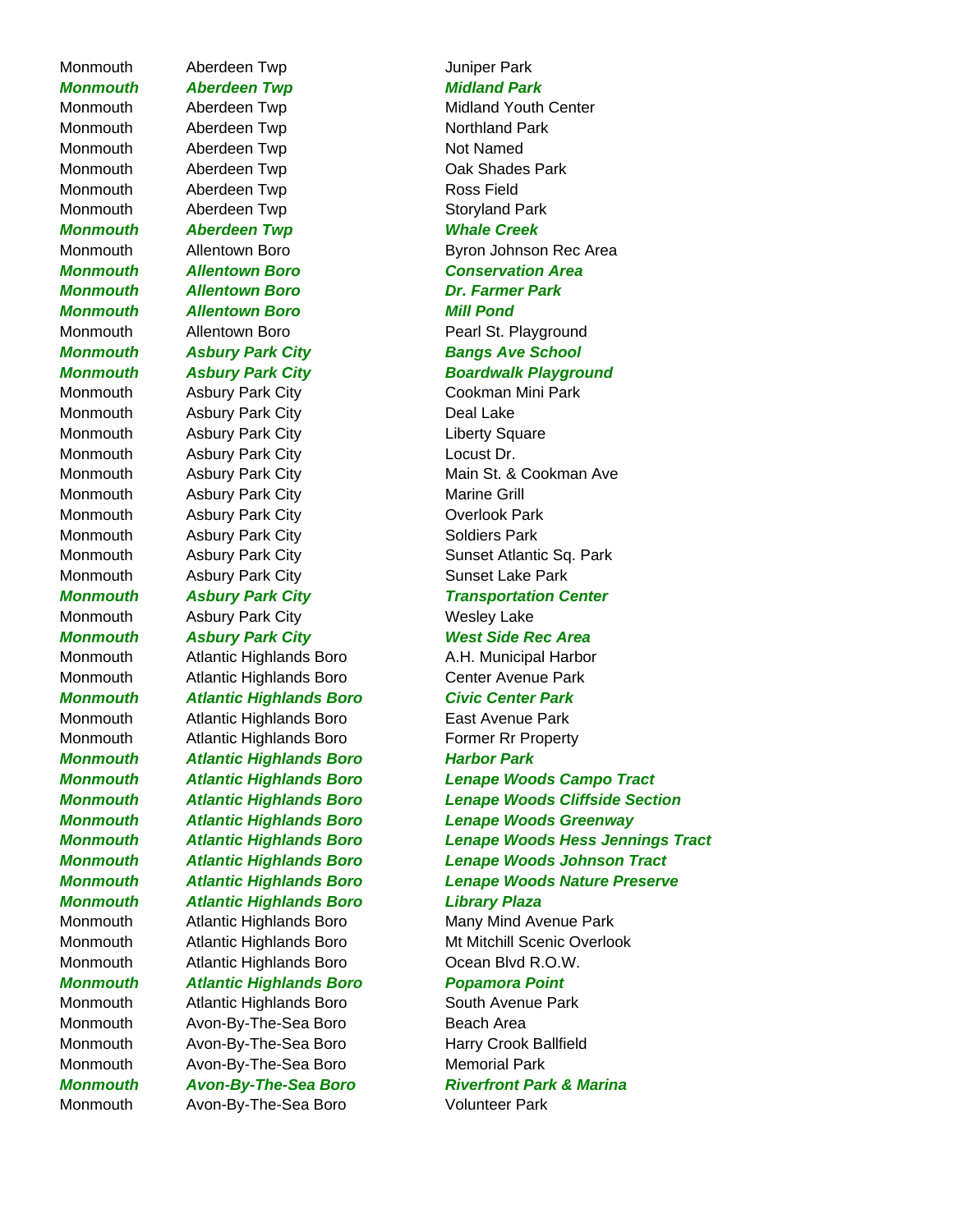Monmouth Belmar Boro 2nd Ave Park Monmouth Belmar Boro **6th Avenue Park** Monmouth Belmar Boro 7th Avenue Park Monmouth Belmar Boro Belmar Beach Monmouth Belmar Boro **Firman's Park** Monmouth Belmar Boro **L. St. Beach** Monmouth Belmar Boro Lake Como Park *Monmouth Belmar Boro Maclearie Park* Monmouth Belmar Boro **Silver Lake Park** *Monmouth Belmar Boro Three Acre Park* Monmouth Belmar Boro **Veterans Park** *Monmouth Bradley Beach Boro Beach Front* Monmouth Bradley Beach Boro **Commouth** Bradley Beach Boro Monmouth Bradley Beach Boro Rec Area Monmouth Bradley Beach Boro Rec Area #1 Monmouth Bradley Beach Boro Rec Area #2 Monmouth Brielle Boro **Carpenter Park** *Monmouth Brielle Boro Harris Tract* Monmouth Brielle Boro **Riverview Park** Monmouth Colts Neck Twp 5 Point Rd Monmouth Colts Neck Twp **Beaver Dam Rd** Monmouth Colts Neck Twp **Blackbriar Dr. Monmouth Colts Neck Twp Collect Control Boundry Rd Monmouth Colts Neck Twp Colts August 2016** Monmouth Colts Neck Twp Carriage Hill La. Monmouth Colts Neck Twp Cedar Dr. Monmouth Colts Neck Twp Clover Hill Rd Monmouth Colts Neck Twp Conover Rd **Monmouth Colts Neck Twp Creamery Rd** Monmouth Colts Neck Twp Crine Rd **Monmouth Colts Neck Twp Crine Rd.** Monmouth Colts Neck Twp **Darien Court** Monmouth Colts Neck Twp **Deepwood La.** Monmouth Colts Neck Twp **Deerpath Ln.** Monmouth Colts Neck Twp **Dorbrook Park** Monmouth Colts Neck Twp **Five Point Rd** Monmouth Colts Neck Twp Collect Collection Collect Collect Collect Collect Collect Collect Collect Collect Collect Collect Collect Collect Collect Collect Collect Collect Collect Collect Collect Collect Collect Collect Col Monmouth Colts Neck Twp **Heyers Mill Rd** Monmouth Colts Neck Twp **Hillmont Terr** Monmouth Colts Neck Twp **Hillsdale & Crine** Monmouth Colts Neck Twp **Hillsdale Rd** Monmouth Colts Neck Twp **Hillside Rd** Monmouth Colts Neck Twp **Holland Ln.** Monmouth Colts Neck Twp Colse Laird Rd. Monmouth Colts Neck Twp Colts According Laurel Wood Dr. Monmouth Colts Neck Twp **Laurel Wood Rd.** 

# Monmouth Belmar Boro **Belmar Belmar Marine Basin** Monmouth Belmar Boro **Third Avenue Park** Monmouth Bradley Beach Boro **Lake Terrace Playground** Monmouth Bradley Beach Boro **Railroad Sq. Park** *Monmouth Colts Neck Twp Core Acre-Open Space* **Monmouth Colts Neck Twp Fig. 2018 Hominy Hill Golf Course**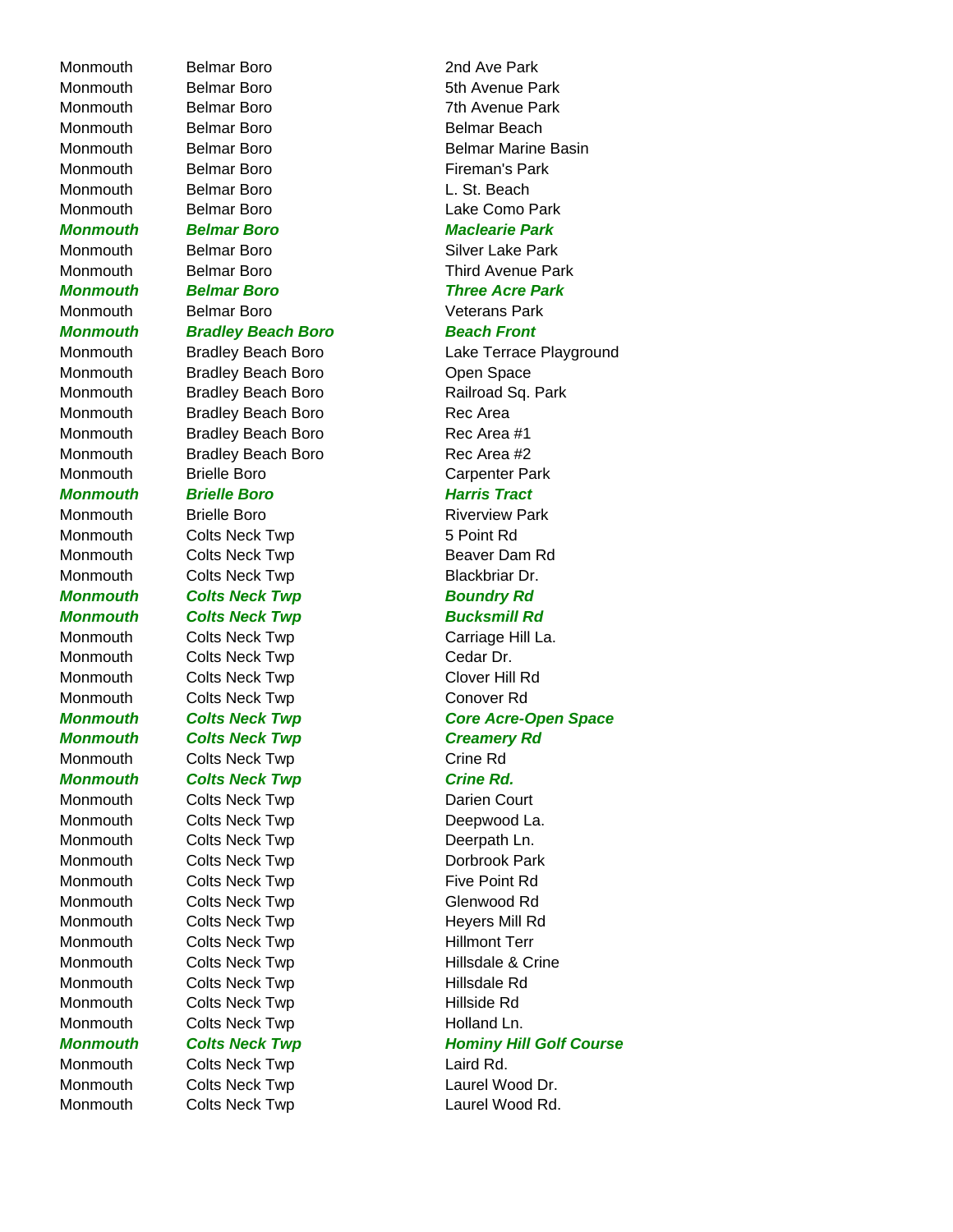Monmouth Colts Neck Twp Coltect Way Monmouth Colts Neck Twp **Malvern Court Monmouth Colts Neck Twp Colts And Accept Colts And Accept Colts Accept Colts Accept** Monmouth Colts Neck Twp **Partridge Way Monmouth Colts Neck Twp Collect Contract Phalanx Rd** Monmouth Colts Neck Twp **Protwero Rd.** Monmouth Colts Neck Twp **Rimwood Lane** Monmouth Colts Neck Twp **Route 34** Monmouth Colts Neck Twp **Route 4** Monmouth Colts Neck Twp **Route 537** Monmouth Colts Neck Twp Colts Saddle Ridge Monmouth Colts Neck Twp Colts Sawmill Dr Monmouth Colts Neck Twp **Westminster** Monmouth Eatontown Boro **80** Acre Park Monmouth Eatontown Boro **Bliss Price** Monmouth Eatontown Boro **Bullwinkle Park** *Monmouth Eatontown Boro Wampum Lake Monmouth Eatontown Boro Weltz Park Monmouth Eatontown Boro Wolcott Park* Monmouth Fair Haven Boro **Mccarter Park** *Monmouth Freehold Boro Veterans Park* Monmouth Freehold Twp **Duchess Ct.** Monmouth Freehold Twp **Durand Park** Monmouth Freehold Twp **Durand Park** Monmouth Freehold Twp Greentree Monmouth Freehold Twp **Liberty Oak Park** Monmouth Freehold Twp **Medford** Monmouth Freehold Twp **Canadia Containst Container** Orchard Hills Monmouth Freehold Twp **Sandy Brook** Monmouth Freehold Twp **Stonehurst** Monmouth Freehold Twp **Stonehurst Park** Monmouth Freehold Twp **Woodcrest** Monmouth Freehold Twp **Woodgate Farms** Monmouth Freehold Twp Wynnefield Park

Monmouth Colts Neck Twp **Newman Springs Rd** Monmouth Colts Neck Twp **Rear-Yellow Brook** Monmouth Eatontown Boro **Maxwell St. Playground** Monmouth Eatontown Boro **Meadowbrook Park** *Monmouth Englishtown Boro Sanford Memorial Park* Monmouth Englishtown Boro Weamoconic Lake Park *Monmouth Fair Haven Boro Fair Haven Dock Monmouth Fair Haven Boro Fairhaven Fields* Monmouth Fair Haven Boro **Harding Bird Sanctuary** Monmouth Fair Haven Boro Youth Center Fields Monmouth Freehold Twp **Baysholm Conservation Area** Monmouth Freehold Twp Clayton Estates Park Monmouth Freehold Twp **Durand Conservation Area** Monmouth Freehold Twp **East Freehold Park** Monmouth Freehold Twp **Manasquan River Stream Valley** Monmouth Freehold Twp Turkey Swamp Park Monmouth Freehold Twp Whittier Oaks Park Monmouth Hazlet Twp **Example 3th St. Complex**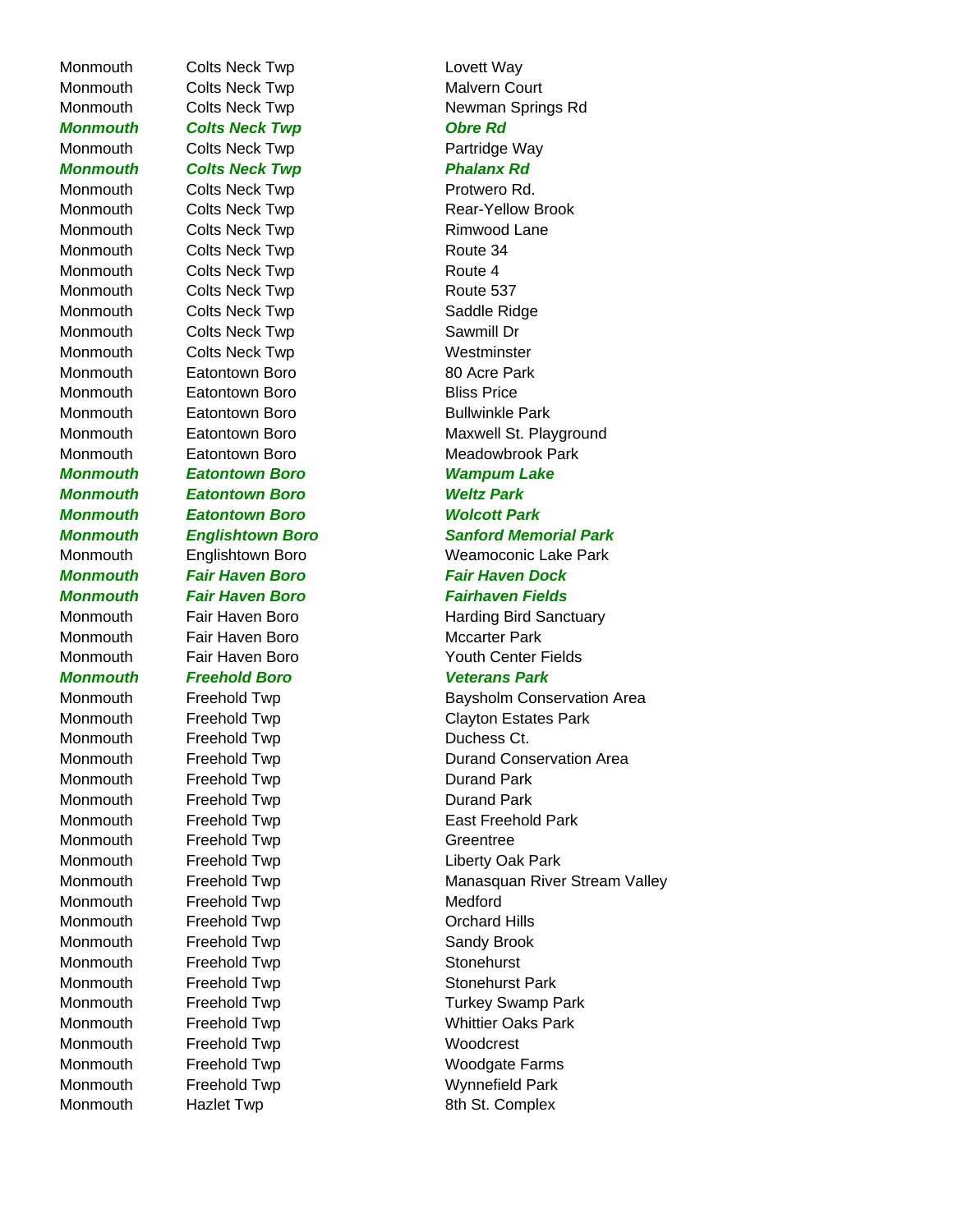*Monmouth Hazlet Twp Liberty Park Monmouth Hazlet Twp Maple Dr. Park Monmouth* Hazlet Twp **Natco Lake** Monmouth Hazlet Twp Rec Center #2 Monmouth Highlands Boro **Huddy Park** Monmouth Highlands Boro Marine Place Monmouth Highlands Boro Miller St. Monmouth Highlands Boro Miller St. Beach Monmouth Highlands Boro Navesink Park **Monmouth** Highlands Boro Riverfront Park Monmouth Highlands Boro Snug Harbor Monmouth Highlands Boro Twin Lights *Monmouth Highlands Boro Veterans Park* Monmouth Holmdel Twp **Cross Farm Monmouth Holmdel Twp Harding Farm Monmouth Holmdel Twp Holmdel Park Monmouth Holmdel Twp Middle Rd Park** Monmouth Holmdel Twp Newstead *Monmouth Holmdel Twp Tatum Park*  Monmouth Holmdel Twp Thompson Park Monmouth Holmdel Twp **Undev Lands** *Monmouth Howell Twp Aldrich Lake* Monmouth Howell Twp **Bear Swamp** *Monmouth Howell Twp Echo Lake* Monmouth Howell Twp **Heritage Woods** *Monmouth* Howell Twp **Howell Park** Monmouth Howell Twp **Mume Complex** Monmouth Howell Twp **Municipal Fields** *Monmouth* Howell Twp **Cak Glen** Monmouth Howell Twp **Ramtown** Monmouth Howell Twp **Rec Building** Monmouth Howell Twp **Monmouth** Howell Twp **Winston Park** Monmouth Keansburg Boro Collins Field Monmouth Keansburg Boro **Forest Park** Monmouth Keansburg Boro **Friendship Park** Monmouth Keansburg Boro **Hill St Park** *Monmouth Keansburg Boro St. John's Park* 

Monmouth Hazlet Twp **Beer St. Complex** *Monmouth Hazlet Twp Evergreen Playground* Monmouth Hazlet Twp **Leocadia Ct. Complex** Monmouth Hazlet Twp Mercer St. Playground *Monmouth Hazlet Twp Veterans Memorial Park* Monmouth Highlands Boro Gertrude St. Beach Monmouth Highlands Boro S. Bay Avenue Beach *Monmouth Highlands Boro Waterwitch Beach Monmouth Holmdel Twp Monmouth Conservation Foundation* Monmouth Holmdel Twp **Phillips (Federal Land & Water Conservation Fund)** Monmouth Holmdel Twp **Pool & Tennis Center** Monmouth Howell Twp **Manasquan Reservoir** Monmouth Howell Twp **Manasquan River Stream Valley** Monmouth Keansburg Boro **Fireman's Memorial** Monmouth Keansburg Boro Memorial Monument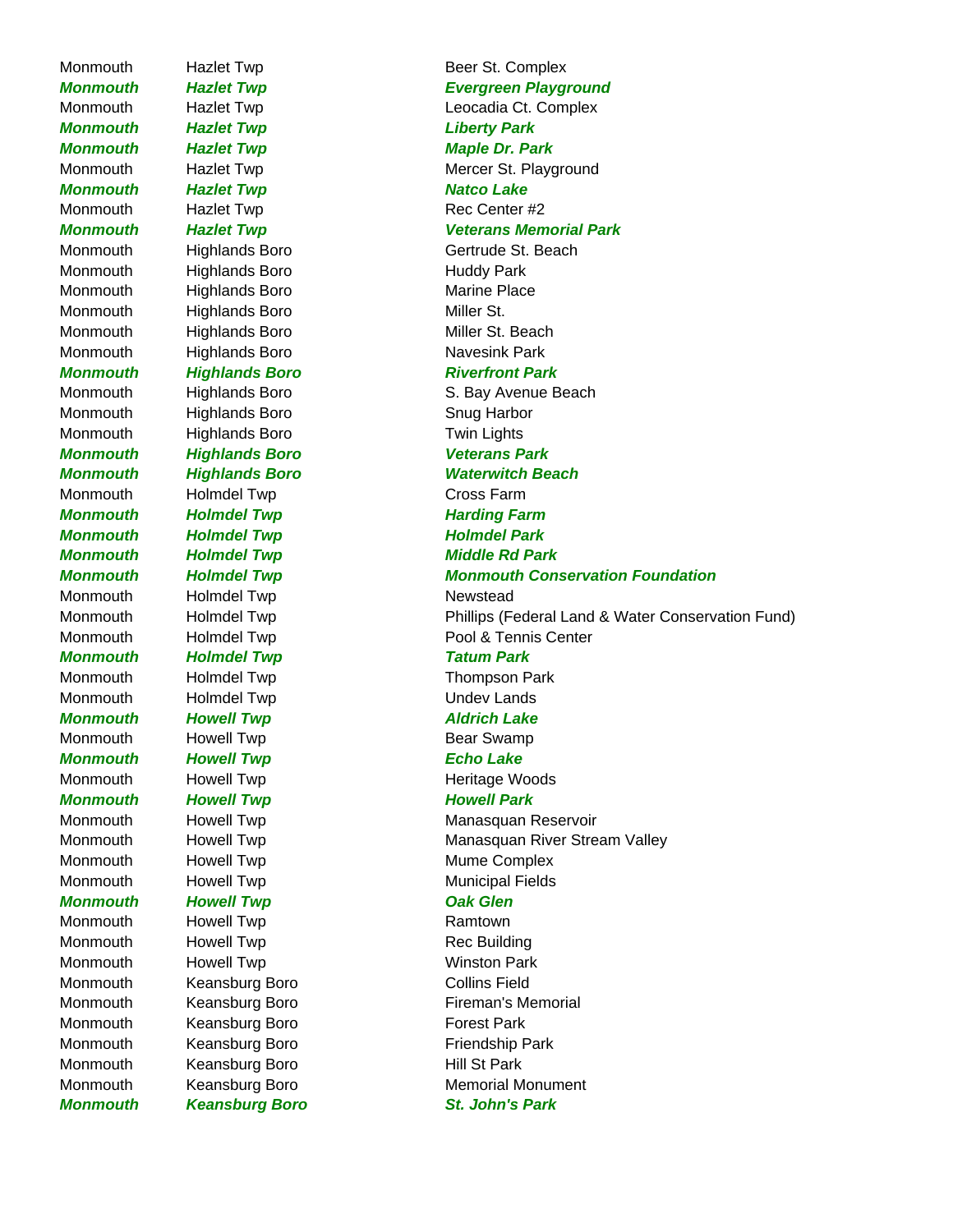Monmouth Keansburg Boro **Waterfront Park** Monmouth Keyport Boro **Butler St.** Butler St. *Monmouth Keyport Boro Cedar St. Park* Monmouth Keyport Boro **Fireman's Park Monmouth Keyport Boro First St. Park Monmouth Keyport Boro Fishing Pier** Monmouth Keyport Boro **Front St. Park** *Monmouth Keyport Boro Park* Monmouth Keyport Boro **Theresa Avenue** Monmouth Keyport Boro **Veterans Park** *Monmouth Lake Como Boro Lake Como* Monmouth Lake Como Boro Not Named *Monmouth Lake Como Boro Rec Area* Monmouth Little Silver Boro Challenger Field Monmouth Little Silver Boro **Garden Road** Monmouth Little Silver Boro **Green Belt** Monmouth Little Silver Boro **Harding Park** Monmouth Little Silver Boro Lippincott Monmouth Little Silver Boro **Little Silver Park** Monmouth Little Silver Boro Lovett Park *Monmouth Little Silver Boro Lucas Tract* Monmouth Little Silver Boro **Markham Field** Monmouth Little Silver Boro **Pinckney Park** Monmouth Little Silver Boro **Riverview Park** *Monmouth Little Silver Boro Sickles Farm Monmouth Little Silver Boro Sunny Crest* Monmouth Long Branch City **Avery** Monmouth Long Branch City **Beach** Monmouth Long Branch City **Brighton Ave** Monmouth Long Branch City **Broadway Park** Monmouth Long Branch City City Hall Monmouth Long Branch City **Fireman's Park** Monmouth Long Branch City **Florence Ave Monmouth Long Branch City Changes Ave Park** *Monmouth Long Branch City Jackson Woods* Monmouth Long Branch City **Constant City** Jerry Morgan Monmouth Long Branch City Laird *Monmouth Long Branch City Lena Conrow* Monmouth Long Branch City N Broadway Monmouth Long Branch City Northend Beach

*Monmouth Keyport Boro Waterfront Park Monmouth Little Silver Boro Storck Property* Monmouth Long Branch City **Bath Avenue Park** *Monmouth* Long Branch City **Branch Branchport Park** Monmouth Long Branch City **Brighton - Howland** Monmouth Long Branch City **George Naylar Park** Monmouth Long Branch City **Howland To S. Bath** Monmouth Long Branch City Laird - Ocean Terr Monmouth Long Branch City Lake Takanassee Monmouth Long Branch City **Manahassett Creek** Monmouth Long Branch City **Pleasure Bay Park Monmouth Long Branch City Charles Avenue Rotter Ave**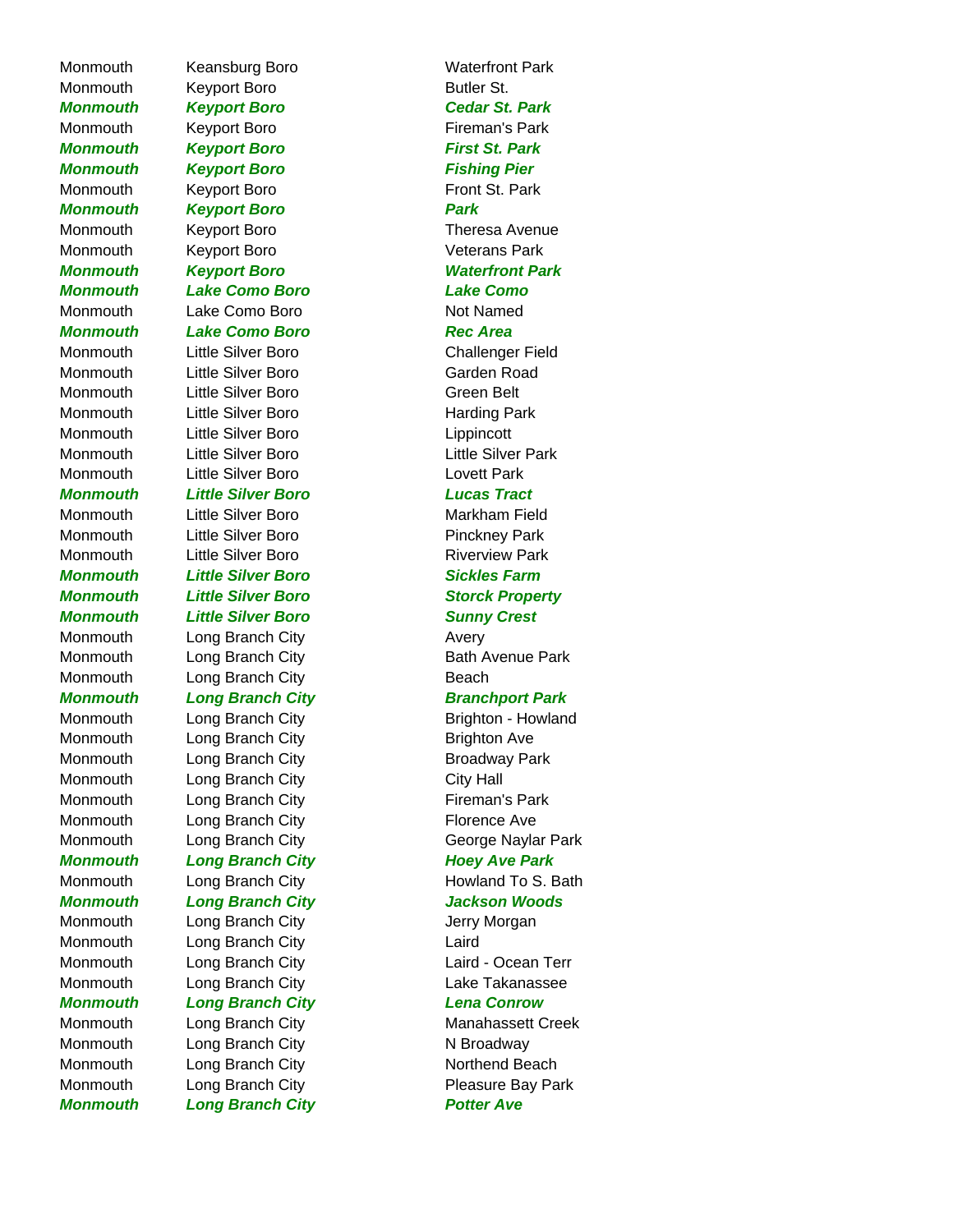Monmouth Long Branch City S Bath Monmouth Long Branch City **Third Ave Park** Monmouth Long Branch City **Troutmans** Monmouth Long Branch City **Truvax Park** *Monmouth* Long Branch City **Van Court Park** Monmouth Long Branch City **Westend Park** Monmouth Manalapan Twp **Balmar** Monmouth Manalapan Twp **Bucks Head** Monmouth Manalapan Twp Colonial Monmouth Manalapan Twp Gettysburg Monmouth Manalapan Twp **Holiday Park** Monmouth Manalapan Twp **Kelso** Monmouth Manalapan Twp **Knolls** Monmouth Manalapan Twp **Locust Grove** Monmouth Manalapan Twp Manor Monmouth Manalapan Twp **Canadian Contact Contact Contact Contact Contact Contact Contact Contact Contact Contact Contact Contact Contact Contact Contact Contact Contact Contact Contact Contact Contact Contact Contact Conta** Monmouth Manalapan Twp **Pension Hill** Monmouth Manalapan Twp **Pinewood Monmouth Manalapan Twp Manalapan Rec Center** Monmouth Manalapan Twp **Scenery Hill** Monmouth Manalapan Twp Shortoaks Monmouth Manalapan Twp Teen Center Monmouth Manalapan Twp Tennent Monmouth Manalapan Twp **Village Green** Monmouth Manalapan Twp Monmouth Manalapan Twp Monmouth Manasquan Boro **Bike Path** Monmouth Manasquan Boro Curtis Park Monmouth Manasquan Boro **Indian Hill Park** *Monmouth Manasquan Boro Mac's Pond* Monmouth Manasquan Boro Mallard Park Monmouth Manasquan Boro Not Named Monmouth Manasquan Boro **Public Beach** Monmouth Marlboro Twp **Algonquin Drive** Monmouth Marlboro Twp **Barclay Street** Monmouth Marlboro Twp Big Brook Park Monmouth Marlboro Twp **Birchwood Drive** 

# *Monmouth Long Branch City Potter Avenue Park* **Monmouth Long Branch City Seven Presidents Park** Monmouth Long Branch City **Takanassee Lake** *Monmouth Manalapan Twp Manalapan Rec Center Ext Monmouth Manalapan Twp \* Monmouth Battlefield Viewshed* Monmouth Manalapan Twp **Pine Brook Golf Course** *Monmouth Manalapan Twp Thompson Grove Monmouth Manasquan Boro Longstreet Property Monmouth Manasquan Boro Monmouth Conservation Foundation* Monmouth Manasquan Boro Stockton Bench Park *Monmouth Manasquan Boro Stockton Lake Park* Monmouth Marlboro Twp **Albermarle Drive (Det Basin Onsite)** Monmouth Marlboro Twp **Behind Ryan Ridge Road** Monmouth Marlboro Twp **Bernadette Road (Det Basin Onsite)** Bernadette Road (Det Basin Onsite) Monmouth Marlboro Twp **Bluffs Court (Det Basin Onsite)** Monmouth Marlboro Twp **Boulder Drive (Det Basin Onsite)**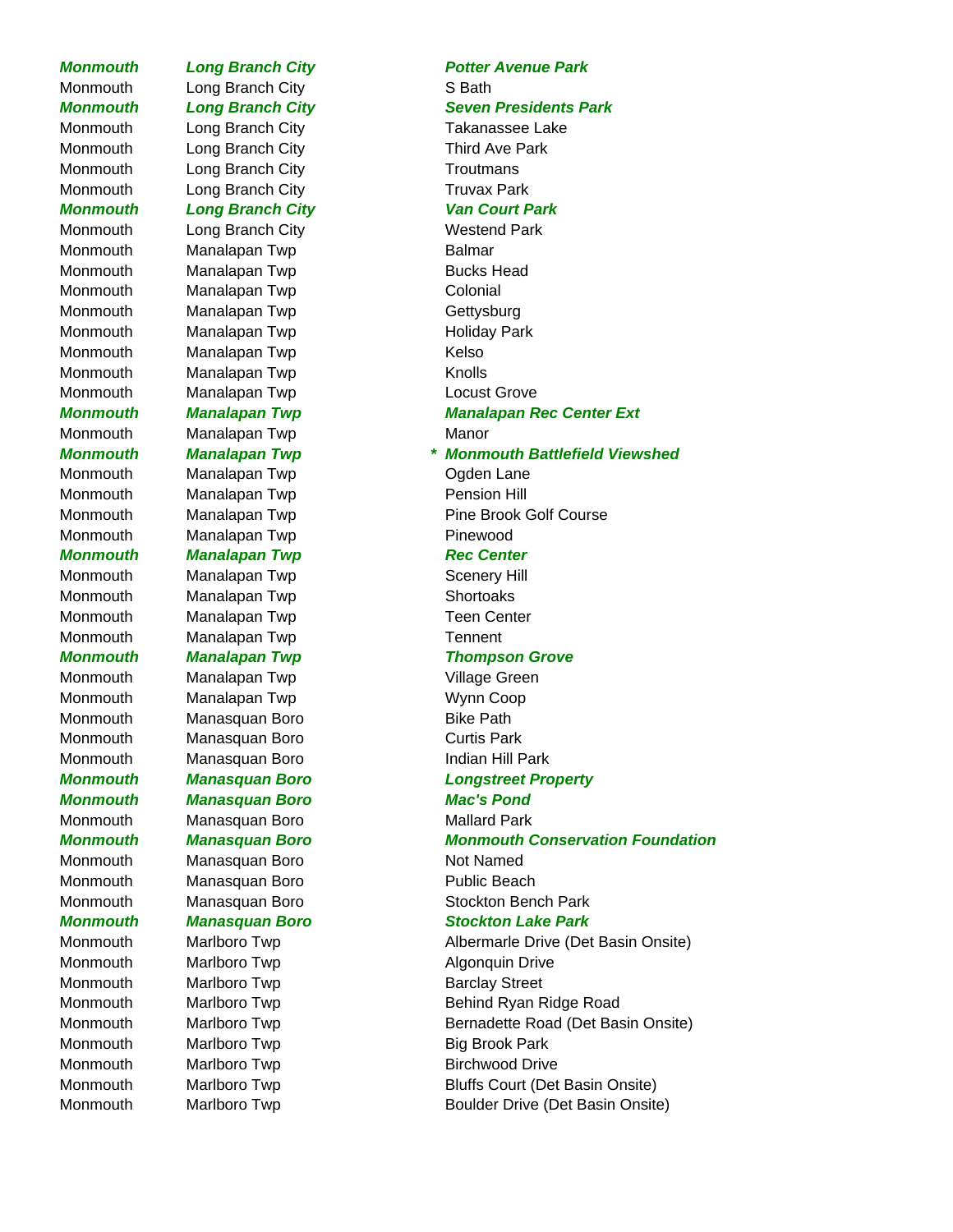Monmouth Marlboro Twp **Burr Avenue** Monmouth Marlboro Twp Churchill Court Monmouth Marlboro Twp Conover Road Monmouth Marlboro Twp **Doe Trail** Monmouth Marlboro Twp **Edie Drive** Monmouth Marlboro Twp **Evan Drive** Monmouth Marlboro Twp **Hawkins Road** Monmouth Marlboro Twp **Janwich Drive** Monmouth Marlboro Twp **Laredo Drive** Monmouth Marlboro Twp Melvins Brook **Monmouth Marlboro Twp Nolan Road** Monmouth Marlboro Twp **COUT COUT COUT** Monmouth Marlboro Twp **Pop Warner Pl** Monmouth Marlboro Twp **Pueblo Court** Monmouth Marlboro Twp **Revere Court** Monmouth Marlboro Twp **Rt 34** Monmouth Marlboro Twp **Ruby Drive** Monmouth Marlboro Twp **Rutledge Road** Monmouth Marlboro Twp **Ryan Road** 

# **Monmouth Marlboro Twp Brandigon Property**

Monmouth Marlboro Twp Chase Drive (Det Basin Onsite) Monmouth Marlboro Twp Danielle Way (Det Basin Onsite) Monmouth Marlboro Twp Devonshire Drive Monmouth Marlboro Twp **East Frances Avenue** Monmouth Marlboro Twp Enclosure Drive (Det Basin Onsite) Monmouth Marlboro Twp **Falson Lane Park (Det Basin Onsite)** Monmouth Marlboro Twp Gordons Corner / Rt 520 Monmouth Marlboro Twp Gordon's Corner Road Monmouth Marlboro Twp Commouth Marlboro Twp Greenwood Road Monmouth Marlboro Twp **Harrington Terrace** Monmouth Marlboro Twp **Hawkins Road Park** Monmouth Marlboro Twp Janwich Drive (Det Basin Onsite) Monmouth Marlboro Twp **Kensington Drive** Monmouth Marlboro Twp **Kingfisher Court (Det Basin Onsite)** Monmouth Marlboro Twp **Landmark Lane (Det Basin Onsite)** Monmouth Marlboro Twp Laredo Drive (Det Basin Onsite) Monmouth Marlboro Twp Marc Drive / Clayton Road Monmouth Marlboro Twp Marlboro Country Park Monmouth Marlboro Twp Maywood Drive Monmouth Marlboro Twp New Castle Court (Det Basin Onsite) Monmouth Marlboro Twp Nolan & Ramsgate Monmouth Marlboro Twp Nolan Road (Det Basin Onsite)

Monmouth Marlboro Twp **Pleasant Valley Road** Monmouth Marlboro Twp Rachael Drive (Det Basin Onsite) Monmouth Marlboro Twp **Ramsgate Drive** 

# *Monmouth Marlboro Twp Recreation & Community Center*

Monmouth Marlboro Twp **Roberstville Road** Monmouth Marlboro Twp Roberstville Road (Det Basn Onsite) Monmouth Marlboro Twp **Rockwell Circle** Monmouth Marlboro Twp **Rodeo Drive (Det Basin Onsite)** Monmouth Marlboro Twp Sandra Court (Det Basin Onsite) Monmouth Marlboro Twp **Seminole Drive (Det Basin Onsite)** Seminole Drive (Det Basin Onsite)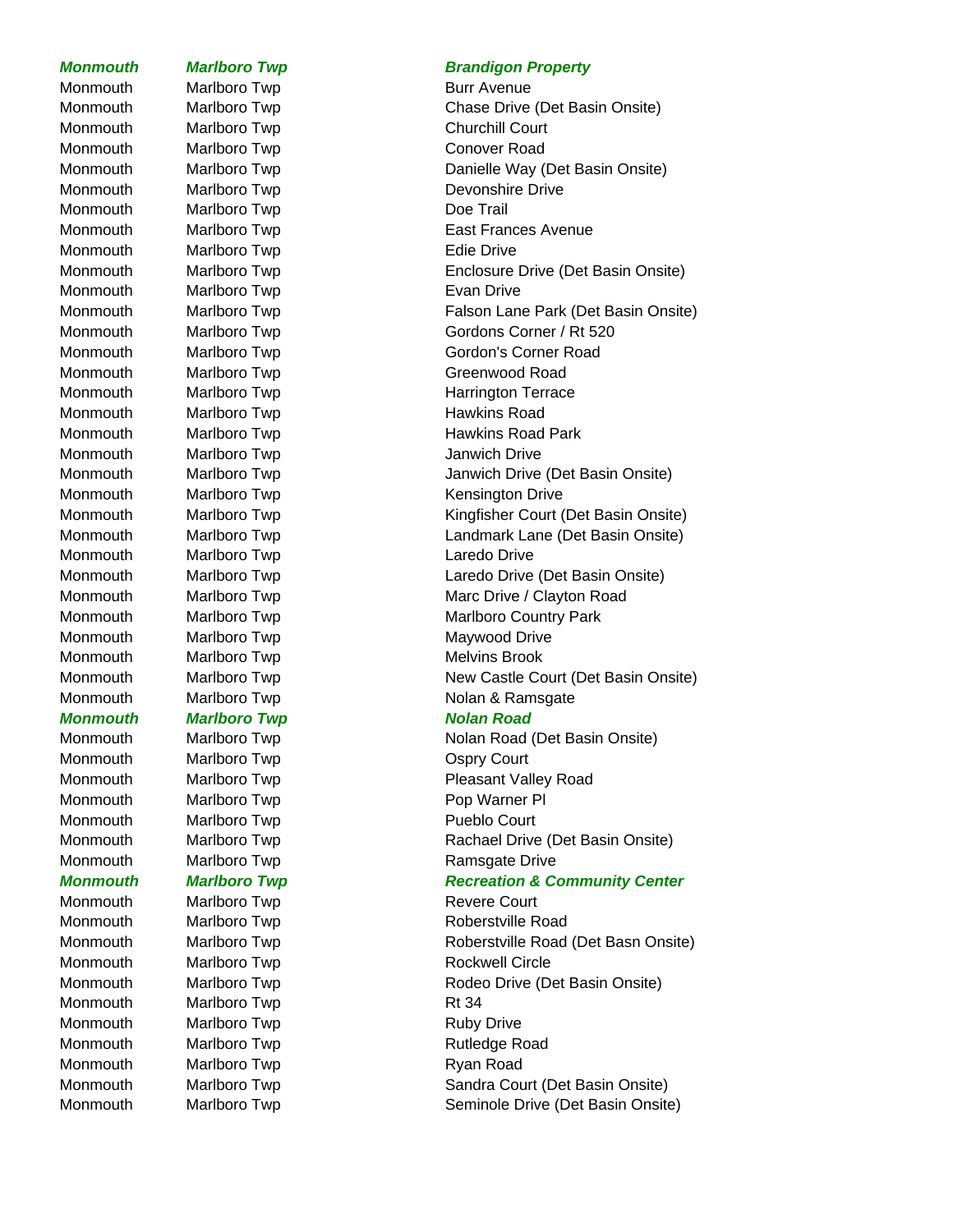Monmouth Marlboro Twp **Sorrel Drive** Monmouth Marlboro Twp **Stone Lane** Monmouth Marlboro Twp Tennent Field Monmouth Marlboro Twp Truman Drive Monmouth Marlboro Twp **Union Hill Park** Monmouth Marlboro Twp **Valesi** Drive Monmouth Marlboro Twp **Whitney Drive** Monmouth Marlboro Twp **Wicker Place** Monmouth Marlboro Twp Woodcliff Blvd Monmouth Marlboro Twp **Wyncrest Drive** Monmouth Marlboro Twp Wyndham Drive *Monmouth Matawan Boro Aerdeen Road Monmouth Matawan Boro Arrowsmith Monmouth Matawan Boro Clinton St.* Monmouth Matawan Boro **Crescent** Monmouth Matawan Boro **Freneau** Monmouth Matawan Boro Gravelly Brook *Monmouth Matawan Boro Jackson St.* Monmouth Matawan Boro Lake Front Park Monmouth Matawan Boro **Matawan Boro Memorial Park** Monmouth Matawan Boro **Miriam Dr.** Monmouth Matawan Boro **Commouth** Matawan Boro Monmouth Matawan Boro **Terhone Park** *Monmouth Matawan Boro Wetlands* Monmouth Middletown Twp **Belford Park** Monmouth Middletown Twp **Bodman Park** Monmouth Middletown Twp **Bowne Tract** Monmouth Middletown Twp Church St. Park

Monmouth Marlboro Twp **Serpentine Drive** Monmouth Marlboro Twp **Serpentine Drive (Det Basin Onsite)** Serpentine Drive (Det Basin Onsite) Monmouth Marlboro Twp **Serpentine Park (Det Basin Onsite)** Serpentine Park (Det Basin Onsite) Monmouth Marlboro Twp St Lawrence Way Monmouth Marlboro Twp **Stevenson Drive (Det. Basin Onsite)** Stevenson Drive (Det. Basin Onsite) Monmouth Marlboro Twp Sunnyside Drive (Det Basin Onsite) Monmouth Marlboro Twp Tennent Road Park Monmouth Marlboro Twp Topanemus Road Monmouth Marlboro Twp Truman & Monroe Drive Monmouth Marlboro Twp Vale Drive (Det Basin Onsite) Monmouth Marlboro Twp **Vanderburg Park** Monmouth Marlboro Twp Woodcliff Blvd (Det Basin Onsite) Monmouth Marlboro Twp Woodcliff Park (Det Basin Onsite) *Monmouth Marlboro Twp \* Wyn Crest Road*  Monmouth Matawan Boro Middlesex Baseball Monmouth Matawan Boro Middlesex Road Monmouth Middletown Twp Middletown Twp Applebrook Park Monmouth Middletown Twp Bayshore Rec Center Monmouth Middletown Twp **Bayshore Waterfrt Park** Monmouth Middletown Twp **Bayside Waterfront** Monmouth Middletown Twp **Beacon Hill Park** Monmouth Middletown Twp **Bicentennial Park** Monmouth Middletown Twp Chanceville Park Monmouth Middletown Twp Community Center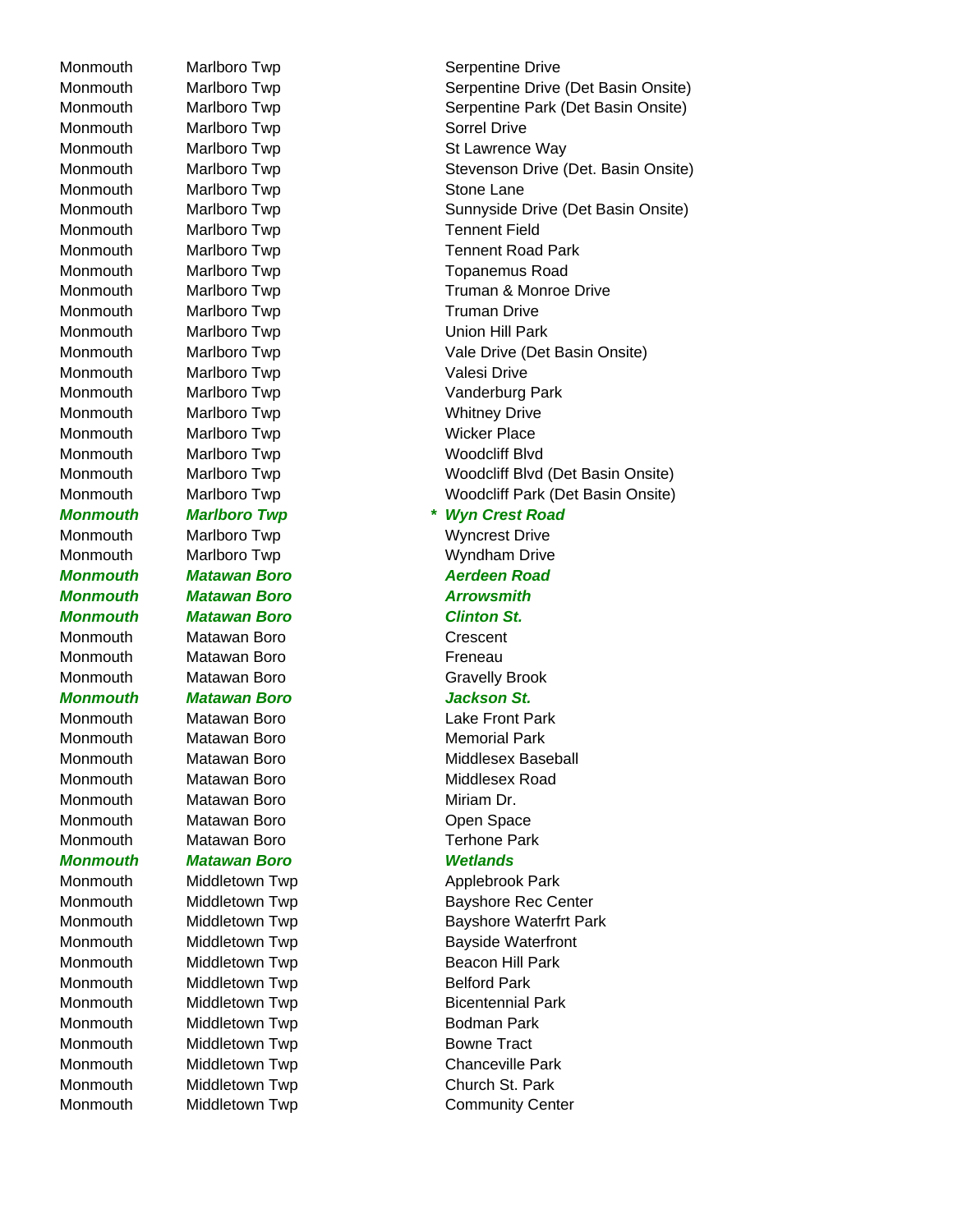Monmouth Middletown Twp Countryside Park Monmouth Middletown Twp Crestview Park **Monmouth Middletown Twp Middletown Twp Croydon Hall** Monmouth Middletown Twp Crystal Pond *Monmouth Middletown Twp Deep Cut Park Monmouth Middletown Twp Dorsett Park* Monmouth Middletown Twp **Exerett Park** Monmouth Middletown Twp **Exergreen Park** Monmouth Middletown Twp **Fairways Park** Monmouth Middletown Twp **Fox Hill** Monmouth Middletown Twp Gordon Ct. Park Monmouth Middletown Twp Greeky Park Monmouth Middletown Twp **Hillside Park** *Monmouth Middletown Twp Ideal Beach* **Monmouth Middletown Twp Middletown Full Accomputer Middle Hurtown Accomputer Accomputer Middle Hurtown Accomputer** Monmouth Middletown Twp Microsoft Munkel Park Monmouth Middletown Twp **Leonardo Beach** *Monmouth Middletown Twp Lincroft Park Monmouth Middletown Twp Mcmahon Park* Monmouth Middletown Twp Microsoft Meteton Park Monmouth Middletown Twp Nad Earle Monmouth Middletown Twp Navesink Tennis *Monmouth Middletown Twp Normandy Park Monmouth Middletown Twp Nut Swamp* Monmouth Middletown Twp **Cakwood Park** Monmouth Middletown Twp **Park** *Monmouth Middletown Twp Poricy Park* **Monmouth Middletown Twp Middletown Full Accomputation Monmouth** Monmouth Middletown Twp **Roosevelt Park** Monmouth Middletown Twp **Sears Park** Monmouth Middletown Twp Microsoft Sunrise I Monmouth Middletown Twp **Sunrise II** Monmouth Middletown Twp Tatum Park Monmouth Middletown Twp Tatum Park Monmouth Middletown Twp Thompson Park **Monmouth Middletown Twp Tindall Park** Monmouth Middletown Twp **Waldo Park** Monmouth Middletown Twp Millett Acres Monmouth Middletown Twp Milmort Park

Monmouth Middletown Twp Dutch Neck Tract *Monmouth Middletown Twp Hartshorne Woods Park* Monmouth Middletown Twp Millside Community Center Monmouth Middletown Twp Huber Woods Park *Monmouth Middletown Twp Lenape Woods Greenway Monmouth Middletown Twp Lenape Woods Nature Preserve Monmouth Middletown Twp Monmouth Conservation Foundation* Monmouth Middletown Twp Monmouth Cove Marina *Monmouth Middletown Twp Stevenson Tract* Monmouth Middletown Twp Middletown Twp Sunnyside Rec Area *Monmouth Middletown Twp Taylor-Butler House* Monmouth Middletown Twp Microsoft Mest Front Street Monmouth Millstone Twp Millstone Twp Apple Orchard Buffer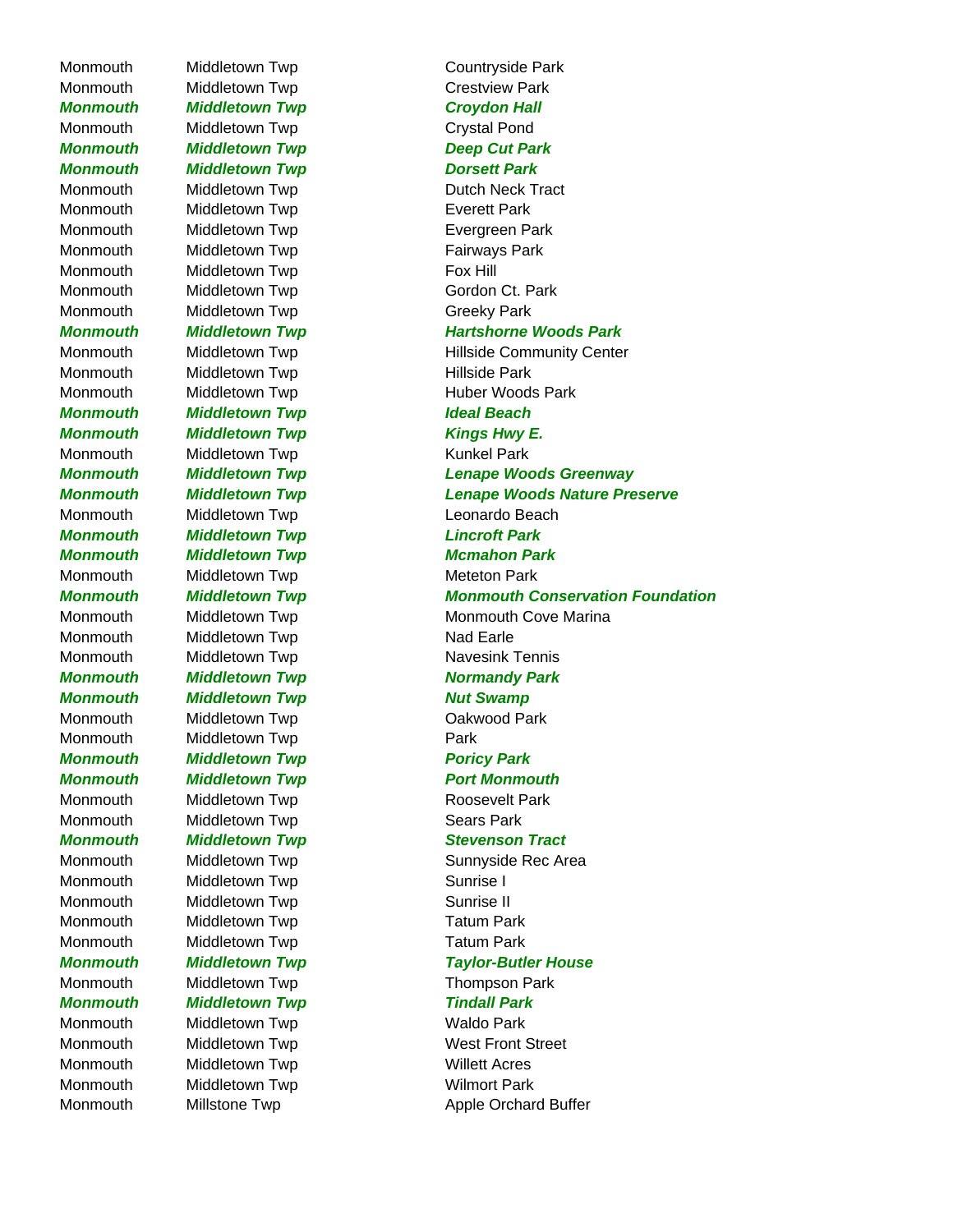# Monmouth Millstone Twp **Farmland** Monmouth Millstone Twp Not Named

Monmouth Millstone Twp **Soccer Fields** *Monmouth Monmouth Beach Boro Griffin Park* Monmouth Meptune Twp **Beverly Way** Monmouth Meptune Twp **Internal Contract Contract According Contract Contract According Contract Contract Contract Contract Organization** Monmouth Neptune Twp Land Fill Monmouth Meptune Twp **Liberty Ct.** *Monmouth* Neptune Twp **Shark River** *Monmouth Neptune Twp Shark River Park* Monmouth Neptune Twp **Valley Rd.** Monmouth Meptune Twp Nest Grove Monmouth Neptune Twp Nest Lake Monmouth Ocean Twp **Donna Lisa Monmouth Ocean Twp Garcia Estates** Monmouth Ocean Twp **Maple Ave** 

# **Monmouth Millstone Twp Buono Easement**

Monmouth Millstone Twp Charleston Springs Monmouth Millstone Twp Conover Rd Buffer Monmouth Millstone Twp Gravatt Cr Open Space Monmouth Millstone Twp **Hickory Drive Buffer** Monmouth Millstone Twp **Little League** Monmouth Millstone Twp Lyle Farm Open Space Monmouth Millstone Twp Millstone River Watershed Monmouth Millstone Twp **Contained Buffer/Rb Watershed** 

# **Monmouth Millstone Twp Rocky Brook Park**

Monmouth Millstone Twp **Rocky Brook Watershed** Monmouth Millstone Twp Soccer Field Parking

# *Monmouth Millstone Twp Top Step Farm*

*Monmouth Millstone Twp White Birch Open Space*

Monmouth Monmouth Beach Boro Monmouth Beach Monmouth Monmouth Beach Boro Shoreland Park Monmouth Meptune Twp **Bangs Avenue** Monmouth Meptune Twp **Bennett Road** 

# *Monmouth Neptune Twp Jumping Brook*

Monmouth Meptune Twp Norwalk Place Monmouth Meptune Twp **Pittengen Place** Monmouth Meptune Twp **Riverside Drive** Riverside Drive

# Monmouth Meptune Twp **Sunnyfield Park**

# *Monmouth* Neptune Twp **Neptune Twp Sunshine Park**

Monmouth Ocean Twp Cocan Two Appleby Dr. Park Monmouth Ocean Twp Community Pool Monmouth Ocean Twp **Dave Dahroughe Park** Monmouth Ocean Twp **Fireman Memorial Field** Monmouth Ocean Twp **First Aid & Fireman's Memorial Park** 

# *Monmouth Ocean Twp Joe Palaia Park*

Monmouth Ocean Twp **Lake Dr. Pond** Monmouth Ocean Twp **Larchwood Ave** Monmouth Ocean Twp **Marshall Park** Monmouth Ocean Twp **Memorial Park** Monmouth Ocean Twp No Edgemere Monmouth Ocean Twp **Confluential Contract Confluential Contract Contract Contract Contract Contract Contract Contract Contract Contract Contract Contract Contract Contract Contract Contract Contract Contract Contract Contr**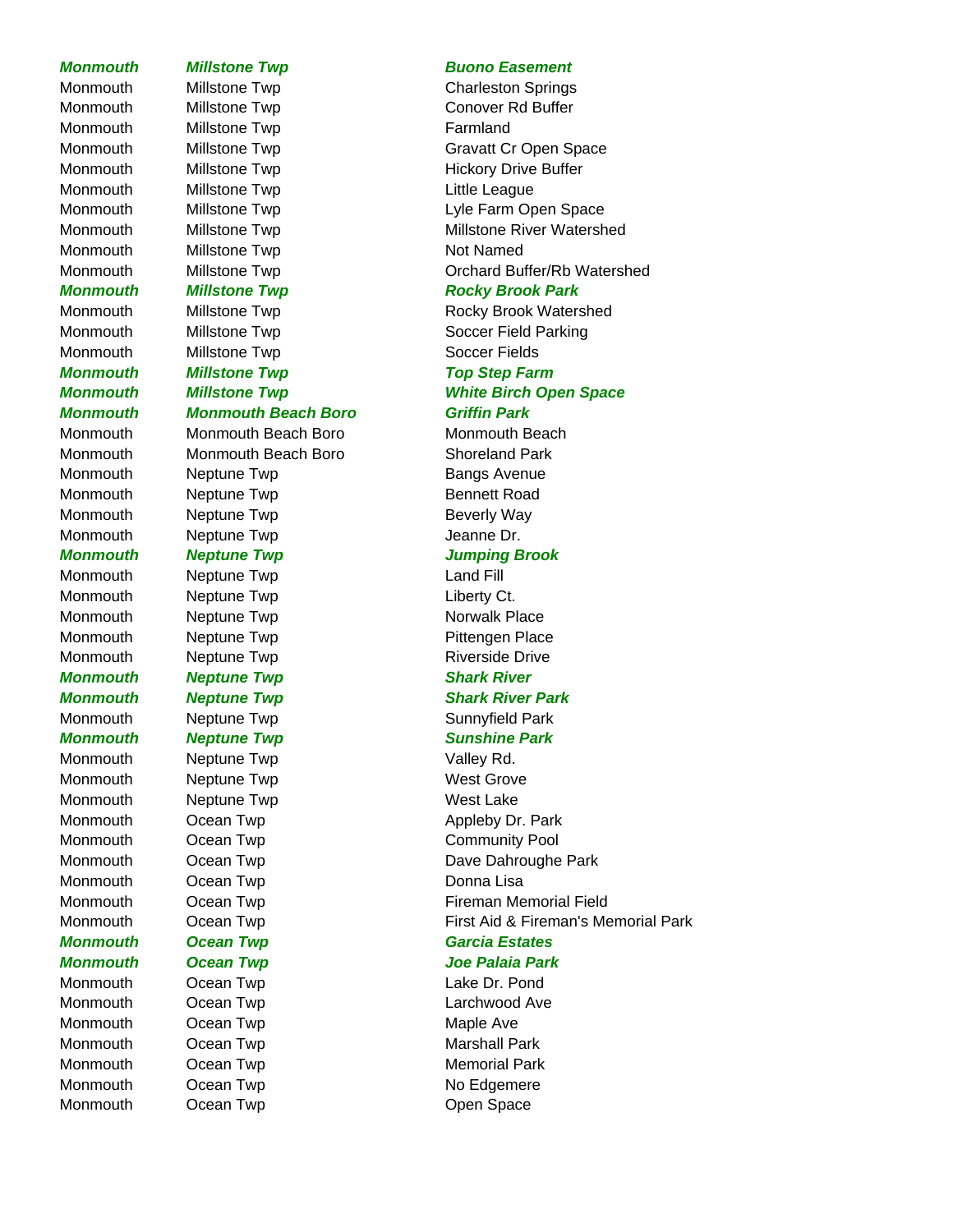Monmouth Ocean Twp **Pond Out Fall** Monmouth Ocean Twp **Rec** Center Monmouth Ocean Twp Cocan Two Sally's Hole Monmouth Ocean Twp Correct Control Continues So. Ditimar Monmouth Ocean Twp So. Edgemere Monmouth Ocean Twp **Tilton Park** Monmouth Ocean Twp **Wayside Park** *Monmouth Ocean Twp Weltz Park* Monmouth Ocean Twp **Monmouth** Ocean Twp Monmouth Oceanport Boro Charles Park *Monmouth Oceanport Boro Kane Property* Monmouth Oceanport Boro **Main St. Park** Monmouth Oceanport Boro **Memorial Park** *Monmouth Oceanport Boro Open Space* Monmouth Oceanport Boro **Sommers Park** Monmouth Oceanport Boro **Triangle Park** Monmouth Oceanport Boro **Trinity Park** *Monmouth Red Bank Boro Eastside Park Monmouth Red Bank Boro Marine Park* Monmouth Red Bank Boro **Veterans Park** Monmouth Rumson Boro **Bingham Hall** Monmouth Rumson Boro **Bird Sanctuary** Monmouth Rumson Boro **Byrne Park** Monmouth Rumson Boro **Gunning Island** Monmouth Rumson Boro **Mercer Field** Monmouth Rumson Boro **Rumson Boro Pocket Park** Monmouth Rumson Boro **Rumson Boro Pond Park** Monmouth Rumson Boro **Rogers Park** Monmouth Rumson Boro **National Sedge Island** Monmouth Rumson Boro **Nictory Park** Monmouth Rumson Boro **Nest Park** Monmouth Rumson Boro **Night Constructs** Wilson Island

**Monmouth Ocean Twp Terner Property** *Monmouth Oceanport Boro Blackberry Park* Monmouth Oceanport Boro Community Center Monmouth Oceanport Boro **Evergreen Park Monmouth Oceanport Boro Channel Boro Horseneck Land Preserve** *Monmouth Oceanport Boro Old Wharf Park* Monmouth Oceanport Boro **Montana Commouth** Oceanport Boro **Monmouth Red Bank Boro Ame Zion Church Property** Monmouth Red Bank Boro Count Basie Park **Monmouth Red Bank Boro Guady Property** Monmouth Red Bank Boro **Library Parking Lot Park** Monmouth Red Bank Boro Maple Avenue Boat Launch **Monmouth Red Bank Boro Riverside Gardens Park** *Monmouth Roosevelt Boro Assunpink Park* Monmouth Rumson Boro **Island Ward Ave** *Monmouth Rumson Boro Meadows Ridge Park Monmouth* Rumson Boro **Piping Rock Park Monmouth Rumson Boro Riverside Park** Monmouth Rumson Boro **Non-Rumson Boro Rumson Boro Research** Starvation Island Monmouth Shrewsbury Boro **Azalea Farms**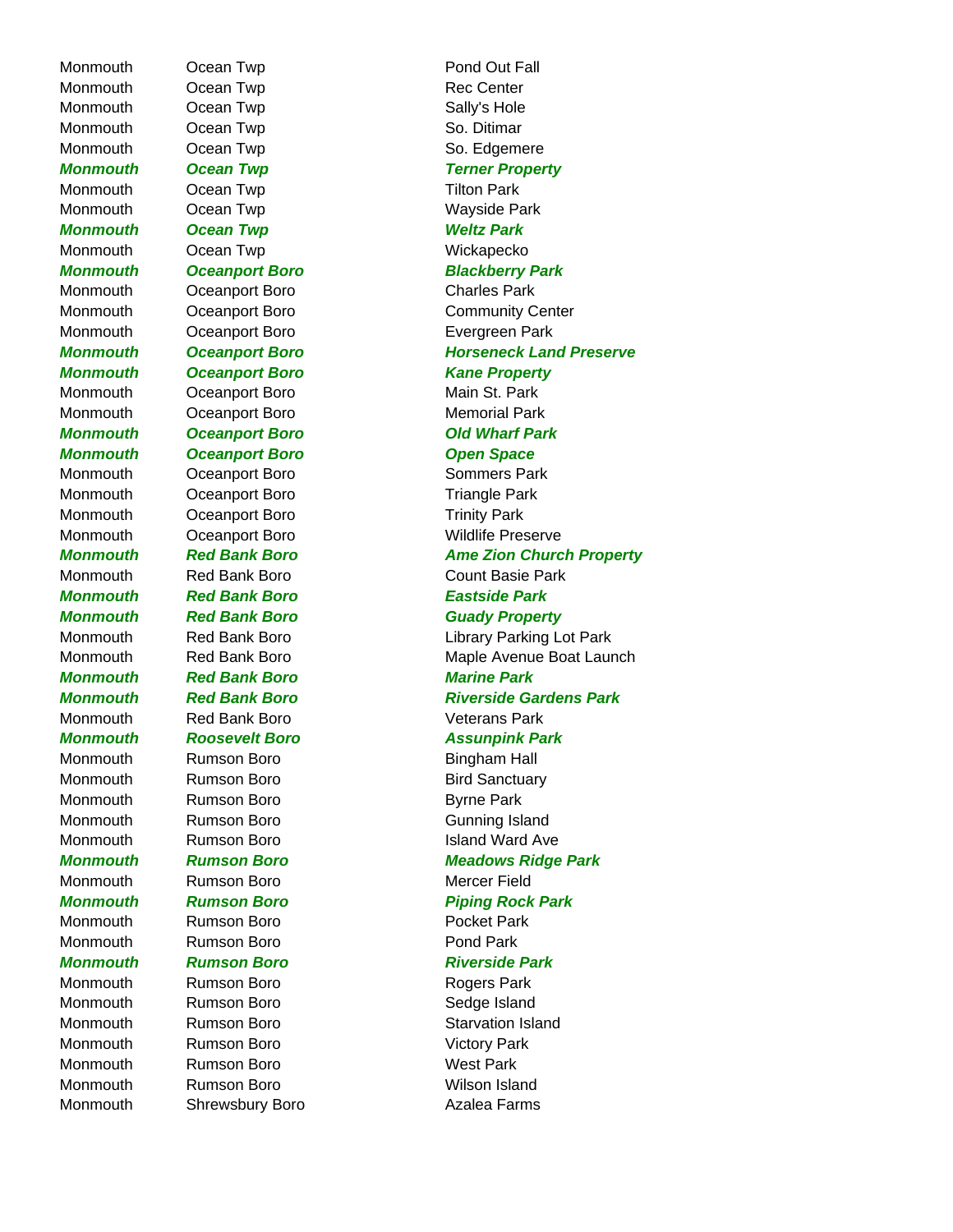Monmouth Shrewsbury Boro Buttonwood Dr Open Space *Monmouth Shrewsbury Boro Patterson Field* Monmouth Shrewsbury Boro Sickles Place *Monmouth Shrewsbury Boro Sycamore Park* Monmouth Shrewsbury Twp Municipal Rec Hall *Monmouth Shrewsbury Twp Shrewsbury Park Monmouth Spring Lake Boro Bicentennial Park* Monmouth Spring Lake Boro **Church St.** *Monmouth Spring Lake Boro Divine Park Monmouth Spring Lake Boro Lake Como* Monmouth Spring Lake Boro **Marucci Park** Monmouth Spring Lake Boro Not Named Monmouth Spring Lake Boro **Potter Park** Monmouth Spring Lake Boro **Public Beach** Monmouth Spring Lake Boro **Wreck Pond** Monmouth Spring Lake Heights Boro Allaire Rd Monmouth Spring Lake Heights Boro Park Monmouth Spring Lake Heights Boro Pond *Monmouth Spring Lake Heights Boro Wreck Pond* Monmouth Tinton Falls Boro **Brook St** *Monmouth Tinton Falls Boro Elberon Ii* Monmouth Tinton Falls Boro **Hance Park** *Monmouth Tinton Falls Boro Hockhockson Park* Monmouth Tinton Falls Boro **Pine Brook Park** Monmouth Tinton Falls Boro **Pine Brook Triangle** Monmouth Tinton Falls Boro **Rec** Area Monmouth Tinton Falls Boro Reeds Road *Monmouth* Tinton Falls Boro **Riverdale Park** Monmouth Tinton Falls Boro Shark River Park *Monmouth Tinton Falls Boro Swimming River* Monmouth Tinton Falls Boro Triangle Park *Monmouth Tinton Falls Boro Water St Park Monmouth Tinton Falls Boro Water St. Park* Monmouth Tinton Falls Boro **Wyncrest** *Monmouth Union Beach Boro 2 Athletic Flds Monmouth Union Beach Boro Bayfront Acq* Monmouth Union Beach Boro **Branch** Bb Ct Monmouth Union Beach Boro **Branch Branch Branch Branch Branch Branch Branch Branch Branch Branch Branch Branch** Monmouth Union Beach Boro Board Of Ed Monmouth Union Beach Boro **Ellison Est Park** *Monmouth Union Beach Boro Firefighters Park Monmouth Union Beach Boro Scholer Park* Monmouth Union Beach Boro Shore Promenade Monmouth Union Beach Boro Tot Lot Monmouth Union Beach Boro Unknown *Monmouth Union Beach Boro Waterfront* **Monmouth Upper Freehold Twp Brookline Property** Monmouth Upper Freehold Twp Cis Property *Monmouth Upper Freehold Twp Clayton Park* **Monmouth Upper Freehold Twp Transform Holmes Property** 

Monmouth Upper Freehold Twp **Byron Johnson Rec Area** *Monmouth Upper Freehold Twp Crosswicks Creek Greenway*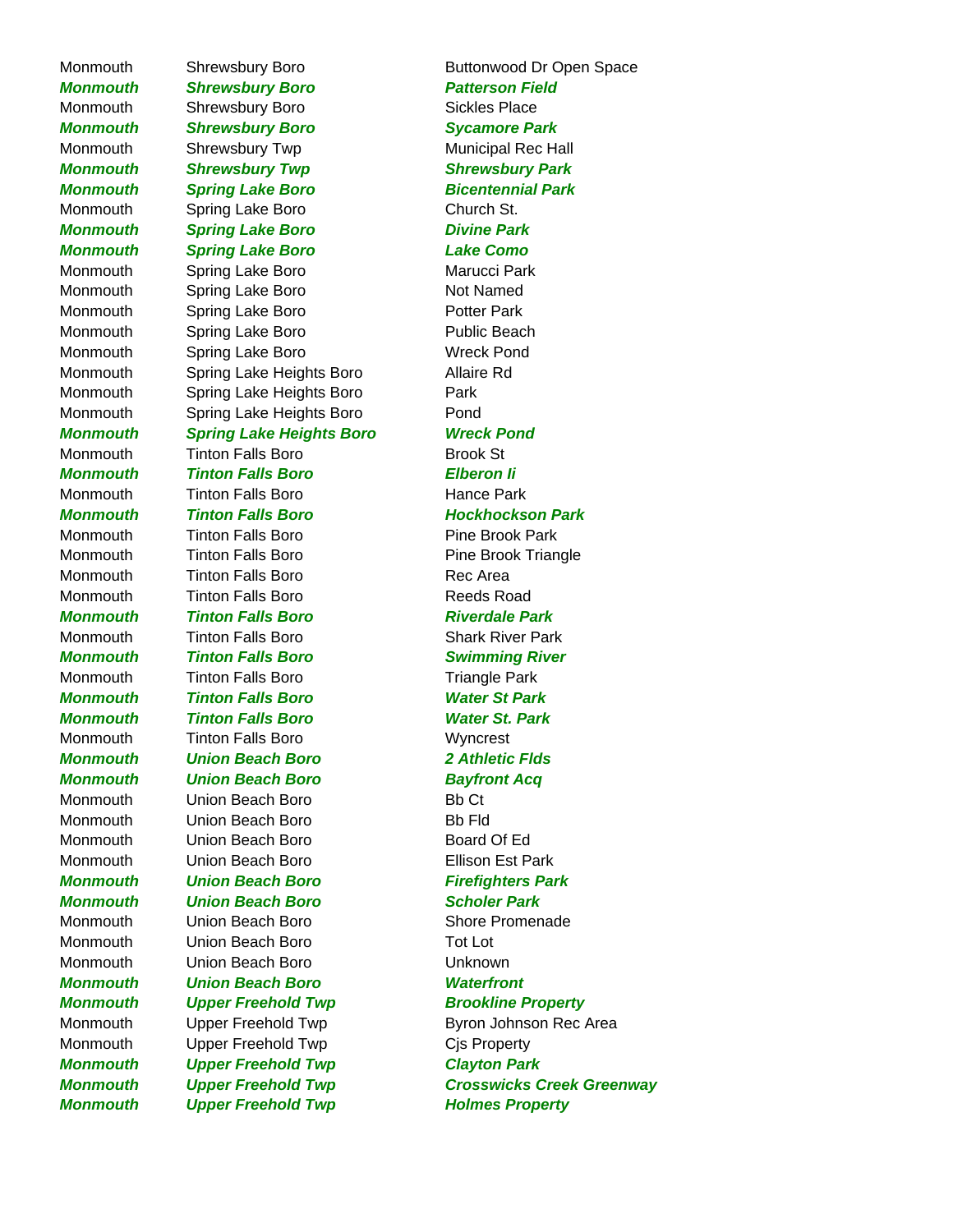

**Monmouth Upper Freehold Twp Not Named Monmouth Upper Freehold Twp Charles Common Space** Monmouth Upper Freehold Twp **Park** Monmouth Upper Freehold Twp **Reed Site** Monmouth Upper Freehold Twp **Rozanski Property** Monmouth Wall Twp **Airplane Park** Monmouth Wall Twp **Allaire Rd Park** Monmouth Wall Twp **Allenwood Center** Monmouth Wall Twp **Barrymore Enterprises** Monmouth Wall Twp **Brice Park** *Monmouth Wall Twp Camp Zehnder* **Monmouth Wall Twp Construction Colombia Property** Monmouth Wall Twp **Fish Park** Monmouth Wall Twp **George Frame Park** Monmouth Wall Twp **Governor's Crossing** *Monmouth Wall Twp Monmouth Wall Twp Mulley Pond Park* Monmouth Wall Twp **Mahagony Transform** Mahagony Tr Monmouth Wall Twp **Marconi** Monmouth Wall Twp **Marigold Park** Monmouth Wall Twp **Mueler Manor** Monmouth Wall Twp **Municipal Complex** *Monmouth Wall Twp Old Eckman Farm Monmouth* Wall Twp **Contains Wall Twp Contains Mondair Park Monmouth Wall Twp Contract Contract Contract Contract Contract Contract Contract Contract Contract Contract Contract Contract Contract Contract Contract Contract Contract Contract Contract Contract Contract Contract Contr Monmouth Wall Twp Construction Construction Monmouth Wall Twp** Construction Construction Construction Constructio Monmouth Wall Twp **Rankin Farms Monmouth Wall Twp Contract Rash Field** Monmouth Wall Twp **Roosevelt Park** Monmouth Wall Twp **Rosehill Park** Monmouth Wall Twp **Rt 18 Park** Monmouth Wall Twp Schoolhouse Rd Monmouth Wall Twp **Shark River** *Monmouth* Wall Twp **Shark River Park** Monmouth Wall Twp **Shark River Park** Monmouth Wall Twp **Stone Brook** Monmouth Wall Twp Weshnak Manor Monmouth Wall Twp West Atlantic Ave Monmouth Wall Twp Woodfield Ave Monmouth West Long Branch Boro Conway Park Monmouth West Long Branch Boro Franklin Lake Park *Monmouth West Long Branch Boro Ten Acre Tract Monmouth West Long Branch Boro Wall St Park* Monmouth West Long Branch Boro Woolley Park Morris Boonton Town Grace Lord Park *Morris Boonton Town Pepe Park*

# Monmouth Upper Freehold Twp Mark Harbourt Soccer Field Monmouth Upper Freehold Twp \* Walnford Historic District Monmouth Wall Twp North Wall Little League Monmouth West Long Branch Boro Gahler Memorial Aboretum *Monmouth West Long Branch Boro Wall/Monmouth Natural Area*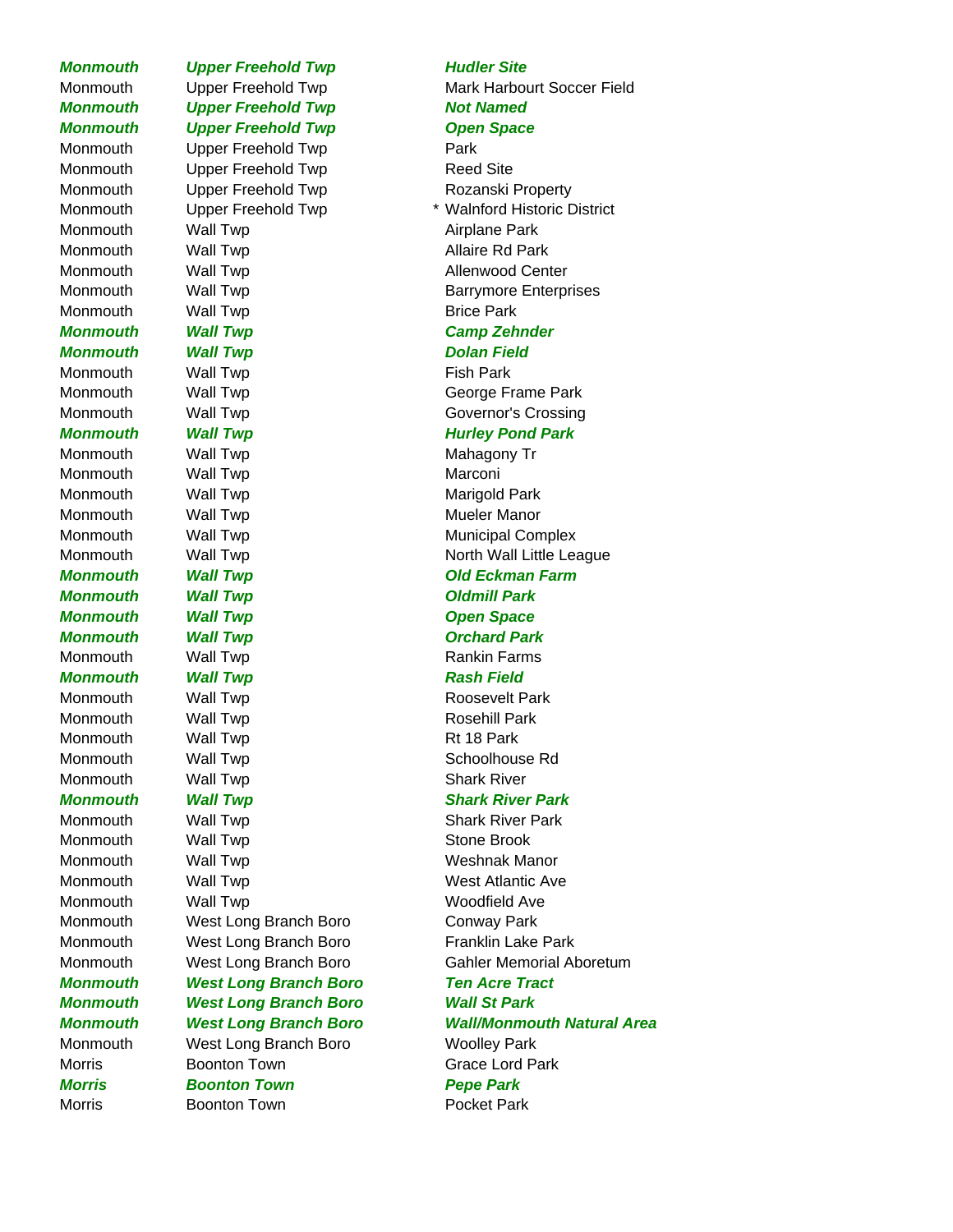*Morris Boonton Town Tot Lot* Morris Boonton Twp Beaver Brook Morris **Boonton Twp** Blackbird Lane Morris **Boonton Twp Forest** Morris **Boonton Twp** Griffith *Morris Boonton Twp Koehler Pond* Morris **Boonton Twp Leonard** *Morris Boonton Twp Njcf* Morris Boonton Twp **Riverfront** Morris **Boonton Twp** Rva Fields Morris **Boonton Twp Scenic** *Morris Boonton Twp Tourne Park* Morris **Boonton Twp** Willis Street Morris **Butler Boro Arch St** Morris **Butler Boro Aten Court** Morris **Butler Boro Not Named** Morris **Butler Boro Park Place** Morris Butler Boro Western Ave Morris Chatham Boro Garden Park Morris Chatham Boro Memorial Park Morris Chatham Boro **Stanley Park** Morris Chatham Boro Wuhala Woods Morris Chatham Twp **Esternay Filed** Morris Chatham Twp Gladitor Field **Morris Chatham Twp Chatham Kirby** Morris Chatham Twp **Klarland** *Morris Chatham Twp Landau*

Morris **Boonton Town** Sheep Hill Park Morris **Boonton Town** Sheep Hill Park (Boonton Twp) *Morris Boonton Town Veterans Memorial Park Morris Boonton Town Veterans Memorial Park (Montville)* Morris Boonton Twp \* 20 ft Hiking Easement Morris **Boonton Twp** \* 30 ft Hiking Easement *Morris Boonton Twp Critical Water Resources Morris Boonton Twp \* Doland Property* Morris **Boonton Twp Cak Road Woods** Morris **Boonton Twp BILARY READING METAL PROPERTY Pyramid Mtn Natural Historic Area** Morris Boonton Twp **Salsberg Woods** Morris **Boonton Twp** Wetlands & Tumble-In *Morris Butler Boro \* Passaic River Preservation Morris Butler Boro Stony Brook Park* Morris Chatham Boro **Brookside Grove** Morris Chatham Boro Conservation Area *Morris Chatham Boro Shepard Kollock Park* Morris Chatham Twp Colony Recreation Center Morris **Chatham Twp Fairmount Ave Campsite** Morris Chatham Twp Gates Ave Pocket Park Morris Chatham Twp Great Swamp Oec *Morris Chatham Twp Great Swamp Watershed* Morris Chatham Twp Green Village Park Morris Chatham Twp **Example 20 Heritage Greenway** *Morris Chatham Twp Loantaka Brook Res*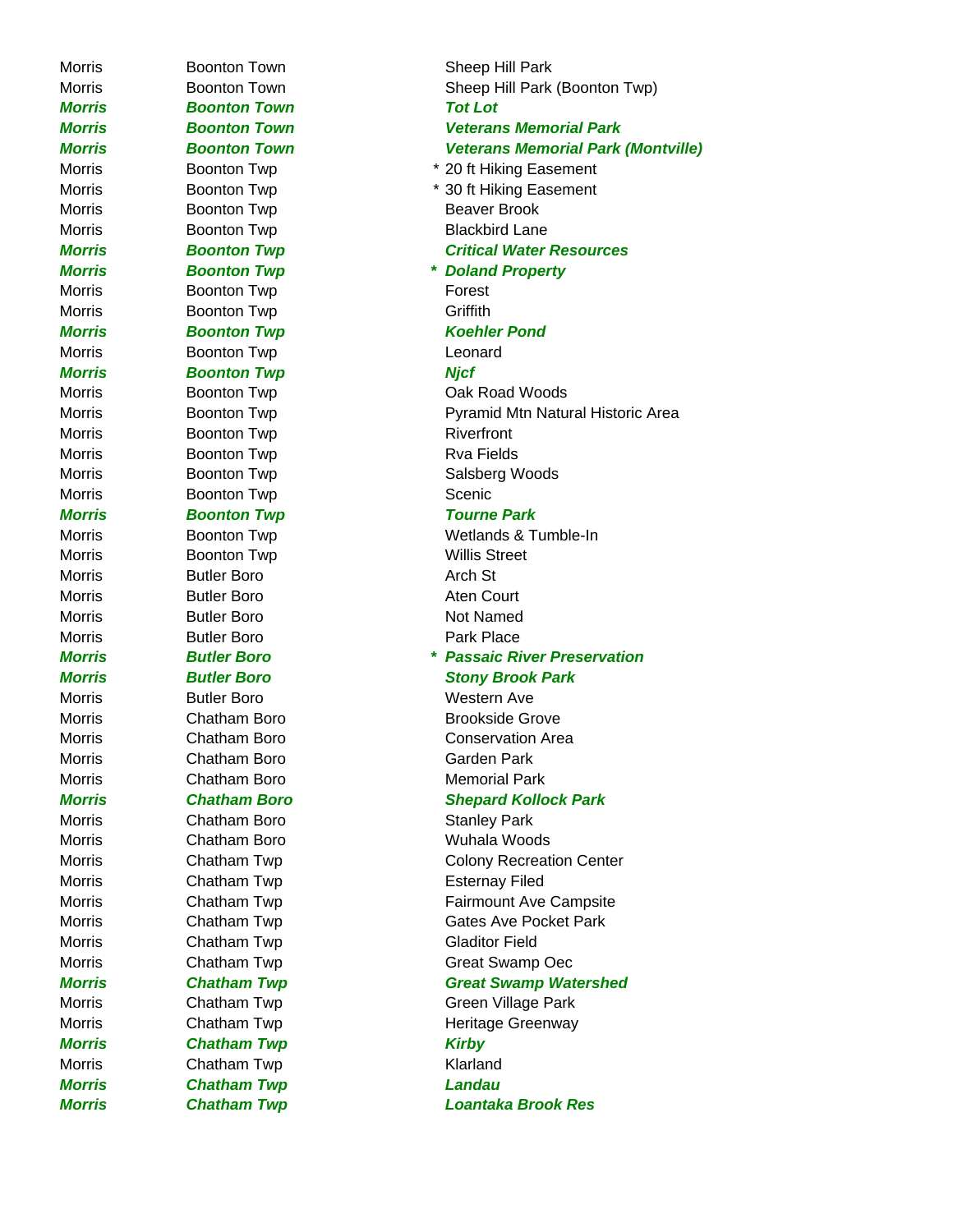*Morris Chatham Twp Motto* Morris Chatham Twp Chatham Nash Field *Morris Chatham Twp Parlapiano Morris* Chatham Twp **Riverwalk** *Morris Chatham Twp Tomkin* Morris **Chester Boro Borough Park** *Morris Chester Boro Grove St Park* Morris Chester Boro **Library** Morris Chester Boro Municipal Field Morris Chester Boro **Nature Area** *Morris* **Chester Twp Allen** Morris Chester Twp Chubb Park *Morris Chester Twp Evans Morris* Chester Twp **Changes** Chester Twp *Morris Chester Twp Luce Morris* Chester Twp **Change Chester Twp Chester Twp Change Change Cheen** Space Morris Chester Twp **Patriots Path** Morris **Denville Twp** Cooks Pond Morris **Denville Twp** Denville Park *Morris Denville Twp Dubov* Morris **Denville Twp Gardner Field** 

Morris Chatham Twp Loantaka Brook Reservation Morris Chatham Twp **Long Hill Road Property** *Morris Chatham Twp Lowin / River Rd Morris Chatham Twp Mount Vernon Park* Morris Chatham Twp Nash Field Extension *Morris Chatham Twp New Jersey Conservation Foundation* Morris Chatham Twp **Passaic River Park** *Morris* Chatham Twp **Russillo Tract** *Morris* Chatham Twp **Shunpike Field** Morris **Chatham Twp** Tanglewood Road Property *Morris Chatham Twp Woodland Park Morris Chester Boro Larison's Woods* Morris Chester Boro Chester Boro Cold Railroad Row Morris Chester Twp **Bamboo Brook Oec** *Morris Chester Twp Black River Park Morris* Chester Twp **Brady/Millhouse Morris Chester Twp Former Telcordia** *Morris Chester Twp Luce (NJ Conservation Foundation)* Morris **Chester Twp** Mired Mt Paul Memorial Park *Morris Chester Twp New Jersey Conservation Foundation Morris Chester Twp Parker Road Fields Morris Chester Twp Pole Farm/Telecordia Morris Chester Twp Tiger Brook Park Morris Chester Twp Upper Raritan Watershed Assoc Morris Chester Twp Willowood Arboretum* Morris **Denville Twp** Beacon Hill Playground Morris **Denville Twp** Birch Run Park Morris **Denville Twp** Denbrook Park Morris **Denville Twp** Densile **Diamond Spring Park** *Morris Denville Twp Jemsel-Woodmont Morris Denville Twp Jonathan Woods*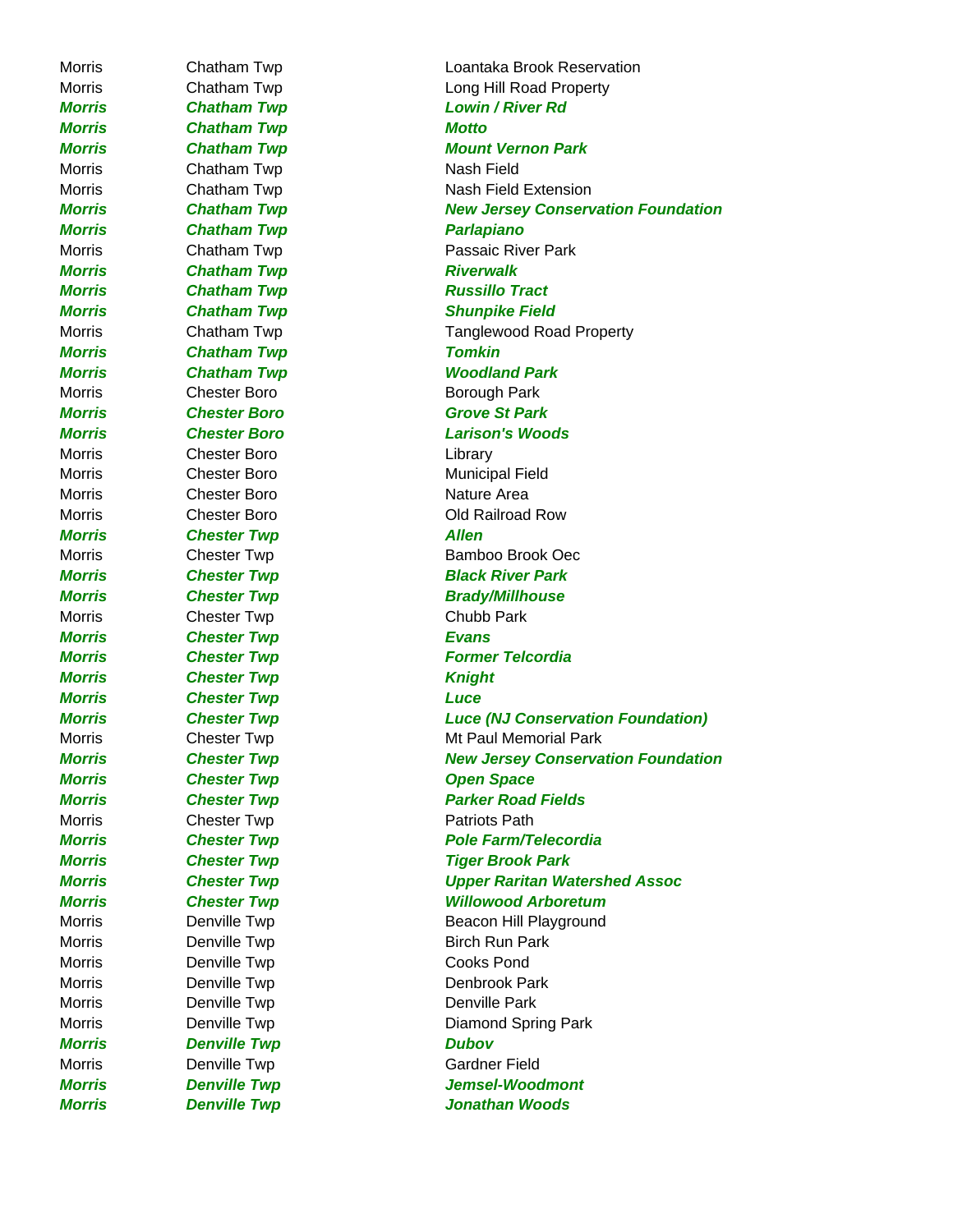*Morris Denville Twp Lakeshore Morris Denville Twp Liu-Chung-Fe* Morris **Denville Twp Mccarters Park** Morris Denville Twp **Pond** *Morris* Denville Twp **Denville Twp Denville Twp Onorati** *Morris* Denville Twp **Piocosta/Lahue** *Morris Denville Twp Platt Property Morris Denville Twp Sar* Morris **Denville Twp Seneca** Morris **Denville Twp Silver Brook Park** Morris **Denville Twp Toft Hill Park** *Morris Denville Twp Tourne Park* Morris **Denville Twp Union Hill Park** Morris **Denville Twp Veterans Field** *Morris Denville Twp Watershed Morris Denville Twp Watts* Morris **Dover Twp** Bowlby Morris **Dover Twp Crescent Field** Morris **Dover Twp Hedden Park** *Morris* Dover Twp **Hurd Park** Morris **Dover Twp** Dover Twp Jfk Commons Park Morris **Dover Twp CONFIGURER CONFIDENT CONFIDENT CONFIDENT CONFIDENT CONFIDENT** Morris **Dover Twp Contract Contract Dover Twp Contract Contract Contract Park** Morris **Dover Twp Water Works** Morris **East Hanover Twp** Sommers Park Morris Florham Park Boro Brooklake Rd Morris Florham Park Boro Campfield Gardens Morris **Florham Park Boro** Columbia Turnpike Morris Florham Park Boro **Emmett Park** Morris Florham Park Boro Fish Brook Park *Morris Florham Park Boro Fish Property* Morris Florham Park Boro Florham Ave Morris **Florham Park Boro Indian Lake** Morris Florham Park Boro Mann Ave Morris Florham Park Boro Murphy Circle Morris Florham Park Boro Parker Ct Morris **Florham Park Boro** Passaic Ave Morris Florham Park Boro Patriot Park Morris Florham Park Boro Prudden Park

Morris Florham Park Boro Stobaeus Park

Morris **Denville Twp Knuth Farms** *Morris Denville Twp Muriel Hepner Park* Morris **Denville Twp South Shore Playground** South Shore Playground *Morris Dover Twp Salem Village Park* Morris **Dover Twp CONFIGLARY** Second St Playground *Morris East Hanover Twp Cook Halfway House* Morris East Hanover Twp Lurker Memorial Park Morris **East Hanover Twp** Pinch Brook Golf Course Morris Florham Park Boro Beechcrest Rec Area Morris Florham Park Boro East Madison Avenue Morris Florham Park Boro Pinch Brook Golf Course Morris **Florham Park Boro** Spring Garden Lk Property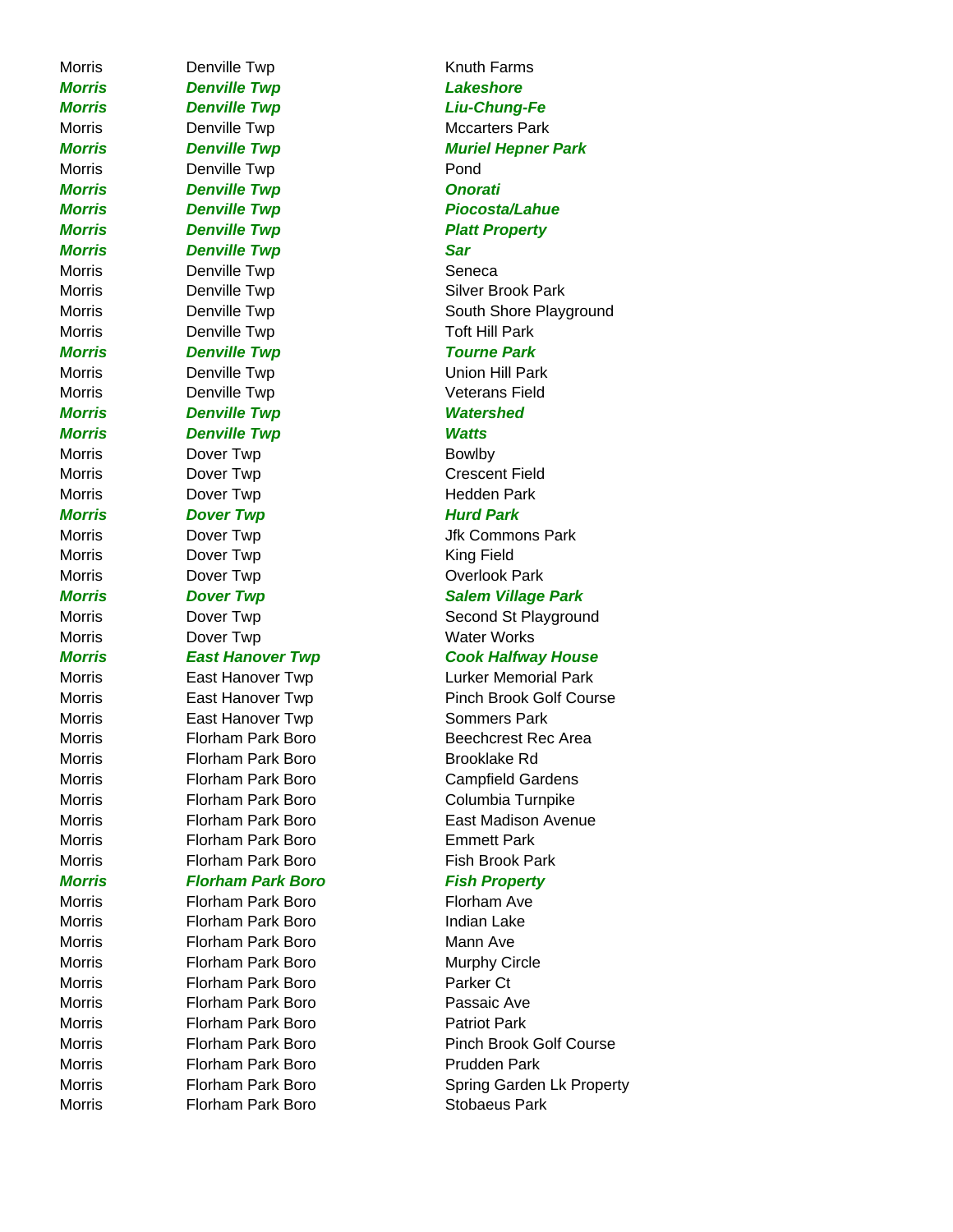Morris **Hanover Twp Fairchild** *Morris Hanover Twp Felts* Morris **Hanover Twp Fieldstone** Morris **Hanover Twp Forest Way** Morris **Hanover Twp** Herms Tract Morris **Hanover Twp** Monroe Park *Morris Hanover Twp Sammarco* Morris **Hanover Twp** Schindler Ct Morris **Hanover Twp** Summit Ave *Morris* **Harding Twp Anderson** Morris **Harding Twp Barrett Field** Morris **Harding Twp** Bayne Park *Morris Harding Twp Glen Alpin*

Morris Florham Park Boro \* Traction Line Rec Trail Morris **Hanover Twp \* Algonquin Buffer** Morris **Hanover Twp** \* Bear Sterns Buffer Morris **Hanover Twp** Bee Meadow Park Morris **Hanover Twp Black Meadows** *Morris Hanover Twp Blackbrook Park Morris Hanover Twp Central Park* Morris **Hanover Twp** Central Park East Morris **Hanover Twp** Central Park West Morris **Hanover Twp** \* Eden Lane Condos **Morris Hanover Twp Forest Way East** Morris **Hanover Twp Frelinghuysen Arb** Frelinghuysen Arb Morris **Hanover Twp Hanover Green Morris Hanover Twp Hanover Hanover Meadows** *Morris Hanover Twp Jefferson Woods* Morris **Hanover Twp Knollwood (Crossroad)** Morris **Hanover Twp** \* Lee Meadows *Morris Hanover Twp Malapardis Park* Morris **Hanover Twp Parsippany Road** *Morris Hanover Twp Patriots Path* Morris **Hanover Twp** \* Patriots Path East Morris **Hanover Twp \*** Patriots Path West Morris **Hanover Twp Pleasant Ave** Morris **Hanover Twp** Reynolds Ave Morris **Hanover Twp** Riverside Park Morris **Hanover Twp** Stoney Brook Park Morris **Hanover Twp** \* Tiffany Buffer Morris **Hanover Twp** Valley Forge Park Morris **Harding Twp** Bailey's Mill Road **Morris 6-12 Harding Twp Blue Mill Fields** *Morris Harding Twp Great Swamp Watershed Assoc* **Morris Farding Twp Farm Harding Land Trust** Morris **Harding Twp** James Street Morris **Harding Twp Kirby Hall Park** Morris **Harding Twp Lewis Morris Park** *Morris Harding Twp Loantaka Brook Res* Morris **Harding Twp** Memorial Park Morris **Harding Twp** Mt Kemble Ave *Morris Harding Twp O'Connor*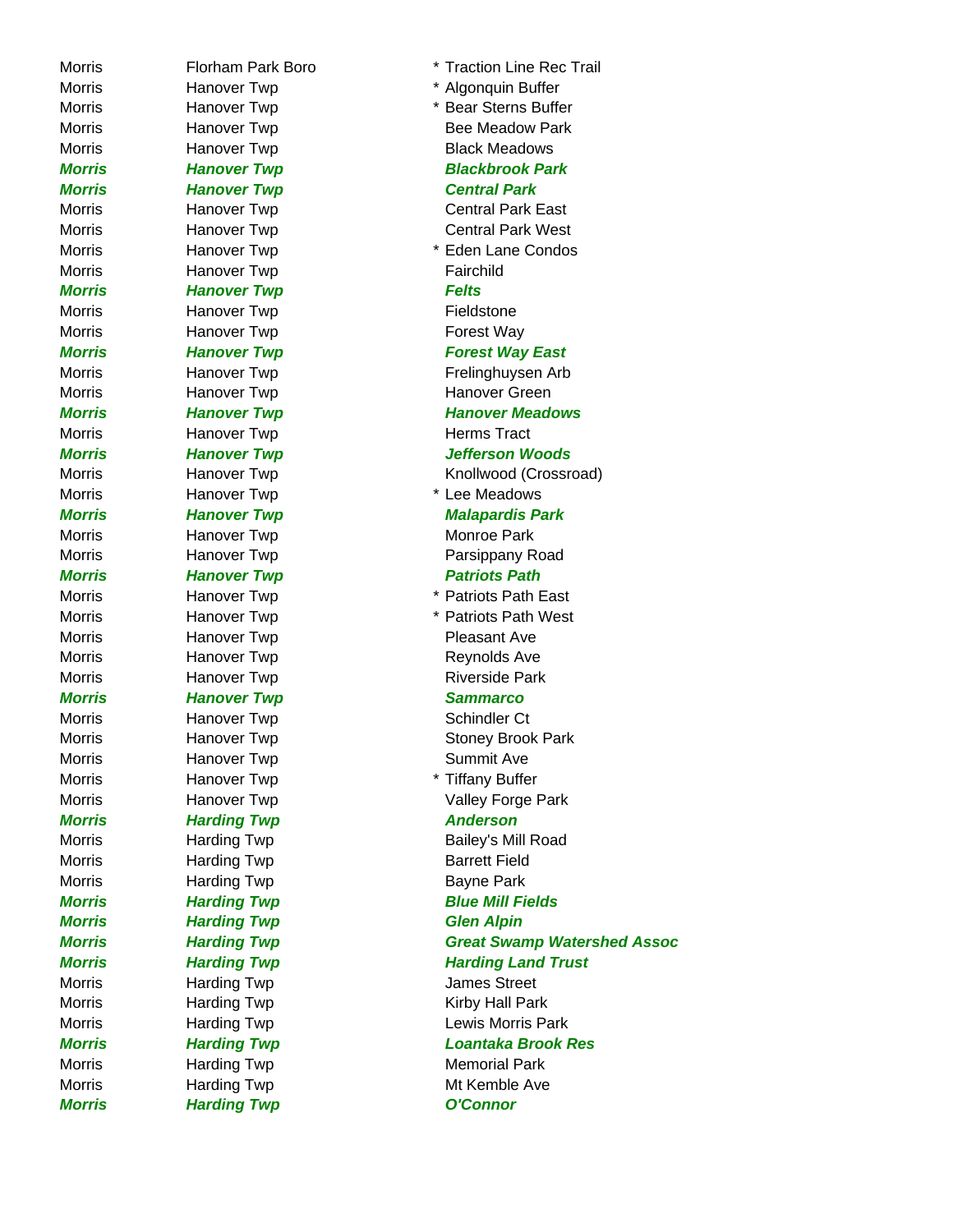*Morris Harding Twp Rossell* **Morris Farding Twp Schudder** *Morris Harding Twp Von Zubin* Morris **Harding Twp Young's Road** *Morris Jefferson Twp 713 Tract* Morris **Morris** Jefferson Twp **Ashley Cove** *Morris Jefferson Twp Brady* Morris **Internal University Childrens Park** Childrens Park Morris **Morris** Jefferson Twp **Creative Park** Morris Jefferson Twp Dogwood Park Morris **In the United States** Jefferson Twp **Liffy** Island Morris **Morris** Jefferson Twp **Minisink** Morris **Morris** Jefferson Twp **Not Named** *Morris Jefferson Twp Trendowicz Morris Kinnelon Boro Koehler Pond Morris Kinnelon Boro Mandelbaum* Morris Morris Kinnelon Boro **Communist Communist Communist Communist Communist Communist Communist Communist Communist Communist Communist Communist Communist Communist Communist Communist Communist Communist Communist Com** Morris **Lincoln Park Boro Aqueduct Park** 

# Morris **Harding Twp** Sand Sprg La Equestrn Park *Morris Harding Twp Silver Brook / Pine Brook Greenway Morris Harding Twp Waterman Property* Morris **Morris** Jefferson Twp **Berkshire Valley Park** *Morris Jefferson Twp Camp Jefferson* Morris Jefferson Twp Chamberlain Fields Morris **Internal Section Twp** East Shore Park Morris **Jefferson Twp** Jefferson Notch Morris Jefferson Twp Lakeside Fields Morris Jefferson Twp Longwood Forge Morris **Internal University Conducts** Longwood Lake Park Morris **Mahlon Dickerson Cupy** Mahlon Dickerson Res Morris **Morris** Jefferson Twp **Mase Mountain** *Morris Jefferson Twp Mountain Meadows* Morris **Mountain Ridge** Jefferson Twp **Mountain Ridge** Morris **Internal University Cak Ridge Park** Morris **Internal University Community** Cak Ridge Park li Morris **Morris** Jefferson Twp **Propect Point Reserves II** Morris **Morris** Jefferson Twp **Prospect Pt Park Morris 6-19 Jefferson Twp 19 Julie 2018** Ridge Road Park *Morris Jefferson Twp Russia Brook Sanctuary* Morris **Morris** Jefferson Twp **Shore Road Park** Morris **Morris** Jefferson Twp **White Rock Fields** *Morris Kinnelon Boro Boonton Ave Field* Morris Kinnelon Boro Geoffrey Dr Rec Area Morris Kinnelon Boro Kinnelon Rec Fields *Morris Kinnelon Boro Morris Co. (NJ Conservation Foundation) Morris Kinnelon Boro Morris Land Conservancy* Morris Kinnelon Boro Pheasant Run Rec Area *Morris Kinnelon Boro Pyramid Mountain Morris Kinnelon Boro Silas Condict Park Morris Kinnelon Boro Sunset Valley Golf Course* Morris **Communist Communist Canal Abandoned Morris Canal** Morris **Communist Club Lincoln Park Boro Beaver Town Museum**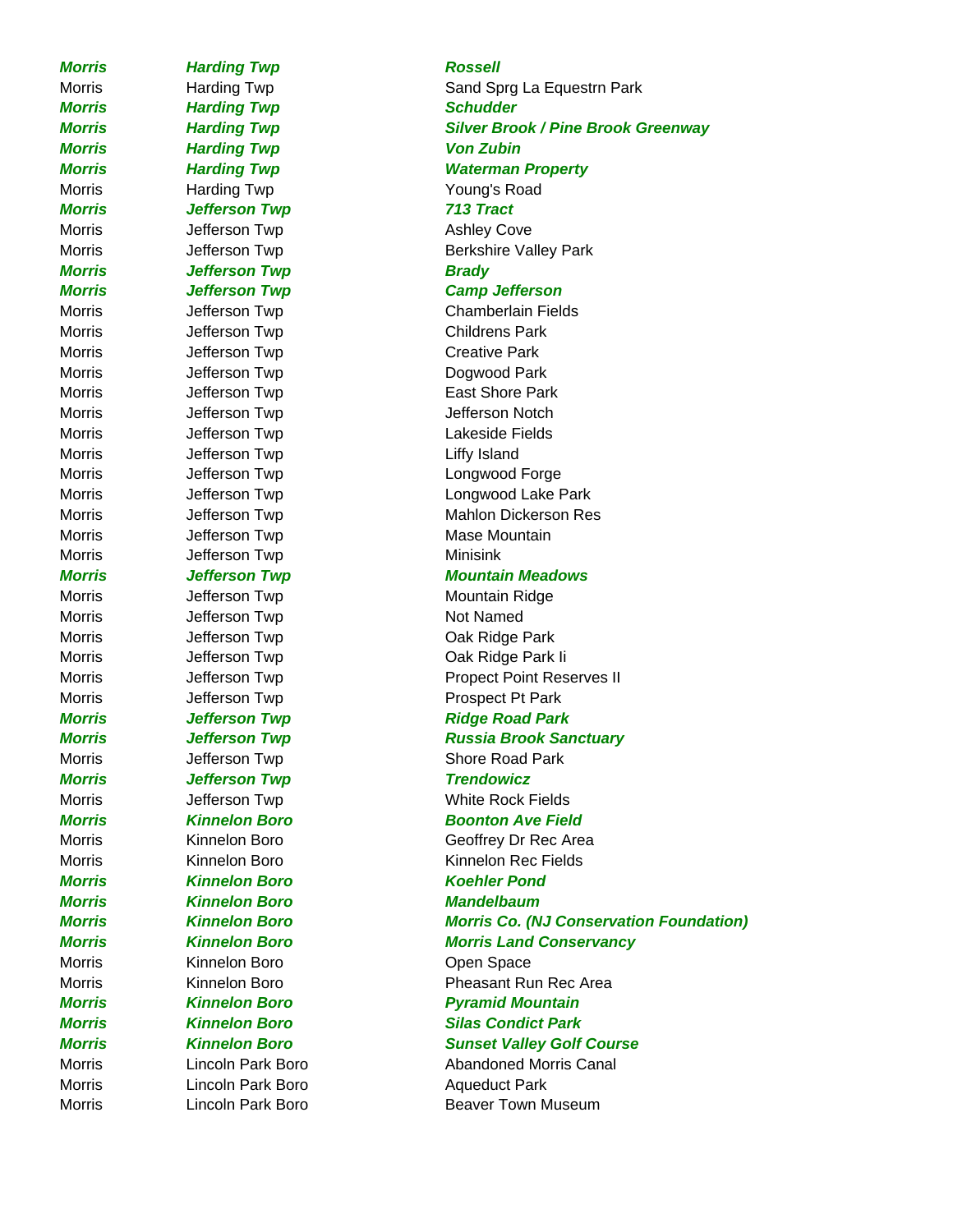# Morris **Lincoln Park Boro Daka Lane** Morris **Lincoln Park Boro Forest Ave** Morris **Lincoln Park Boro Hilltop Park** Morris **Lincoln Park Boro** Jacksonville Rd Morris **Lincoln Park Boro** Morris Canal Morris **Lincoln Park Boro** Municipal Lake Morris **Lincoln Park Boro Northwest St** Morris **Lincoln Park Boro** Not Named Morris **Lincoln Park Boro Contact Draw Orchard Dr** Morris **Lincoln Park Boro Pine Brook Rd** Morris Lincoln Park Boro Pine Brook Road Morris **Lincoln Park Boro President St** Morris **Lincoln Park Boro** Ryerson Rd Morris **Lincoln Park Boro** Wildan Park *Morris* Long Hill Twp **Hicks Park** Morris Madison Boro Central Green Morris Madison Boro **Cole Park** Morris **Madison Boro Delbarton Area** *Morris Madison Boro Dodge Field* Morris Madison Boro **Edwards Field** Morris Madison Boro **Fen Court** *Morris Madison Boro Gibbons Pines* Morris Madison Boro James Park *Morris Madison Boro Livesey Parcel* Morris Madison Boro **Lucy D. Anthony** Morris Madison Boro **Madison Park** *Morris Madison Boro Memorial Park* Morris Madison Boro Niles Park Morris Madison Boro **Parkside Area** Morris Madison Boro **Madison Boro Ridgedale Park** *Morris Madison Boro Summerhill Park* Morris Mendham Boro **Mendham Boro Aboretum** *Morris Mendham Boro Borough Park* Morris Mendham Boro Deerfield Morris Mendham Boro Franklin Rd Morris Mendham Boro **Heather Hill** Morris Mendham Boro **Hilltop School** Morris **Mendham Boro India Brook**

# *Morris Lincoln Park Boro Beavertown Park*

Morris **Lincoln Park Boro** Elm St Playground Morris **Lincoln Park Boro** Evergreen Dr Park Morris Lincoln Park Boro John St Playground Morris **Lincoln Park Boro** Lyn-Park Playground Morris **Lincoln Park Boro** Municipal Complex Morris **Lincoln Park Boro** Willow St Playground *Morris Long Hill Twp Imbimbo (Passaic River Coalition) Morris Long Hill Twp Passaic River Park* Morris Madison Boro Loantaka Brook Reservation Morris Madison Boro Traction Line Recreation Trail *Morris Mendham Boro All Purpose Fields Morris Mendham Boro Comm Of St John The Baptist* Morris Mendham Boro **Mountain Valley**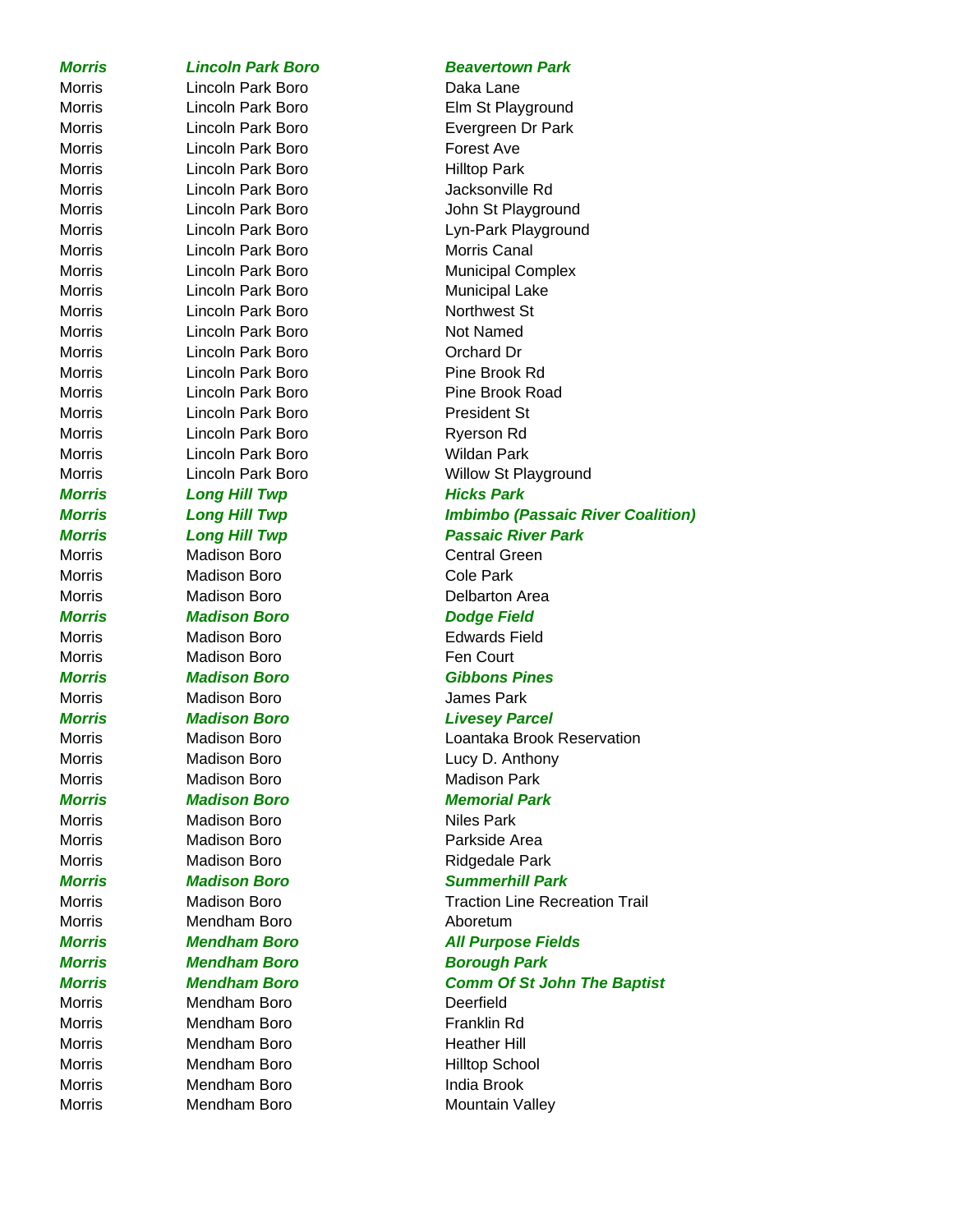Morris Mendham Boro Not Named Morris Mendham Boro Parkland Morris Mendham Boro **Patriots Path** Morris Mendham Boro Skating Area *Morris Mendham Boro Thomas* Morris Mendham Twp **\*** Dos Passos *Morris Mendham Twp India Brook* Morris Mendham Twp **Ironia Bend** Morris Mendham Twp **Ironia Road** Morris Mendham Twp Meadowood Morris Mendham Twp **Patriots Path** Morris Mendham Twp **Patriot's Path** Morris Mendham Twp **Reservoir** *Morris Mendham Twp Salisbury* Morris Mendham Twp **Swimming Pool** *Morris Mendham Twp Tomkin* Morris Mine Hill Twp Chestnut St **Morris Mine Hill Twp Hedden Park** Morris Mine Hill Twp Mine Mine Hill Beach Morris Montville Twp **Bonneview** Morris Montville Twp Chiocca Morris Montville Twp **Dorsey Pond** Morris Montville Twp **Douglas Est** Morris Montville Twp **Edmunds Barn** Morris Montville Twp **Etta Konner** Morris Montville Twp **Fletcher Park** Morris Montville Twp **Montville Twp** Hilldale Park

Morris Mendham Boro Mt Ave Parkland *Morris Mendham Boro Thomas (Mendham Twp) Morris Mendham Twp Buck Hill Nature Area* **Morris Mendham Twp Communist Burnett Brook Preserve** Morris **Mendham Twp** Burnett Brook Preserve (Chester Twp) *Morris* Mendham Twp **Buttermilk Falls** *Morris Mendham Twp \* Clyde Potts Reservoir Watershed Morris Mendham Twp Cold Hill Reserve Morris Mendham Twp Comm Of St John The Baptist* Morris Mendham Twp **\* Conservation Easements** *Morris* Mendham Twp **Dismal Harmony** Morris Mendham Twp **\*** Ironia Easement *Morris Mendham Twp Lewis Morris Park* Morris Mendham Twp Miscellaneous Site E Morris Mendham Twp Mount Paul Memorial Park Morris Mendham Twp Mentham Mendham Mendham Mentham Muslem Muslem Muslem Muslem Muslem Muslem Muslem Muslem Muslem Muslem Muslem Muslem Muslem Muslem Muslem Muslem Muslem Muslem Muslem Muslem Muslem Muslem Muslem Muslem Mus Morris Mendham Twp **Ralston Corners** Morris **Mendham Twp Roxiticus Cemetary** *Morris Mendham Twp Tempe Wick Reserve Morris Mine Hill Twp* **Dickerson Mine** Morris **Mine Hill Twp Dickerson Nature Preserve** Morris Mine Hill Twp Harvest Run Tot Lot Morris Mine Hill Twp Lamington River / Shaw Brook *Morris Montville Twp Camp Dawson/Levkovitz Acq* Morris Montville Twp **Howald Tract**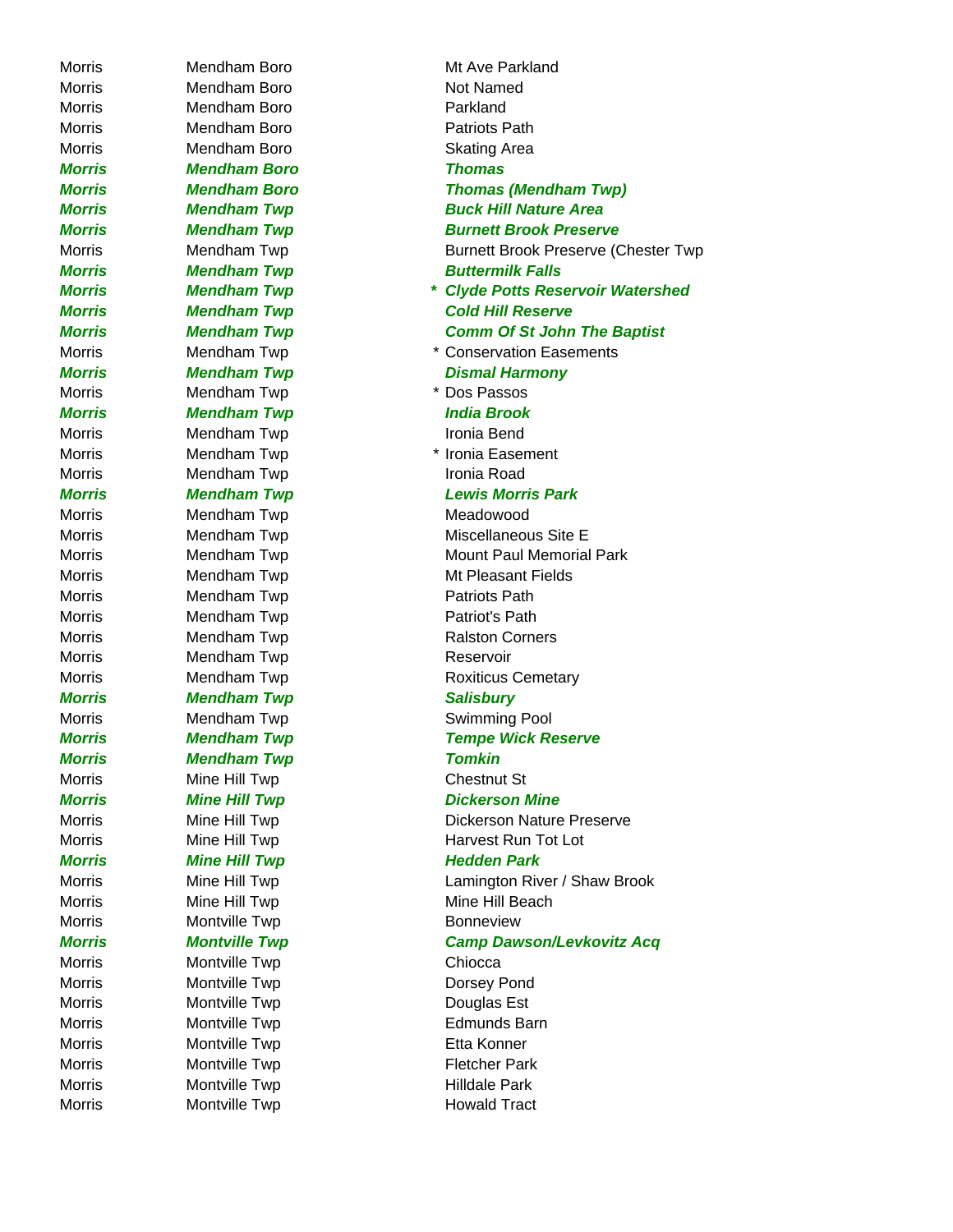Morris Montville Twp Jarnmbek Morris Montville Twp John St Park Morris Montville Twp Manchester Morris Montville Twp Mars Court *Morris Montville Twp Masar Park* Morris Montville Twp Municipal Field Morris Montville Twp **Pope Pius X** Morris Montville Twp **Reilly Field** Morris Montville Twp **Sharlatt Tract** Morris Montville Twp Sisco Tract Morris Montville Twp Stoney Brook Morris Montville Twp Tristam Place Morris Montville Twp **Vreeland** Morris Morris Plains Boro Children's Park Morris Morris Plains Boro Laurel Street Morris Morris Plains Boro Veterans Field *Morris Morris Plains Boro Watnong Park* Morris Morris Twp **Aspen** Morris Morris Twp **Bear Ct** Morris Morris Twp **Bradford Pond** Morris Morris Twp **Burnham** Morris Morris Twp **Children's Park** Morris Morris Twp **Cornine Field** *Morris Morris Twp Deer Haven Morris Morris Twp Delpho Field Morris Morris Twp Fosterfields* Morris Morris Twp **Ginty Field** Morris Morris Twp **Kiwanis Field** Morris Morris Twp **La Rue Field** Morris Morris Twp **Lake Manor** 

Morris Montville Twp **Indian Lane East** Morris Montville Twp **Lake Valhalla** Lot *Morris Montville Twp Morris Land Conservancy* Morris **Montville Twp Pyramid Mountain** *Morris Montville Twp Upper Rockaway River Watershed Morris Morris Plains Boro Briarcliff Openspace Morris Morris Plains Boro Central Avenue Tract* Morris Morris Plains Boro **Community Park** Morris Morris Plains Boro Roberts Garden Morris Morris Plains Boro Simon Memorial Field Morris Morris Plains Boro **Sun Valley Way** Morris Morris Twp **Beatrice Tucker Field** Morris Morris Twp **Morris Two Communist Communist Communist** Butterworth Field Morris Morris Twp **Collinsville Playground** Morris Morris Twp **Edward Hayward Playground** Morris Morris Twp **Elmer Saunders Field** Morris Morris Twp **Morris Twing Communist Communist Communist Communist Communist Communist Communist Communist Communist Communist Communist Communist Communist Communist Communist Communist Communist Communist Communist** Morris Morris Twp **Frelinghuysen Field** Morris Morris Twp Ginty Pool / Recreation Area Morris Morris Twp **Harlan Green Field** *Morris Morris Twp Jockey Hollow Top VI Morris Morris Twp Lewis Morris Park*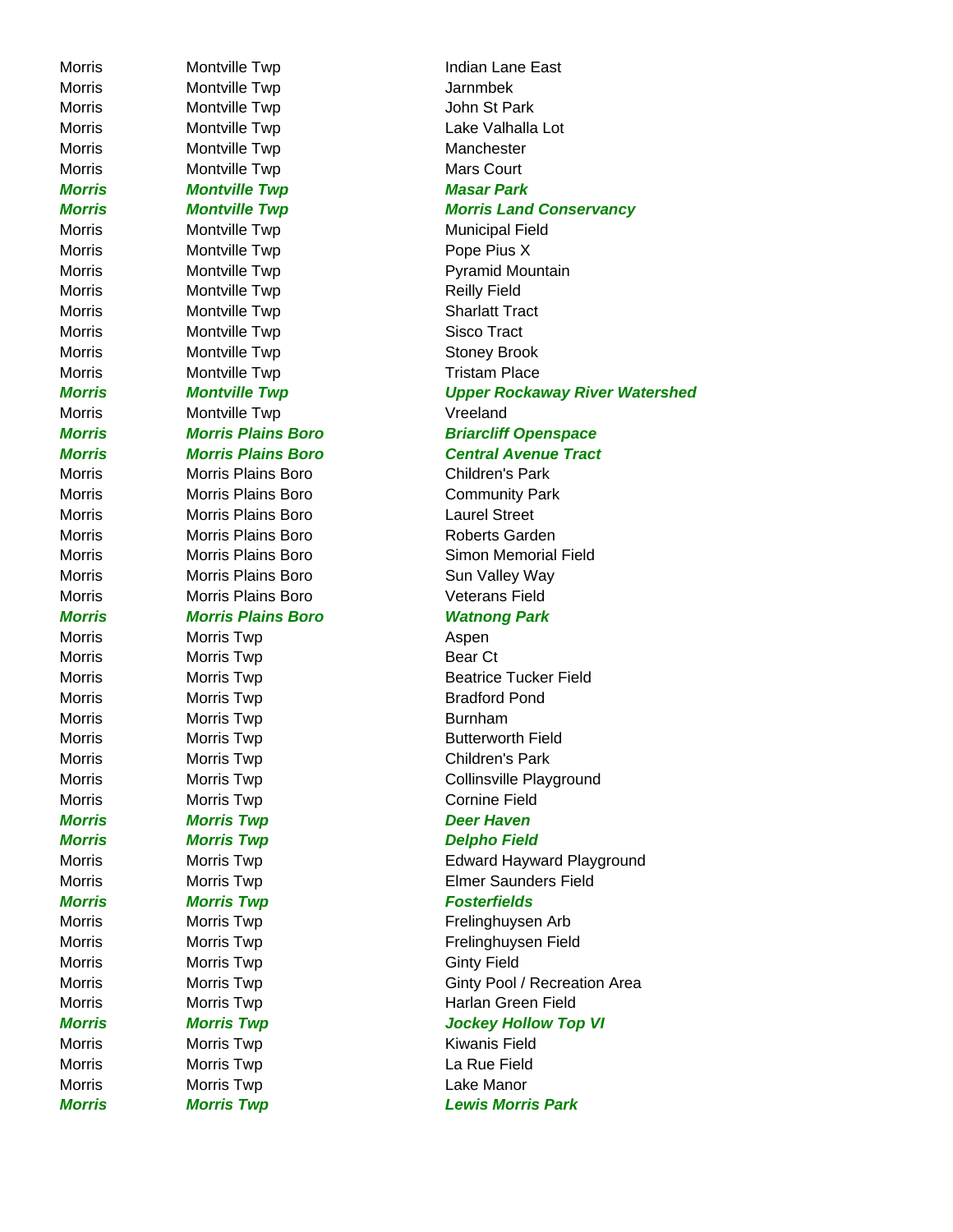Morris Mt Arlington Boro **Beach** 

Morris Morris Twp **Patriots Path** Morris Morris Twp **Morris Twing Communism Ricklyn Ct** Morris Morris Twp **Streeter Rec Area** Morris Morris Twp **Sussex Woods** Morris Morris Twp **Tall Timbers** Morris Morris Twp Traction Line Morris Morris Twp **Veterans Field** Morris Morristown Town **Budd St Rec Area** *Morris Morristown Town Burnham Park* Morris Morristown Town **Elliott St Playground** Morris Morristown Town **Foote's Pond** Morris Morristown Town **Ford Ave Park** Morris Morristown Town **Fort Nonsense** Morris Morristown Town **Franklin St** Morris Morristown Town Morristown Historic Speedwell Morris Morristown Town **Morristown Morristown** Morristown **Jacob** Ford Park Morris Morristown Town Lidgerwood Park *Morris Morristown Town Morristown Green* Morris Morristown Town **Patriots Path** *Morris Morristown Town Pocahontas Lake Morris Morristown Town Speedwell Lake Morris Morristown Town Washington Park Morris Morristown Town Willow Hall* Morris Mount Olive Twp 33rd Street Morris Mount Olive Twp **Budd Lake** *Morris* Mount Olive Twp **Budd Lake Bog** Morris Mount Olive Twp Camelot Park Morris Mount Olive Twp Clover Hill Morris Mount Olive Twp Flanders Valley Gc Morris Mount Olive Twp Greenhills Morris Mount Olive Twp Morris High Street Morris Mount Olive Twp **Lakeshore Drive** Morris Mount Olive Twp **Lions Park** Morris Mount Olive Twp **Lou Nelson Park** Morris Mount Olive Twp Mohawk Trail Morris Mount Olive Twp Municipal Beach Morris Mount Olive Twp **Powerline Park** Morris Mount Olive Twp **Stokes Ave** Morris Mount Olive Twp Tulip Park Morris Mount Olive Twp Morris Warren Drive Morris Mount Olive Twp Morris Waterloo Park Morris Mountain Lakes Boro Tourne Park

Morris Morris Twp Loantaka Brook Res Morris Morris Twp **Morris Twing Communism Mennen Sports Arena** Morris Morris Twp **Morris Twp** Rolling Hill - Blackberry Morris Morristown Town **Abbett Ave Playground** *Morris Morristown Town Cauldwell Playground* Morris Morristown Town Morristown Harrison St Playground Morris **Morristown Town Traction Line Recreation Trail** Morris Mount Olive Twp **Lakeshore & Warren** Morris Mount Olive Twp Toboggan and Lakeshore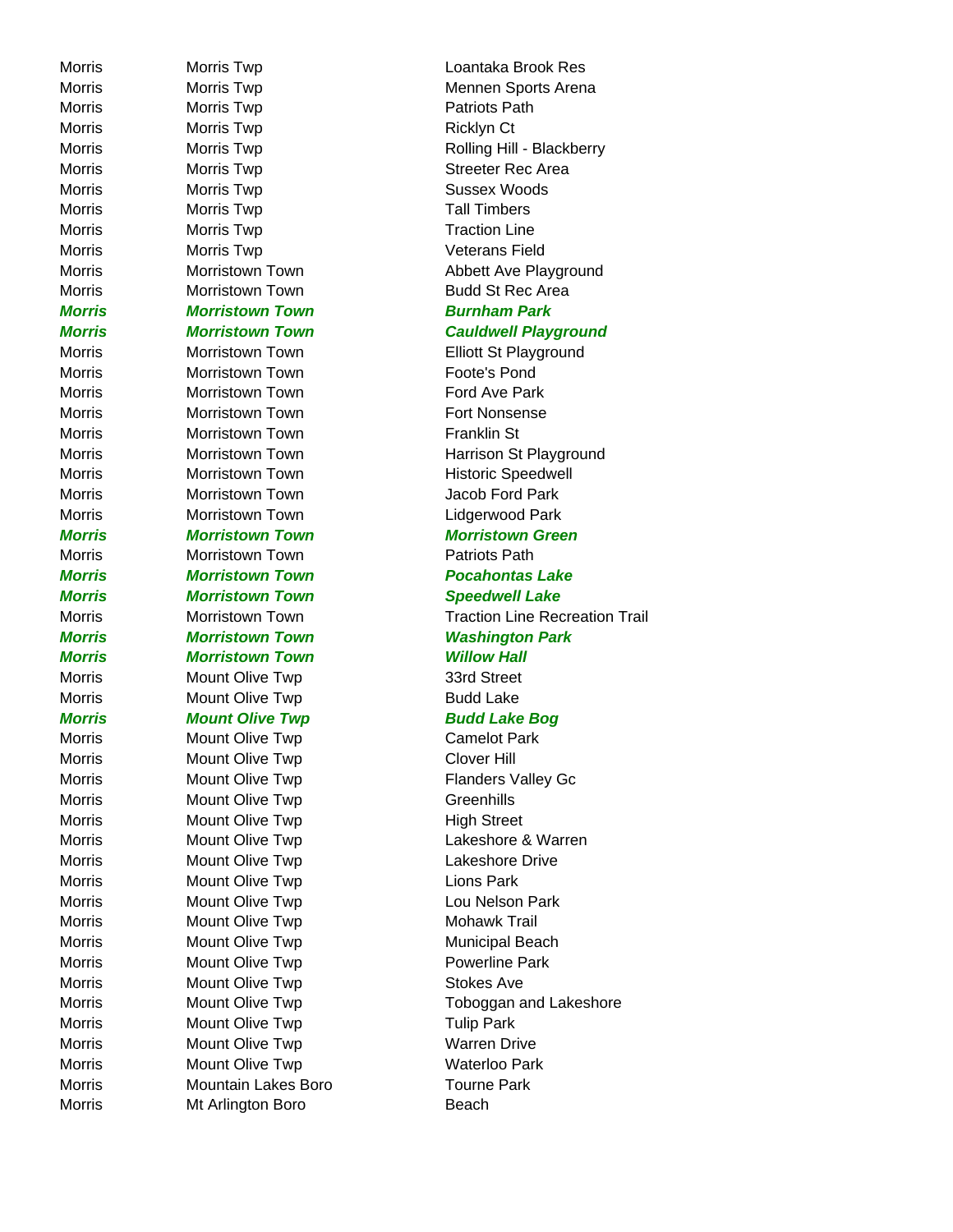Morris **MIT Arlington Boro Lee's County Park Marina** *Morris Mt Arlington Boro Littell Tract* Morris Mt Arlington Boro Memorial Park *Morris Mt Arlington Boro Mt Arlington Rec Site* Morris Mt Arlington Boro **Sandra Drive** Morris **Parsippany-Troy Hills Twp** Bevacqua Tract Morris **Parsippany-Troy Hills Twp** Birch Lane *Morris Parsippany-Troy Hills Twp Cameron Tract Morris Parsippany-Troy Hills Twp Correal & Ortu Morris Parsippany-Troy Hills Twp Craftsman Farm Morris Parsippany-Troy Hills Twp Craftsman Farms* Morris **Parsippany-Troy Hills Twp** Crestview Drive Park Morris **Parsippany-Troy Hills Twp** Druid Hill Park Morris Parsippany-Troy Hills Twp Edwards Road Tract Morris **Parsippany-Troy Hills Twp** Fieldfair Property 1 Morris **Parsippany-Troy Hills Twp** Fieldfair Property 2 Morris **Parsippany-Troy Hills Twp** Forest Drive Park Morris **Parsippany-Troy Hills Twp** Fox Hill Road Morris **Parsippany-Troy Hills Twp** Grafton Morris **Parsippany-Troy Hills Twp** Hills Of Troy Morris **Parsippany-Troy Hills Twp** Jannarone Park Morris **Parsippany-Troy Hills Twp** Kentwood *Morris Parsippany-Troy Hills Twp Knoll Park & Cc* Morris Parsippany-Troy Hills Twp Lake Hiawatha Park *Morris Parsippany-Troy Hills Twp Lake Parsippany Park* Morris **Parsippany-Troy Hills Twp** Lake Parsippany Tot Lot Morris **Parsippany-Troy Hills Twp** Littleton Morris Parsippany-Troy Hills Twp Manor Park Morris **Parsippany-Troy Hills Twp** Mount Tabor Park Morris Parsippany-Troy Hills Twp Mountain Way Park Morris **Parsippany-Troy Hills Twp** Normandy Park *Morris Parsippany-Troy Hills Twp Old Troy Park* Morris **Parsippany-Troy Hills Twp** Park Road Field Morris **Parsippany-Troy Hills Twp** Pigeon Hill Wetlands Morris Parsippany-Troy Hills Twp Powder Mill Park Morris **Parsippany-Troy Hills Twp** Rainbow Lakes Park Morris Parsippany-Troy Hills Twp Rockaway Neck Park *Morris Parsippany-Troy Hills Twp Smith Field North* Morris **Parsippany-Troy Hills Twp** Smith Field South *Morris Parsippany-Troy Hills Twp Smith Tract* Morris **Parsippany-Troy Hills Twp** South Beverwyck *Morris Parsippany-Troy Hills Twp Veterans Memorial Park Morris Parsippany-Troy Hills Twp Volunteers Park* Morris **Parsippany-Troy Hills Twp** Watts Property Morris Pequannock Twp **Aquatic Park** Morris **Pequannock Twp** Cherry Street Park *Morris Pequannock Twp Foothills Park Morris Pequannock Twp Greenview Park* Morris Pequannock Twp Fidden Cove

*Morris Netcong Boro Joseph Direnzo Memorial Park Morris Netcong Boro Lake Musconetcong Access Morris Pequannock Twp Boys & Girls Club Addition*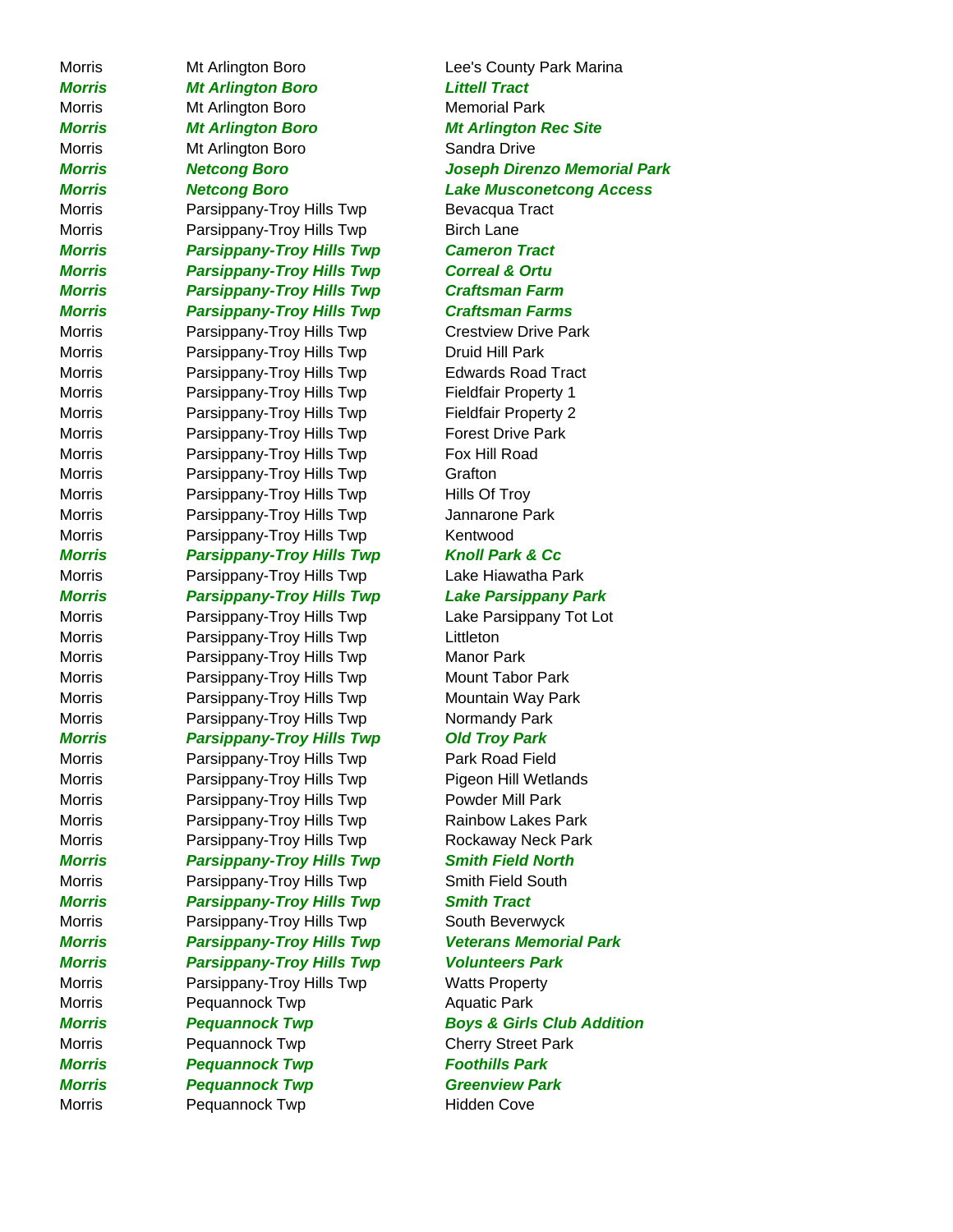Morris **Pequannock Twp Hillview Field** Morris **Pequannock Twp Lyman Ave** Morris **Pequannock Twp Lyon Park** Morris Pequannock Twp Meyers Brook Morris Pequannock Twp Riverside Park Morris Pequannock Twp Rockledge Park Morris Pequannock Twp Town Hall Field Morris Pequannock Twp Woodland *Morris* Randolph Twp **Brundage Park** *Morris Randolph Twp Carco Parcel* Morris **Randolph Twp** Carrell *Morris Randolph Twp Combs Hollow* Morris **Randolph Twp** Cromwell Morris Randolph Twp Dover-Chester Morris **Randolph Twp Everdale** Morris **Randolph Twp Freedom Park** Morris Randolph Twp Golden Corners *Morris Randolph Twp Hedden Park* **Morris Chandolph Twp Morris Administration Randolph Twp** Meisteins Morris **Randolph Twp Kiwanis Park** Morris **Randolph Twp Knights Bridge** Morris **Randolph Twp** Morris Morris Morris Randolph Twp Cold Brookside Morris **Randolph Twp Pleasant Hill** Morris Randolph Twp Randolph Park Morris Randolph Twp Rosenfarb Park Morris Randolph Twp Rotary Park *Morris* Randolph Twp **Seeing Eye** Morris **Randolph Twp** Sussex Morris **Randolph Twp W Hanover** Morris Riverdale Boro **Freedom Park** *Morris Rockaway Boro Memorial Park* Morris **Rockaway Boro Park Lakes** Morris **Rockaway Boro Park Lakes Lake** Morris **Rockaway Twp** Copperas Tract

*Morris Pequannock Twp Mountainside Park* Morris Pequannock Twp Pequannock Pequannock Valley Park **Morris Fequannock Twp Sunset Valley Golf Course** Morris **Pequannock Twp** Washington Park Morris **Randolph Twp** Combs Hollow - Amh Morris Randolph Twp Farmstead Court *Morris Randolph Twp James Andrews Park* Morris Randolph Twp Miscellaneous Site N Morris **Randolph Twp** Randolph Senior Center Morris **Randolph Twp** Stoneybrook Park Morris **Randolph Twp** The Glen At Shongum Morris **Riverdale Boro Post Lane Rec Area** Morris Rockaway Boro Jackson Ave River Park Morris Rockaway Boro **Lincoln Ave Ballfield** *Morris Rockaway Twp Camp Hudsonia* Morris **Rockaway Twp Easement To Sherman Park** *Morris Rockaway Twp Koehler Pond*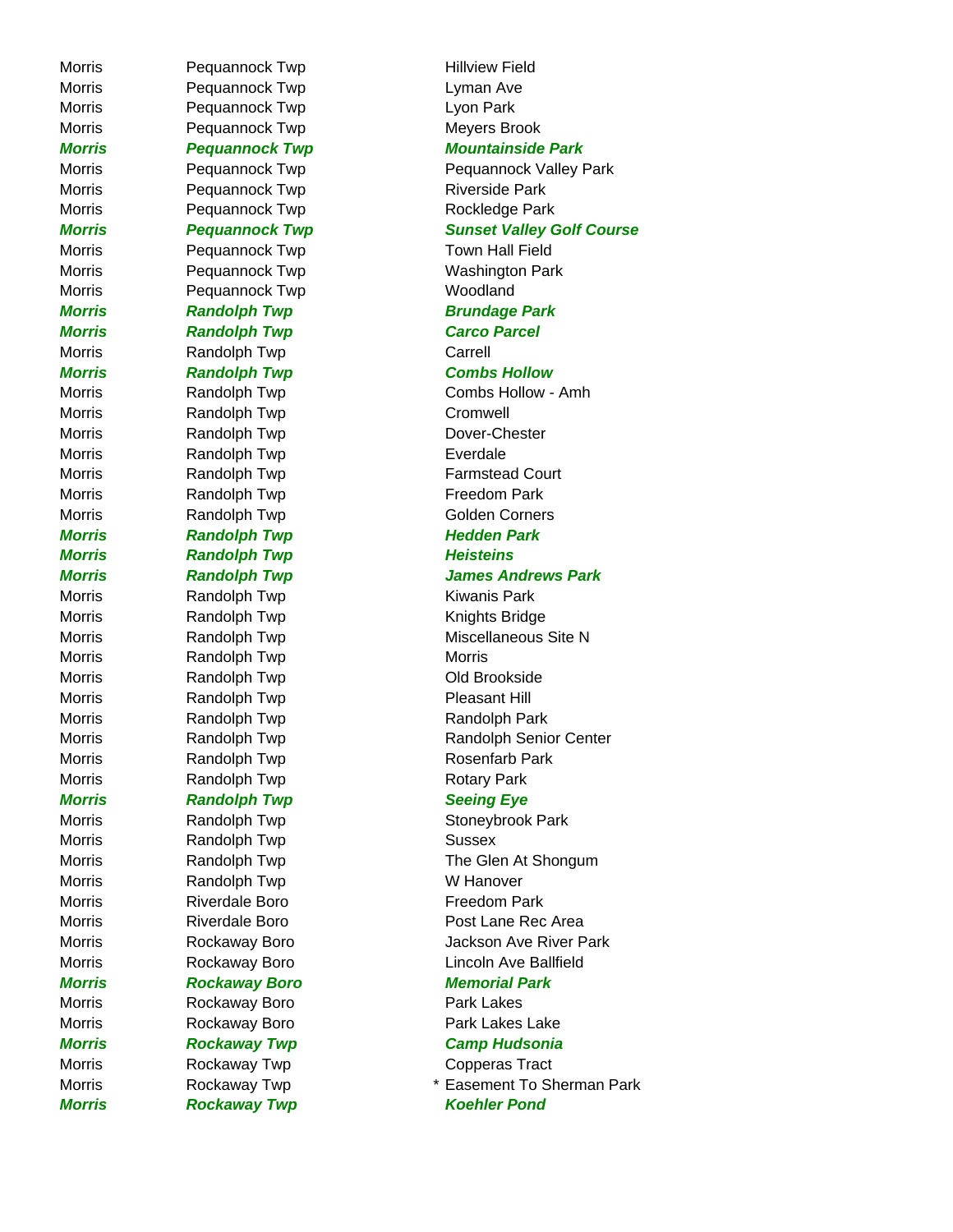*Morris Rockaway Twp Lake Ames* Morris Rockaway Twp Mount Hope Morris Rockaway Twp Rt 80 Park **Morris 6-12 Rockaway Twp 5-12-12 Rockaway Twp** Morris **Rockaway Twp Vacant Land** Morris Rockaway Twp **Valhalla Way** Morris **Rockaway Twp Willow Park** Morris Roxbury Twp **Condict Road** *Morris Roxbury Twp Emmans Rd* Morris **Roxbury Twp Freund Park Morris Moxbury Twp Morris Accompany Roxbury Twp** Morris Ring House Morris **Roxbury Twp Kiwanis Park** *Morris Roxbury Twp Lines Farm Morris Roxbury Twp Marla Terr* Morris **Roxbury Twp Midland Park** Morris **Roxbury Twp Morris Canal** Morris **Roxbury Twp Crben Drive** Morris **Roxbury Twp Polizzi** *Morris* Roxbury Twp **Riggs** 

# Morris **Rockaway Twp** Marcella Field *Morris Rockaway Twp Morris Conservation Area Morris Rockaway Twp Morris Land Conservancy* Morris Rockaway Twp **Mt Hope Pond** Morris **Rockaway Twp Cak Meadows** Morris Rockaway Twp Cak Meadows Field Morris Rockaway Twp **Park Lake Gazebo** *Morris Rockaway Twp Peterson Field* Morris **Rockaway Twp Sherman Park** *Morris* Rockaway Twp **Syaasand Property** Morris Rockaway Twp **North Channel Accompany** Upper Hibernia Tract Morris **Roxbury Twp Alexandria Park** Morris **Roxbury Twp** Roxbury Rexone Roxbury Russell Reflexible Reflexible Valley Morris **Roxbury Twp** Berkshire Valley Rifle Range Morris **Roxbury Twp** Roxbury Roxbury Research Research Research Research Research Research Research Research Research Research Research Research Research Research Research Research Research Research Research Research Resea Morris **Roxbury Twp Conkling Pond Morris Roxbury Twp Community Property** Morris **Roxbury Twp Emmans Greenway** Morris **Roxbury Twp Eyland Woods** Morris **Roxbury Twp Flanders Valley Golf Course** *Morris Roxbury Twp \* Gottdiener Property* Morris **Roxbury Twp Horseshoe Lake** Morris **Roxbury Twp Lammington Dr** Morris Roxbury Twp **Communist Communist Roxbury Twp** Ledgewood Park Morris **Roxbury Twp Mooney Mt Park** *Morris Roxbury Twp Morris Canal Park Morris Roxbury Twp Morris Land Conservancy* Morris **Roxbury Twp Port Morris - Davis Street** Morris **Roxbury Twp Port Morris - River Street** Morris **Roxbury Twp Port Morris Park** Morris **Roxbury Twp** Rothman / Mark Lane Morris **Roxbury Twp** Roxbury Roxbury Roxbury Knolls Park Morris **Roxbury Twp CONFIGUARY CONTROLLY** Sandra Park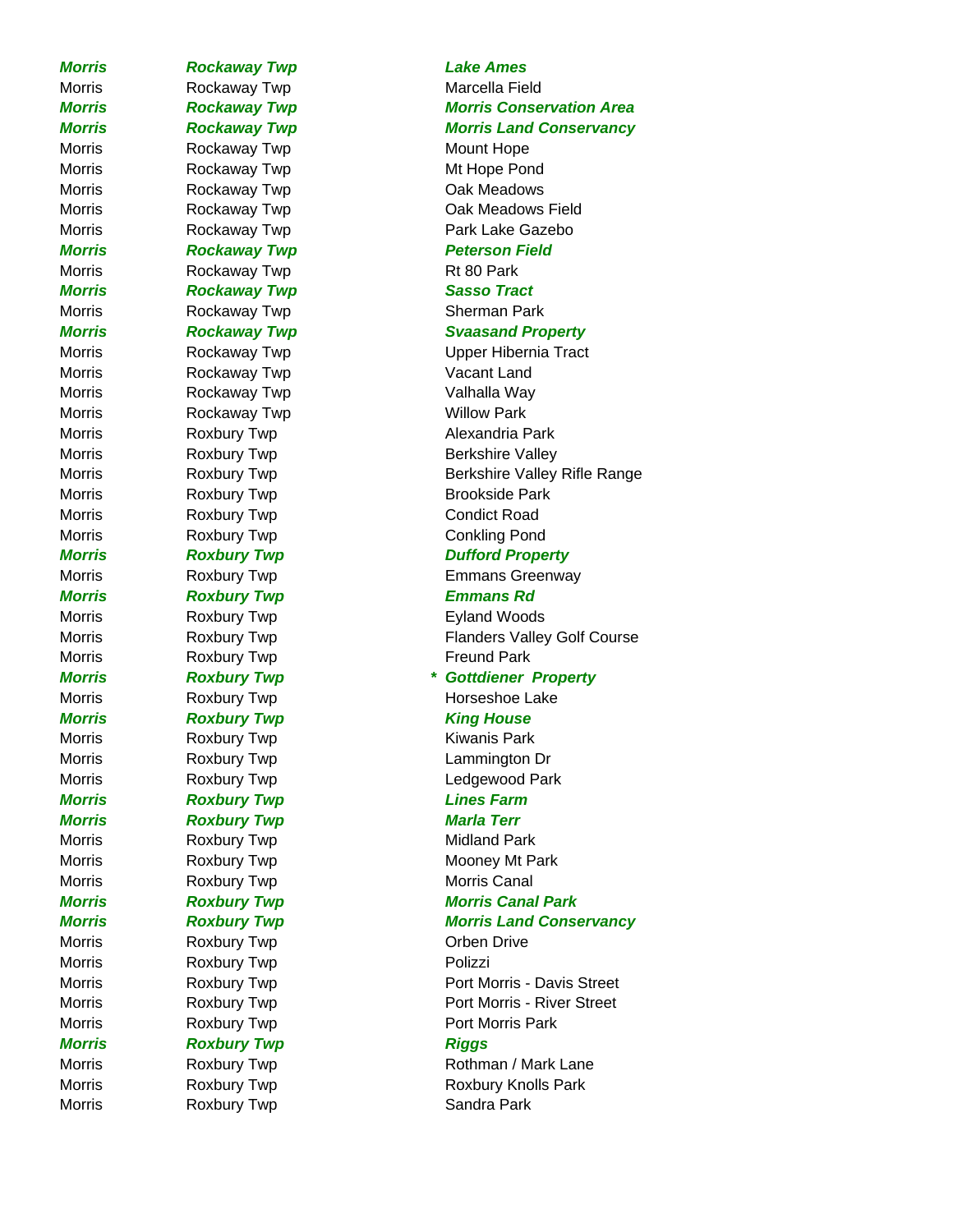*Morris* Roxbury Twp **SSC Property** Morris **Roxbury Twp CONFIGUATE:** Succasunna Field Morris Roxbury Twp **Succasunna Park** *Morris Roxbury Twp Sweeney Morris Roxbury Twp Veterans Park* Morris **Roxbury Twp Walden Park** Morris **Roxbury Twp Whitegate** Morris **Mashington Twp** Morris Ann Road Morris **Washington Twp** Califon Road *Morris Washington Twp Cataract Park* Morris **Washington Twp** Columbia Trail Morris **Mashington Twp** Hunter Drive Morris Washington Twp **Kohler Pond** Morris **Marliene Road** Washington Twp **Marliene Road** Morris **Washington Twp Naughright Road** Morris Washington Twp Not Named Morris **Washington Twp Parker Acres** Morris **Washington Twp Peter Carrol Field** Morris **Washington Twp** Rock Spring Park Morris **Washington Twp** Scott Park Morris **Morris** Wharton Boro **Columbia St** Morris **Morris** Wharton Boro **Morris** Huff St Morris **Morris** Wharton Boro **Martion** Boro **Hugh Force** *Morris Wharton Boro Irondale Mt Morris Wharton Boro Langdon Ave* Morris **Morris** Wharton Boro **Robert St Park** Morris **Montage Microsoft Morris Montage Microsoft Soccer Fields** Morris **Morris** Wharton Boro **No. 2018** Undeveloped Morris Wharton Boro Washington Pond Ocean Barnegat Light Boro **Ballfield** Boro Ballfield Ocean Barnegat Light Boro Borough Ballfield Ocean Barnegat Light Boro Docking Facilities Ocean Barnegat Light Boro Not Named Ocean Barnegat Light Boro Playground Ocean Barnegat Light Boro Public Boat Ramp Ocean Barnegat Light Boro Public Park Ocean Barnegat Twp Bayfront Beach Ocean Barnegat Twp Beverly Drive Park Ocean Barnegat Twp Bilge Avenue Park

Morris **Roxbury Twp Roxbury Twp** Shore Hills Park *Morris Roxbury Twp The Villages Property* Morris **Roxbury Twp Two Fifteen Assoc Property** *Morris Washington Twp Covalseky Property Morris Washington Twp Long Valley Open Space* Morris **Mashington Twp** Open Space/Detention Morris **Mashington Twp** Schooley's Mtn Park *Morris Washington Twp Upper Raritan Watershed Assoc* Ocean Barnegat Light Boro **Atlantic Ocean Beachfront** Ocean Barnegat Light Boro Barnegat Light Museum Ocean Barnegat Light Boro Tennis and Basketball Cou Ocean Barnegat Twp Barnegat Boulevard Ocean Barnegat Twp Community Center Park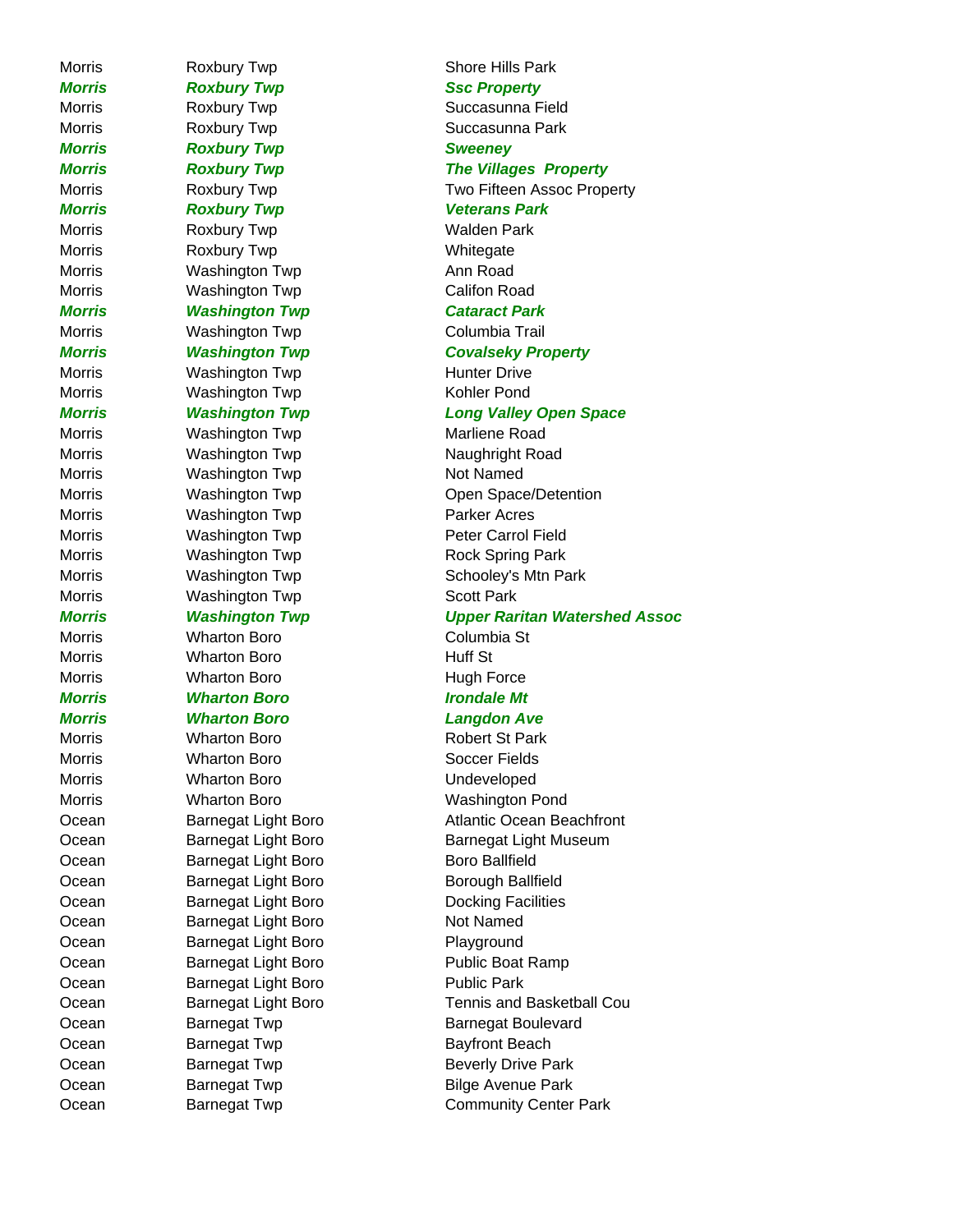**Ocean Barnegat Twp Cox House** Ocean Barnegat Twp **Eagle Park** Ocean Barnegat Twp **First St Park** Ocean Barnegat Twp **Public Beach Ocean** Barnegat Twp **Public Dock** Ocean Barnegat Twp Stern Court Ocean Barnegat Twp **Timbers** Ocean Barnegat Twp **Village Dr. Park** *Ocean Barnegat Twp Volunteer & Veterans Park* Ocean Beach Haven Boro Beach Pavillion Ocean Beach Haven Boro **Boro Boro Ballfield** Ocean Beach Haven Boro Nelson Avenue Ocean Beach Haven Boro Public Beach Ocean Beach Haven Boro **Public Dock** Ocean Beach Haven Boro Walsh Field Ocean Berkeley Twp **Allen Road** *Ocean Berkeley Twp AT&T* Ocean Berkeley Twp **Athletic Field** Ocean Berkeley Twp Barnegat Pier **Ocean Berkeley Twp Bayview Park** Ocean Berkeley Twp Bayville Park Ocean Berkeley Twp Bel Aire Park Ocean Berkeley Twp Butler Beach Ocean Berkeley Twp Centennial Ocean Berkeley Twp **Mallard Park** Ocean Berkeley Twp **Manitou Park** 

Ocean Barnegat Twp Georgetown Boulevard Park *Ocean Barnegat Twp Lower Shore Rd. Park Ocean Barnegat Twp Planning Incentive Lands*

Ocean Barnegat Twp Water St. Baseball Field Ocean Barnegat Twp Water Street Field Ocean Barnegat Twp Youth Sports Complex

# *Ocean Beach Haven Boro Atlantic Ocean Beachfront*

Ocean Beach Haven Boro Bird Sanctuary/Parker Island Ocean Beach Haven Boro Ocean Front Pavilions - Centre St Ocean Beach Haven Boro Ocean Front Pavilions - Fifth St Ocean Beach Haven Boro Ocean Front Pavilions - Pearl St Ocean Beach Haven Boro **Public Park Playground** Ocean Beach Haven Boro Taylor Avenue Waterfront Ocean Beach Haven Boro Veterans Memorial Park Ocean Beachwood Boro Berkeley Ave Soccer Field Ocean Beachwood Boro Birch Surf Rec Area Ocean Beachwood Boro Mayo Park Waterfront Area Ocean Beachwood Boro **Communist Communist Coean Avenue Playground Ocean** Berkeley Twp **Barnegat Bay Waterfront Ocean** Berkeley Twp Berkeley Berkeley Island Park Ocean Berkeley Twp Berkeley Berkeley Island West Ocean Berkeley Twp Berkeley Shores *Ocean Berkeley Twp Cedar Creek Park* Ocean Berkeley Twp **Eastern Blvd Soccer Facility Ocean Berkeley Twp Good Luck Point** 

**Ocean Berkeley Twp Berkeley Full Creek Park**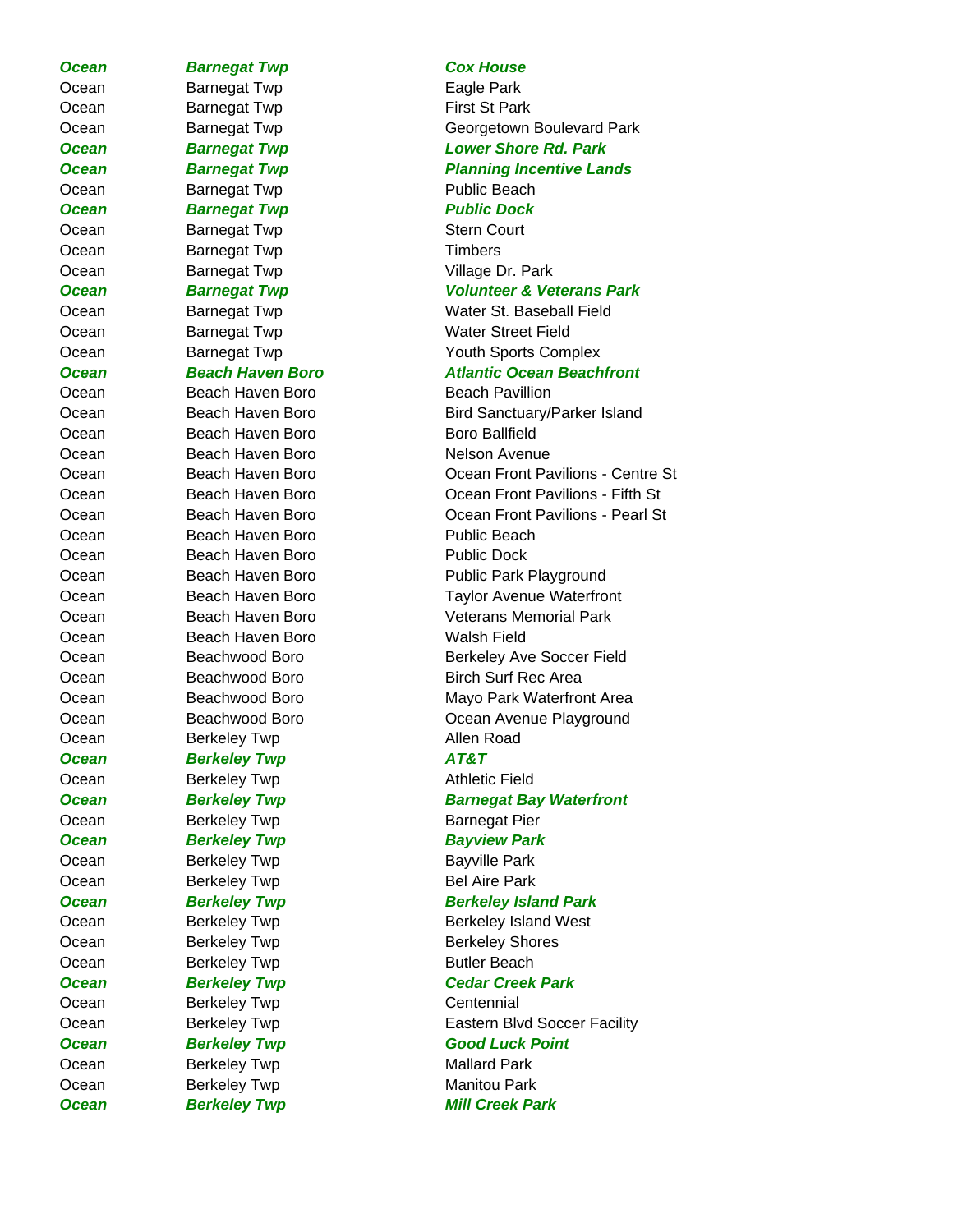Ocean Berkeley Twp **Whitesands** Ocean Brick Twp 16th Street Ocean Brick Twp **Brick Twp** Avis Drive

Ocean Berkeley Twp **Miller Air Park** Ocean Berkeley Twp **Moorage Avenue Park** Ocean Berkeley Twp **COCEAN COCEAN BERKELEY TWP Ocean Berkeley Twp Berkeley Follow Potters Creek** Ocean Berkeley Twp Recreation Center Ocean Berkeley Twp **Roberts Avenue Marsh** Ocean Berkeley Twp **Sandpiper Beach Ocean** Berkeley Twp **Save Barnegat Bay** Ocean Berkeley Twp **Sylvan Lakes** Ocean Berkeley Twp Tilton Blvd Football Fld *Ocean Berkeley Twp Toms River Park Ocean Berkeley Twp Township Rec Area Ocean Berkeley Twp Veterans Park Ocean Berkeley Twp Veterans Park - Football Fld Ocean Berkeley Twp Veterans Park - Golf Range* Ocean Berkeley Twp White Sands Beach Ocean Berkeley Twp **William J Dudley Park** Ocean Brick Twp 6th;7th;8th Avenue Ocean Brick Twp Bay Front Beach Ocean Brick Twp Bay Harbor Beach (100') **Ocean Brick Twp Bayfront Beach III** Ocean Brick Twp Bernard J. Cooke Memorial Ocean Brick Twp Birchwood Park Playground Ocean Brick Twp Brichwood Park Playground (Boe) Ocean Brick Twp Boland Field Ocean Brick Twp Brick Beach # 2 (200' X 5 Ocean Brick Twp Brick Beach I Ocean Brick Twp Brick Beach I Parking **Ocean Brick Twp Brick Beach III** Ocean Brick Twp Brick Beach Parking Ocean Brick Twp Brick Lake Park Ocean Brick Twp **Cedar Bridge Manor Park** *Ocean Brick Twp Conservation Area Ph 2* Ocean Brick Twp **Crescent Park** *Ocean Brick Twp Cross Cove Park* Ocean Brick Twp Brick Twp Dock Road Beach Ocean Brick Twp **Drum Point Road** Ocean Brick Twp **Edmund Hibbard Park** Ocean Brick Twp Emma Havens Young Sports Complex Ocean Brick Twp **Evergreen Park Ocean Brick Twp Brick Twp Forge Pond Park** Ocean Brick Twp **Forge Pond Regional Park Ocean Brick Twp Brick Twp Frede Drive Playground Ocean Brick Twp British British British British British British British British British British British British** Ocean Brick Twp Brick Twp Brick Twp Britannia Britannia Herbertsville Playground *Ocean Brick Twp Joe Pal Airport* Ocean Brick Twp Brick Twp Kellogg Park Ocean Brick Twp Brick Twp Rettle Creek Ocean Brick Twp **Kissock Field**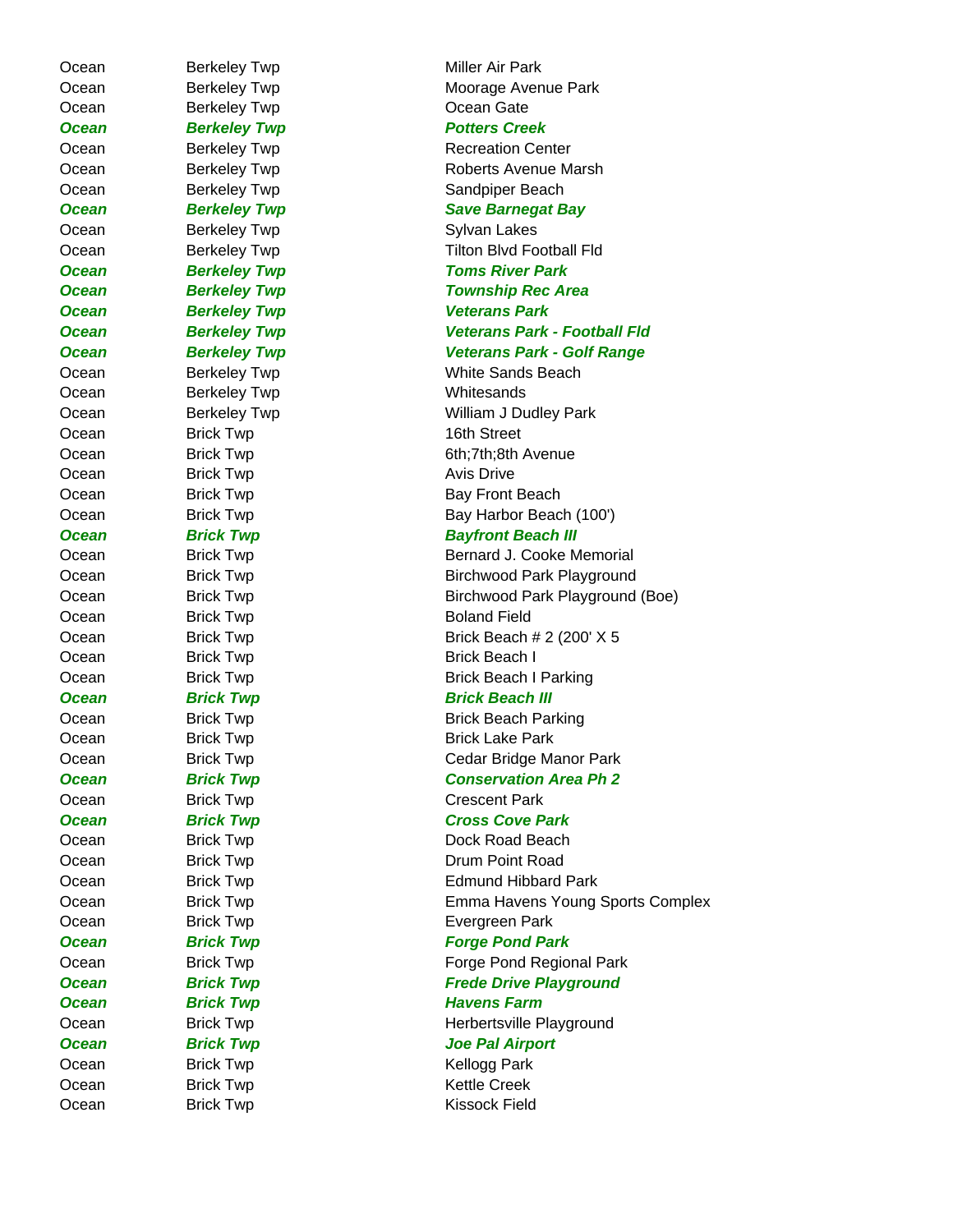*Ocean Brick Twp Lake Rivera* Ocean Brick Twp **Laurel Park** Ocean Brick Twp **Mccormick** Ocean Brick Twp Brick Twp Midstream Park Ocean Brick Twp **Brick Twp** Milano Park *Ocean Brick Twp Norman J. Sherman Park* Ocean Brick Twp **\*** Pinewood Ocean Brick Twp **Pinewood Acres** *Ocean Brick Twp \* Reedy Creek* Ocean Brick Twp Brick Twp Sudbury Rd. Ocean Brick Twp British Swamp Cove Ocean Eagleswood Twp Cedar Run Park Ocean Harvey Cedars Boro Riparian Grant **Ocean** Jackson Twp **Camp Joy** Ocean Jackson Twp Jackson Twp Flair Mini Park Ocean Jackson Twp **Francis Mill Park Ocean** Jackson Twp **Francis Mills** Ocean Jackson Twp G. Putnam Park Ocean Jackson Twp Jackson Twp Patriots Park Ocean Jackson Twp Jackson Twing Woodland Park Ocean Lacey Twp **Miller Air Park** Ocean Cakehurst Boro Conservation Area Ocean Lakehurst Boro Lake Horicon Ocean Lakehurst Boro Pinehurs Estates Ocean Lakewood Twp Campbell Park Ocean Lakewood Twp Canterbury Park

### *Ocean Brick Twp Lake Rivera Swim Club*

Ocean Brick Twp Lake Riviera Playground (Boe) Ocean Brick Twp **Mallard Point Beach Park** 

# **Ocean** Brick Twp **Brick Twp** Metedeconk Rec Area

Ocean Brick Twp **Municipal Complex** Ocean Brick Twp **Municipal Tennis Courts** 

Ocean Brick Twp **Princeton Avenue** 

**Ocean Brick Twp British Riverside Woods** Ocean Brick Twp Brick Twp Windward Beach Ocean **Harvey Cedars Boro Harvey Cedars Public Bath** Ocean Harvey Cedars Boro Harvey Cedars Rec Ocean **Harvey Cedars Boro** Municipal Beachfront

Ocean Jackson Twp Jackson Twp Harfield Mini Park Ocean Jackson Twp **Holman School Lot** Ocean Jackson Twp Johnson Memorial Park Ocean Jackson Twp Woodland Park-LWCF

# *Ocean* Lacey Twp **Example 20 Lacey Twp Forked River Mt Addition**

*Ocean Lacey Twp NJ Conservation Foundation Priority Area-Tract 2*

*Ocean Lacey Twp NJ Cconservation Foundation Priority Area-Tract 3* **Ocean Lacey Twp Conservation Foundation Priority Area-Tract 4** *Ocean Lacey Twp NJ Conservation Foundation Priority Area-Tract 6*

# *Ocean Lacey Twp NJ Conservation Foundation Priority Area-Tract 7*

Ocean Cakehurst Boro Channel Rec Area Next To Landfill Ocean Lakewood Twp Cedarbridge Avenue Ballfield Ocean Lakewood Twp Community Center Ocean Lakewood Twp John Street Park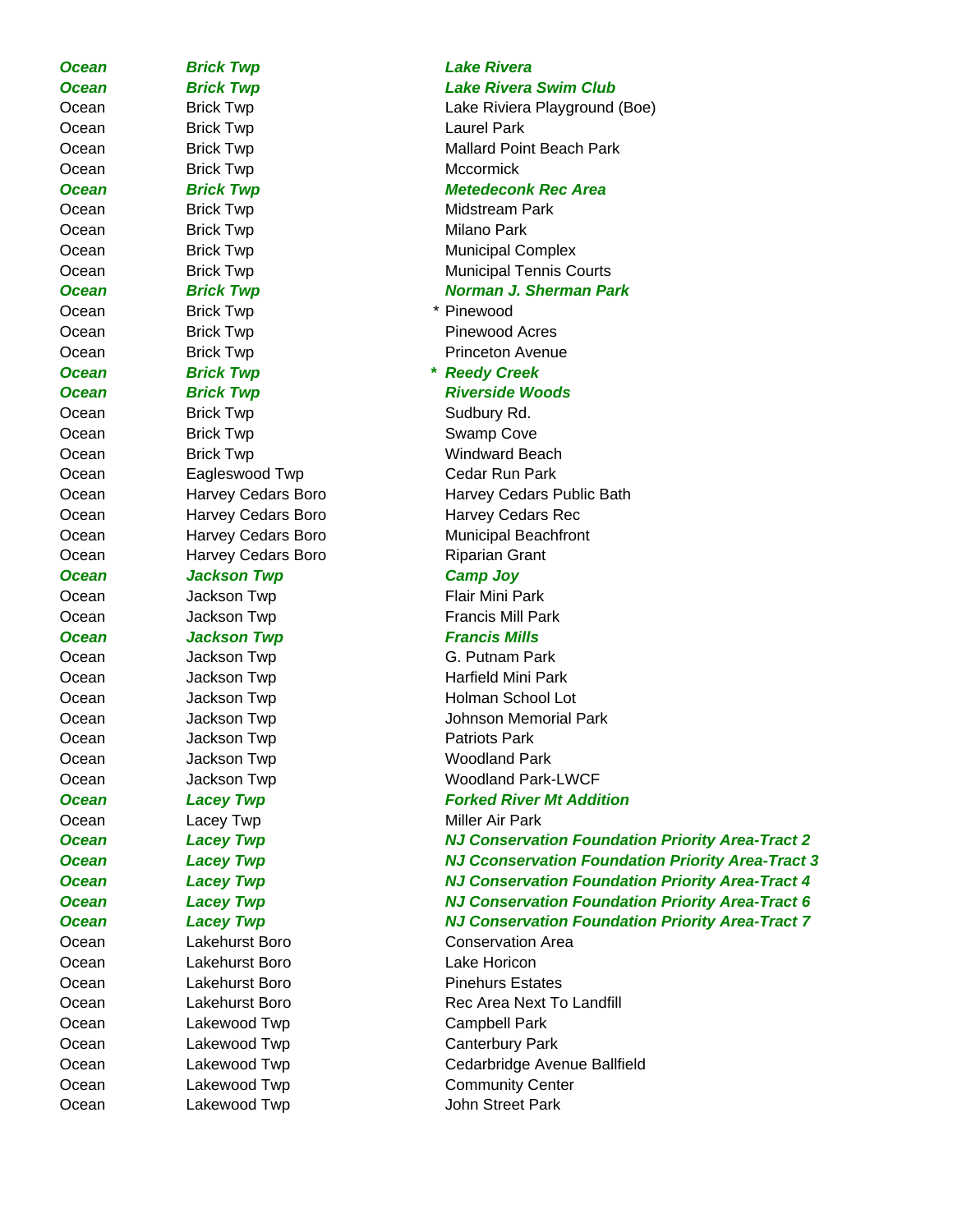Ocean Lakewood Twp Lake Carasaljo Ocean Lakewood Twp Lake Manetta Ocean Lakewood Twp Larry D'Zio Park Ocean Lakewood Twp School #5 *Ocean Lavallette Boro Bayfront Park* Ocean Cavallette Boro Communisty Boro Ball Field **Ocean** Little Egg Harbor Twp Benco Property *Ocean Little Egg Harbor Twp Mystic Beach* Ocean Little Egg Harbor Twp Mystic Island Park Ocean Little Egg Harbor Twp Parkertown Tot Lot *Ocean Little Egg Harbor Twp Pretz Property* Ocean Little Egg Harbor Twp Rec Complex Ocean Long Beach Twp **Bayview Park** Ocean Long Beach Twp Beach Haven Inlet Ocean Long Beach Twp Beachfront Ocean Long Beach Twp Brant Beach *Ocean Long Beach Twp Desidario* Ocean Long Beach Twp Long Beach Blvd Ocean Long Beach Twp Loveladies **Ocean** Long Beach Twp **Not Named** Ocean Long Beach Twp **Park** Ocean Long Beach Twp Sand Island Ocean Long Beach Twp Tennis Court **Ocean Manchester Twp Ballfield Ocean Manchester Twp Holly Oaks Park** Ocean Manchester Twp Little League Field Ocean Manchester Twp **Park** Ocean Manchester Twp **Pine Lake** Ocean Manchester Twp **Playground** Ocean Manchester Twp Recal Ocean Manchester Twp Sixth Ave Park

*Ocean Lakewood Twp Lake Shenandoah Park Ocean Lakewood Twp Lakewood Pine Park*  Ocean Lakewood Twp Laurel Avenue Park Ocean Lakewood Twp Metedeconk Rec Area Ocean Lakewood Twp Ocean County Park Ocean Lavallette Boro Municipal Rec Area Ocean Lavallette Boro Ocean Front Beach *Ocean Little Egg Harbor Twp Atlantis Golf Course* Ocean Little Egg Harbor Twp County Transfer To State Ocean Little Egg Harbor Twp County Transfer To Twp **Ocean** Little Egg Harbor Twp **Parkertown Docks** *Ocean Little Egg Harbor Twp Township Sports Complex Ocean Long Beach Twp Bayview Park - Riparian Ocean Long Beach Twp Loveladies Beach Front Ocean Long Beach Twp Maintained Ocean Beach Ocean Long Beach Twp \* Marsh Elder Island Ocean Long Beach Twp North Beach Tennis Courts* Ocean Manchester Twp Bowker Memorial Field **Ocean Manchester Twp Harry Wright Lake Park** *Ocean Manchester Twp Pine Lake Rec Annex* Ocean Coean Twp Ballfield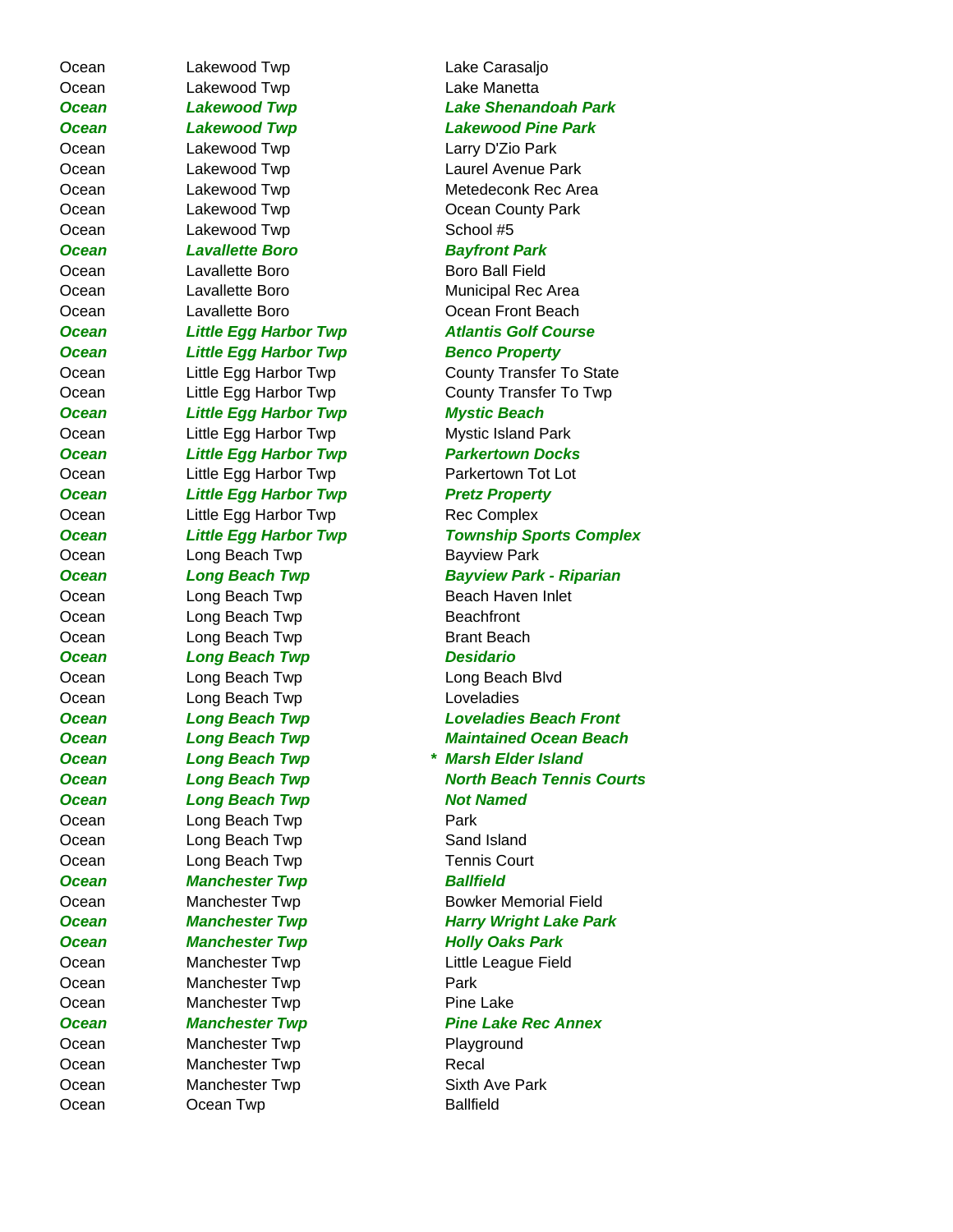Ocean **Ocean Twp Contact Park COCEAN COCEAN COCEAN COCEAN COCEAN COCEAN COCEAN COCEAN COCEAN COCEAN COCEAN COCEAN COCEAN COCEAN COCEAN COCEAN COCEAN COCEAN COCEAN COCEAN COCEAN COCEAN COCEAN COCEAN COCEAN COCEAN COCEAN** Ocean Cocean Twp **Fishing Dock Ocean Corean Twp Corean Twp Hall Property Ocean Cocean Twp Cocean Avecus** Kayelem Property Ocean Corean Twp Main/Navigator Ocean Cocean Twp Recreation Centr Ocean **Ocean Twp Contact Small Bay Beach** Ocean Corean Twp **Two Acquisition** Ocean Corean Twp **Waretown Lake** Ocean Ocean Twp Wells Mills Park **Ocean** Pine Beach Boro **Admiral Farragut** Ocean Pine Beach Boro Bathing Beach Ocean Pine Beach Boro Parking Lot Ocean Pine Beach Boro Pine Beach Park **Ocean Plumsted Twp Friedrich Ocean Plumsted Twp Grover** *Ocean Plumsted Twp Jerman* **Ocean** Plumsted Twp **Oakford Lake Park** Ocean Plumsted Twp **Open Space** Ocean Plumsted Twp **Paradise Park Ocean Plumsted Twp Recreation Park Ocean** Plumsted Twp **COVID Stump Jumper** Ocean **Point Pleasant Beach Boro** Bird Sanctuary Ocean Point Pleasant Beach Boro Grammar School Ocean Point Pleasant Beach Boro Lake Of The Lillies *Ocean Point Pleasant Beach Boro Pleasure Park* Ocean **Point Pleasant Beach Boro** Public Beach Ocean **Point Pleasant Boro** Bay Avenue Beach Ocean **Point Pleasant Boro Bird Sanctuary** Ocean **Point Pleasant Boro Conservation Area** Ocean Point Pleasant Boro **Heritage Dam Park** Ocean Point Pleasant Boro **Heritage Park** Ocean Point Pleasant Boro Oakwood Courts

**Ocean Corresponding Community Corresponding Corresponding Corresponding Corresponding Corresponding Corresponding Corresponding Corresponding Corresponding Corresponding Corresponding Corresponding Corresponding Correspon Ocean Corean Twp Diocese Of Trenton** *Ocean Ocean Twp NJ Conservation Foundation Priority Area-Tract 2* Ocean Pine Beach Boro Basketball Ct & Baseball Fld *Ocean Plumsted Twp Havey (NJ Conservation Foundation) Ocean Plumsted Twp Pine Barrens Northern Fringe Area Ocean Point Pleasant Beach Boro Arnold Ave/Green Acres Pa* Ocean Point Pleasant Beach Boro Band Shell <1 Acre/Remain *Ocean Point Pleasant Beach Boro Gull Island Conservation* Ocean Point Pleasant Beach Boro Municipal Board Walk Ocean Point Pleasant Beach Boro Newark Avenue Mini Park Ocean Point Pleasant Beach Boro Observation Platform/Inle Ocean **Point Pleasant Boro** Beaver Dam Creek Park Ocean **Point Pleasant Boro** Curtis Ave Boat Ramp *Ocean Point Pleasant Boro Maxson Avenue Beach* Ocean Point Pleasant Boro Mckenna Lake Fields *Ocean Point Pleasant Boro Mckenna Lake Park* Ocean Point Pleasant Boro Point Pleasant Boro Recre Ocean Point Pleasant Boro Richards Road Beach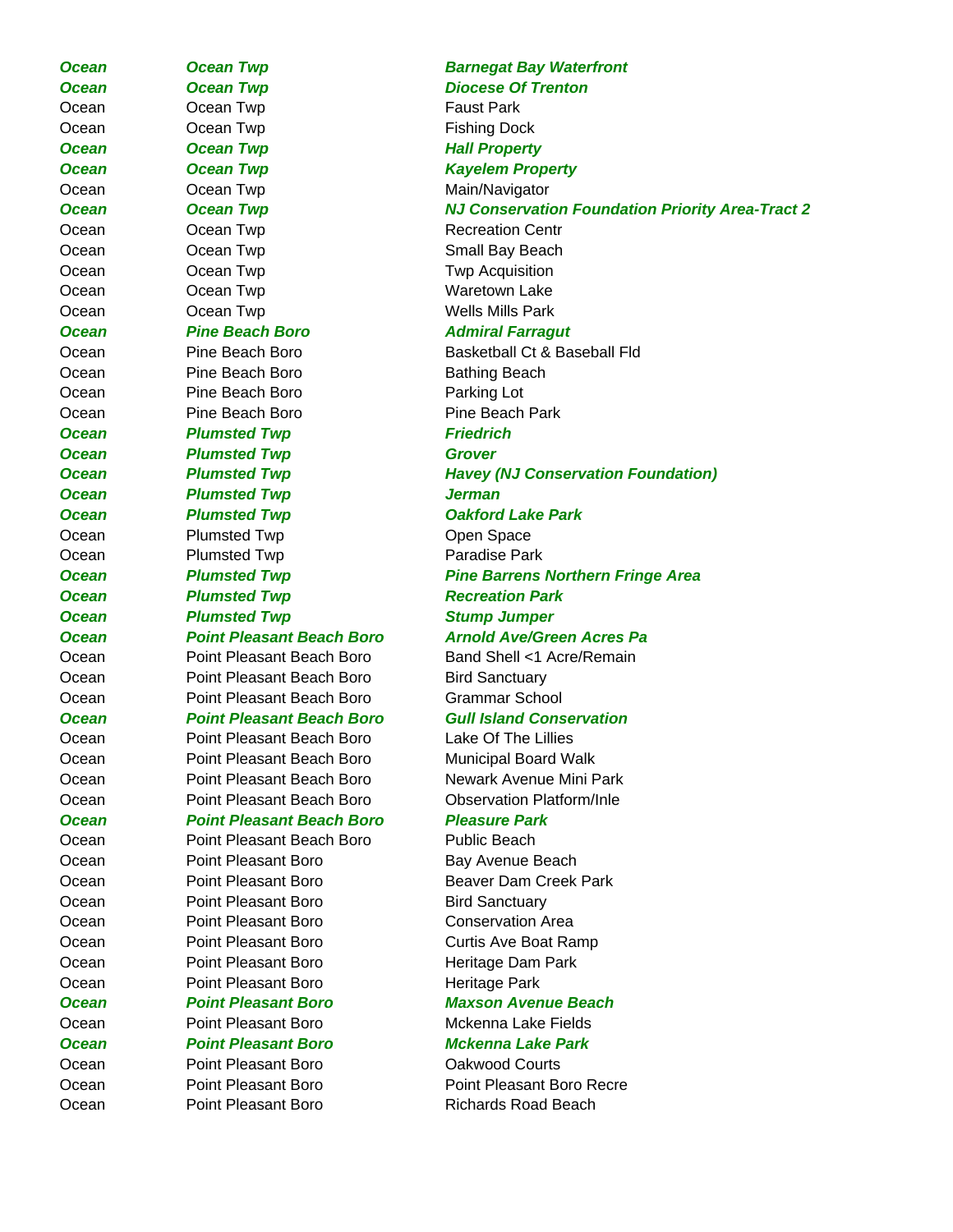*Ocean Point Pleasant Boro Singer Park / William Cam* Ocean **Point Pleasant Boro** Slade Dale Sanctuary Ocean Seaside Heights Boro Bay Front Piers & Park Ocean Seaside Heights Boro Beach & Boardwalk Ocean Seaside Heights Boro Comfort Station Ocean Seaside Heights Boro Community Center Ocean Seaside Heights Boro Hamilton and Central Ocean Seaside Heights Boro Hancock Avenue *Ocean Seaside Heights Boro Hiering Parcel* Ocean Seaside Heights Boro Refreshment Stand Ocean Seaside Heights Boro Riparian Area Ocean Seaside Heights Boro Sheridan Ave Park Ocean Seaside Park Boro Bay Beach Area Ocean Seaside Park Boro Beach & Boardwalk Ocean Seaside Park Boro Freedom Park *Ocean Seaside Park Boro Marina* Ocean Seaside Park Boro Seaside Park Beach & Boar Ocean Seaside Park Boro Senior Citizen Center *Ocean Seaside Park Boro Sunset Cove Park* Ocean Seaside Park Boro **Thirteenth Ave** Ocean Ship Bottom Boro 114 E17th St Ocean Ship Bottom Boro 12th & 13th & Ocean Ocean Ship Bottom Boro 14th & 15th & Ocean Ocean Ship Bottom Boro 14th & Ocean Ocean Ship Bottom Boro 15th & 16th & Ocean Ocean Ship Bottom Boro 22th & 23th & Ocean Ocean Ship Bottom Boro 23th & 24th & Ocean Ocean Ship Bottom Boro 24th & 25th & Ocean Ocean Ship Bottom Boro 25th St Ocean Ship Bottom Boro 31st & Ocean Ocean Ship Bottom Boro 3rd To Lagoon Ocean Ship Bottom Boro 4th St Park Ocean Ship Bottom Boro 5th & Bayfront Ocean Ship Bottom Boro 7th & Ocean Ocean Ship Bottom Boro Bayfront Ocean Ship Bottom Boro Beach & Dune Acq.

# *Ocean Point Pleasant Boro River Avenue Beach*

Ocean Seaside Heights Boro Carteret Avenue Ball Field

*Ocean Seaside Park Boro 13th Ave Pier & Boat Ramp Ocean Seaside Park Boro 5th Ave Pier & Playground Ocean Seaside Park Boro 5th Avenue Pier & Playgroun Ocean Seaside Park Boro Bayview Ave Walkway* Ocean Seaside Park Boro Borough Hall Lawn Area Ocean Seaside Park Boro K Street Bulkhead & Rec Area *Ocean Seaside Park Boro Lake Ave Bulkhead & Rec Area Ocean Seaside Park Boro Lake Avenue Playground & Beach*

*Ocean Seaside Park Boro Moe Levine Field & Park Ocean Seaside Park Boro Ocean Bathing Beach Ocean Seaside Park Boro Oceanfront Boardwalk*

Ocean Seaside Park Boro Waterfront Area On Barneg Ocean Ship Bottom Boro 25th St. Fishing/Swimming Ocean Ship Bottom Boro Boat Ramp Area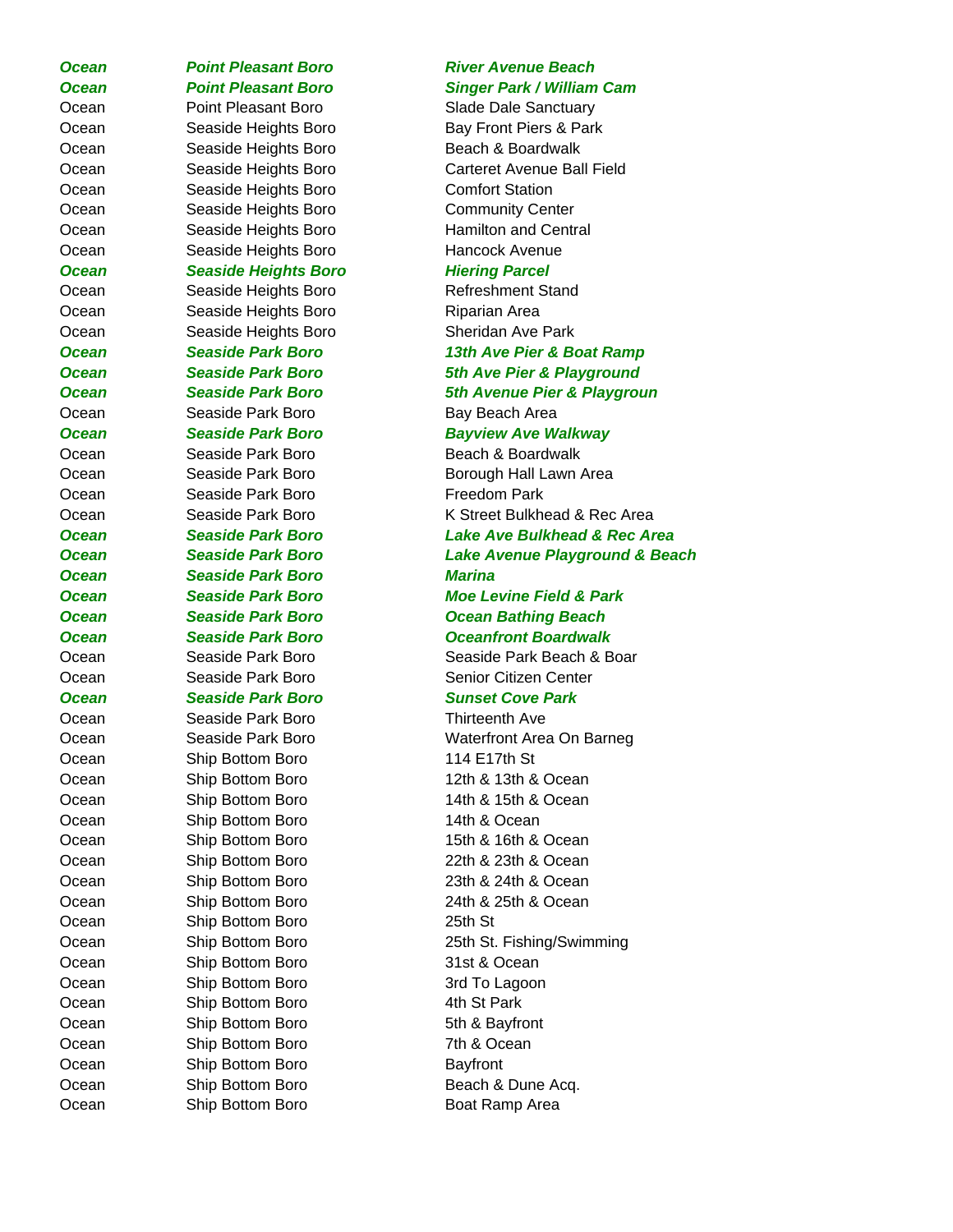Ocean Ship Bottom Boro **Park** 

Ocean Ship Bottom Boro Playground Ocean South Toms River Boro **Athletic Fields** Ocean South Toms River Boro Cedar Point Ocean South Toms River Boro Mathis Plaza Ocean Stafford Twp Beach Ave Park Ocean Stafford Twp Canal Park Ocean Stafford Twp **Forecastle Ave** Ocean Stafford Twp Jennifer Lane Ocean Stafford Twp Jennings Rd **Ocean Stafford Twp Mill Creek Park Ocean** Stafford Twp **Nautilus Park** Ocean Toms River Twp **Bayside Park Ocean Toms River Twp Bey Lea Park** Ocean Toms River Twp Controller Carrield Park Ocean Toms River Twp Green Island I **Ocean Toms River Twp Hiering Parcel** Ocean Toms River Twp **Huddy Park** Ocean **Toms River Twp Little League Ocean Toms River Twp Consumer Construction Consumer Construction Consumer Consumer Consumer Consumer Consumer Consumer Consumer Consumer Consumer Consumer Consumer Consumer Consumer Consumer Consumer Consumer Consumer Con** Ocean Toms River Twp Rt 571 Property Ocean Toms River Twp **Shelter Cove** Ocean Toms River Twp Silverton Park Ocean Toms River Twp **Skyview Park** Ocean Toms River Twp **Weatherly Park** 

Ocean Ship Bottom Boro Pavillion, Dock & Bathing Ocean South Toms River Boro Brookforest Beach Club Ocean South Toms River Boro Center Homes Park Ocean South Toms River Boro South Toms River Park Ocean South Toms River Boro Tilton & Double Trouble Rds Ocean Stafford Twp **A Paul King Park Ocean** Stafford Twp Doc Cramer Park *Ocean Stafford Twp Lighthouse Park Ocean Stafford Twp Manahawkin Lake Park* Ocean Stafford Twp Mill Creek Community Center *Ocean Stafford Twp Ocean Acre (Holiday Lake)* **Ocean** Stafford Twp **Planning Incentive Property Ocean Toms River Twp Bey Lea Golf Course Ocean Toms River Twp Brown Property** *Ocean Toms River Twp Cattus Island Park Ocean Toms River Twp Cattus Island Park/Park Admin* Ocean Toms River Twp Chadwick Beach Rec Ocean Toms River Twp **Deer Hollow Park** Ocean Toms River Twp **East Dover Little League** Ocean Toms River Twp Leone Conservation Area Ocean Toms River Twp **Money Island Beach** Ocean Toms River Twp **The Contract Contract Contract Contract Contract Contract Contract Toma** Ocean Toms River Twp Riverfront Landing **Ocean Toms River Twp Riverwood Park** Ocean Toms River Twp Shelter Cove Park/Beach **Ocean Toms River Twp Snug Harbor Pool Ocean Toms River Twp Tilton Point Natural Area**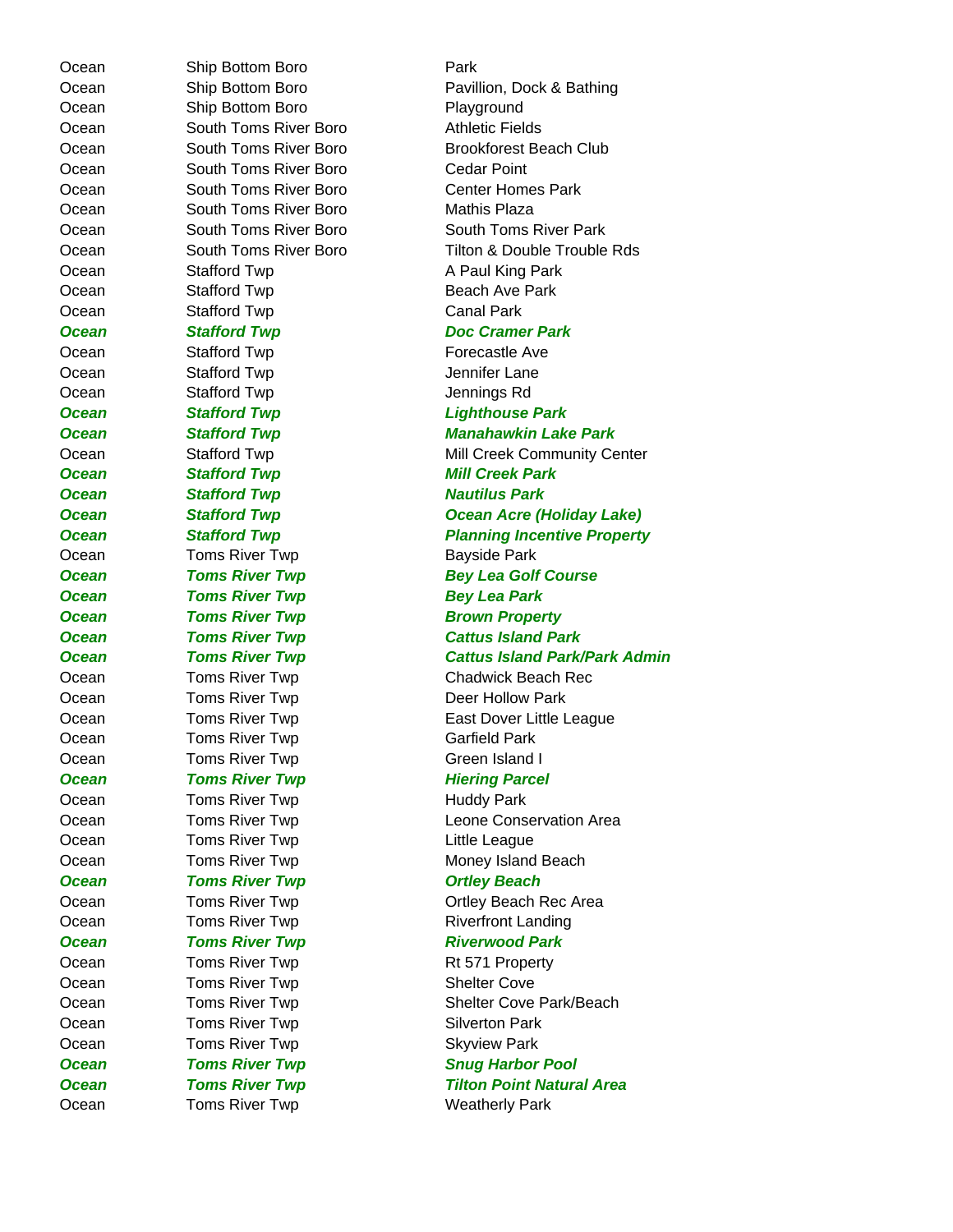Ocean Tuckerton Boro So. Green St Park Ocean Tuckerton Boro Tip Seaman Park Passaic Bloomingdale Boro 1st Street *Passaic Bloomingdale Boro Bogue's Pond Passaic Bloomingdale Boro Decker* Passaic Bloomingdale Boro Delazier Field Passaic Bloomingdale Boro Buittle League Passaic Bloomingdale Boro Not Named *Passaic Bloomingdale Boro Open Space* Passaic Bloomingdale Boro Sloan Park **Passaic Clifton City Contract Albion Memorial** Passaic **Clifton City Allwood Park** Passaic Clifton City Chelsea Park Passaic Clifton City Circle Ave Park Passaic Clifton City Charles Delawanna **Passaic Clifton City Garret Mountain** Passaic Clifton City Charles Controller Controller Clifton City Passaic Clifton City **Hillside Park** Passaic Clifton City **Hird Park** Passaic Clifton City **Clifton City Holster Park** Passaic Clifton City Clitton City Clifton City Clifton City *Passaic Clifton City Knollcroft Park* Passaic Clifton City Charles Lakeview Park Passaic Clifton City **Maple Valley Park** Passaic Clifton City **Mt Prospect Park** Passaic Clifton City Charles Nash Park Passaic Clifton City Clitton City Nash/Surgent Park *Passaic Clifton City Paulison Ave* Passaic Clifton City Charles Randolph Park Passaic Clifton City Charles Ravine Park Passaic Clifton City **Richardson Oval** Passaic **Clifton City** Character **Robin Hood Park** Passaic Clifton City Contact Clifton City **Passaic Clifton City Constructs Clifton City** Surgent Park Passaic Clifton City Clitton City Washington Park

# **Ocean Toms River Twp Winding River Park** Ocean Toms River Twp **The Contract Contract Contract Contract Contract Contract Contract Contract Contract Contract Contract Contract Contract Contract Contract Contract Contract Contract Contract Contract Contract Contrac** *Ocean Tuckerton Boro Barnegat Bay Decoy Museum Ocean Tuckerton Boro Barnegat Bay Interpretive Center Passaic Bloomingdale Boro Higgins / Perrallo Property Passaic Bloomingdale Boro Lake Arcadia (NJ Conservation Foundation) Passaic Bloomingdale Boro W T Bergen School Tennis Courts* Passaic Clifton City **Aquackanonc Gardens** Passaic Clifton City **Dunney Memorial Park** Passaic Clifton City Gregory Manor Park Passaic Clifton City Clitton City Main Memorial Park North Passaic Clifton City **Main Memorial Park South** Main Memorial Park South Passaic **Clifton City Clifton City Richardson Scale Park** *Passaic Clifton City Weasel Brook Park Passaic Haledon Boro Roe Ahtletic Facility Passaic Hawthorne Boro Goffle Brook Park* Passaic **North Haledon Boro High Mountain Area**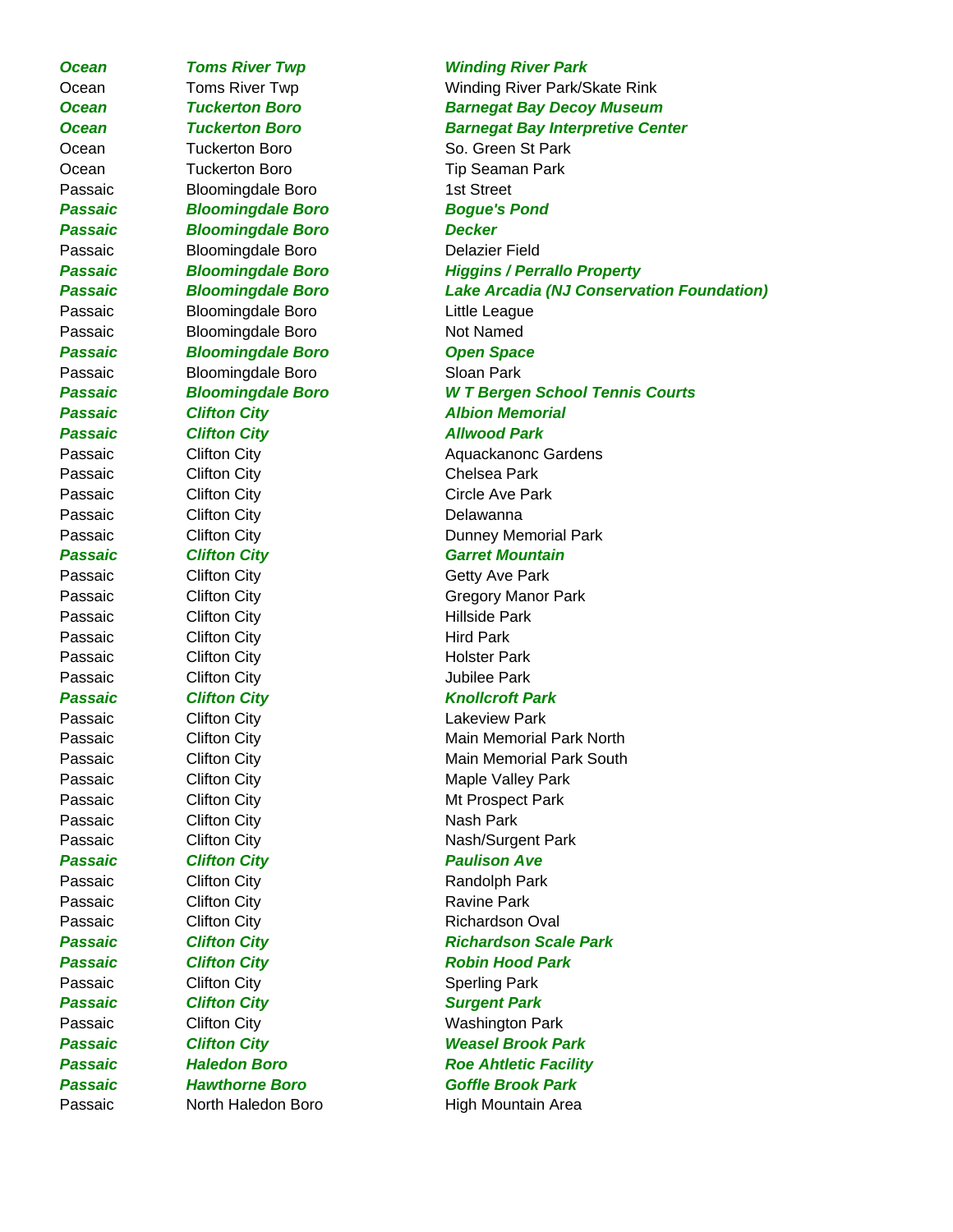Passaic **Paterson City Paters Paters Park** Roberto Clemente Park

Passaic North Haledon Boro Indian Trail Passaic **North Haledon Boro** Rec Fields Passaic Passaic City **Passaic Armory Park** Passaic Passaic City Columbia Park *Passaic Passaic City Pulaski Park* Passaic Paterson City **Barbour Park** Passaic **Paterson City Paterson City Brandes Park** *Passaic Paterson City Eastside Park* Passaic Paterson City **Paterson City Lester F Titus** Passaic Paterson City **Newman** Passaic Paterson City **Paterson City Passaic** Park Passaic **Paterson City Paterson City Putnam Oval** Passaic **Paterson City Paterson City River Walk** Passaic **Paterson City Paters** Paters Paters **Riverside Oval** 

Passaic Passaic City Carney Bragg Park *Passaic Passaic City Christopher Columbus Park* Passaic Passaic City **Col Johnson Park** Passaic Passaic City Latona Griffin Park *Passaic Passaic City Mon Francis Kowalczyk Park* Passaic Passaic City North Pulaski Park Passaic Passaic City **Passaic City** Rt 21 @ Monroe Passaic Passaic City **Schevchenko Park** Passaic Passaic City **Passaic City** Veteran's Memorial Passaic **Passaic City Passaic Particle Passaic Particle Particle Particle Particle Particle Particle Particle Particle Particle Particle Particle Particle Particle Particle Particle Particle Particle Particle Particle Pa** Passaic **Paterson City Pater 12th Ave Playground** Passaic Paterson City 16th Ave Playground Passaic **Paterson City 21st & Beckwith Triangle** Passaic **Paterson City Paters** Passaic **Paters** Paters **Paters** Paters **Paters** Payground Passaic **Paterson City Pater Playground** Passaic **Paterson City Carnie Bragg Memorial Park** *Passaic Paterson City Cianci Park (Federici Park)* Passaic Paterson City Commons Field Passaic **Paterson City Paters** Paters **E Main & 1St St Triangle** Passaic **Paterson City Carret Mountain** Passaic **Paterson City Paters Pater Park** Grace Buckley Park Passaic **Paterson City Paterson City** Great Falls / Upper Raceway Park *Passaic Paterson City Great Falls Park* Passaic Paterson City **Paterson City Lou Costello Pool** Passaic **Paterson City Paterson City** Main & Eagle Triangle Passaic **Paterson City Main & Gould Ave** Passaic **Paterson City Paters** Paters Passaic **Paters** Paters **Paters** Paters **Main & Hine Triangle** Passaic **Paterson City Charlotter Main & Montclair Triangle** Passaic Paterson City **Market & E 23th St** Passaic **Paterson City Paters Market & E 24th Triangle** Passaic **Paterson City Market & E 26th St** Passaic Paterson City **Market & Straight St** Passaic Paterson City Park & E 42Nd Triangle Passaic **Paterson City Paters** Pearl Street Playground Passaic **Paterson City Paters Park** *Pennington Park* Passaic **Paterson City Paters Presidential Boulevard** Passaic **Paterson City Paterson City River Street Park**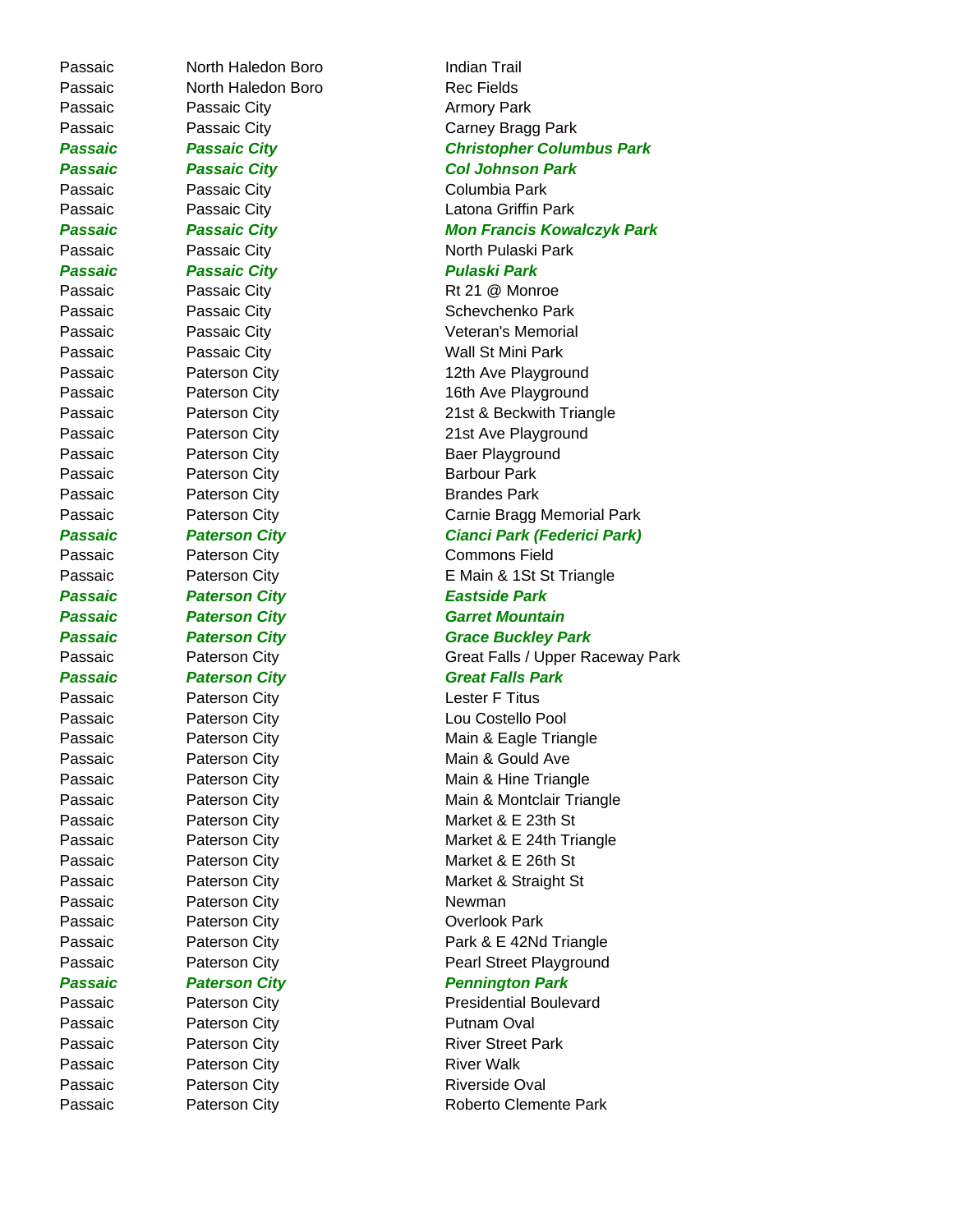Passaic Paterson City **Paterson City Passaic** Paterson City Passaic Paterson City **School #25** Passaic Paterson City **Paterson City Passaic** Park Passaic **Paterson City Paterson City Passaic** Park Passaic Paterson City **Paterson City Passaic** Park *Passaic Paterson City Westside Park* Passaic Paterson City **Wrigley Park** Passaic **Pompton Lakes Boro Passaic Park Ext** Passaic **Pompton Lakes Boro** Baseball Fields Passaic **Pompton Lakes Boro** Breen's Pond Passaic Pompton Lakes Boro Carlough Field Passaic **Pompton Lakes Boro** Garden Park Passaic **Pompton Lakes Boro Hershfield Park** Passaic **Pompton Lakes Boro** Joe Grill Field Passaic **Pompton Lakes Boro** Lakeside Park Passaic **Pompton Lakes Boro Prompton Lakes Poro Prompton Constructs** Old Swimming Hole Passaic **Pompton Lakes Boro** Pacifico-Gallo Park Passaic Pompton Lakes Boro Pompton Lake Passaic **Pompton Lakes Boro** Pompton Lake Island Passaic Pompton Lakes Boro Schuyler Park Passaic Pompton Lakes Boro Snake Island Passaic **Pompton Lakes Boro Prompton Lakes Park** Passaic **Pompton Lakes Boro** Stiles Park Passaic Pompton Lakes Boro Vantimiglia East Passaic Pompton Lakes Boro Ventimiglia West Passaic **Pompton Lakes Boro** Veterans Park Passaic **Pompton Lakes Boro Prompton Lakes Prompton** Wanaque Frontage *Passaic Pompton Lakes Boro Willow Field* Passaic **Pompton Lakes Boro** Woods Road Tract *Passaic Ringwood Boro Boro Hall Field* Passaic Ringwood Boro **Fieldstone** Passaic Ringwood Boro **Martini Field** Passaic Ringwood Boro Painted Forest **Passaic Ringwood Boro Pioneer Park** Passaic Ringwood Boro Skyline Field *Passaic Ringwood Boro Skyline Vista Passaic Ringwood Boro Tranquility Ridge* Passaic **Manaque Boro Addis Park** 

Passaic **Paterson City Paterson Ave Union & Paterson Ave** Passaic Paterson City **Paterson City** Vreeland & 19th Triangle Passaic **Paterson City Paters** Paters **Paters** Paters **Paters Parameters** Paters **Paters** Paters **Paters** Paters **Paters** Paters **Paters** Paters **Paters** Paters **Paters** Paters **Paters** Paters **Paters** Paters **Paters** Passaic **Pompton Lakes Boro Follari Tract Inholdings** Passaic Pompton Lakes Boro Mathes Avenue Woodlands Passaic Pompton Lakes Boro **Pequannock River Strip** Passaic **Pompton Lakes Boro** Pequannock River West Passaic **Pompton Lakes Boro** Pompton Aquatic Park Passaic **Pompton Lakes Boro** Ramapo Blue Acres Riverway Passaic Pompton Lakes Boro Wilderness Island Park Passaic Ringwood Boro C Wm Hoffmann Rec Fac *Passaic Ringwood Boro Highlands Watershed - Tory Tract Passaic Ringwood Boro Tranquility Ridge Addition* **Passaic Forowa Boro Preakness Valley Park**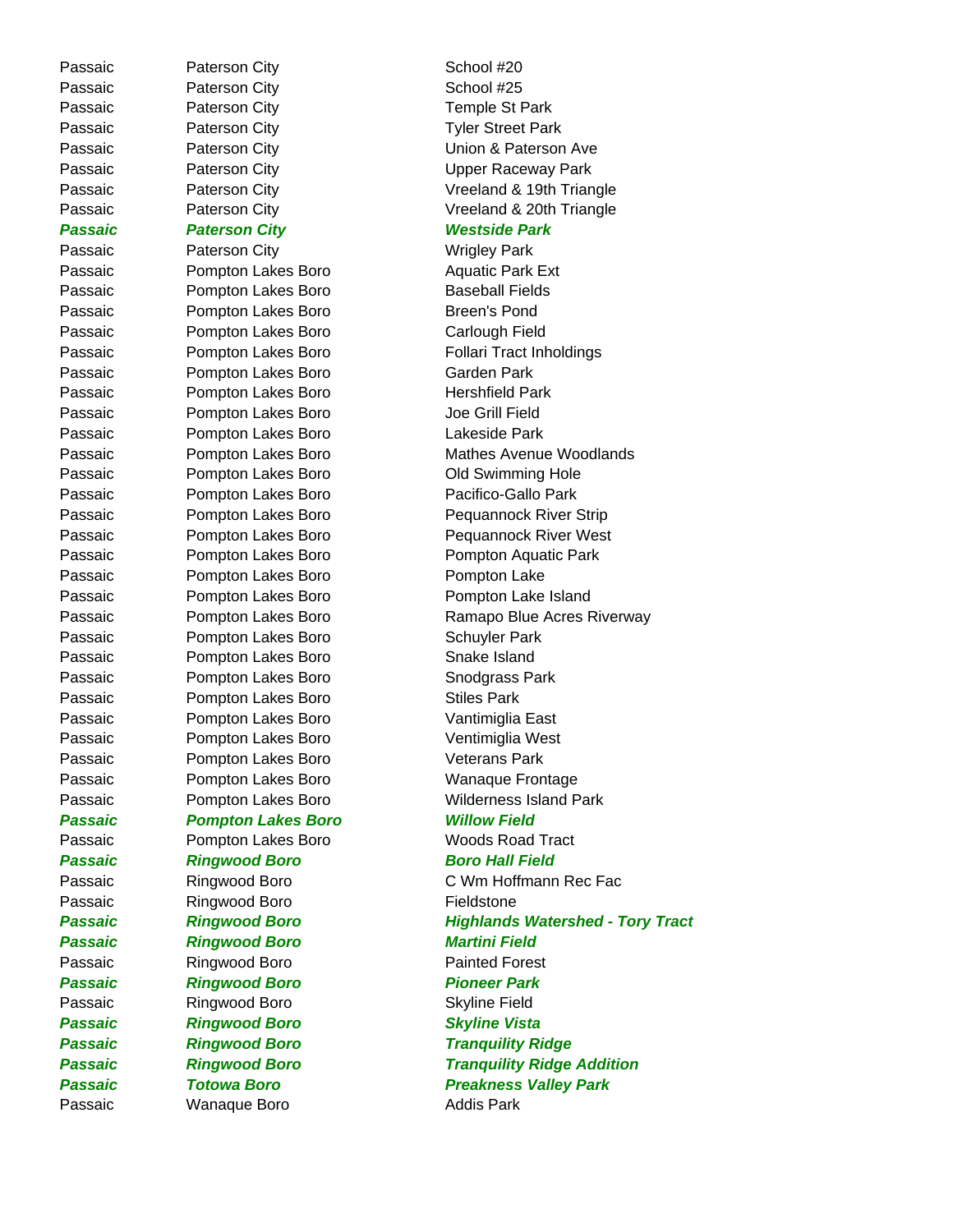Passaic Wanaque Boro **Future Park** Passaic Wanaque Boro **Laurie Field** Passaic Wayne Twp **Alhtala Passaic Wayne Twp Barbour Pond** Passaic Wayne Twp **Beverly Way** Passaic Wayne Twp **Boonstra** Passaic Wayne Twp **Dotterweich** Passaic **Wayne Twp Fayette Park** Passaic Wayne Twp **Judith-Jerome** Passaic **Wayne Twp Contract Contract Contract Contract Contract Contract Contract Contract Contract Contract Contract Contract Contract Contract Contract Contract Contract Contract Contract Contract Contract Contract Con** *Passaic Wayne Twp Linden Park* Passaic Wayne Twp Mac Donald Passaic Wayne Twp **Minnisink Park** Passaic Wayne Twp **Cak Lane** Passaic Wayne Twp **CONFIDENT CONFIDENT** Osborne Park Passaic Wayne Twp **Parish Oval** Passaic Wayne Twp **Park Lane** Passaic Wayne Twp **Riverside Park** Passaic Wayne Twp **Riverview Park** Passaic Wayne Twp **Roe Field** Passaic Wayne Twp **Rumana Park Passaic Wayne Twp Singac South** Passaic **Wayne Twp Tall Oaks** Passaic **Wayne Twp Terhune Park** Passaic Wayne Twp **Tintle Park Passaic Wayne Twp Constructs Constructs Village Drive** Passaic Wayne Twp Vreeland Park **Passaic** West Milford Twp **Brown's Point** 

# **Passaic Wanaque Boro Backbeach** Passaic Wanaque Boro Father Hayes Drive *Passaic Wanaque Boro Memorial Field Passaic Wanaque Boro \* Passaic River Preservation* Passaic Wayne Twp Charles Kurzuis Memorial Park Passaic Wayne Twp **Fern River Park Passaic Mayne Twp Magnus Research Mountian Park** Passaic **Wayne Twp Lc Ralph Valt Memorial Park** Passaic Wayne Twp Contract Conshead Park *Passaic Wayne Twp Lt Carey Arthur* Passaic Wayne Twp Mountian Reserve Passaic Wayne Twp **North Cove Park** Passaic **Wayne Twp Cange Place Park** Passaic **Wayne Twp Pequannock River Park** Passaic Wayne Twp **Pompton Aquatic Park** Passaic **Wayne Twp** *Preakness Pool* Passaic **Wayne Twp Preakness Valley Park Passaic Calculation Wayne Twp Schuyler-Colfax House** Passaic **Wayne Twp Shai Shacknai** Passaic Wayne Twp Wayne Area Park Passaic West Milford Twp **Aikey (NJ Conservation Foundation) Passaic 6 West Milford Twp 6 Apshawa Tract** Passaic West Milford Twp **Bubbling Springs** Passaic **West Milford Twp** Camp Wyanokie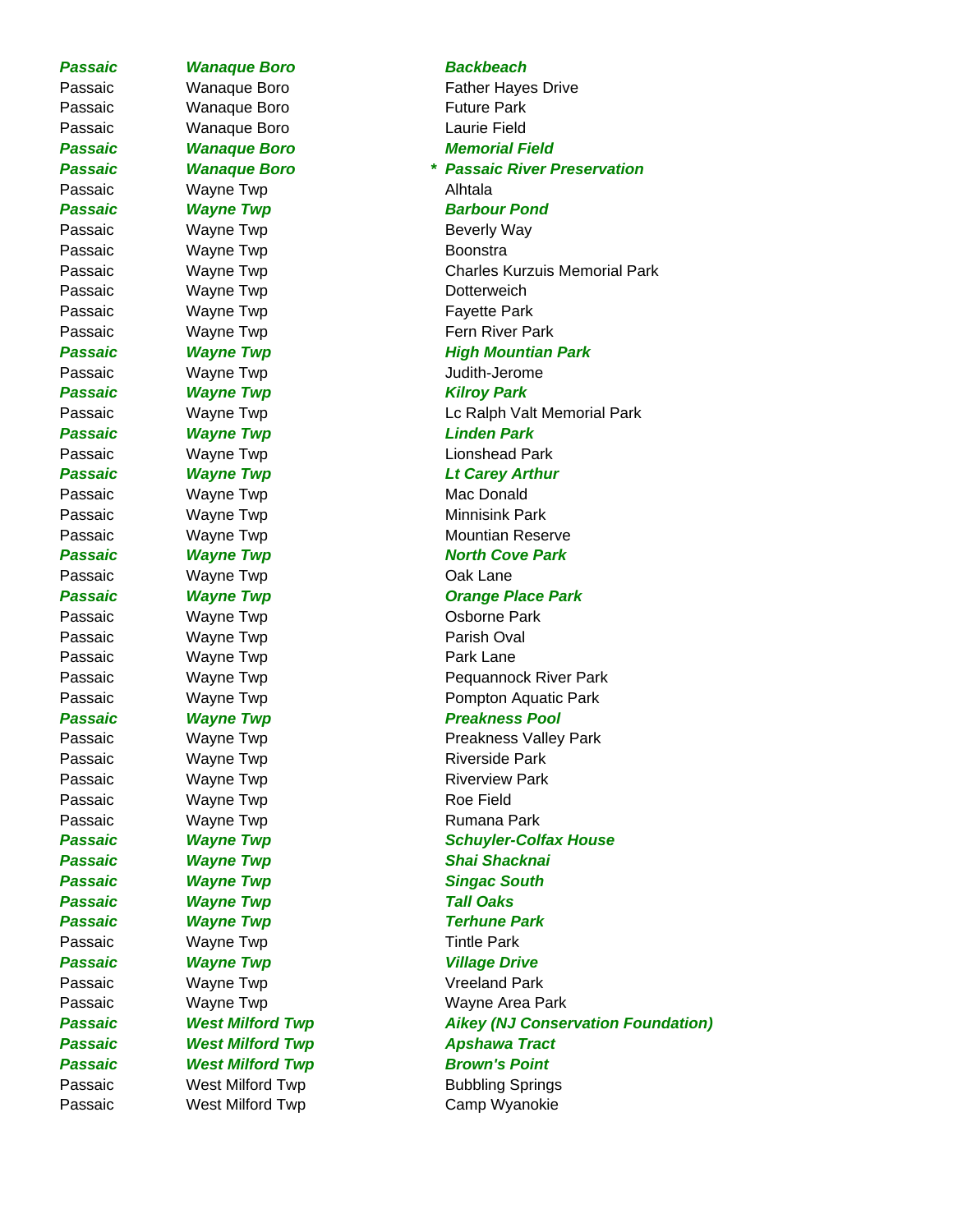**Passaic West Milford Twp Farrell Field** Passaic **West Milford Twp Faustini Property** Passaic **West Milford Twp Gallman Property Passaic** West Milford Twp **Hosford/Knight Passaic 6 West Milford Twp 6 Mt Laurel** *Passaic West Milford Twp Tranquility Ridge Passaic West Milford Twp West Milford Tract Passaic West Milford Twp West Milford Tract*  Passaic **Woodland Park Boro Bergen Playground** Passaic **Woodland Park Boro** Bicentennial Passaic **Woodland Park Boro** Dowling Brook *Passaic Woodland Park Boro Garret Mountain* Passaic Woodland Park Boro Mt Pleasant Passaic **Woodland Park Boro** Mt Pleasant Site Passaic **Moodland Park Boro** Rifle Camp Park *Passaic Woodland Park Boro Rose Place Park* Passaic Woodland Park Boro W P Municipal Park *Passaic Woodland Park Boro West Milford Tract* Passaic Woodland Park Boro Whippany Bergen Salem Carneys Point Twp Dunn's Park Salem Carneys Point Twp Midget Football **Salem Carneys Point Twp Recreation Area** Salem Mannington Twp **Fenwick Grove Park Salem Mannington Twp Fenwick Rec Area** Salem **Salem** Oldmans Twp Salem Co Rec Site *Salem Penns Grove Boro Barber Ave Park* Salem **Penns Grove Boro Memorial Park** Salem **Pennsville Twp Eaton Rd Playground** Salem Pennsville Twp Franklin Playground Salem Pennsville Twp **Communist Contract Contract Playground** Salem Pennsville Twp **Lighthouse Triangle** Salem Pennsville Twp **Example 20** Little League Salem Pennsville Twp **Miles Creek** Salem Pennsville Twp Parks & Rec Dept Salem Pennsville Twp **Riviera Dr** Riviera Dr Salem **Pennsville Twp Calculate Seagull Stadium** Salem Pennsville Twp **Tufts Road** Salem Pennsville Twp **Wingate Dr** Salem **Pennsville Twp Woodside Playground** 

*Passaic West Milford Twp High Crest Lake (NJ Conservation Foundation) Passaic West Milford Twp \* Hosford/Knight (NJ Conservation Foundation)* Passaic **Woodland Park Boro Conservery Overmount Ave Playground** *Salem Alloway Twp Burden Hill Forest Preserve Salem Carneys Point Twp Recreation Area (In Oldmans Twp) Salem Lower Alloways Creek Twp NJ Conservation Foundation Salem Oldmans Twp Allan Jones Park (Exp 2003)* Salem **Penns Grove Boro** *Riverwalk (Exp 2027)* Salem Pennsville Twp **Deepwater Playground** Salem **Pennsville Twp Fort Sumpter Playground Salem** *Pennsville Twp* Riverview Beach Park Salem Pennsville Twp Valley Park Playground Salem Pilesgrove Twp Carrison Park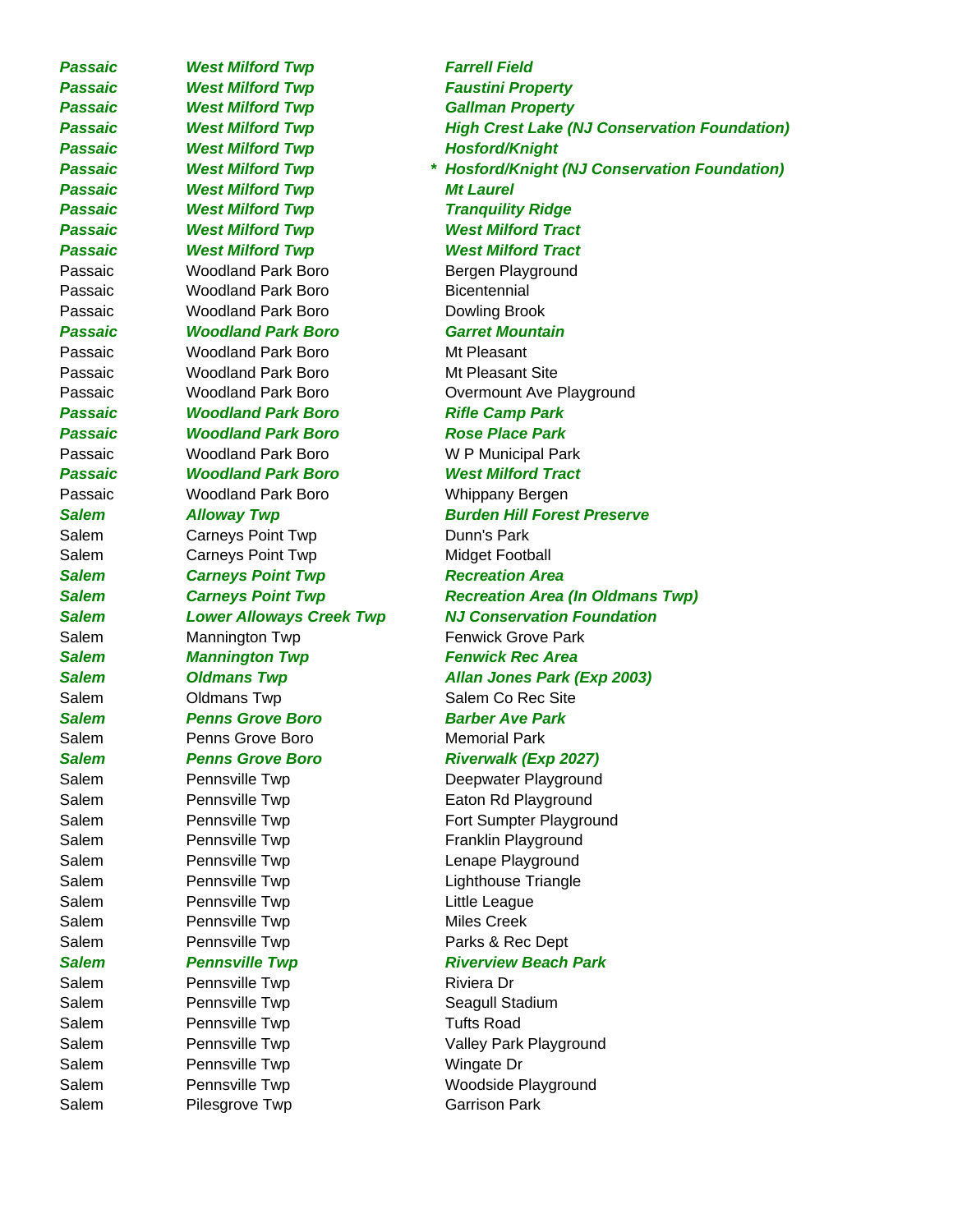Salem Pittsgrove Twp Deer Pen Park Salem Pittsgrove Twp **Channel Statem** Open Space Salem Pittsgrove Twp **Vet Monument** Somerset Bedminster Twp Miller Lane **Somerset Bedminster Twp Pluckemin Park** Somerset Bedminster Twp River Road Park *Somerset Bedminster Twp The Pond* Somerset Bernards Twp Bernards Manor Somerset Bernards Twp Bernards Twp Somerset Bernards Twp Cedar Knolls Somerset Bernards Twp Crown Court Somerset Bernards Twp **Darren Woods** Somerset Bernards Twp **Dawn Ridge** Somerset Bernards Twp **Fawn Hill** Somerset Bernards Twp Glenbrook Somerset Bernards Twp Green Acres Somerset Bernards Twp Grist Mill Park Somerset Bernards Twp **Harrison Brook** Somerset Bernards Twp **Example 20** Havefields Somerset Bernards Twp **Liberty Corner** Somerset Bernards Twp **Example 20** Lincroft Somerset Bernards Twp Maple Ridge Somerset Bernards Twp Mt Airy Heights Somerset Bernards Twp Not Named Somerset Bernards Twp **Pine Hills Somerset Bernards Twp Rebel Hill** Somerset Bernards Twp **Ridge Acres** Somerset Bernards Twp Rippling Brook Somerset Bernards Twp Schmidt Somerset Bernards Twp Sloping Hills **Somerset Bernards Twp So Maple Avenue** Somerset Bernards Twp **Society Hill** 

# **Salem Pilesgrove Twp Marlton Rec Area** *Salem Pilesgrove Twp Salem River Area Acq* **Salem Fittsgrove Twp Green Branch Park** *Salem Pittsgrove Twp Willow Grove Lake Salem Quinton Twp Burden Hill Forest Preserve Salem Quinton Twp NJ Conservation Foundation Salem Salem City Community Pool* Somerset Bedminster Twp **AT&T Schley Mt Road** *Somerset Bedminster Twp Black River Greenway* Somerset Bedminster Twp **Knox Avenue Park Somerset Bedminster Twp Pedestrian Access** Somerset Bedminster Twp **Pluckemin Archeological Dig** Somerset Bedminster Twp **\*** Pluckemin Park (Access Easement) Somerset Bedminster Twp The Hills Open Space Somerset Bernards Twp Chimney Ash Farms *Somerset Bernards Twp Lord Stirling Park* Somerset Bernards Twp **Meadow View Estates** Somerset Bernards Twp **Municipal Complex Athletic Field** Somerset Bernards Twp **Pleasant Valley Park** Somerset Bernards Twp **Prince Edward Pointe**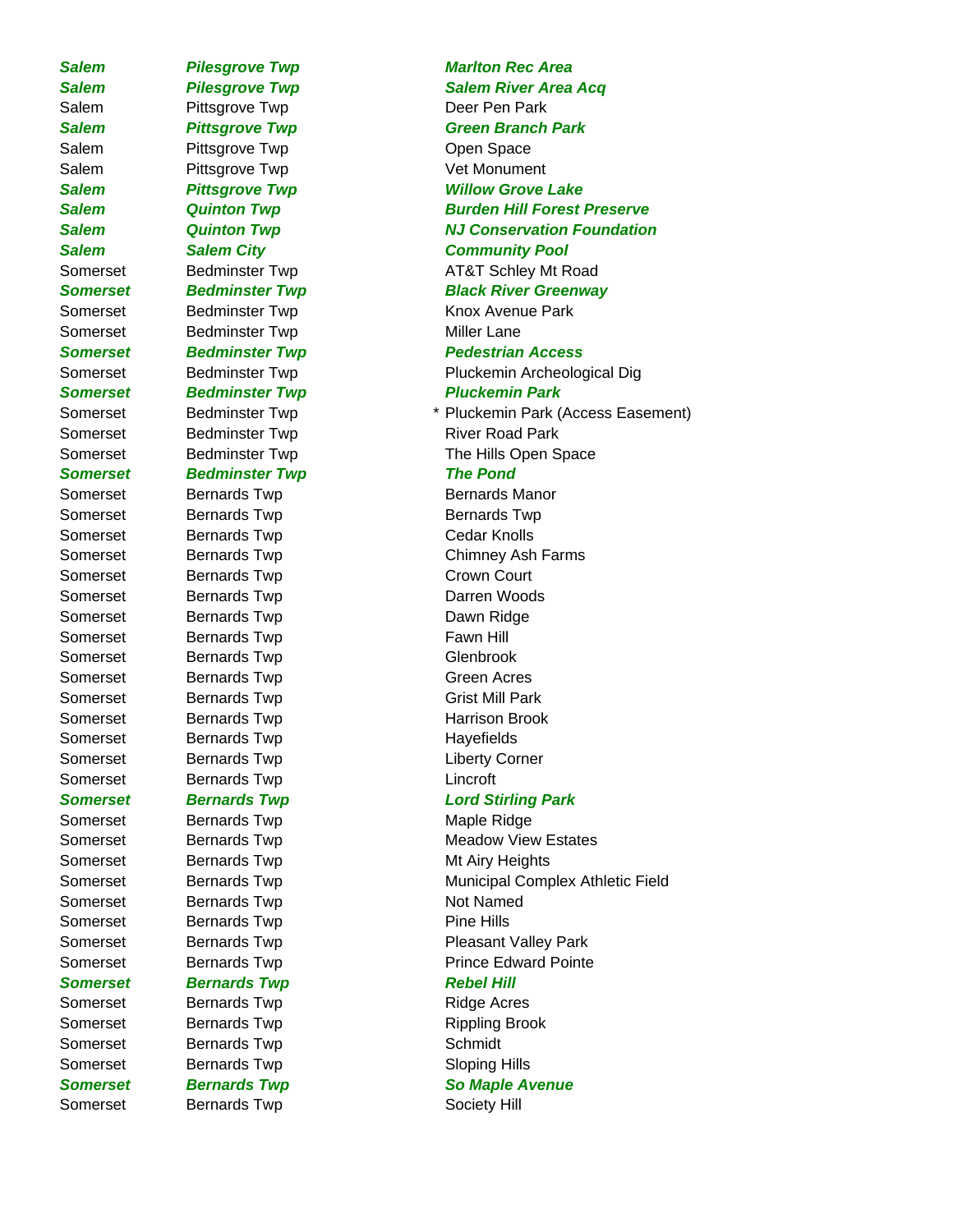Somerset Bernards Twp Somerset Homes Somerset Bernards Twp **Southard Park** Somerset Bernards Twp Spencer Willow Somerset Bernards Twp **Spring Ridge** Spring Ridge Somerset Bernards Twp **Woodland Glen** Somerset Bernardsville Boro **Boro Boro Springs** Somerset Bernardsville Boro Claremont Field Somerset Bernardsville Boro **Kuser Park** *Somerset Bernardsville Boro Lindabury Park Somerset Bernardsville Boro Mt Airy Park* Somerset Bernardsville Boro **Peters Tract** Somerset Bernardsville Boro **Britannia Boro Browners** Polo Grounds Somerset Bernardsville Boro Southside *Somerset Bound Brook Boro Codrington Somerset Bound Brook Boro Green Brook Park*  Somerset Bound Brook Boro Maltex *Somerset Bound Brook Boro North Park* Somerset Branchburg Twp **Along River Somerset Branchburg Twp Brandywine** *Somerset Branchburg Twp Case Road Park* **Somerset Branchburg Twp Evergreen Dr Somerset Branchburg Twp Green Acres** *Somerset Branchburg Twp Holland Brook* Somerset Branchburg Twp N.B. Greenway **Somerset Branchburg Twp North Branch** Somerset Branchburg Twp Contract Contract Contract Books Road Somerset Branchburg Twp Clde Towne Park Somerset Branchburg Twp Clive Street Somerset Branchburg Twp Copen Space **Somerset Branchburg Twp Reeve Tract** *Somerset Branchburg Twp Shale Hill Rd* Somerset Branchburg Twp Stream Corridor **Somerset Branchburg Twp Sturbridge Rd Somerset Branchburg Twp Ten Eyck** Somerset Branchburg Twp **Vacant Somerset Branchburg Twp West County Dr** *Somerset Branchburg Twp White Oak* Somerset Branchburg Twp **Woodfern** 

Somerset Bernards Twp Summit At Basking Ridge Somerset Bernards Twp **War Memorial Field** Somerset Bernardsville Boro **Brue Constants** Janco Floodplain/Whitenack Somerset Bernardsville Boro **Little Brook Sanctuary** Somerset Bernardsville Boro S.H.C. Compensation *Somerset Bound Brook Boro Middle Brook Park* Somerset Branchburg Twp Drain Basin - Utility Line **Somerset Branchburg Twp Fairview Playground** Somerset Branchburg Twp Little Red Schoolhouse Somerset Branchburg Twp Copen Space - Ballfields Somerset Branchburg Twp South Branch Reserve Somerset Branchburg Twp Stream Corr - Drain Basin Somerset Branchburg Twp Stream Corr - Utility Line **Somerset Bridgewater Twp 2nd Watchung Mountain**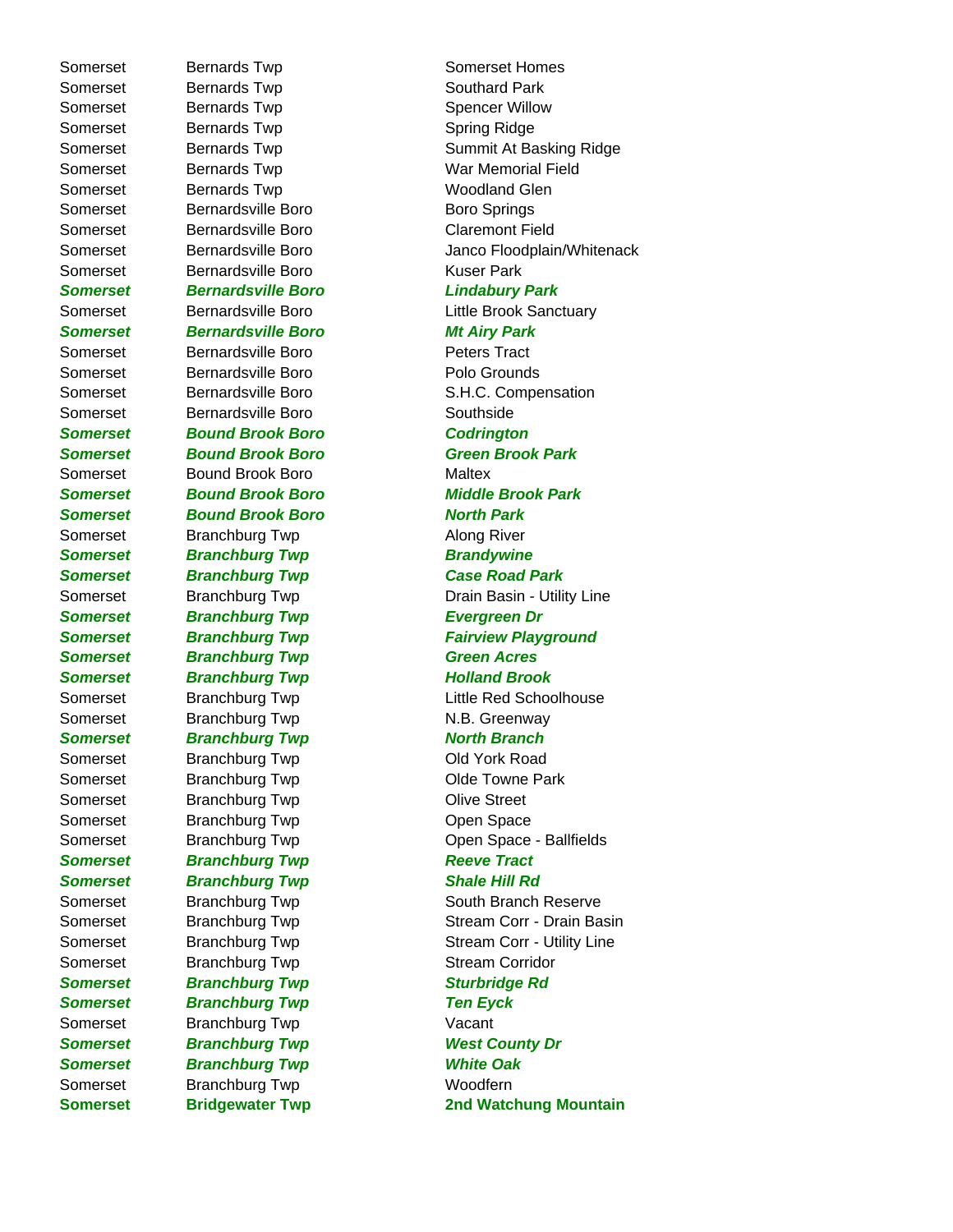Somerset Bridgewater Twp **Arbor Way** Somerset Bridgewater Twp **Ardmaer Park** Somerset Bridgewater Twp Bel Aire Park Somerset Bridgewater Twp Bluestone Lane Somerset Bridgewater Twp Bridgewater Somerset Bridgewater Twp Brookdale Dr Somerset Bridgewater Twp Brookside Dr Somerset Bridgewater Twp Brown Rd Somerset Bridgewater Twp Cathy Court Somerset Bridgewater Twp Cedarbrook Park Somerset Bridgewater Twp Chipman Tract Somerset Bridgewater Twp Country Club Rd Somerset Bridgewater Twp Crestwood Dr **Somerset Bridgewater Twp Darby Tract** Somerset Bridgewater Twp Dartmouth Ave Somerset Bridgewater Twp **Dorsi Somerset Bridgewater Twp Duke Island** Somerset Bridgewater Twp Fairway Ct Somerset Bridgewater Twp Fariview Somerset Bridgewater Twp Foothill Rd Somerset Bridgewater Twp Garretson Rd Somerset Bridgewater Twp Gateshead Somerset Bridgewater Twp Glen Park Somerset Bridgewater Twp Hill Lane **Somerset Bridgewater Twp Kolvites** Somerset Bridgewater Twp **Laurel Rise** *Somerset Bridgewater Twp Martinsville Park* Somerset Bridgewater Twp Milcrip Rd Somerset Bridgewater Twp Mountain View Somerset Bridgewater Twp Narragansett **Somerset Bridgewater Twp North Branch** Somerset Bridgewater Twp North Bridge Park Somerset Bridgewater Twp **Perrine Rd** Somerset Bridgewater Twp **Peter Pan Park** Somerset Bridgewater Twp **Petron Place** Somerset Bridgewater Twp Raritan Greenway Somerset Bridgewater Twp Redwood Rd Somerset Bridgewater Twp Reynard Rd Somerset Bridgewater Twp Roger Ave

Somerset Bridgewater Twp **Alfred S Brown Park** Somerset Bridgewater Twp Bound Brook Manor *Somerset Bridgewater Twp Crim Rd / Middlebrook Corridor 2* **Somerset Bridgewater Twp Crim Road Soccer Fields Somerset Bridgewater Twp Gene G King Park** Somerset Bridgewater Twp Green Knoll Ballfields **Somerset Bridgewater Twp Green Knoll Golf & Tennis** *Somerset Bridgewater Twp Harry Ally Memorial Park Somerset Bridgewater Twp Middlebrook Corridor 2 Somerset Bridgewater Twp Mt. Vernon Rd / Middlebrook Corr.* Somerset Bridgewater Twp North Branch Greenway Somerset Bridgewater Twp Prince Rodgers Park Somerset Bridgewater Twp Rolling Knolls Way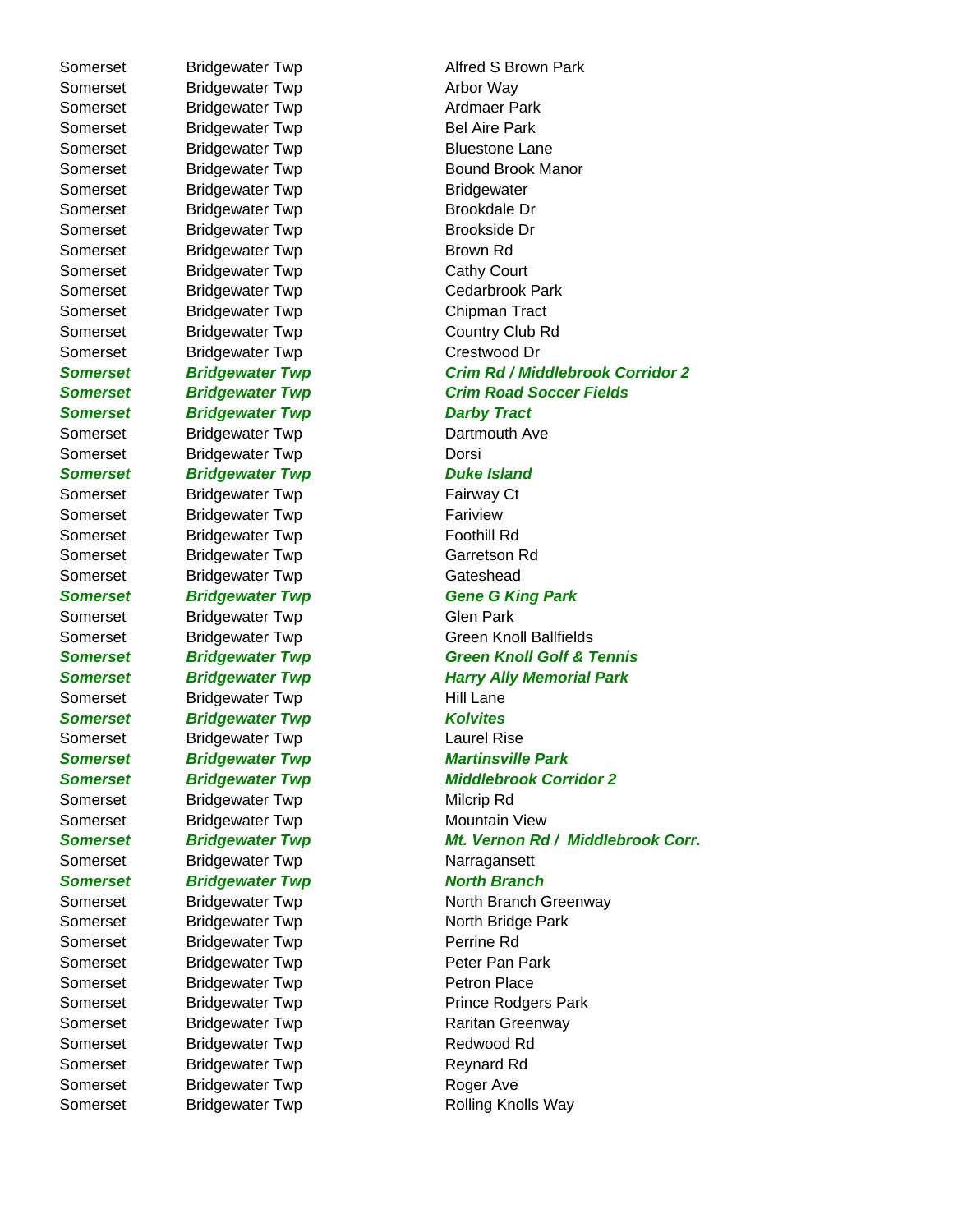Somerset Bridgewater Twp Slattery Park Somerset Bridgewater Twp Sunset Ridge Somerset Bridgewater Twp Thomae Park Somerset Bridgewater Twp Thruway Dr Somerset Bridgewater Twp Tolomini Rd Somerset Bridgewater Twp **Wren Way** Somerset Far Hills Boro **Buck Garden** Somerset Franklin Twp **Arlington Park** Somerset Franklin Twp **Bascom** Somerset Franklin Twp **Berger** Somerset Franklin Twp **Bird Sanctuary Somerset Franklin Twp Franklin Twp Bonner Tract** Somerset Franklin Twp **Brookline Park** Somerset Franklin Twp Canal Park *Somerset Franklin Twp Castleton Somerset Franklin Twp Colonial Park* Somerset Franklin Twp **Consovoy** Somerset Franklin Twp **Delar Park** Somerset Franklin Twp **East Millstone** Somerset Franklin Twp Girard Park Somerset Franklin Twp Franklin Twp Handler Plaza Somerset Franklin Twp **Hillcrest Park** *Somerset Franklin Twp Inman Park Somerset Franklin Twp Meadows* Somerset Franklin Twp **Nassau** Somerset Franklin Twp **Nassau #1** Somerset Franklin Twp **Rec Mp** 

Somerset Bridgewater Twp Running Brook Somerset Bridgewater Twp Senior Citizen Center Somerset Bridgewater Twp Shady Lane Park Somerset Bridgewater Twp Somerville Manor Park Somerset Bridgewater Twp Washington Cedars Somerset Bridgewater Twp **Washington Pass** Somerset Bridgewater Twp Washington Valley East Somerset Bridgewater Twp Washington Valley West Somerset Bridgewater Twp Washington Cedars *Somerset Far Hills Boro Far Hills Fairgrds Somerset Far Hills Boro Schneirla Property* **Somerset Franklin Twp Franklin Twp Bunker Hill Environmental Center** Somerset Franklin Twp Conservation Area Somerset Franklin Twp **Dunham Lebed** Somerset Franklin Twp Evans Preservation Somerset Franklin Twp **Hawthorne Park Somerset Franklin Twp Franklin Twp Franklin Twp** Hutchenson Forest 2 Somerset Franklin Twp **Hutchinson Forest Buffer** Somerset Franklin Twp **Middlebush Village** Somerset Franklin Twp **Naaman Williams** Somerset Franklin Twp Nassau Park Buffer **Somerset Franklin Twp Negri Property Somerset Franklin Twp Construction Construction Construction Construction Construction Construction Construction** Somerset Franklin Twp **Rutgers Heights** Somerset Franklin Twp Ssb Little League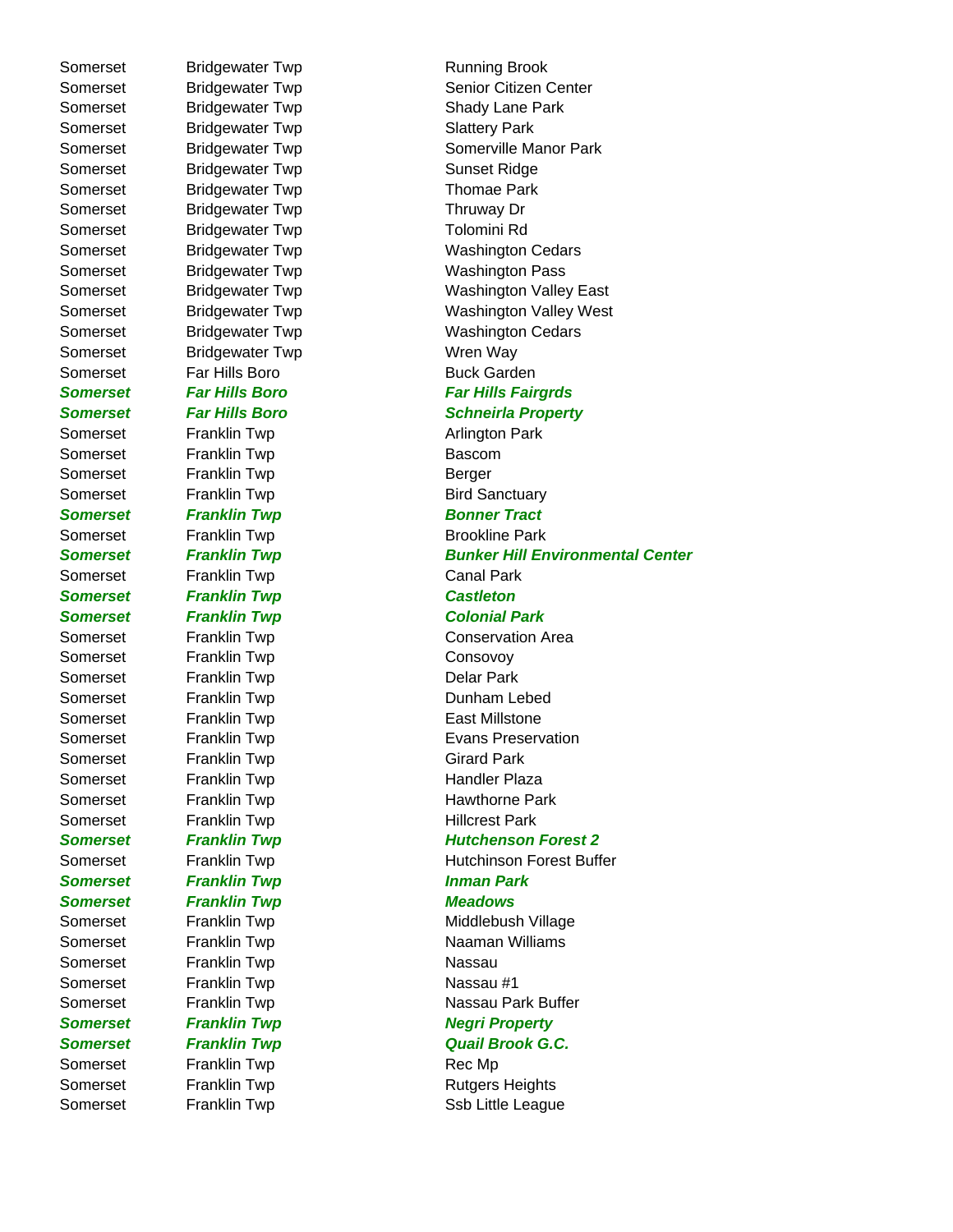Somerset Franklin Twp **Stream Impact** *Somerset Green Brook Twp Warrenbrook* Somerset Hillsborough Twp 2nd St Somerset Hillsborough Twp 6th St Somerset Hillsborough Twp **Amsterdam Drive** Somerset Hillsborough Twp **Amwell Road** Somerset Hillsborough Twp Manus April Valley Dr Somerset Hillsborough Twp **Arizonia Ave** Somerset Hillsborough Twp **Arleen Court** Somerset Hillsborough Twp **Auten Rd** Somerset Hillsborough Twp Baseball Complex Somerset Hillsborough Twp Beekman Lane Somerset Hillsborough Twp **Beekman Rd** Somerset Hillsborough Twp Bennett Rd Somerset Hillsborough Twp Bigley Road Somerset Hillsborough Twp Buckland Drive Somerset Hillsborough Twp Camden Road Somerset Hillsborough Twp Camplain Rd Somerset Hillsborough Twp Case Drive Somerset Hillsborough Twp Clawson Ave Somerset Hillsborough Twp Conley Drive Somerset Hillsborough Twp Conover Drive Somerset Hillsborough Twp Cornell Trail Somerset Hillsborough Twp Daval Road Somerset Hillsborough Twp **Davids Ln** Somerset Hillsborough Twp Deer Haven Drive Somerset Hillsborough Twp Deriemer Rd **Somerset Hillsborough Twp Docherty Park** Somerset Hillsborough Twp **Duke Island** Somerset Hillsborough Twp Dumont Road Somerset Hillsborough Twp **Dutchtown Rd** Somerset Hillsborough Twp East Mountain Road Somerset Hillsborough Twp Estelle St Somerset Hillsborough Twp Fairfield Lane Somerset Hillsborough Twp Flagg Way Somerset Hillsborough Twp Flagtown Park Somerset Hillsborough Twp Football Complex Somerset Hillsborough Twp Foster St Somerset Hillsborough Twp Fox Chase Run Somerset Hillsborough Twp Francis Drive Somerset Hillsborough Twp Gail Court Somerset Hillsborough Twp Gemini Drive Somerset Hillsborough Twp Grafton Court Somerset Hillsborough Twp Gulick Ct Somerset Hillsborough Twp Hall Ave Somerset Hillsborough Twp Hamilton Road

Somerset Franklin Twp T&C Preservation Land Somerset Franklin Twp Township Little League Somerset Franklin Twp **Williams Park Buffer** 

Somerset Hillsborough Twp **Amwell Road Bypass** 

## *Somerset Hillsborough Twp Ann Van Middlesworth*

Somerset Hillsborough Twp Hampshire Dr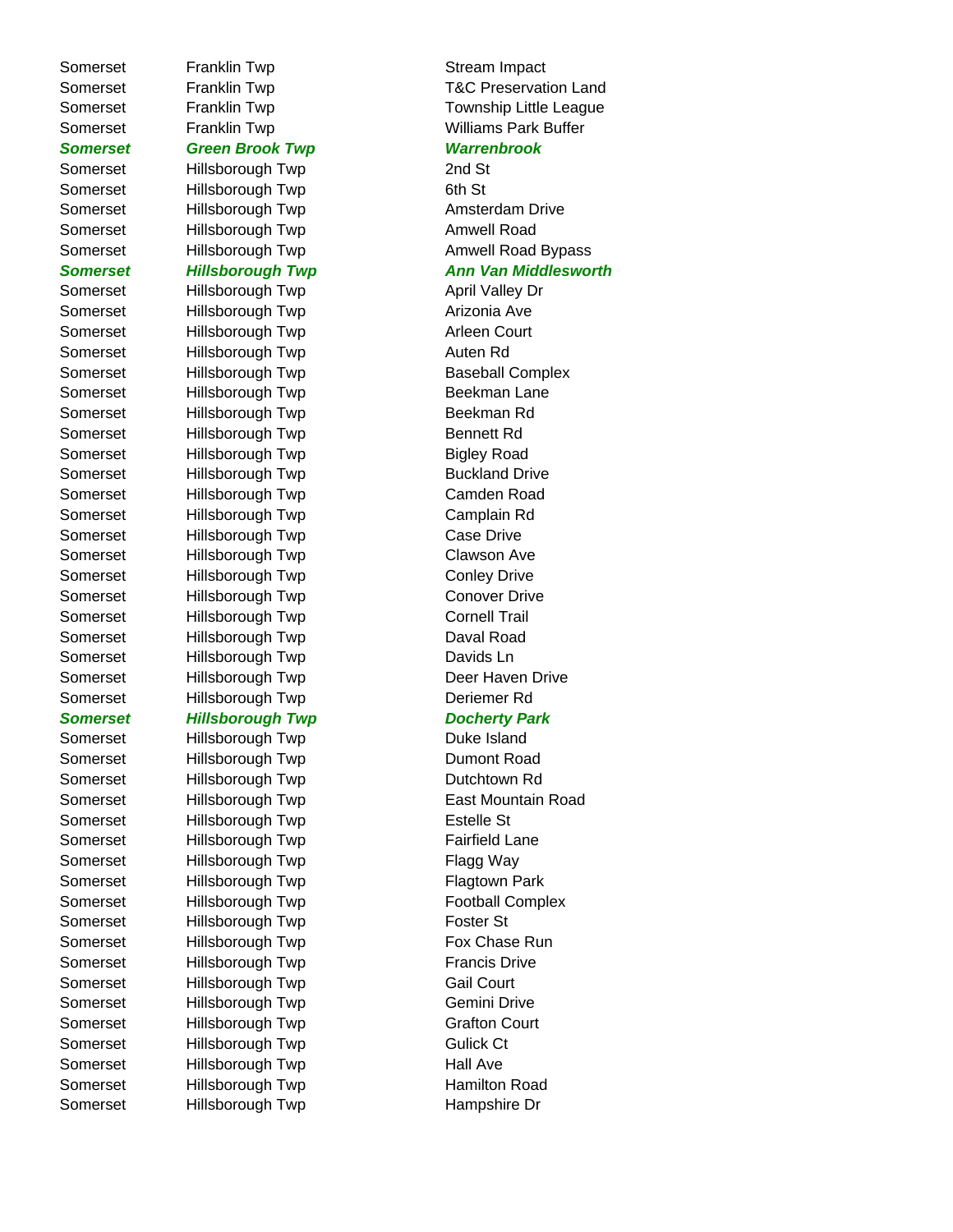Somerset Hillsborough Twp South Branch Rd

Somerset Hillsborough Twp Hillsborough Road Somerset Hillsborough Twp Horseshoe Drive Somerset Hillsborough Twp Hunt Club Road Somerset Hillsborough Twp Ivy Lane Somerset Hillsborough Twp Joshua Drive *Somerset Hillsborough Twp Kanach Property* Somerset Hillsborough Twp Kilmer Drive Somerset Hillsborough Twp Marshal Road Somerset Hillsborough Twp Merritt Drive Somerset Hillsborough Twp Michelle Lane **Somerset Hillsborough Twp Montgomery Rd** Somerset Hillsborough Twp Mulford Lane Somerset Hillsborough Twp Murray Dr Somerset Hillsborough Twp Near Mulford Lane Somerset Hillsborough Twp New Amwell Road Somerset Hillsborough Twp **Off Pirozzi Ln** Somerset Hillsborough Twp **Canadian Communist Contract Palce** Somerset Hillsborough Twp **Perterson Rd** Somerset Hillsborough Twp Piedmont Path Somerset Hillsborough Twp Pierson Drive Somerset Hillsborough Twp Rivendale Road Somerset Hillsborough Twp River Rd Somerset Hillsborough Twp Riverside Dr Somerset Hillsborough Twp Rohill Playground Somerset Hillsborough Twp Rohill Rd Somerset Hillsborough Twp Route 206 Somerset Hillsborough Twp Scott Drive *Somerset Hillsborough Twp Scudder* Somerset Hillsborough Twp Site #10 Somerset Hillsborough Twp Site #11 Somerset Hillsborough Twp Site #12 Somerset Hillsborough Twp Site #26 Somerset Hillsborough Twp Site #28 Somerset Hillsborough Twp Site #29 Somerset Hillsborough Twp Site #3 Somerset Hillsborough Twp Site #30 Somerset Hillsborough Twp Site #4 Somerset Hillsborough Twp Site #5 Somerset Hillsborough Twp Site #6 Somerset Hillsborough Twp Site #7 Somerset Hillsborough Twp Site #8 Somerset Hillsborough Twp Site #9 Somerset Hillsborough Twp Soccer Park

Somerset Hillsborough Twp Millstone River Road Somerset Hillsborough Twp Near Patterson Road Somerset Hillsborough Twp Near South Branch Road Somerset Hillsborough Twp Pembroke Playground Somerset Hillsborough Twp Pleasant View Road Somerset Hillsborough Twp Rine Rd Tennis Courts *Somerset Hillsborough Twp \* Sourland Mt (67 Fee / 42 Ease) Somerset Hillsborough Twp Sourland Mt Preserve*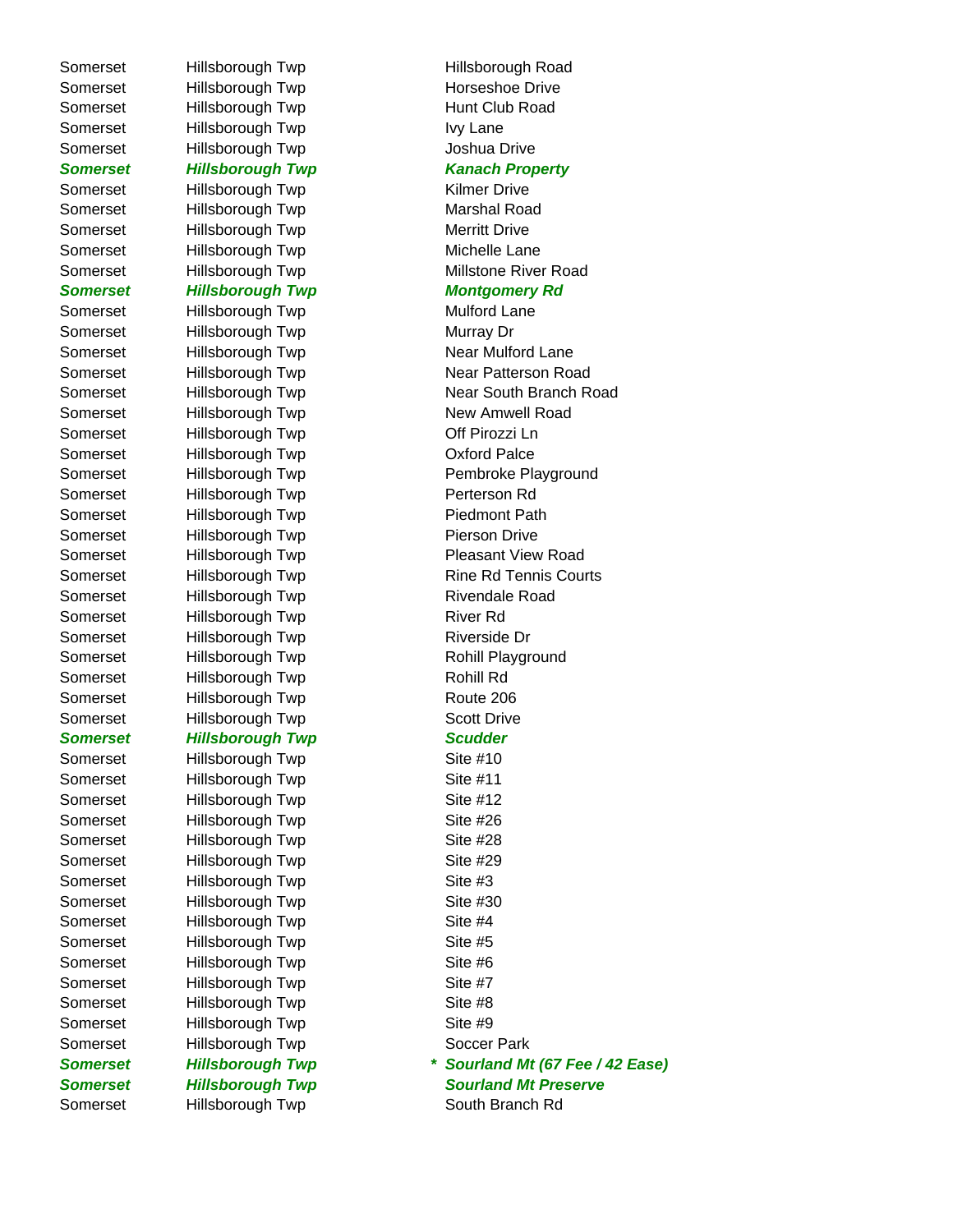Somerset Hillsborough Twp Steeple Drive Somerset Hillsborough Twp Stephen Way Somerset Hillsborough Twp Three Bridges Rd Somerset Hillsborough Twp Township Park Somerset Hillsborough Twp Tyler St Somerset Hillsborough Twp Valinor Road Somerset Hillsborough Twp Valley Rd Somerset Hillsborough Twp Valley Rd Ballfields Somerset Hillsborough Twp **Village Green Park** Somerset Hillsborough Twp Malker Drive Somerset Hillsborough Twp Wertsville Rd Somerset Hillsborough Twp Wescott Road Somerset Hillsborough Twp Willow Road Somerset Hillsborough Twp Moodfern Somerset Hillsborough Twp Woodfield Park Somerset Hillsborough Twp Zion Rd Somerset Manville Boro Cooper St Park Somerset Manville Boro **Dukes Parkway** Somerset Manville Boro **Fucillo St Park** Somerset Manville Boro **Haran Avenue** Somerset Manville Boro **Lincoln** Ave Park *Somerset Manville Boro Lincoln Park Somerset Manville Boro Memorial Park* Somerset Manville Boro **Papawick Park** Somerset Manville Boro SMain St Park **Somerset Manville Boro Vetrans Park** Somerset Manville Boro New York Malen St Park **Somerset Millstone Boro Borough Park Construction Borough Park** Somerset Montgomery Twp **\*** Attica Properties Somerset Montgomery Twp **Broadway Field** Somerset Montgomery Twp \* Cherry Hill Acres Somerset Montgomery Twp Coddington Somerset Montgomery Twp \* Crawford House **Somerset Montgomery Twp Dale** Somerset Montgomery Twp \* Don & Linda Long Somerset Montgomery Twp \* Grayson Estates Somerset Montgomery Twp **Hilaire** Somerset Montgomery Twp \* Hilaire Easement Somerset Montgomery Twp **Hobler Park** 

Somerset Hillsborough Twp South Woods Road Somerset Hillsborough Twp Surrey Dr. Ball Park Somerset Hillsborough Twp Wescott & Bigley Road Somerset Hillsborough Twp Willow Rd Ballfields Somerset Manville Boro Dukes Memorial Park Somerset Manville Boro Dukes Parkway Park *Somerset Manville Boro South 10th Ave Park* Somerset Manville Boro **Vacated Roads In Parks** Vacated Roads In Parks Somerset Montgomery Twp **Bessie Grover Park** *Somerset Montgomery Twp Community Tennis Courts Somerset Montgomery Twp Galick Tract/Montgomery* Somerset Montgomery Twp **Harlingen Green Gazebo Somerset Montgomery Twp Ingersoll Rand Park**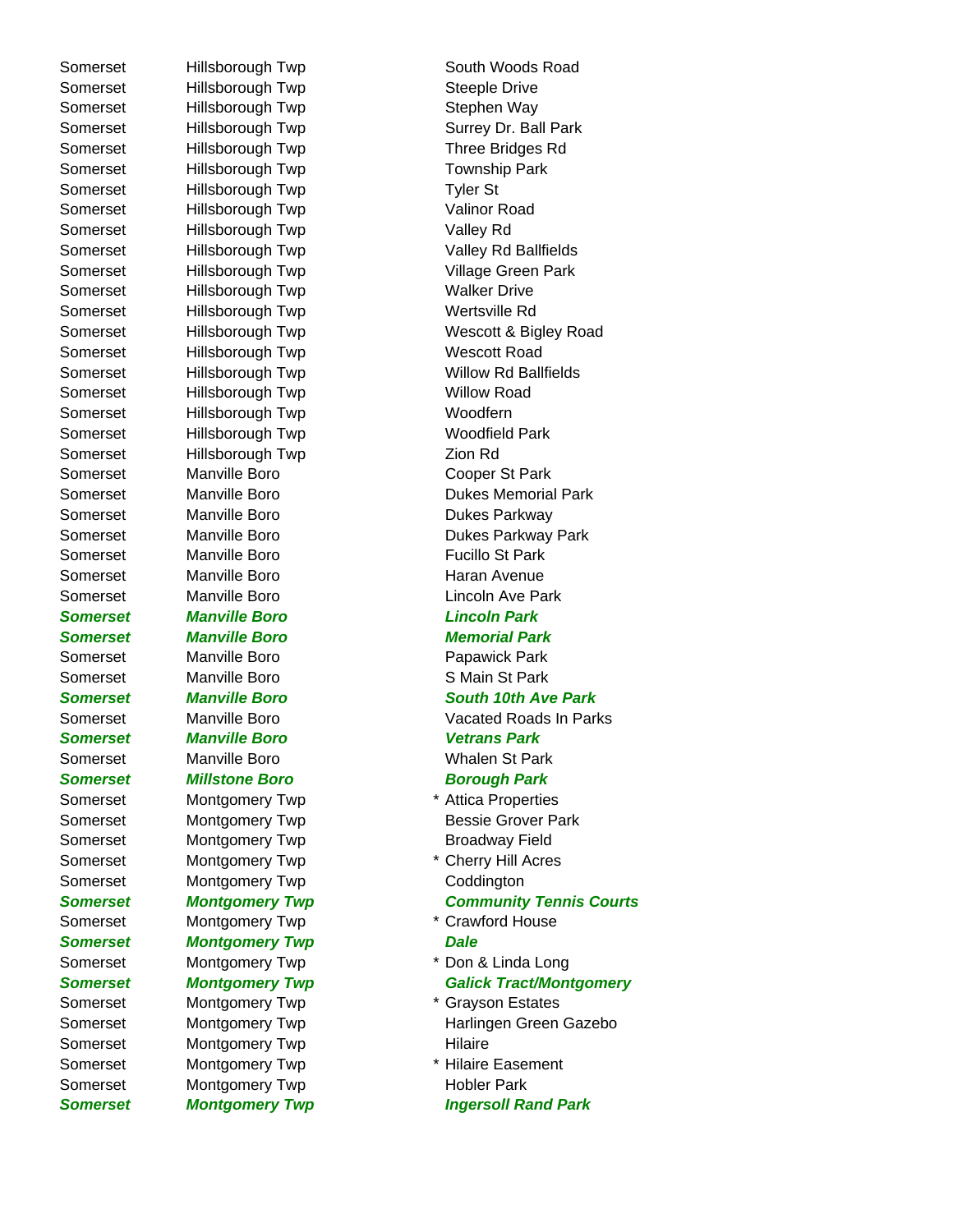Somerset Montgomery Twp \* North Hills Dev Somerset Montgomery Twp Cxbridge Somerset Montgomery Twp \* Rhoda *Somerset Montgomery Twp Schafer* Somerset Montgomery Twp Schuss Woods

- 
- Somerset Montgomery Twp Swann Preserve Somerset Montgomery Twp Virginia Rodolfi Somerset Montgomery Twp Woods Edge Park Somerset North Plainfield Boro Floodplain Land

## *Somerset North Plainfield Boro Green Brook Park*

Somerset North Plainfield Boro Memorial Park Somerset North Plainfield Boro **Pump House** 

*Somerset North Plainfield Boro Stony Brook Acq Somerset North Plainfield Boro Vermeule Tract* Somerset Peapack & Gladstone Boro Boro Hall Fields *Somerset Peapack & Gladstone Boro Brady Property*

Somerset Peapack & Gladstone Boro Liberty Park Somerset Peapack & Gladstone Boro Rockabye Meadow Somerset Peapack & Gladstone Boro Willow Avenue Somerset Raritan Boro **Basilone** Somerset Raritan Boro **Basilone Monument** Somerset Raritan Boro **Basilone Park** 

## *Somerset Raritan Boro Duke Island*

Somerset Raritan Boro **Railroad Lots** 

- Somerset Rocky Hill Boro Panicaro Park Somerset Rocky Hill Boro Schafer
- Somerset Somerville Boro Chambers Park Somerset Somerville Boro Clarks Woods Somerset Somerville Boro **Davenport** Somerset Somerville Boro **Exchange Field**
- Somerset Montgomery Twp **\*** Larkin Associates Somerset Montgomery Twp Comercial Lubas Field
- *Somerset Montgomery Twp \* Mcalpin Farm Easement* Somerset Montgomery Twp Mill Pond Park
- Somerset Montgomery Twp **\* Morris & Mary Solotorovsky** Somerset Montgomery Twp Municipal Building Open Space
	-
- Somerset Montgomery Twp \* \* Pavillions @ Princeton
	-

Somerset Montgomery Twp Sourland Mt Preserve

Somerset Montgomery Twp **\*** Thompson Realty Co. Somerset Montgomery Twp Woodcrest Estates

- Somerset Peapack & Gladstone Boro \* Gill St. Bernards Easement *Somerset Peapack & Gladstone Boro Household International Property*
	-

Somerset Raritan Boro **Elizabeth Ave Park** Somerset **Raritan Boro Register Avelong Courts** Reports Somerset Raritan Boro **Frelinghuysen Park** Somerset **Raritan Boro Mill Street Tracts** Somerset Raritan Boro **Comerset** Raritan Boro **Comerset** Comerset Bonders Readers

## *Somerset Raritan Boro Raritan Valley Park*

## Somerset Rocky Hill Boro Crescent Point Park

- *Somerset Rocky Hill Boro Millstone Park*
- Somerset Somerville Boro Clarks Woods (Bridgewater) Somerset Somerville Boro **East Cliff/East High**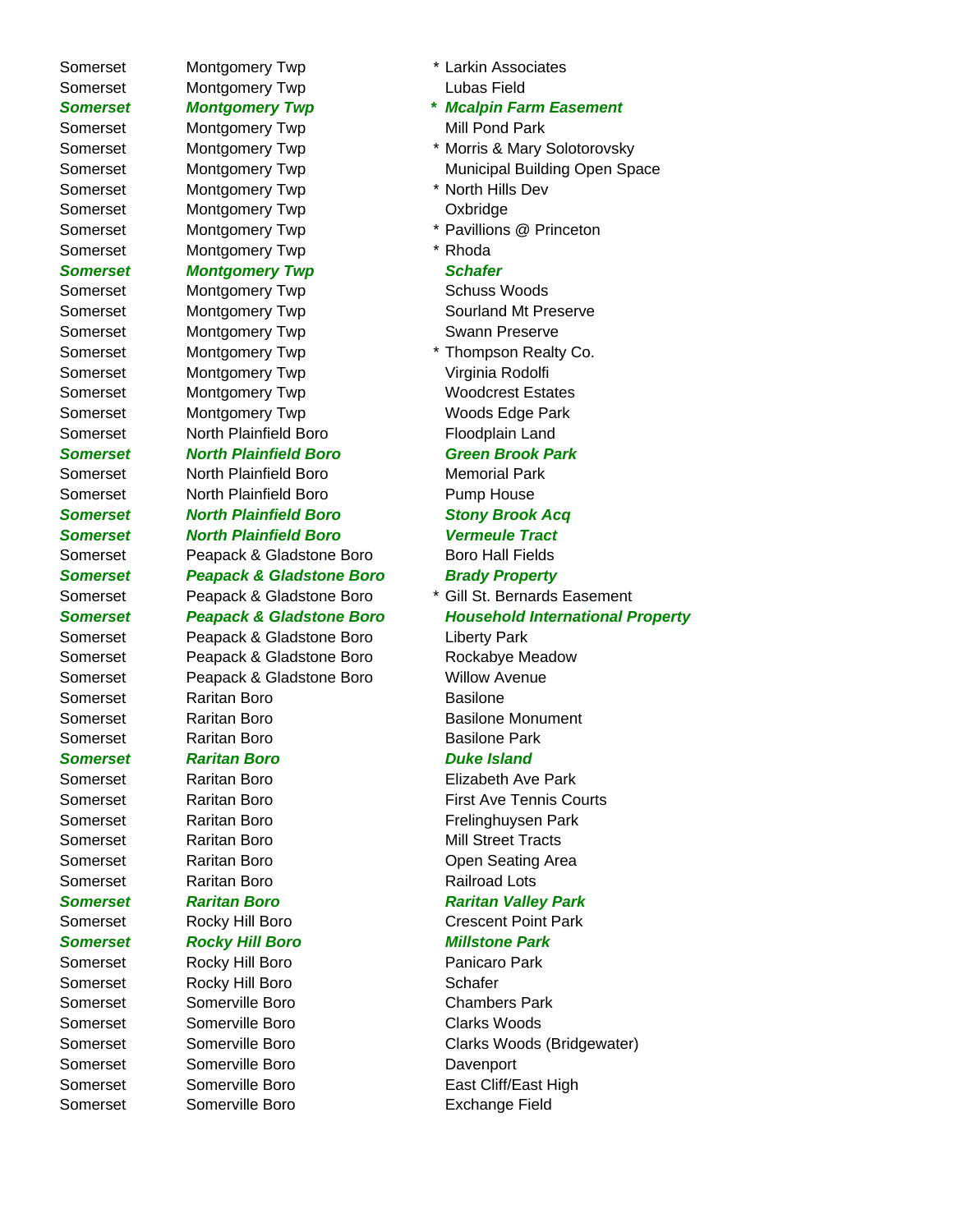Somerset Somerville Boro **Fair St** Somerset Somerville Boro **Flockhart** Somerset Somerville Boro **Prospect Dr** Somerset Somerville Boro Walck Park Somerset Warren Twp **Dead River** Somerset Warren Twp **Ehlens Brook** Somerset Warren Twp **Passaic River** *Somerset Warren Twp Wagner Farm Somerset Warren Twp Warrenbrook* Somerset Watchung Boro **Anderson Rd** Somerset Watchung Boro Best Lake Somerset Watchung Boro Camp Endeavor Somerset Watchung Boro **Drift Rd** Somerset Watchung Boro **Grand Somerset** View Watchung Boro Somerset Watchung Boro Phillip Lane Somerset Watchung Boro **Phillips Field** Somerset Watchung Boro Stony Brook Somerset **Watchung Boro Village Green Sussex Andover Twp Nisler 3 Sussex Byram Twp Byram Arnell Property** 

Somerset Somerville Boro Somerville Boro Mercer St Park/Pop Kugler Somerset Somerville Boro Somerset Somerville Boro Somerville Boro Michael Lepp Park Somerset Somerville Boro **Pop Kugler Playground** Somerset Somerville Boro **Raritan Greenway** *Somerset Somerville Boro Raritan River Open Space* Somerset Somerville Boro Somerville Van Fleet Gardens *Somerset Somerville Boro Vanderveer Pkway* Somerset Somerville Boro William/East Cliff Somerset Warren Twp **Dead River Wetlands** Somerset **Warren Twp Comerset** Warren Twp **Dealaman Nature Trail & Arboretum** *Somerset Warren Twp Dock Watch Area Rest*  Somerset Warren Twp **East County Reserve** Somerset Warren Twp **Ehlens Brook Area** *Somerset Warren Twp Levin (Passaic River Coalition) Somerset Warren Twp Levin (Teppers)* Somerset Marren Twp Mt Bethel Open Space Somerset Warren Twp Municipal Rec Area Somerset Warren Twp **Passaic River Greenway** Somerset Warren Twp **Pond Brook Valley** Somerset Warren Twp **Pound Brook Valley** *Somerset Warren Twp Williams Property* Somerset Watchung Boro Mountain & Edgemont Somerset Watchung Boro Veterans Memorial *Somerset Watchung Boro Watchung Lake* Somerset Watchung Boro Watchung Reservation **Sussex Andover Twp Fillside Lake Iliff Sussex Andover Twp Contract Andover Twp Kohlback Property** *Sussex Andover Twp Lake Iliff Access Sussex Andover Twp Muckshaw Ponds (The Nature Conservancy)* **Sussex Byram Twp Beckman Property** Sussex Byram Twp Byram Byram Mini Park *Sussex Byram Twp Byram Twp Civic Park*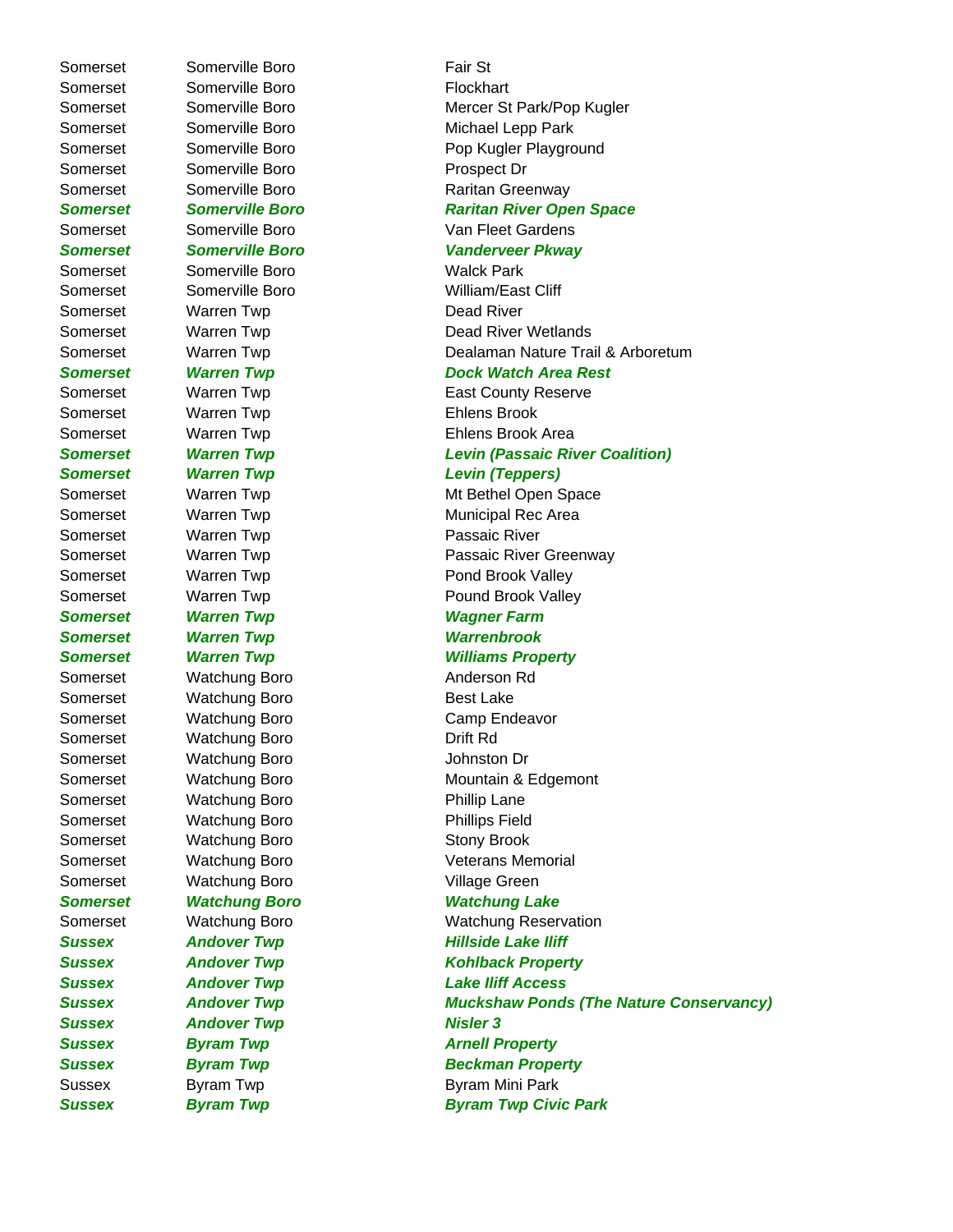Sussex Byram Twp **Municipal Park Sussex Byram Twp Byram Fixel Contract Park** Sussex Frankford Twp Copen Space Sussex Frankford Twp T-Ball Field *Sussex Fredon Twp Adiguzelli Tract Sussex Fredon Twp Freeborn Tract Sussex Fredon Twp Lodestar Park* **Sussex Fredon Twp Parkland Sussex Fredon Twp Fredon Twp Rudzki Tract** *Sussex Fredon Twp Walker Tract* **Sussex Green Twp Cromodel Contract Contract Polowy** *Sussex Hopatcong Boro Francomacaro* Sussex Hopatcong Boro **Heller Field** *Sussex Hopatcong Boro Marx* Sussex Hopatcong Boro Nariticong Park Sussex Hopatcong Boro Northwood Park Sussex Hopatcong Boro Rotary Park Sussex Hopatcong Boro **Squire Park** Sussex Hopatcong Boro Toft Hill Park Sussex Hopatcong Boro Veterans Park Sussex Hopatcong Boro **Witten Park** Sussex Hopatcong Boro Wolfs Head Park Sussex Lafayette Twp Lafayette Park **Sussex Montague Twp Duca Tract** Sussex Newton Town Newton Newton Newton Newton Newton Newton Newton Newton Newton Newton Newton Newton Newton

*Sussex Byram Twp C O Johnson Park* Sussex Byram Twp **Tomahawk Lake Park** *Sussex Frankford Twp Culvermere Alliance Sussex Frankford Twp Frankford Rec Facilities - Exp 6/14 Sussex Fredon Twp Paulinskill / Pequest Open Space Sussex Green Twp Johnsonburg Swamp Sussex Green Twp Kleemeyer & Merkel Tract Sussex Green Twp Morris Land Conserv Acq* **Sussex Green Twp CGREET Ridge & Valley Acq** *Sussex Green Twp Whittingham Acquisition Sussex Hamburg Boro Hamburg Boro Park Sussex Hampton Twp Culvermere Alliance Property Sussex Hampton Twp Culvermere Alliance Property (NJ Cons. Fndation) Sussex Hardyston Twp Russia Brook Sanctuary* Sussex **Hopatcong Boro Civic Center Field** Sussex **Hopatcong Boro** Community Center Sussex Hopatcong Boro Connector Road Field Sussex Hopatcong Boro **Durban Ave Sch Playground** Sussex Hopatcong Boro Firehouse #2 Field *Sussex Hopatcong Boro Jefferson Trail Park* Sussex Hopatcong Boro Little League Field Sussex Hopatcong Boro Maxim School Playground Sussex **Hopatcong Boro** Mt Inlet Sanctuary Sussex Hopatcong Boro Sharps Rock Dock Sussex Hopatcong Boro **Canadian Control Control** Upper Modick Park **Sussex Lafayette Twp Blue Heron Rookery** *Sussex Newton Town Kohlback Property*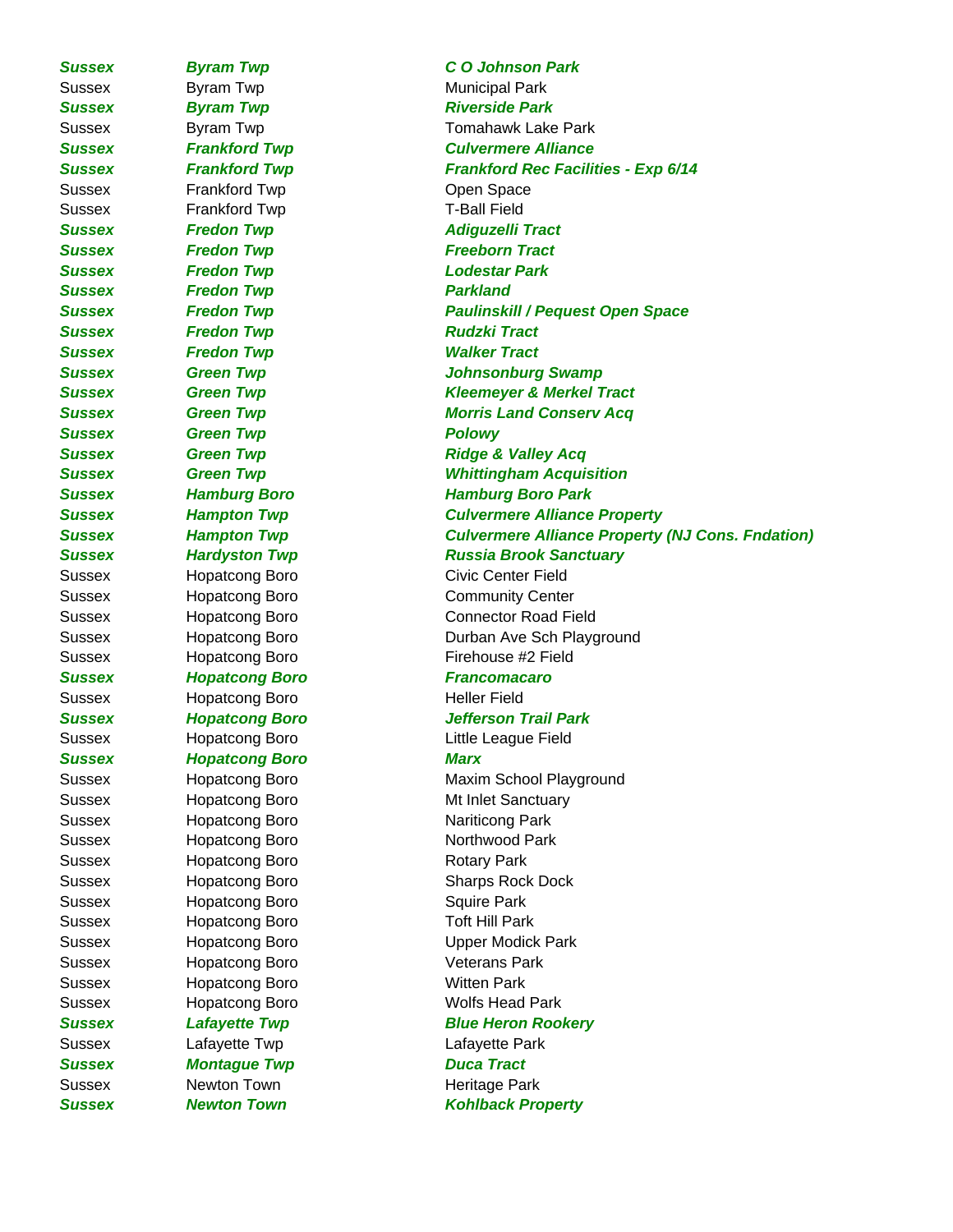*Sussex Newton Town Memory Park Sussex Newton Town Pine Street Park Sussex Newton Town Sussex Swamp* **Sussex Sandyston Twp Frantz Sussex Sandyston Twp Schultz** *Sussex Sandyston Twp Uzi* Sussex Stanhope Boro Beach Sussex Stanhope Boro Not Named Sussex Stanhope Boro **Pennyton Park Sussex Stanhope Boro Plaster Mill** *Sussex Stillwater Twp Camp Towadema* **Sussex Stillwater Twp Demitro Tract Sussex Stillwater Twp Rec Area** Sussex Stillwater Twp Stillwater Twp Stillwater Twp Park *Sussex Sussex Boro Clove Lake Sussex Sussex Boro Clove Lake Beach Sussex Sussex Boro Dam & Walls* Sussex Vernon Twp **Baldwin Tract Sussex Vernon Twp Glenco Properties** Sussex Vernon Twp Controller Controller Controller Controller Controller Controller Controller Controller Controller Sussex Wantage Twp Wantage Dog Park *Union Berkeley Heights Twp Columbia Union Berkeley Heights Twp Columbia Park Union Berkeley Heights Twp Horseshoe Park* Union Berkeley Heights Twp Memorial Union Berkeley Heights Twp Standford Dr. *Union Berkeley Heights Twp Wemett* **Union Clark Twp Bartell Field** Union Clark Twp **Bienko Park** Union Clark Twp Clares Curry Field *Union Clark Twp Esposito Farm* Union Clark Twp Clark Twp Joseph St. Park Union Clark Twp Clare Clark Twp Lupine Way

*Sussex Newton Town Memory Park Pool Sussex Newton Town The Nature Conservancy Acq* Sussex Newton Town New Hampshire St. Park *Sussex Newton Town Summit Avenue Park Sussex Newton Town Sussex County Park Sussex Sparta Twp Russia Brook Sanctuary* Sussex Stanhope Boro Musconetcong Park Sussex Stillwater Twp Contract Lower Crandon Lake Beach *Sussex Sussex Boro Brookside Ave (In Wantage)* **Sussex Vernon Twp Community Realty Berkleigh Property** Sussex **Sussex** Vernon Twp **Sussex Hills (Gordon M** *Sussex Vernon Twp Vernon Rec Center* Sussex Wantage Twp Wantage Recreation Fields *Sussex Wantage Twp Woodbourne Park Union Berkeley Heights Twp Passaic River Park Union Berkeley Heights Twp Pheasant Hill Park* Union **Berkeley Heights Twp** Watchung Reservation Union Clark Twp Grand St. Memorial Park Union Clark Twp Clark Twp Milton Lake Park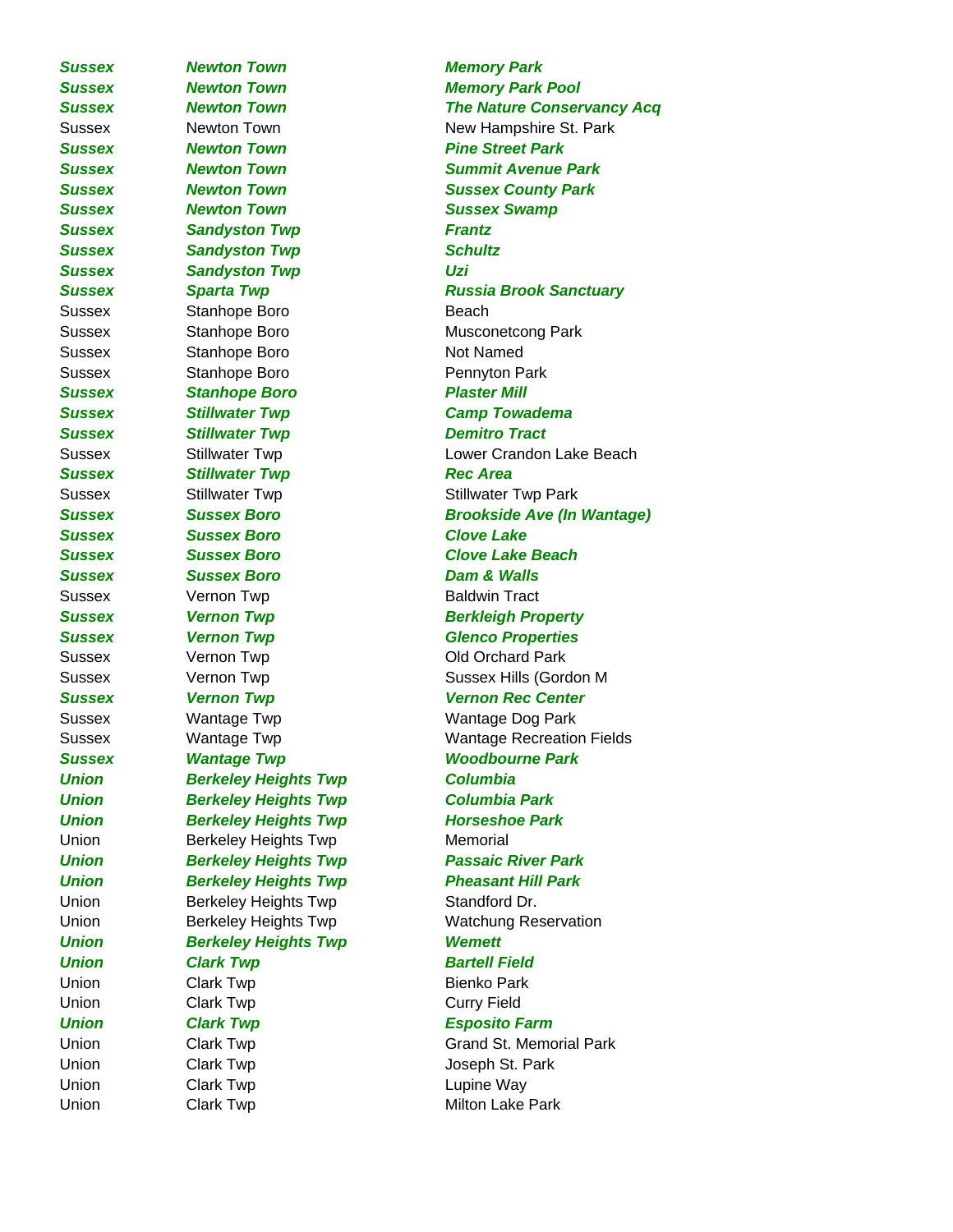Union Cranford Twp Crantors Adams Park Union Cranford Twp **Bike Way** Union Cranford Twp Cranes Park Union Cranford Twp Crantord Cranford *Union Cranford Twp Hanson Park* Union Cranford Twp Crantore Crantore Crantore Crantore Crantore Crantore Crantore Crantore Crantore Crantore Johnson Park Union Cranford Twp Lenape Park Union Cranford Twp Lewis St Union Cranford Twp Lincoln Park Union Cranford Twp Crantors Park Union Cranford Twp New St Lot Union Cranford Twp Crange Ave **Union Elizabeth City Brophy Field** Union Elizabeth City **Calwell Park** Union Elizabeth City Carteret Park Union Elizabeth City City City Hall Park Union Elizabeth City Crane Square Union Elizabeth City Dillon Square Union Elizabeth City **Drotar Field** 

Union Clark Twp **Piction St. Park** Union Clark Twp Clares Rahway River Parkwy Union Cranford Twp **Benjamin St Lot** *Union Cranford Twp Canoe Club Acq Union Cranford Twp Community Center* Union Cranford Twp Connecticut & Lewis St Union Cranford Twp Conservation Center Union Cranford Twp Crantes Cranford West Union Cranford Twp **Denman-Lewis Corner** Union Cranford Twp **Hampton Park** Union Cranford Twp **Hillside Ave Tennis Courts** Union Cranford Twp Johnson Ave Lot Union Cranford Twp Mcconnel Park Union Cranford Twp Memorial Field Union Cranford Twp Crantore Nemorial Park Union Cranford Twp **Nomahelan Park** Union Cranford Twp Crange Ave Pool Union Cranford Twp Rahway River Parkwy Union Cranford Twp **Ridge St/Belmont Ave** Union Cranford Twp Crantors Riverside Dr/Central Ave Union Cranford Twp Sherman Park Union Cranford Twp Springfield Tennis Courts Union Cranford Twp Springfield/Kenilworth Union Cranford Twp Stone St/Ridge St/Belmont Union Cranford Twp Van Burren Lot *Union Elizabeth City* Appletree Park *Union Elizabeth City Arabella Miller Plaza Union Elizabeth City* Arthur Kill Park *Union Elizabeth City* Coakley Circle Union Elizabeth City Cross Playground *Union Elizabeth City Dowd / Manning Playfield* Union Elizabeth City Elizabeth River Parkway Union Elizabeth City Elmora Racket Club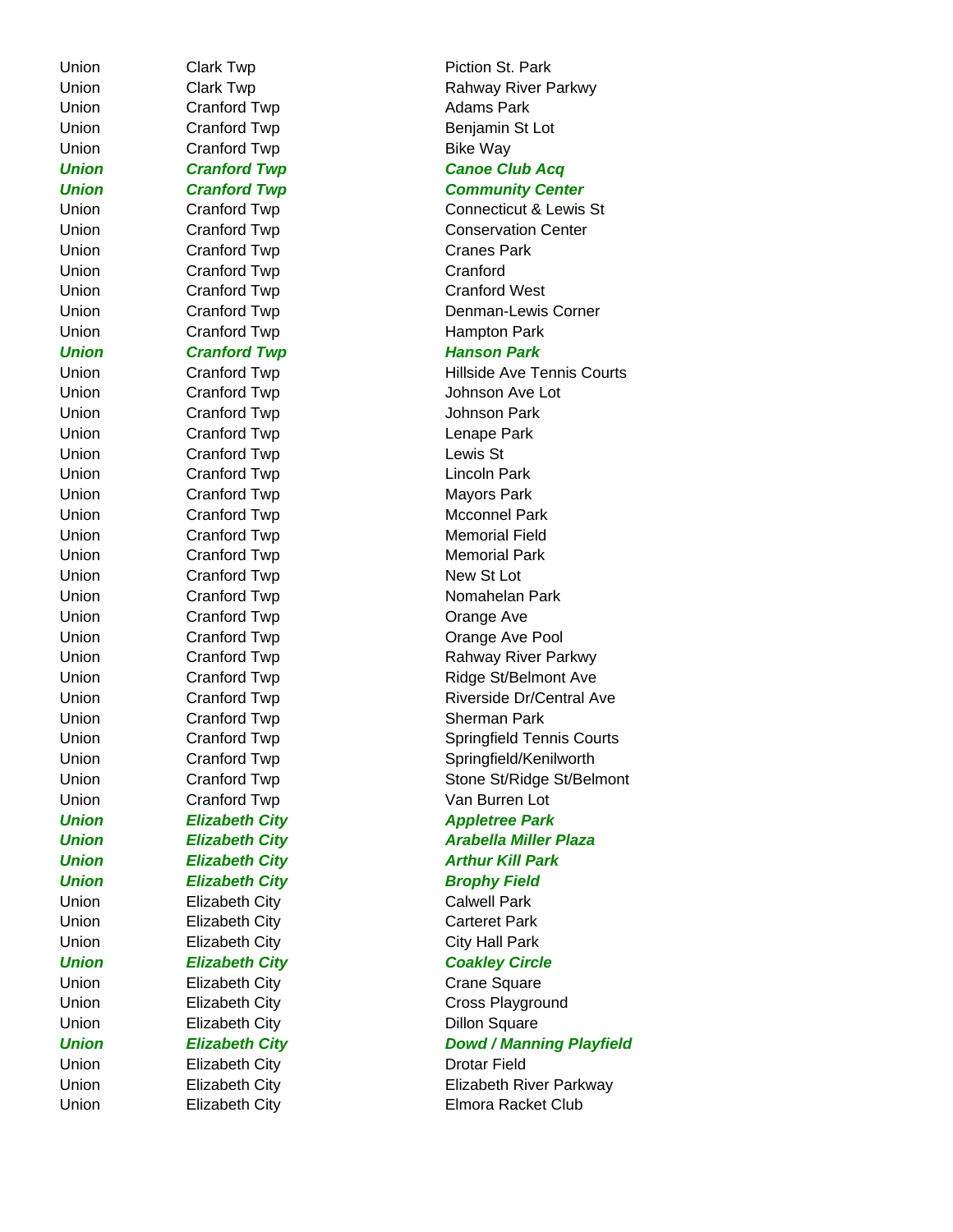Union Elizabeth City Grier Park Union Elizabeth City **Jackson Park** Union Elizabeth City **Kellog Park** *Union Elizabeth City Kenah Field* Union Elizabeth City **Legget Park** Union Elizabeth City **Elizabeth City Liberty Square** Union Elizabeth City **Mahon Park** *Union Elizabeth City Masnicki Park* Union Elizabeth City **Mattano Circle** *Union Elizabeth City Mattano Park* Union Elizabeth City **Military Square** Union Elizabeth City **North End Park** *Union Elizabeth City Pennington St* Union Elizabeth City **Playground #1** Union Elizabeth City **Playground # 2** Union Elizabeth City Scott Park Union Elizabeth City Sheridan Park Union **Elizabeth City Elizabeth City Elizabeth City Elizabeth City Elizabeth City** Union Elizabeth City **West End Park** *Union Elizabeth City Westfield Ave* Union **Elizabeth City Williams Field** Union Elizabeth City **Wilson Park** Union Garwood Boro Unami Park Union Hillside Twp **Fairview Place** 

Union Elizabeth City Erxleben Center (Exp 2026) Union Elizabeth City **Fairmont Avenue Union Elizabeth City Florida St. Playfield** Union Elizabeth City Fred Erxleben Center *Union Elizabeth City Green Acres Field & Pool* Union Elizabeth City **Holland Playfield** *Union Elizabeth City Jefferson Park Union Elizabeth City Kopnicki Playfield* Union Elizabeth City Little League Complex Union Elizabeth City **Lynch Memorial** Union Elizabeth City Mcpherson Park Union Elizabeth City Mickey Walker Center *Union Elizabeth City Miller Playfield Union Elizabeth City Oak Ridge Golf Course* Union Elizabeth City **O'Brien Playfield** Union Elizabeth City **Contains Containers** Olympia Square Union Elizabeth City **Playground # 10** Union Elizabeth City **Playground # 13** Union Elizabeth City **Playground # 15** Union Elizabeth City Playground # 19 Union Elizabeth City **Playground #20** Union Elizabeth City **Shelley Avenue** *Union Elizabeth City Sixth Street Playfiled Union Elizabeth City Van Arsdale Playfield Union Elizabeth City Woodruff Circle Park* Union **Hillside Twp Elizabeth River Parkway** *Union Hillside Twp George P Dorer Park Union Hillside Twp John Desch Memorial Park*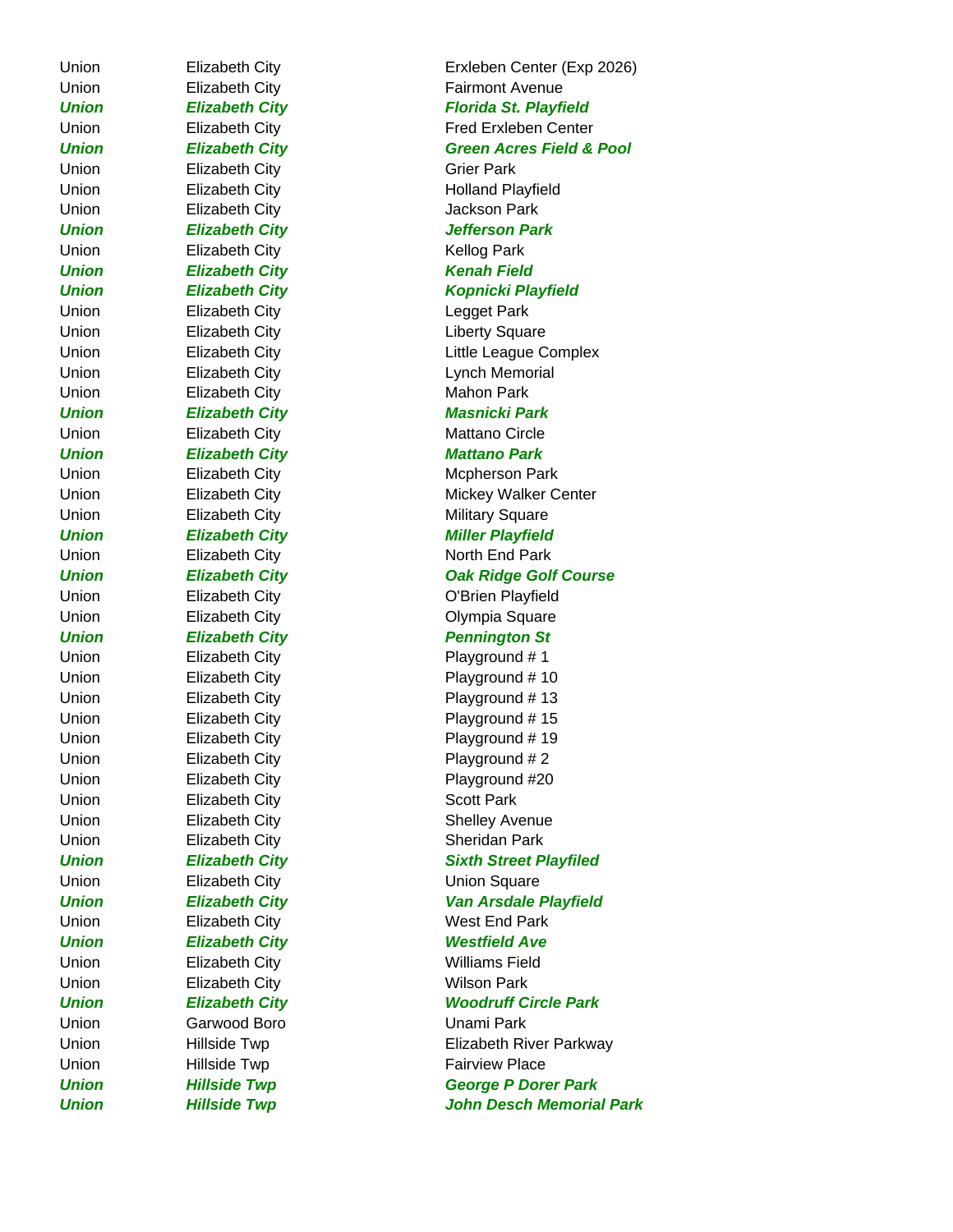Union Hillside Twp **Morris-Mertz** Union **Kenilworth Boro Communist Contract Contract Contract Contract Contract Contract Contract Contract Contract Contract Contract Contract Contract Contract Contract Contract Contract Contract Contract Contract Contrac** *Union Linden City Al Kalla Park* Union Linden City **Blancke St. Park** Union City Charles St. Park *Union Linden City Clinton St. Park Union Linden City Eddy Ave Park* Union Linden City **Fifth Ward Park** Union Linden City Louis Ave Park Union Linden City **Mack Place Park** Union City Linden City **Mcgillvray Place** Union City Contract City Miltonia St. Park Union City Linden City **Munsell** Ave Union **Linden City Contract Contract City** Sixth Ward Park *Union Linden City St. Marks Park Union Linden City Tremley Park* Union **Linden City Winsor Rd** *Union Linden City Wood Avenue* Union Mountainside Boro **Echo Lake Park** Union Mew Providence Boro Bird Santuary

## *Union Hillside Twp Norman L Sanford Park Union Hillside Twp Paul F Korlesky Park* Union Kenilworth Boro Black Brook Park Union Kenilworth Boro Galloping Hill Golf Union City **Bacheller Ave Park** Union **Linden City Buchanan St. Park** *Union Linden City Cleveland Ave Park Union Linden City Cliff Lawson Memorial Park* Union Linden City Cpt James Dunn Memorial Park *Union Linden City Cpt Ronald Knosky Memorial Park Union Linden City Dr M L King Memorial Park Union Linden City G Milkosky Park (8th Ward)* Union Linden City George Farawell Memorial Park Union Linden City **Hagel Avenue Park** Union **Linden City Hattie Johnson Playground** Union **Linden City Example 2** Linden City **All 2018 Example 2** Linden City Union Linden City James Dobson Park *Union Linden City James Lozzi/Peach Orchard Park* Union **Linden City Communist Club Linden City** John Russell Wheeler Park Union Linden City Linden City L/Cpl Melnyk Memorial Park Union Linden City **Lexington Ave Park** *Union Linden City Newton St. Park* Union Linden City **Example 20 Example 20 Hills Engine Property** Rahway River Parkwy *Union Linden City Seventeenth St. Park* Union Linden City **Seventh Ward Park** Union City Communication City Sgt Alex Wales Memorial Park *Union Linden City Sunnyside Park* Union Linden City Thomas J Weiser Park *Union Linden City Veterans Memorial Park Union Linden City Woodrow Wilson Memorial Park* Union Mountainside Boro Watchung Reservation *Union New Providence Boro Clearwater Park*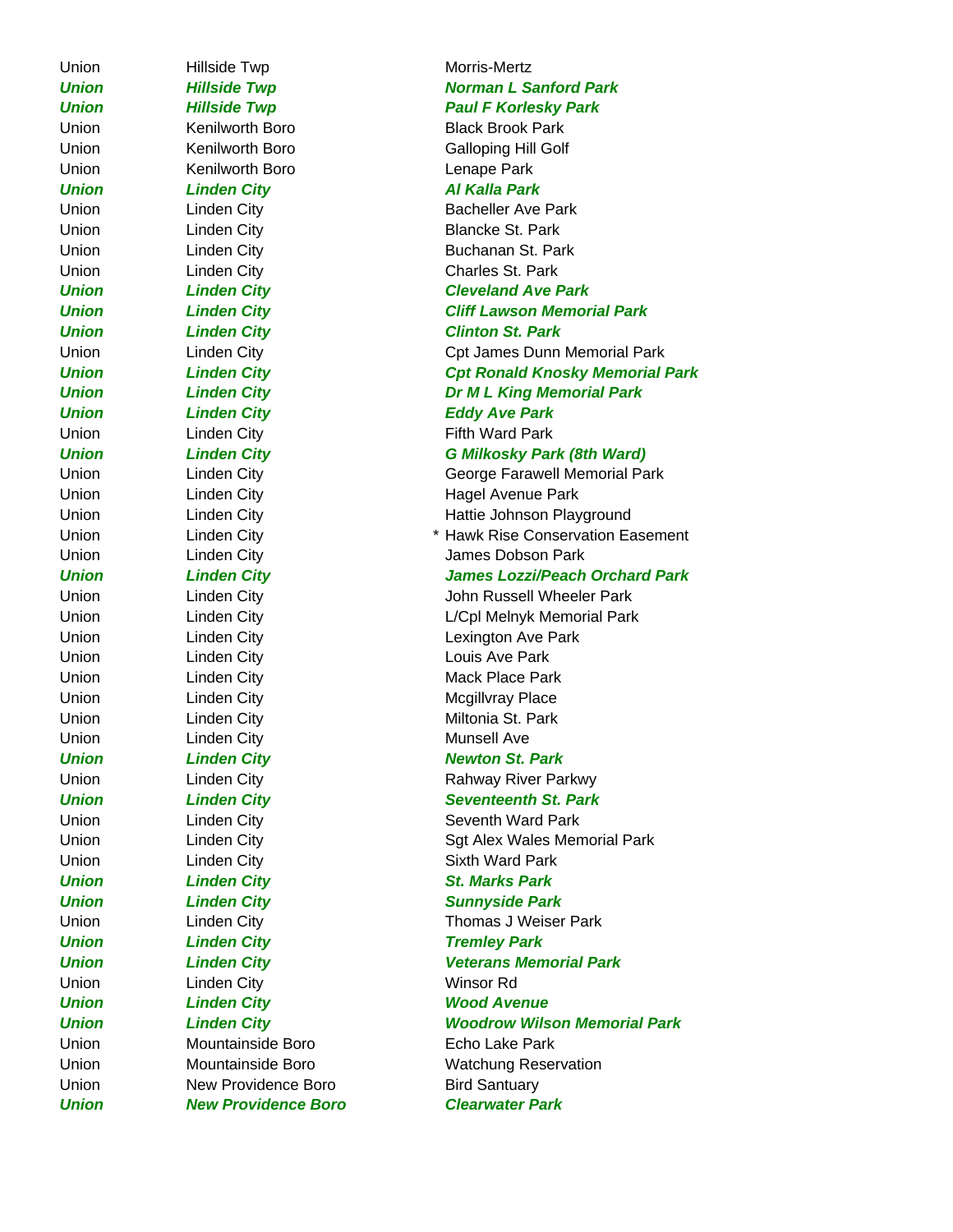Union Rahway City **Kiwanis Park** 

*Union New Providence Boro Community Pool* Union New Providence Boro Grove Terrace *Union New Providence Boro Lenci Tract* Union **New Providence Boro Lions Park** Union New Providence Boro Madison Ave Union New Providence Boro Madison-Pitney Ave Union New Providence Boro Morris Avenue Union New Providence Boro Cakwood Park *Union New Providence Boro Passaic River Park* Union **New Providence Boro** Public Library Union New Providence Boro Salt Brook Park *Union New Providence Boro Veterans Memorial Park* Union New Providence Boro Warner Place Union Plainfield City **2nd Street Park Union Plainfield City Berkeley Terrace** Union Plainfield City **Bryant Playground** *Union Plainfield City Cedar Brook Park Union Plainfield City Green Brook Park Union Plainfield City Plainfield City Plannah Atkins* Union Plainfield City **Library Park** *Union Plainfield City Madison Union Plainfield City Maple Crest Park* Union Plainfield City Neighborhood Park / Open Space Union Plainfield City **Rock Avenue** Union Plainfield City Seidler Field Union Rahway City **Arts Center Park** Union Rahway City **Arts District Park Union Rahway City Charles Brennan Field** *Union Rahway City Flanagan Field* Union Rahway City Girl Scout Park Union Rahway City **Hart Street Park** Union Rahway City **Howard Field** 

Union New Providence Boro Elkwood - Clinton Ave

Union **Plainfield City Arlington Hts Redev Plan** 

Union **Plainfield City** Cedar Brook Park Expansion Union **Plainfield City** Cushing Retention Basin Union **Plainfield City Downtown Bank Plaza Open Space** 

Union **Plainfield City** Chronic Green Brook Ped Pathway

Union **Plainfield City Hub Stein Athletic Field Expansion** 

Union Plainfield City **Matthewson Playground** *Union Plainfield City Milton Campbell Field*

## *Union Plainfield City Myrtle Avenue Park*

Union Plainfield City \* Open Space (Sewer Easement) Union Plainfield City Rushmore Playground Union Plainfield City **Sloane Blvd Playground** Union Plainfield City South 2nd Street Park Union **Plainfield City Conserver Spooner West 3Rd Street Park** Union Plainfield City West 3Rd Street Park Union **Plainfield City Plainfield City Woolland Avenue Plaza** *Union Rahway City E. Hazelwood Park/Lower Essex St Union Rahway City East Hazelwood Park*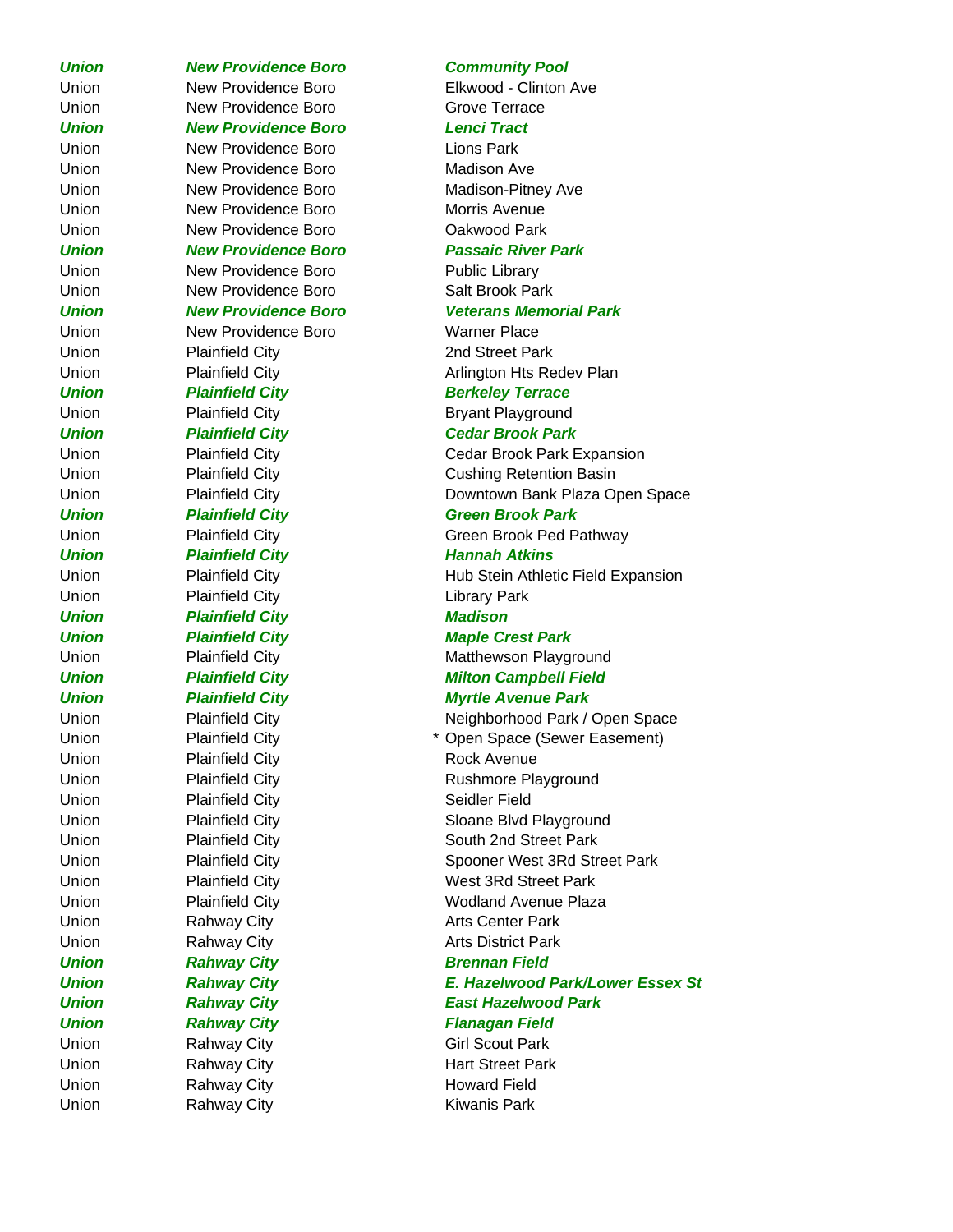Union Rahway City **Charles Contains Contains Contains Contains Contains Contains Contains Contains Contains Conta** Union Rahway City **Madden Field** Union Rahway City **Memorial Square** *Union Rahway City* Milton Lake Park Union Rahway City **Shotwell Field** Union Rahway City **Stein Field** Union **Rahway City Charles Contract Contract Rahway City Steinfield** Union Rahway City **Tulley Field Union Rahway City Charles And American Williams Field** Union Roselle Borough **East 7th Avenue** Union Roselle Borough **Prosper Avenue** *Union Roselle Borough Warinanco Park* Union **Roselle Borough** West 6Th Avenue Union Roselle Park Boro Recker Playground Union Roselle Park Boro Aldene Park Union **Roselle Park Boro Detention Bureau** Union **Roselle Park Boro Green Acres Park** Union Roselle Park Boro Hawthorne Basin Union **Roselle Park Boro Little League** Union Scotch Plains Twp Brookside Union Scotch Plains Twp Crestwood Union Scotch Plains Twp **Farley Park** Union Scotch Plains Twp Green Forest Union Scotch Plains Twp Greenside **Union Scotch Plains Twp Haven Park Union Scotch Plains Twp Kramer Manor** Union Scotch Plains Twp Muir Schooz Union Springfield Twp **Alvin Park** Union Springfield Twp Baltusrol Park

*Union Rahway City Madison Ave Park* Union **Rahway City Martin Luther King Park** Union **Rahway City Merchants & Drover Park** *Union Rahway City Rahway River Parkwy* Union Rahway City **Train Station Plaza** *Union Rahway City Union / Allen St. Conserv.* Union Roselle Borough Chandler Avenue Park *Union Roselle Borough Cristiani Street Park* Union Roselle Borough Dr Charles Polk Park *Union Roselle Borough Grove Street Park Union Roselle Borough Home Terrace Park Union Roselle Borough Pine Street Playground Union* Roselle Borough Poplar Street Park Union Roselle Borough Warren Street Park Union Roselle Park Boro Hawthorne Bureau Union **Roselle Park Boro** Multi Purpose Center Union Scotch Plains Twp Ashbrook Reservation *Union Scotch Plains Twp Conservation Zone Union Scotch Plains Twp Oak Ridge Reservation* Union Scotch Plains Twp Scotch Hill Golf Course Union Scotch Plains Twp Southside Fire House - Rec *Union Scotch Plains Twp Village Green Park* Union Scotch Plains Twp Watchung Reservation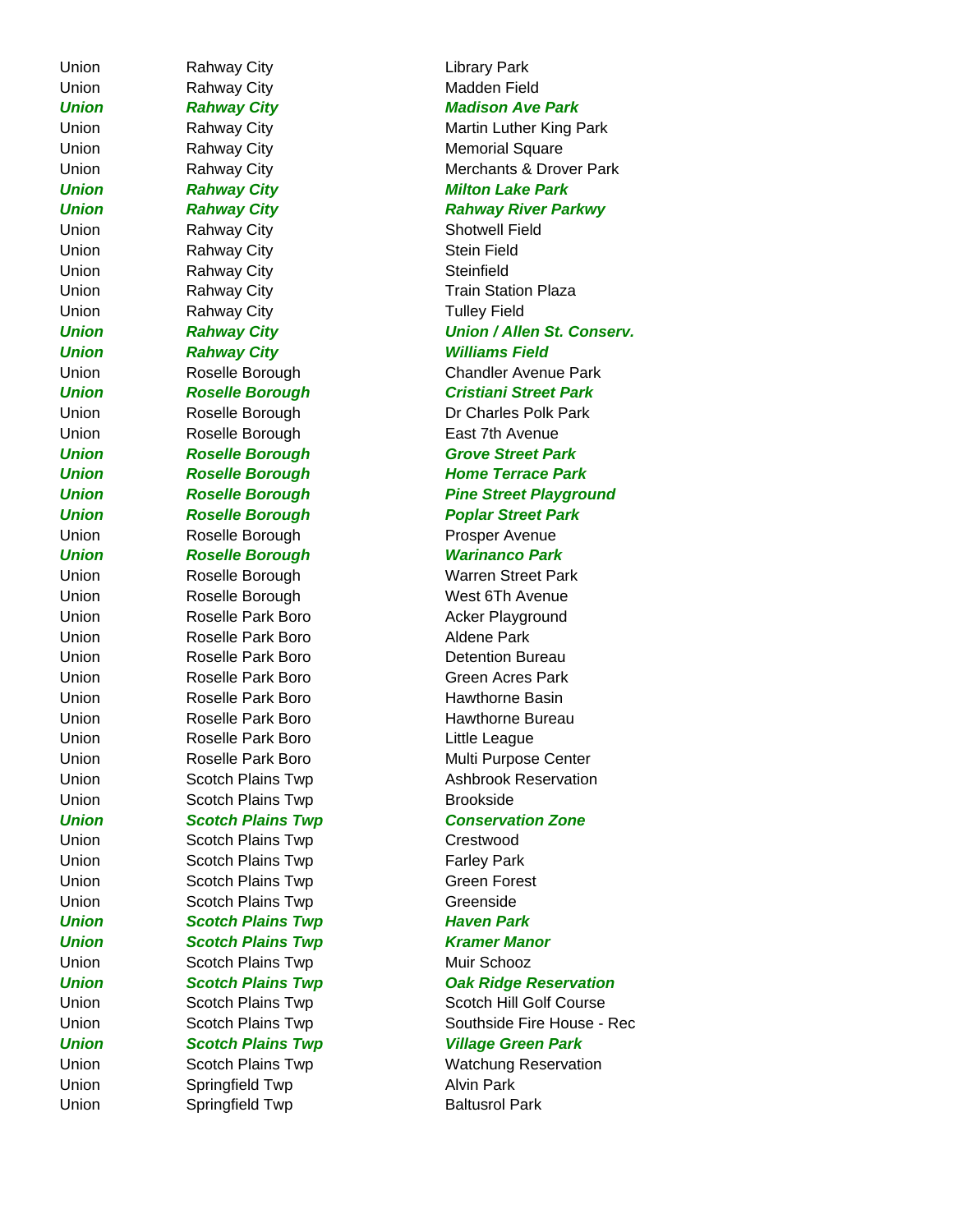**Union Springfield Twp French Tract** Union Springfield Twp **Henshaw Park** Union Springfield Twp Irwin Park Union Springfield Twp **Laurel Park** Union Springfield Twp Lenape Park Union Springfield Twp Municipal Pool Union Springfield Twp Ruby Park Union Springfield Twp Shunpike Park *Union Springfield Twp Villa Tract* Union Summit City **Briant Parkwy** *Union Summit City Glenwoods* Union Summit City **Memorial Field** Union Summit City **Rec** Center Union Union Twp **Alpine Park** Union Union Twp **Bailey Park** Union Union Twp **Bill Kolb Park** Union Union Twp **Brookside** Union Union Twp Columbus Park Union Union Twp Exchange Park Union Union Twp **Friberger Park** Union Union Twp **Hall Stadium** 

## Union Springfield Twp **Denham Park Union Springfield Twp Hidden Valley Park** Union Springfield Twp Rahway River Parkwy Union Springfield Twp Watchung Reservation **Union Summit City Change American Water Property** Union Summit City Community Swimming Pool **Union Summit City Summit City Rightary Park** Union Summit City **Mabie Playground** Union Summit City **Martins Brook Park** Union Summit City **Municipal Golf Course** *Union Summit City Passaic River Park* Union Summit City **Watchung Reservation** Union Union Twp **Andrew St. Playground** *Union Union Twp Bicentennial Park* Union Union Twp Biertumpfel Park Union Union Twp Challenger Park Union Union Twp Chestnut Hill Park Union Union Twp Debra Way Park Union **Disk Union Twp** Dr Rosenstein Park Union Union Twp **Edgewood Circle** Union Union Twp Elizabeth River Parkway Union **Example 2** Union Twp **Esna Little League Fields** Union Union Twp **Esther Egbert Playground** Union Union Twp Galloping Hill Golf Union Union Twp Galloping Hill Reservation Union Union Twp Green Land Civic Park Union **Union Twp Herbert F. Davis Jr Park** Union Union Twp **Hoover Playground** Union Union Twp Indian Run Park Union **Union Twp** James Conlon Field Union **Union Twp** Jean Terrace Park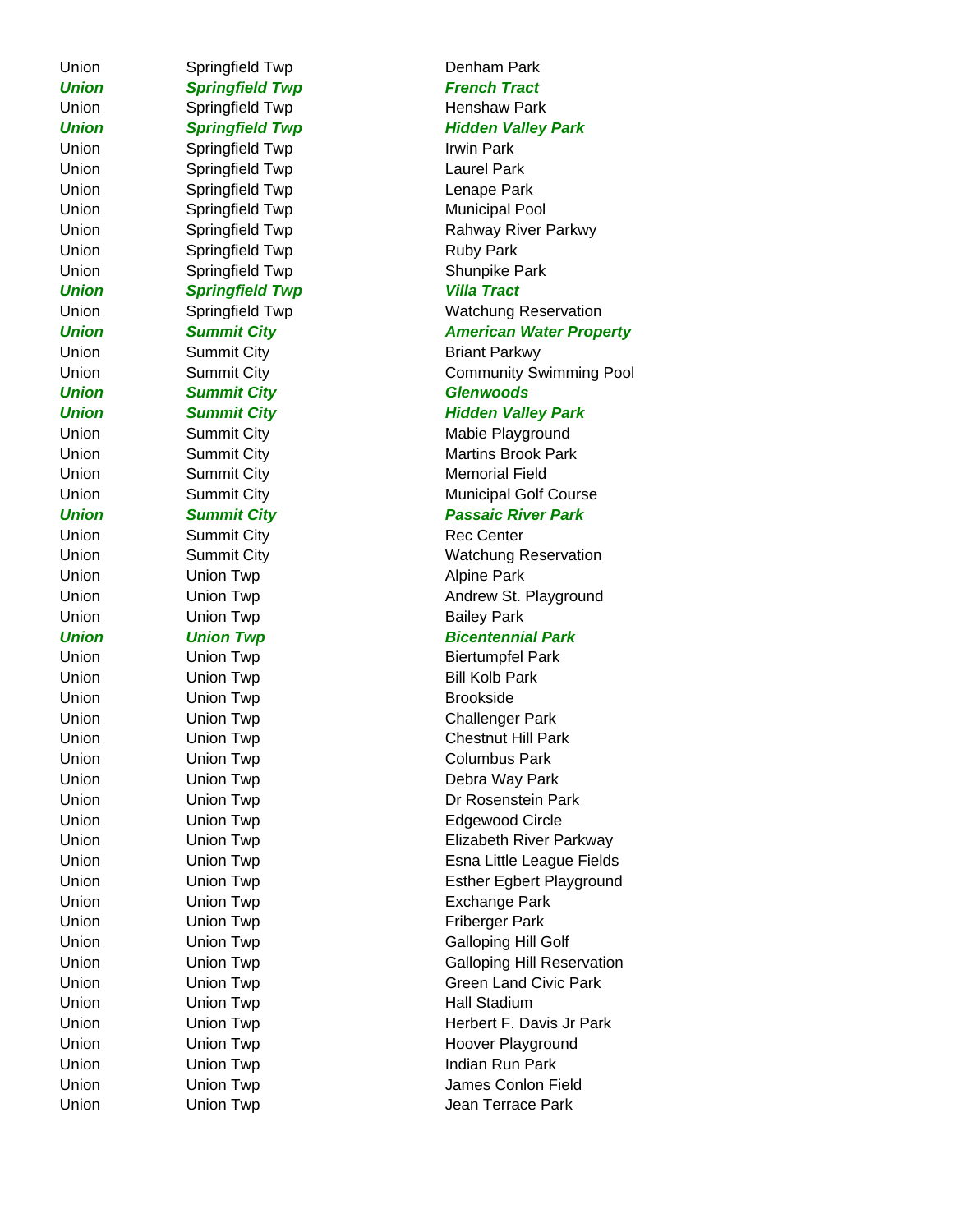Warren Belvidere Town Bud Jones

Union Union Twp **Kawameeh Park** Union Union Twp **Kiwanis Park** Union Union Twp Lenape Park Union Union Twp **Memorial Park** Union Union Twp Not Named Union Union Twp **Optimist Park** Union Union Twp **Rotary Park** Union Union Twp Contract Contract Contract Contract Contract Contract Contract Contract Contract Contract Contract Contract Contract Contract Contract Contract Contract Contract Contract Contract Contract Contract Contract *Union Union Twp Sichel Park* Union Union Twp Valley Park *Union Union Twp Voorhees Park* Union Union Twp Weber Field Union Union Twp **Weber Park** Union Westfield Town Clark Park Union Westfield Town Echo Lake Park Union **Westfield Town Elm St.** *Union Westfield Town Gumpert Park* Union Westfield Town Lenape Park *Union Westfield Town Memorial Pool* Union **Westfield Town Plaza** Union **Westfield Town** Salter & Benson Union **Westfield Town** Sycamore Field Union **Westfield Town Tamaques Res.** Union Westfield Town Unami Park **Warren Allamuchy Twp Baker Vi** *Warren Allamuchy Twp Mountainside* Warren Mckinley Park Warren Belvidere Town 6th Greenwich

## *Union Union Twp Joe Collins Park*

Union **Union Twp Contains Container Contains Container** Kearse Memorial Park Union Union Twp **Kennedy Reservation** Union **Union Twp Knights Of Columbus Park** Union Union Twp Passaic River Parkwy Union Union Twp **Rabkin Sports Complex** Union **Communist Union Twp Communist Communist Communist Communist Communist Communist Communist Communist Communist Communist Communist Communist Communist Communist Communist Communist Communist Communist Communist Com** Union Union Twp Rev. Stati0N Park Union Union Twp Washington Woods *Union Union Twp Ym-Ywca Property* Union Westfield Town Benson & S. Chestnut **Union Westfield Town Brightwood Park** *Union Westfield Town Mindonaskin Park* Warren Milamuchy Twp **Abandoned Rr Row** *Warren Allamuchy Twp Allamuchy Open Space Warren Allamuchy Twp Allamuchy Twp Rec Site Warren Allamuchy Twp Bear Creek Preserve Warren Allamuchy Twp Mansions At Allamuchy* Warren Milamuchy Twp **Pequest Rt 517** Site Warren Mallamuchy Twp **Pequest Village Site Warren Manuchy Twp Tranquility Farms** *Warren Alpha Boro Alpha Community Park* Warren Alpha Boro John Dolak Ballfield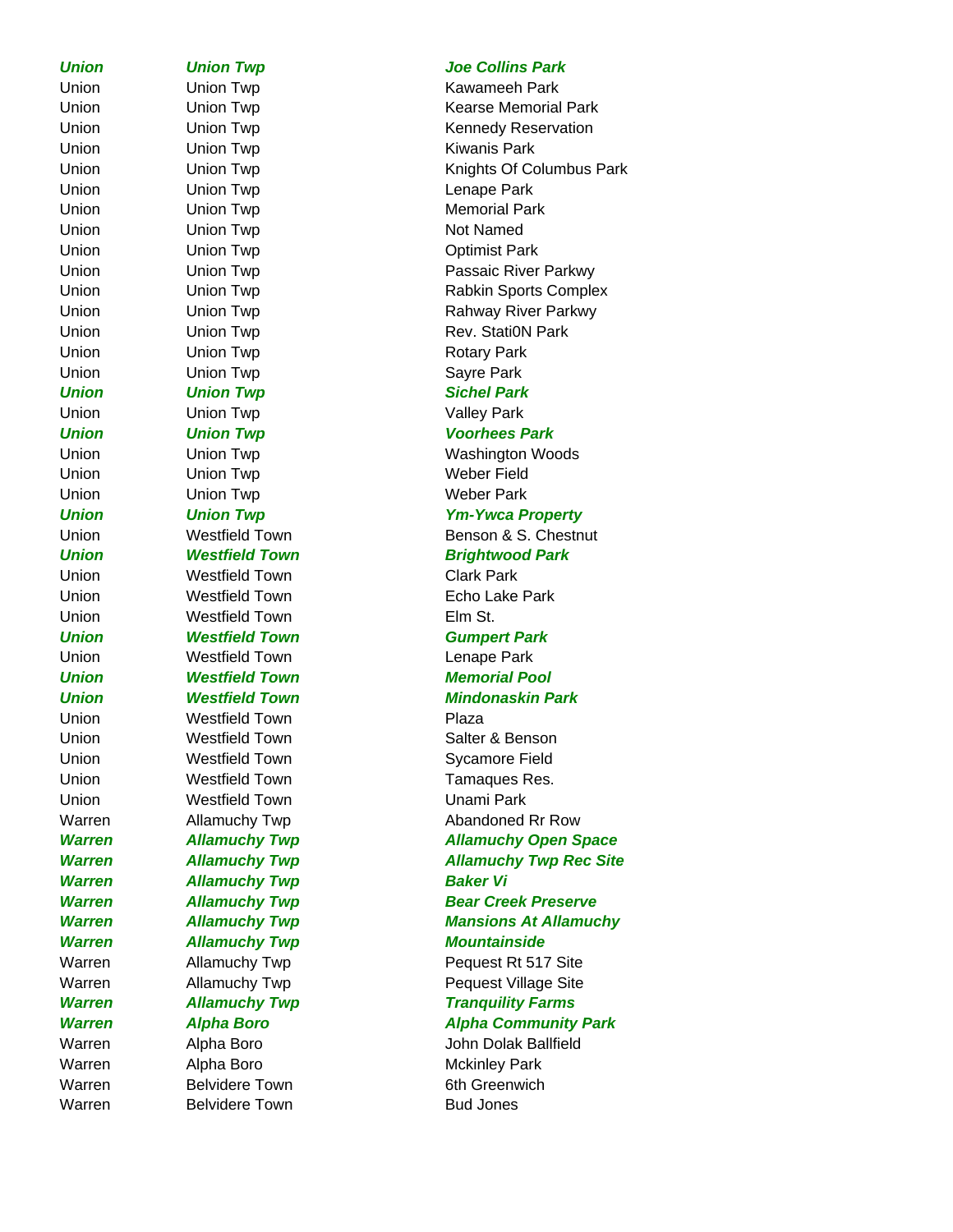Warren Belvidere Town Front St Warren Belvidere Town Garret Wall Warren Belvidere Town **Hardwick St** Warren Belvidere Town **Landfill** Warren Belvidere Town **Park Pequest River** Warren Belvidere Town Second St *Warren Belvidere Town Tennis Courts* Warren Blairstown Twp **Footbridge Park** *Warren Blairstown Twp Jones Farm Field Warren Blairstown Twp \* Maple Hill Farm* Warren Blairstown Twp **Sycamore Park** *Warren Franklin Twp Morris Canal* **Warren Franklin Twp Concernsive Concernsive Concernsive Concernsive Concernsive Concernsive Concernsive Concernsive Concernsive Concernsive Concernsive Concernsive Concernsive Concernsive Concernsive Concernsive Concernsi Warren Franklin Twp Smith Park** Warren Frelinghuysen Twp Fract Hartzog Tract *Warren Frelinghuysen Twp Russell Tract* Warren Frelinghuysen Twp **Rydell Park** Warren Greenwich Twp **Beatty's Field** *Warren Greenwich Twp Dangelo Warren Greenwich Twp Greenbriar Warren Greenwich Twp Hamlen Property Warren Greenwich Twp Morris Canal* Warren Greenwich Twp **Municipal Field** Warren Greenwich Twp **Municipal Park** Warren Greenwich Twp Copen Space Warren Greenwich Twp Stecker Memorial *Warren Hackettstown Town Community Pool Warren Hackettstown Town Open Space* **Warren Hardwick Twp Camp Additions** *Warren Hardwick Twp \* Maple Hill Farm Warren Hardwick Twp White Lake Acq* **Warren Harmony Twp Concernsive Consumersion Concernsive Consumersion Concernsive Consumersion Concernsive Consumersion Consumersion Consumersion Consumersion Consumersion Consumersion Consumersion Consumersion Consumersio** *Warren Harmony Twp Twp Rec Site* Warren Independence Twp Dump *Warren Independence Twp Morris Canal*

## *Warren Belvidere Town Community Pool*

Warren Belvidere Town **Pequest Wildlife Refuge** *Warren Blairstown Twp Beech Ridge Preserve* Warren Blairstown Twp Blairstown Playground *Warren Blairstown Twp Rt 94 C/O Herman Gorab* Warren Blairstown Twp Rt 94 Vail Road Field Warren Franklin Twp Township Youth Assoc Recreation *Warren Frelinghuysen Twp Bear Creek Greenway Warren Frelinghuysen Twp Bear Creek Preserve Warren Frelinghuysen Twp \* Diomedes Easement Warren Frelinghuysen Twp Johnsonburg Swamp Warren Hackettstown Town Laboneck & Mai Property Warren Hardwick Twp White Lake Natural Resource Area Warren Harmony Twp Bossert (NJ Conservation Foundation) Warren Harmony Twp Glenbrok / Prentiss Warren Harmony Twp Hanssler (NJ Conservation Foundation) Warren Independence Twp Pequest River Corridor*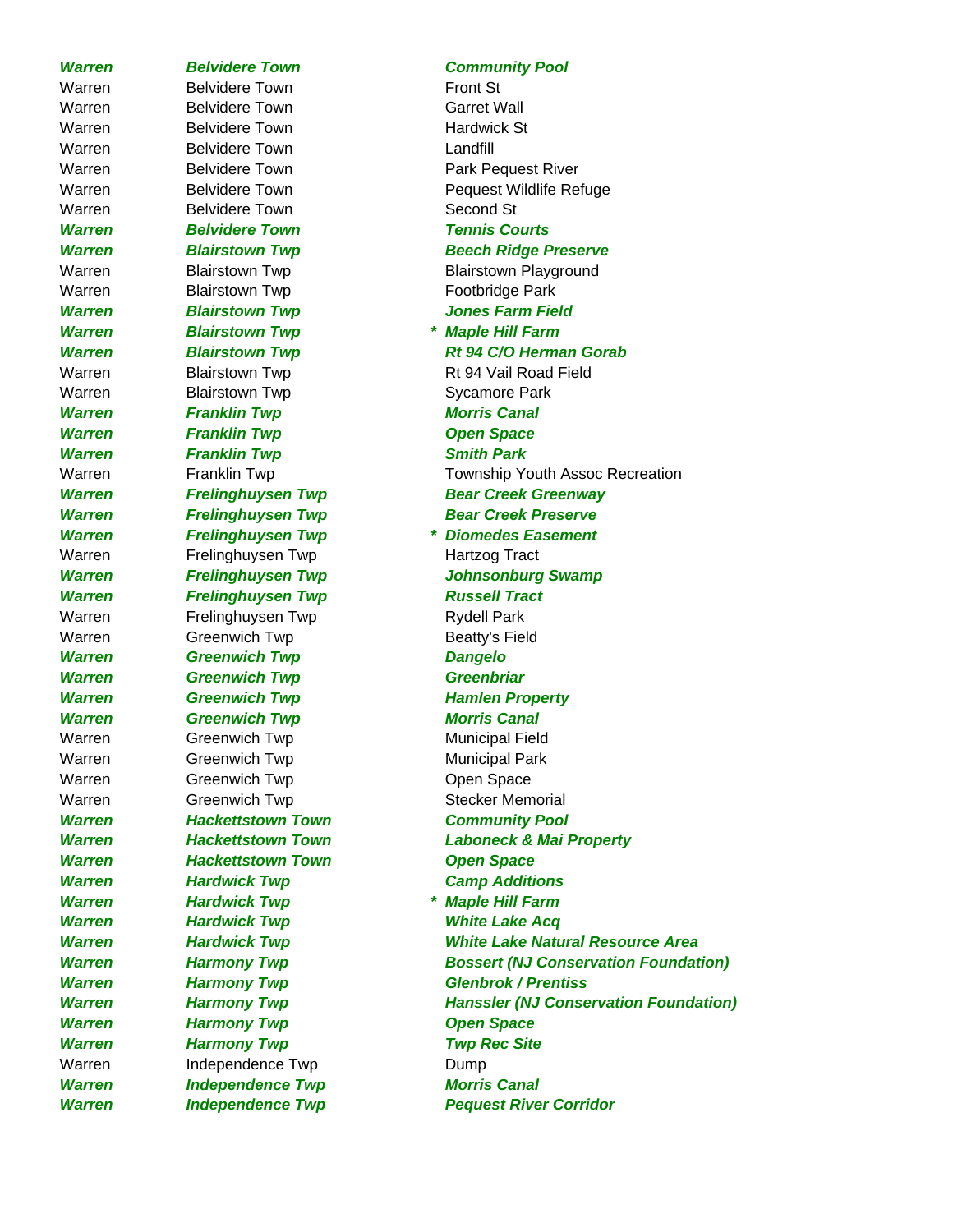Warren Knowlton Twp **Delaware Beach** *Warren Knowlton Twp Knowlton Park* Warren Knowlton Twp Twp Twp Hall Park **Warren Liberty Twp Constructs Acquest Acquest Acquest Acquest Acquest Acquest Acquest Acquest Acquest Acquest Acquest Acquest Acquest Acquest Acquest Acquest Acquest Acquest Acquest Acquest Acquest Acquest Acquest Acquest** *Warren Lopatcong Twp Morris Canal* **Warren Lopatcong Twp Congress Congress** Congress Congress Congress Congress Congress Congress Congress Congress Congress Congress Congress Congress Congress Congress Congress Congress Congress Congress Congress Congress C *Warren Mansfield Twp Morris Canal* **Warren Mansfield Twp Concernsive Convention Concernsive Convention Concernsive Convention Concernsive Convention Convention Convention Convention Convention Convention Convention Convention Convention Convention Conventio** *Warren Mansfield Twp Pequest Acq* Warren **Oxford Twp Ballfield** Warren **Oxford Twp Kent Road** Warren Phillipsburg Town Brensigner St *Warren Phillipsburg Town Green St Park*  Warren Phillipsburg Town Hill St Ballfield Warren Phillipsburg Town Mercer St Park Warren Phillipsburg Town North Main St Warren Phillipsburg Town Pickford Ave Warren Phillipsburg Town Shappell Park *Warren Phillipsburg Town Walters Park* Warren Pohatcong Twp Crestwood Park **Warren Pohatcong Twp Figure 2018 Hajdu Property** Warren Pohatcong Twp **Homa Park** Warren Pohatcong Twp **Parkside Ballfield** *Warren Pohatcong Twp Pohatcong Park* **Warren Pohatcong Twp Reich Property** *Warren Washington Boro Boro Park* Warren Washington Boro Not Named

Warren Knowlton Twp Columbia Beach **Warren Liberty Twp Free Union Field** *Warren Lopatcong Twp Lopatcong Creek Warren Lopatcong Twp Marble Hill Natural Area Warren Mansfield Twp Gurmon Wattles Sanctuary Warren Mansfield Twp Municipal Tennis Courts Warren Oxford Twp Furnace Lake Rec Area* Warren **Oxford Twp West Oxford Mtn Natural Area** Warren Phillipsburg Town **Andover Morris Park** Warren Phillipsburg Town Brainard St Tot Lot Warren Phillipsburg Town Brainerd St Playground Warren **Phillipsburg Town** Delaware Hts Ball Field Warren Phillipsburg Town Delaware Hts Playground *Warren Phillipsburg Town Delawre River Park* Warren Phillipsburg Town Hillcrest Boulevard Warren Phillipsburg Town Madison St Fields Warren Phillipsburg Town St Johns Tot Lot (Chambers St) Warren Phillipsburg Town Valley View Circle Park Warren Pohatcong Twp **Alpha Annex Park** *Warren Pohatcong Twp Delaware Greenway* Warren Pohatcong Twp **South Pohatcong Playground** Warren Pohatcong Twp **Sussex St Mini Park** *Warren Washington Boro Railroad Avenue* Warren **Washington Boro Shabbecong Village Park** *Warren Washington Twp Bodine Wildlife Sanc*